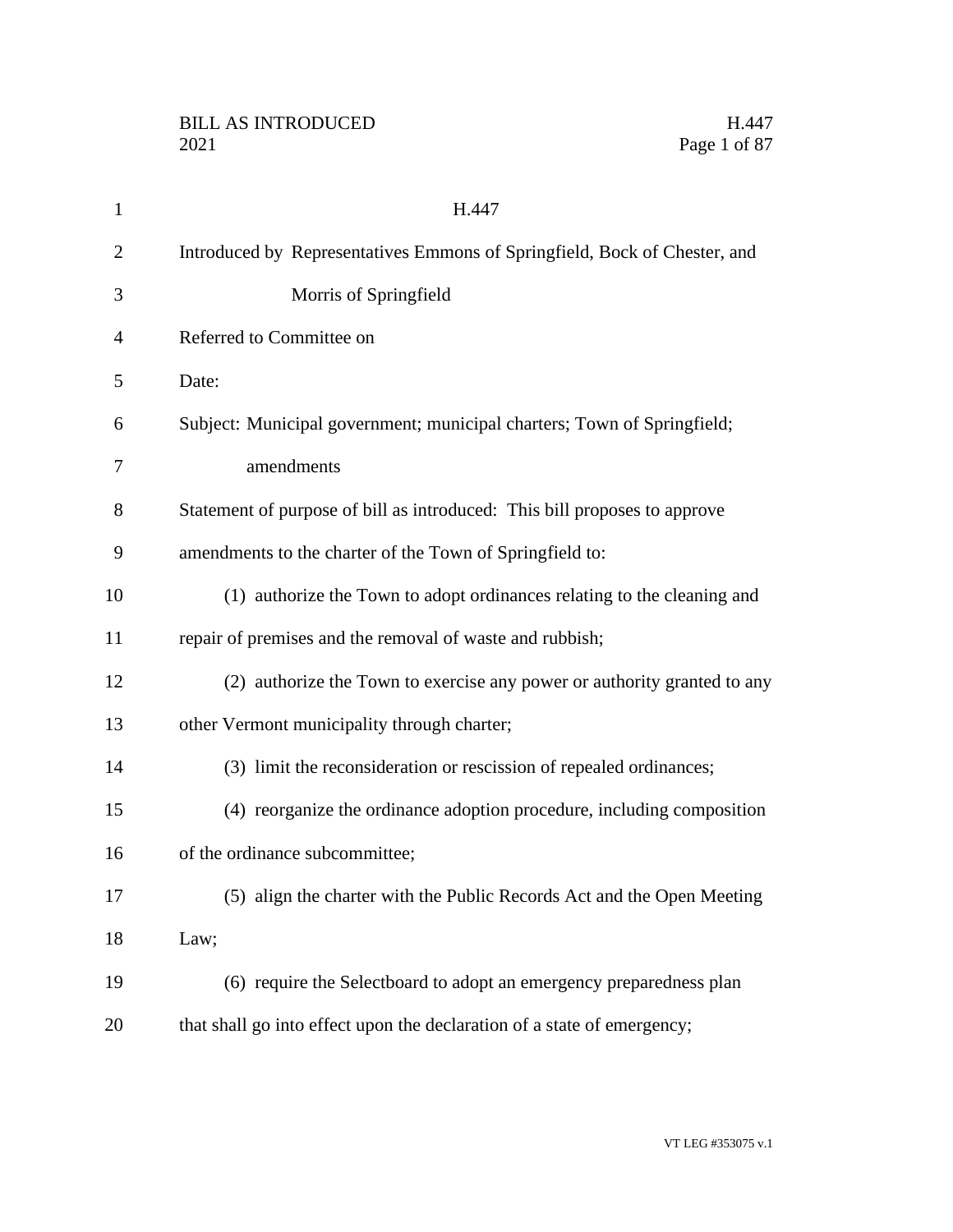## BILL AS INTRODUCED H.447<br>2021 Page 2 of 87

| $\mathbf{1}$   | (7) reorganize Town offices, including the elimination of the offices of               |
|----------------|----------------------------------------------------------------------------------------|
| $\overline{2}$ | lister, Weigher of Coal, Fence Viewer, and Grand Juror; the election of Library        |
| 3              | Trustees; the appointment of the Town Constable; and a general reorganization          |
| $\overline{4}$ | of the duties of the Office of Town Manager;                                           |
| 5              | (8) amend the financial procedures of the Town, including the                          |
| 6              | establishment of the Budget Advisory Committee; the establishment of a                 |
| 7              | Finance Director; and the reorganization of Town procedures for the proposal,          |
| 8              | finalization, and adoption of the department and annual budgets; and                   |
| 9              | (9) a comprehensive revision of charter language for technical                         |
| 10             | corrections.                                                                           |
|                |                                                                                        |
|                |                                                                                        |
| 11<br>12       | An act relating to approval of amendments to the charter of the Town of<br>Springfield |
| 13             | It is hereby enacted by the General Assembly of the State of Vermont:                  |
| 14             | Sec. 1. CHARTER AMENDMENT APPROVAL                                                     |
| 15             | The General Assembly approves the amendments to the charter of the Town                |
| 16             | of Springfield as set forth in this act. The voters approved the proposals of          |

- 17 amendment on November 3, 2020.
- Sec. 2. 24 App. V.S.A. chapter 149 is amended to read:
- CHAPTER 149. TOWN OF SPRINGFIELD
- $***$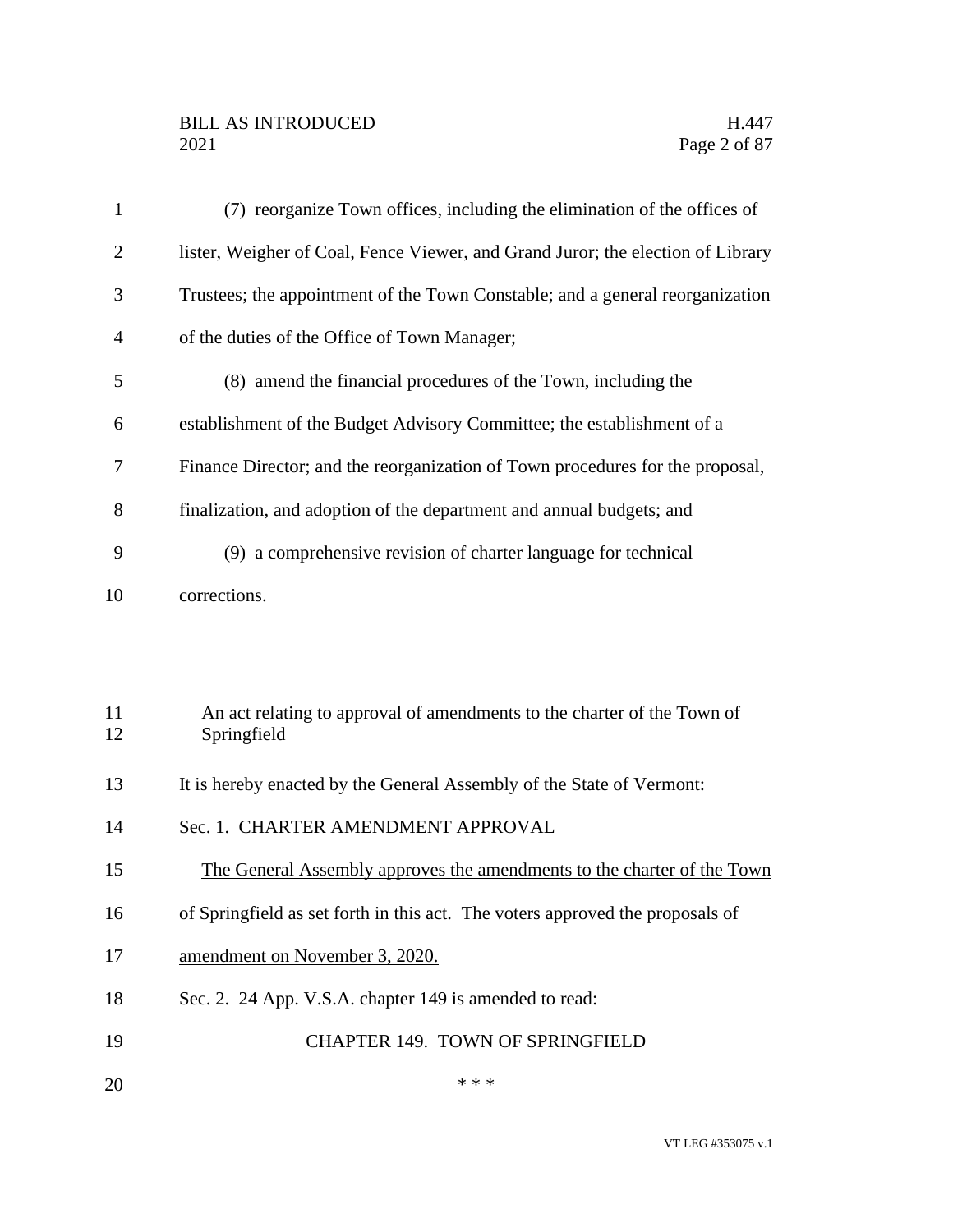| $\mathbf{1}$   | § 2. APPLICATION OF GENERAL LAW; PROPOSED CHARTER                               |
|----------------|---------------------------------------------------------------------------------|
| $\overline{2}$ | (a) Purpose: This document is drafted to supersede update and replace the       |
| 3              | existing charter.                                                               |
| 4              | (b) Application of general laws:                                                |
| 5              | (1) Except when modified by the provisions of this charter, or by any           |
| 6              | regulation or ordinance of the Town, all statutes of the State of Vermont       |
| 7              | relating to municipalities shall apply to the Town of Springfield.              |
| 8              | (2) In the event of any conflict or contradiction, either direct or implied,    |
| 9              | between the powers conferred herein in this charter and State statute, this     |
| 10             | charter shall prevail.                                                          |
| 11             | § 3. POWERS OF THE TOWN                                                         |
| 12             | (a) The Town of Springfield shall have all the powers and functions             |
| 13             | conferred upon towns and villages municipalities by the Constitution and        |
| 14             | general laws of the State, and shall also have all implied powers necessary to  |
| 15             | implement such those powers and functions, and any additional powers            |
| 16             | conferred by this charter that are consistent with the Constitution. All powers |
| 17             | and functions conferred or implied by the charter shall be in addition to the   |
| 18             | powers and functions conferred upon the Town by laws now in force or            |
| 19             | hereinafter later enacted.                                                      |
| 20             | (b) Without limiting any of the express or implied powers granted by this       |
| 21             | charter, the Town shall have the following additional specific authorities:     |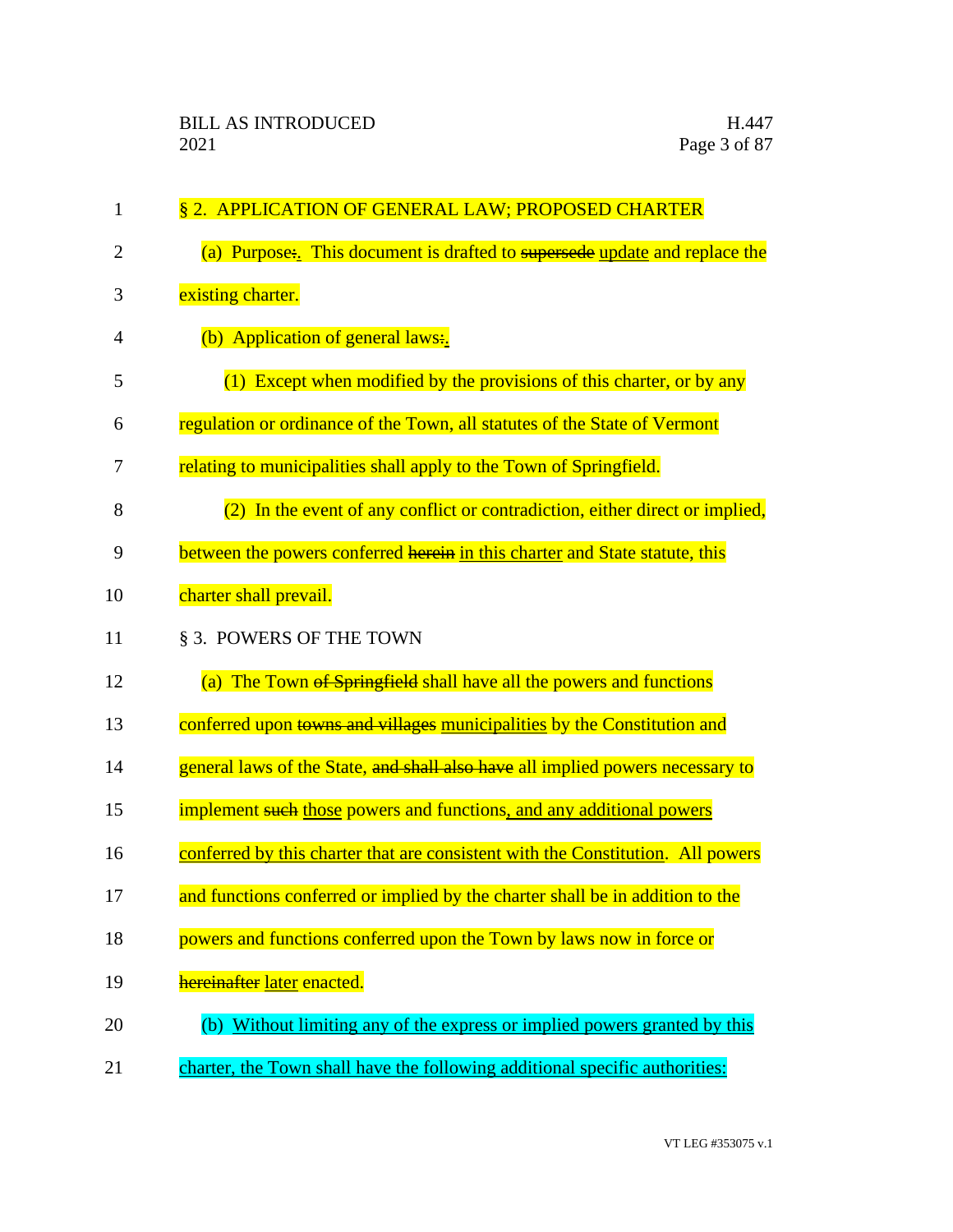| $\mathbf{1}$ | (1) To adopt and enforce ordinances relating to the cleaning and repair         |
|--------------|---------------------------------------------------------------------------------|
| 2            | of any premises when in a condition that:                                       |
| 3            | (A) impairs the general appearance of the Town;                                 |
| 4            | (B) is injurious to other property in the vicinity; or                          |
| 5            | (C) is a health hazard.                                                         |
| 6            | To control the removal of rubbish, waste, and objectionable material            |
| 7            | of any premises subject to subdivision (1) of this subsection.                  |
| 8            | (3) To adopt, enact, enforce, and exercise any power or authority               |
| 9            | granted to any other Vermont municipality in its existing charter or any future |
| 10           | charter amendment, provided that the power or authority is approved by a        |
| 11           | Town vote.                                                                      |
| 12           | (c) Nothing in this charter shall be construed as a limitation of such the      |
| 13           | powers and functions incident to public and municipal corporations.             |
| 14           | * * *                                                                           |
| 15           | § 5. ORDINANCES                                                                 |
| 16           | (a) Town legislation: Town legislation shall be by ordinance. Ordinances        |
| 17           | and rules promulgated adopted pursuant thereto to ordinances shall have the     |
| 18           | full force of law embodied in this charter.                                     |
| 19           | (b) Legislative body:                                                           |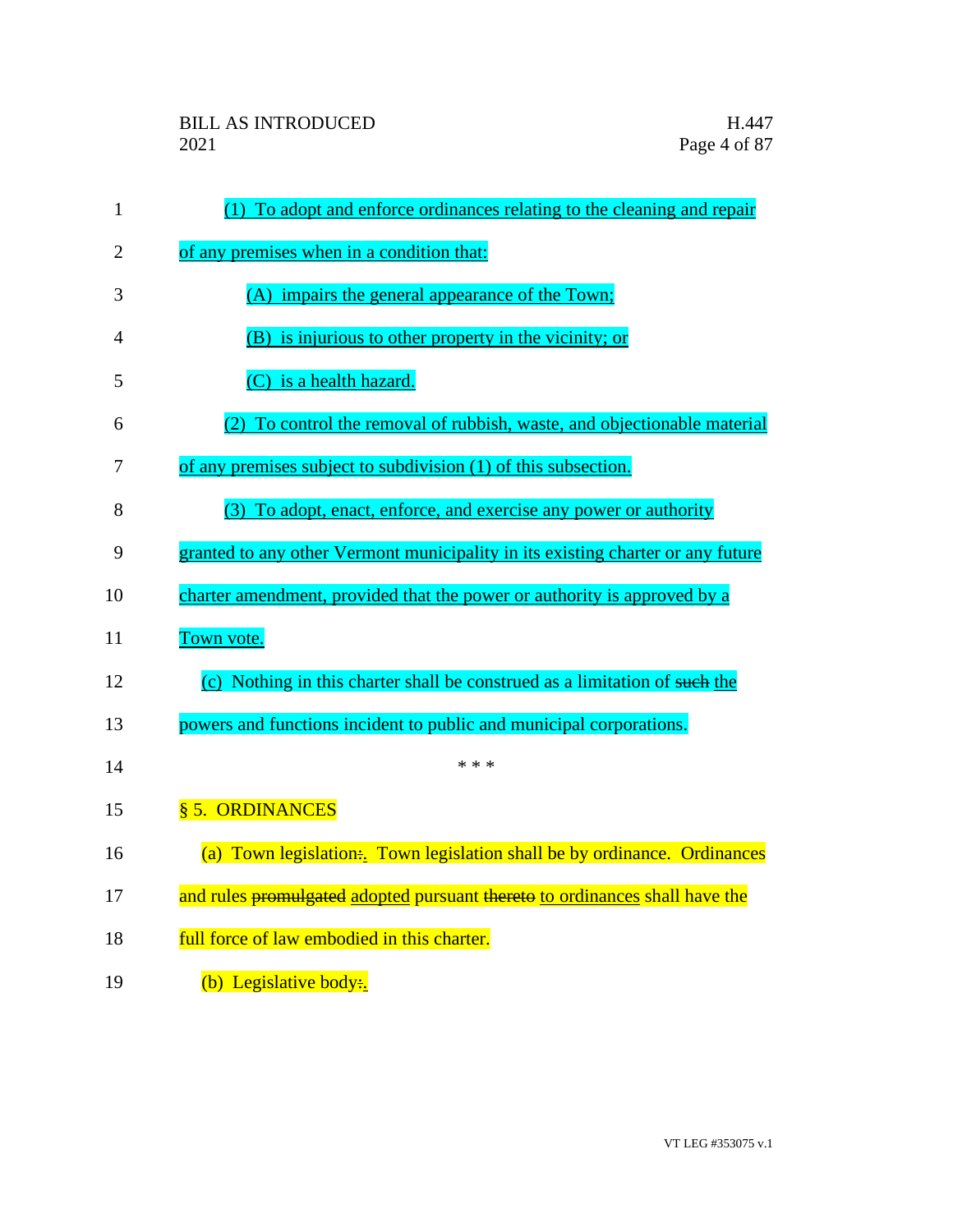| $\mathbf{1}$   | (1) The Board of Selectmen Selectboard shall constitute the legislative,        |
|----------------|---------------------------------------------------------------------------------|
| $\overline{2}$ | body of the Town with the power, between Town meetings, to adopt, amend,        |
| 3              | repeal, or enforce ordinances.                                                  |
| 4              | (2) Town meeting meetings, annual or special, as constituted herein in          |
| 5              | this section, in addition to its their other functions, shall also serve as a   |
| 6              | legislative body and may adopt, amend, or repeal an ordinance.                  |
| 7              | * * *                                                                           |
| 8              | (B) The entire text or an explanation of the nature and purpose of              |
| 9              | ordinances subject to Town meeting action must be posted on the Town's          |
| 10             | website and published in a newspaper or newspapers of general circulation as    |
| 11             | may be directed or designated by the Board of Selectmen Selectboard, at least   |
| 12             | 30 calendar days before the meeting.                                            |
| 13             | (C) Any ordinance to be considered by Town meeting shall be                     |
| 14             | reviewed by the Town Attorney or other counsel engaged by the Selectboard       |
| 15             | prior to the official warning. Said The Attorney shall be charged with the duty |
| 16             | to correct such the ordinance to avoid repetition, illegal, or unconstitutional |
| 17             | provisions, and to ensure accuracy in the text and reference, along with clear  |
| 18             | and precise phraseology. The ordinance shall not be changed in its meaning      |
| 19             | and effect.                                                                     |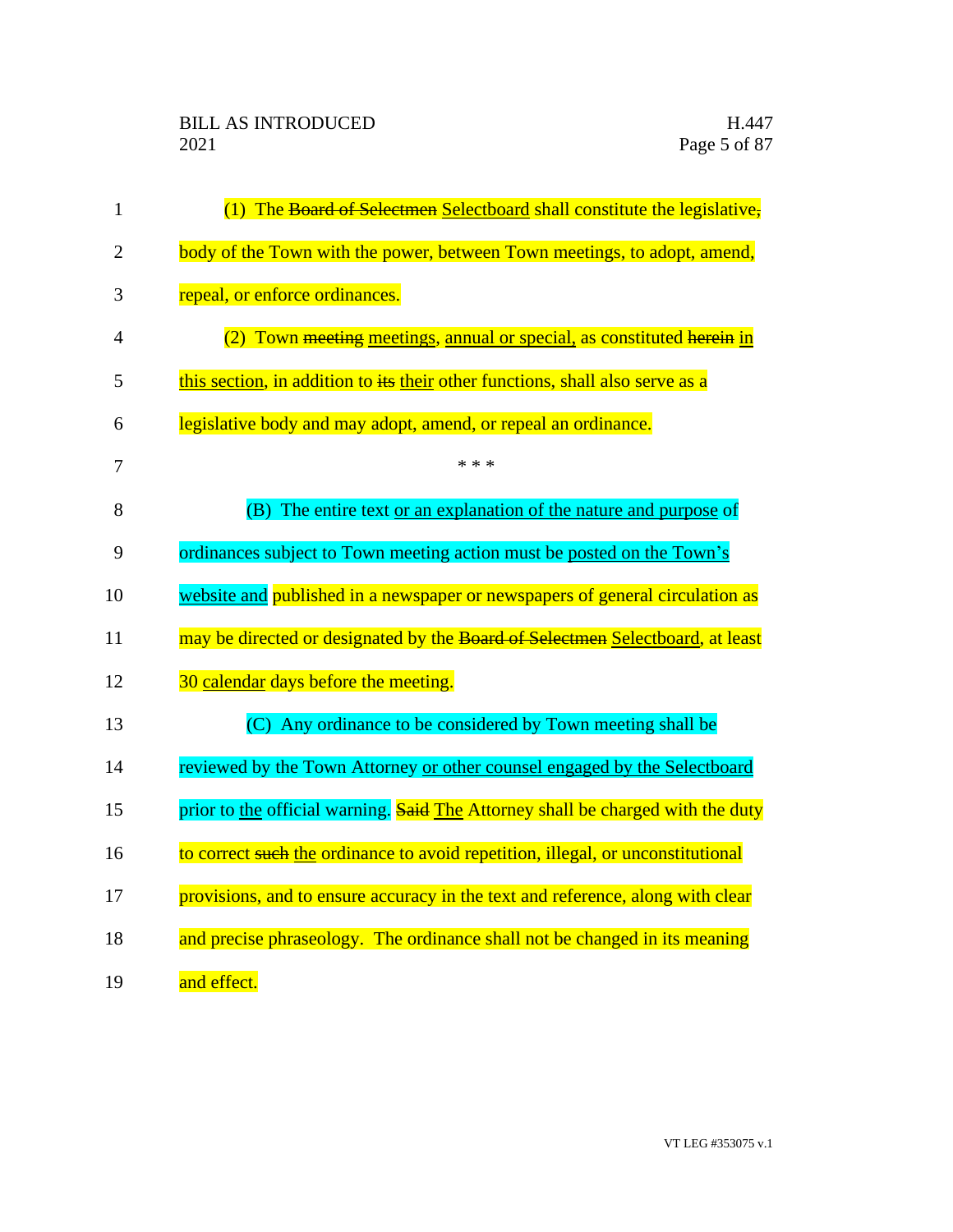| 1              | (D) The effect of Town meeting action on an ordinance shall take               |
|----------------|--------------------------------------------------------------------------------|
| $\overline{2}$ | place upon passage unless otherwise provided therein in the body of the        |
| 3              | ordinance.                                                                     |
| $\overline{4}$ | Ordinances acted upon by Town meeting shall not apply to any                   |
| 5              | appointments of officers, members of boards and commissions to be made by      |
| 6              | the Board of Selectmen, or to the appointment or designation of the selectmen, |
| 7              | or their rules of order. [Repealed.]                                           |
| 8              | * * *                                                                          |
| 9              | (G) Any ordinance to be passed by either Town meeting or the Board             |
| 10             | of Selectmen Selectboard must be set forth in a uniform format as follows:     |
| 11             | Ordinances shall be numbered consecutively;<br>(i)                             |
| 12             | (ii) If the action is an amendment, it shall be referenced and                 |
| 13             | incorporated into the amended ordinance;                                       |
| 14             | (iii) Ordinances shall be short titled and contain a statement of              |
| 15             | purpose;.                                                                      |
| 16             | * * *                                                                          |
| 17             | (3) Ordinances adopted, amended, or repealed by act of the Selectboard         |
| 18             | or by town meeting shall not be subject to permissive referendum,              |
| 19             | reconsideration, or rescission.                                                |
| 20             | (c) Ordinance adoption procedure:, other than zoning and subdivision           |
| 21             | bylaws.                                                                        |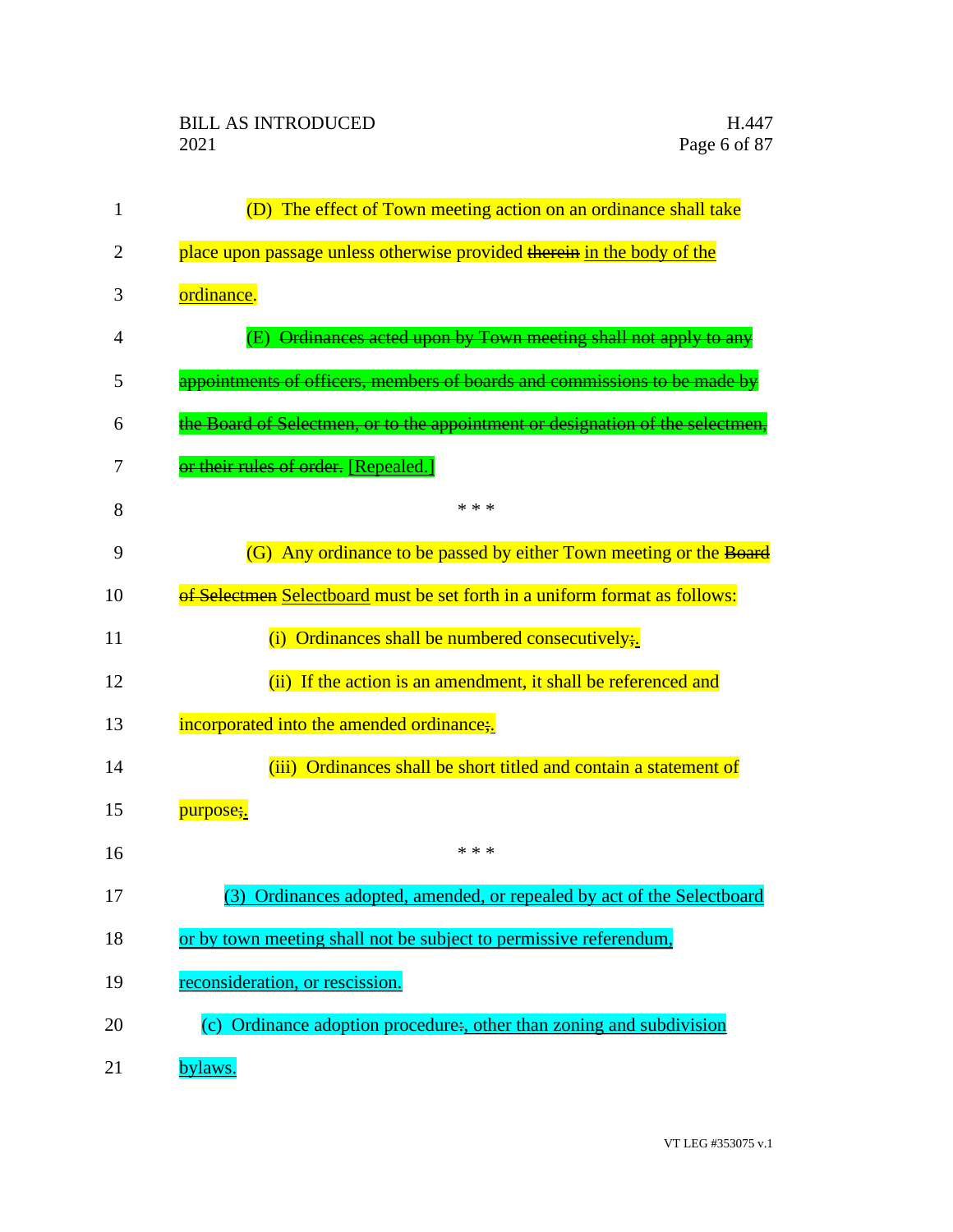| 1  | (1) The selectmen Selectboard shall designate the category into which           |
|----|---------------------------------------------------------------------------------|
| 2  | action an ordinance shall fall.                                                 |
| 3  | (2) There shall be five categories of action as follows:                        |
| 4  | (A) New new legislation adoption or rejection;                                  |
| 5  | (B) Repeal repeal in total of existing legislation;                             |
| 6  | (C) Major major amendment- changing the nature and substance of                 |
| 7  | the original ordinance;                                                         |
| 8  | (D) Minor minor amendment- minor adjustment in meaning,                         |
| 9  | procedure or definition; and                                                    |
| 10 | (E) Emergency emergency ordinance as defined herein in subsection               |
| 11 | (f) of this section;                                                            |
| 12 | Changes in the Town's zoning and subdivision bylaws.                            |
| 13 | [Repealed.]                                                                     |
| 14 | (d) Procedure for drafting, adoption, rejection, major amendment, or repeal     |
| 15 | of ordinances:.                                                                 |
| 16 | $(1)$ Drafting:                                                                 |
| 17 | (A) Ordinances or actions related thereto The Selectboard may                   |
| 18 | appoint an ordinance committee including not more than two Selectboard          |
| 19 | members.                                                                        |
| 20 | (B) If the Selectboard appoints an ordinance committee, ordinances              |
| 21 | of all categories, with the exception of emergency ordinances, shall be drafted |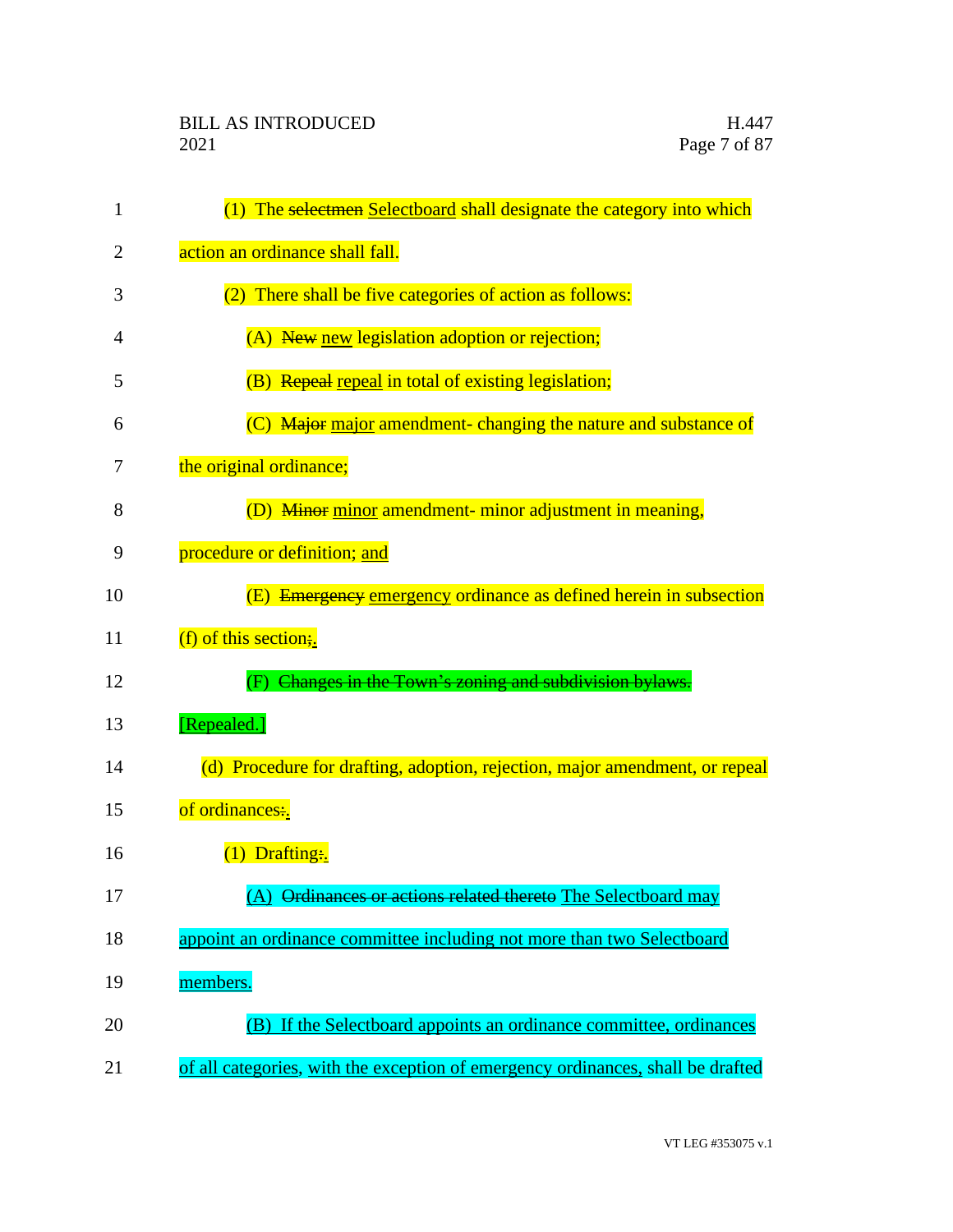| 1  | by or submitted in draft form to an the ordinance subcommittee consisting of |
|----|------------------------------------------------------------------------------|
| 2  | no more than two Board of Selectmen members committee.                       |
| 3  | $(2)$ Reporting out:.                                                        |
| 4  | (A) The If the Selectboard appoints an ordinance committee, the              |
| 5  | ordinance subcommittee committee shall review the any ordinance for form     |
| 6  | submitted to them by the Selectboard and report it out to the Board of       |
| 7  | Selectmen Selectboard for first review within 90 days of submission.         |
| 8  | Ordinances reported out for first review must be reviewed<br>(B)             |
| 9  | beforehand by the Town Attorney or other counsel engaged by the              |
| 10 | Selectboard, and signed by him/her signifying proper legal form and          |
| 11 | constitutionality the Town Attorney or other counsel.                        |
| 12 | * * *                                                                        |
| 13 | (3) Introduction and first review:                                           |
| 14 | (A) The proposed ordinance or action, amendment, or repeal shall be          |
| 15 | introduced at a Board of Selectmen Selectboard meeting by the ordinance      |
| 16 | subcommittee committee.                                                      |
| 17 | (B) During first review, the proposed ordinance or action.                   |
| 18 | amendment, or repeal may be amended.                                         |
| 19 | (C) A final draft The proposed ordinance including any amendments            |
| 20 | must be accepted or rejected at the completion of first review.              |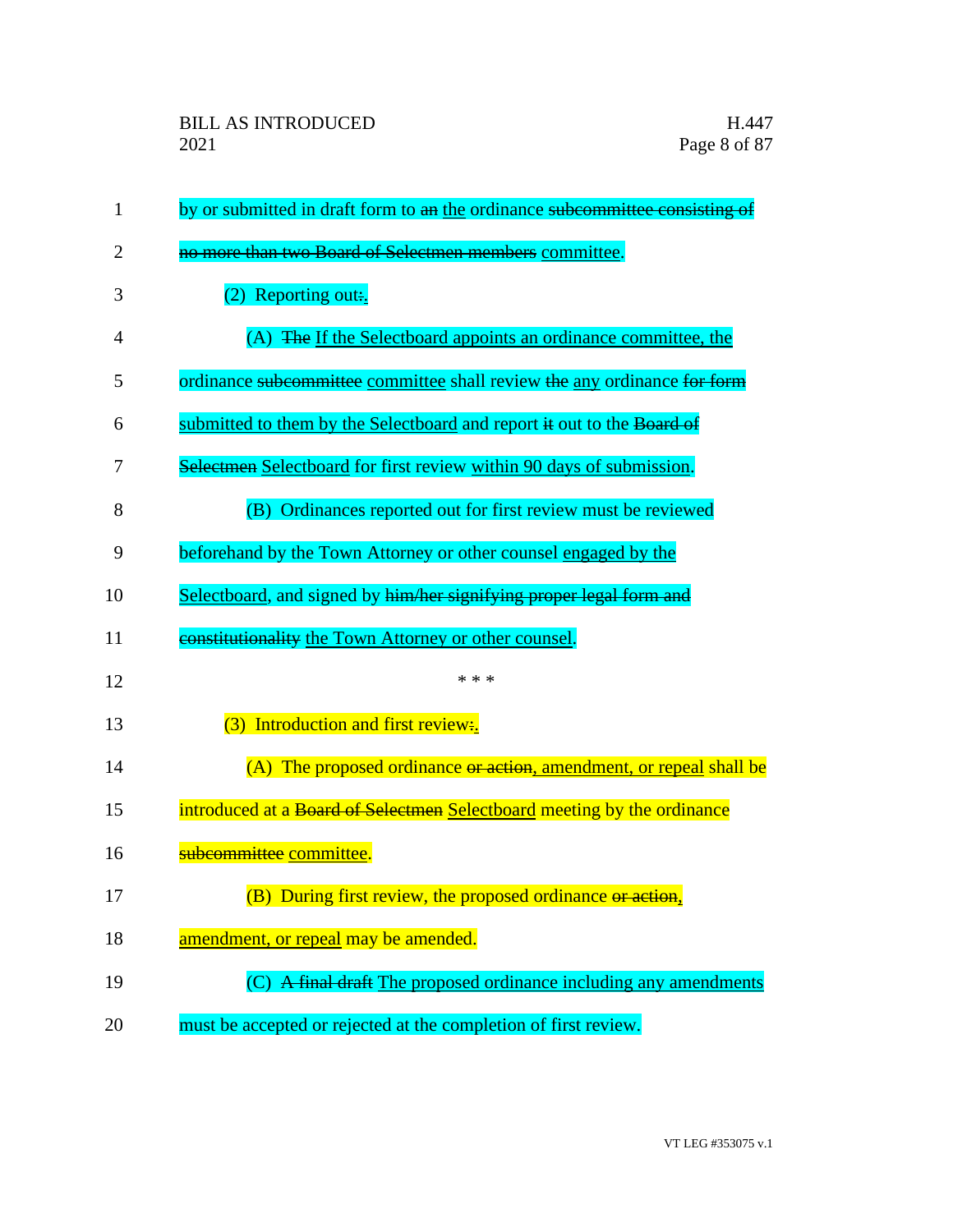| $\mathbf{1}$   | (D) Upon completion of first review, a date for second review and                |
|----------------|----------------------------------------------------------------------------------|
| $\overline{2}$ | public hearing shall be fixed within no not less than 14, but not nor more than  |
| 3              | 28 40 calendar days from first review.                                           |
| $\overline{4}$ | (4) Second review and public hearing.                                            |
| 5              | (A) Notice of the date of the second review must be published $\overline{ho}$    |
| 6              | later not less than seven calendar days before the date of the second review     |
| 7              | itself.                                                                          |
| 8              | * * *                                                                            |
| 9              | $(C)$ At A public hearing shall be held at the time and place specified          |
| 10             | in the notice, a public hearing shall be held.                                   |
| 11             | (5) Amendment during second review: Should the Board of Selectmen                |
| 12             | Selectboard decide after the public hearing to substantively amend the text of   |
| 13             | the proposed ordinance, the process and timetable shall revert back to second    |
| 14             | review with the new public hearing to be held in no not less than 14, but no nor |
| 15             | more than 28 40 calendar days and all notice requirements to be met in           |
| 16             | subsection 4 above subdivision (4) of this subsection.                           |
| 17             | (6) Final Action: action.                                                        |
| 18             | (A) Upon completion of the second final review, the Board of                     |
| 19             | Selectmen Selectboard shall act to adopt or reject the ordinance.                |
| 20             | (B) Failure to act in 14 within 40 calendar days of the final review             |
| 21             | shall constitute a rejection.                                                    |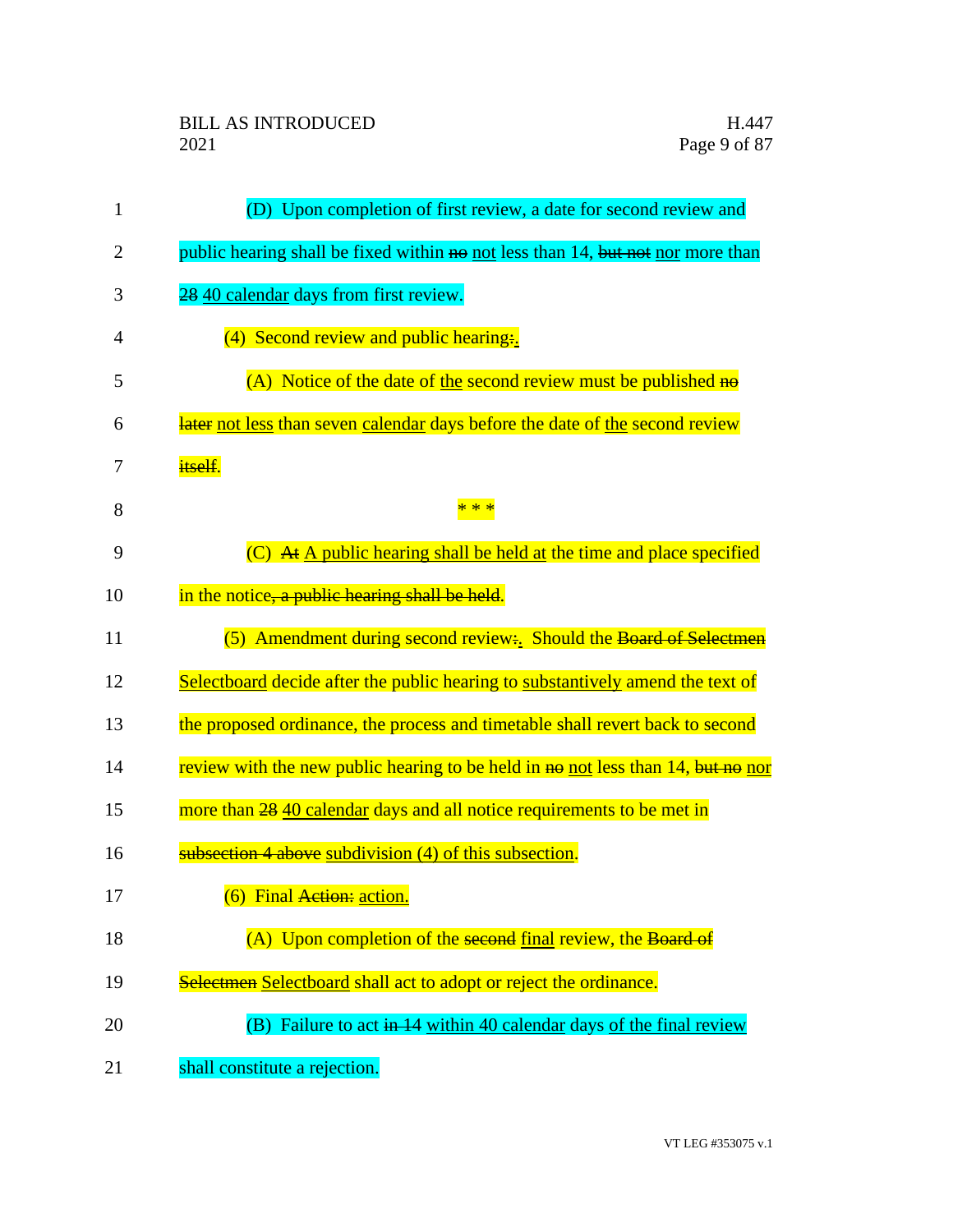| $\mathbf{1}$ | (7) Repeal: The repeal of any existing ordinance shall follow the                        |
|--------------|------------------------------------------------------------------------------------------|
| 2            | procedure prescribed herein for passage of an ordinance.                                 |
| 3            | (e) Minor Amendments: amendments. An action classed Any proposed                         |
| 4            | change to an existing ordinance that is classified by Board of Selectmen                 |
| 5            | Selectboard vote as to constitute a minor amendment, pursuant to subsection              |
| 6            | $\frac{1}{2}$ of this section, may be adopted by the Selectboard after the completion of |
| 7            | the first review.                                                                        |
| 8            | (f) Emergency ordinances:                                                                |
| 9            | $(1)$ To meet a public emergency affecting life, health, property, or the                |
| 10           | <b>public peace</b> Following a declaration of public emergency pursuant to section      |
| 11           | 10 of this charter, the Board of Selectmen Selectboard may adopt one or more             |
| 12           | emergency ordinances.                                                                    |
| 13           | * * *                                                                                    |
| 14           | (3) An emergency ordinance shall be exempt from the adoption                             |
| 15           | procedures required for ordinances generally. However, it must be submitted              |
| 16           | in writing at a public meeting of the Board of Selectmen Selectboard in a form           |
| 17           | consistent with other ordinances.                                                        |
| 18           | (4) An emergency ordinance must be clearly titled as such, and contain a                 |
| 19           | clear declaration of the emergency, describing it in specific terms.                     |
| 20           | (5) An emergency ordinance may be adopted or rejected, with or                           |
| 21           | without amendment, at the meeting at which it is introduced, but an affirmative          |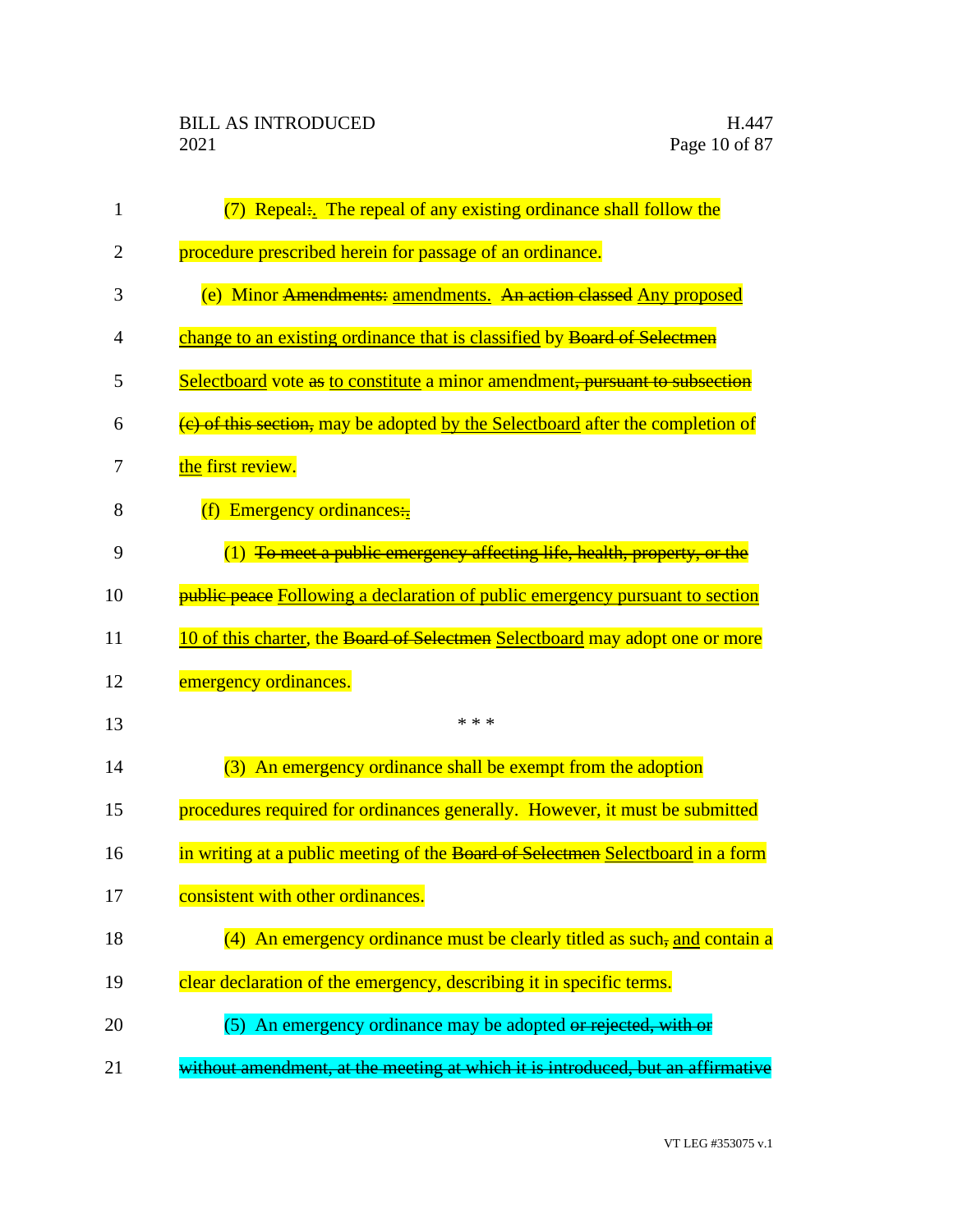| $\mathbf{1}$   | vote of four Board of Selectmen members is required for adoption, amended,                    |
|----------------|-----------------------------------------------------------------------------------------------|
| 2              | or repealed upon a two-thirds vote, with at least three affirmative votes.                    |
| 3              | * * *                                                                                         |
| $\overline{4}$ | (7) Any emergency ordinance shall automatically stand repealed on the                         |
| 5              | 61st calendar day following adoption; this shall not prevent reenactment of the               |
| 6              | ordinance if the emergency still exists its effective date.                                   |
| 7              | (8) In order for actions taken under an emergency ordinance to be                             |
| 8              | binding beyond the time period of the emergency as determined by the Board                    |
| 9              | of Selectmen Selectboard, the ordinance must be ratified in a manner similar to               |
| 10             | other ordinances; this shall not prevent reenactment of the ordinance if the                  |
| 11             | Selectboard determines that the emergency still exists.                                       |
| 12             | (9) An emergency ordinance may also be repealed by the adoption of a                          |
| 13             | repealing ordinance in the manner specified in this section for emergency                     |
| 14             | ordinance.                                                                                    |
| 15             | Changes in zoning and subdivision bylaws: Changes in zoning and<br>$\left( \mathbf{g}\right)$ |
| 16             | subdivision bylaws shall be in accordance with Vermont statutes. [Repealed.                   |
| 17             | (h) Standard codes of technical regulations:                                                  |
| 18             | (1) The Board of Selectmen Selectboard may adopt any standard code of                         |
| 19             | technical regulations by references thereto reference in an adopting ordinance.               |
| 20             | (2) The procedure and requirements governing such an adopting                                 |
| 21             | ordinance the adoption of an ordinance concerning standard codes of technical                 |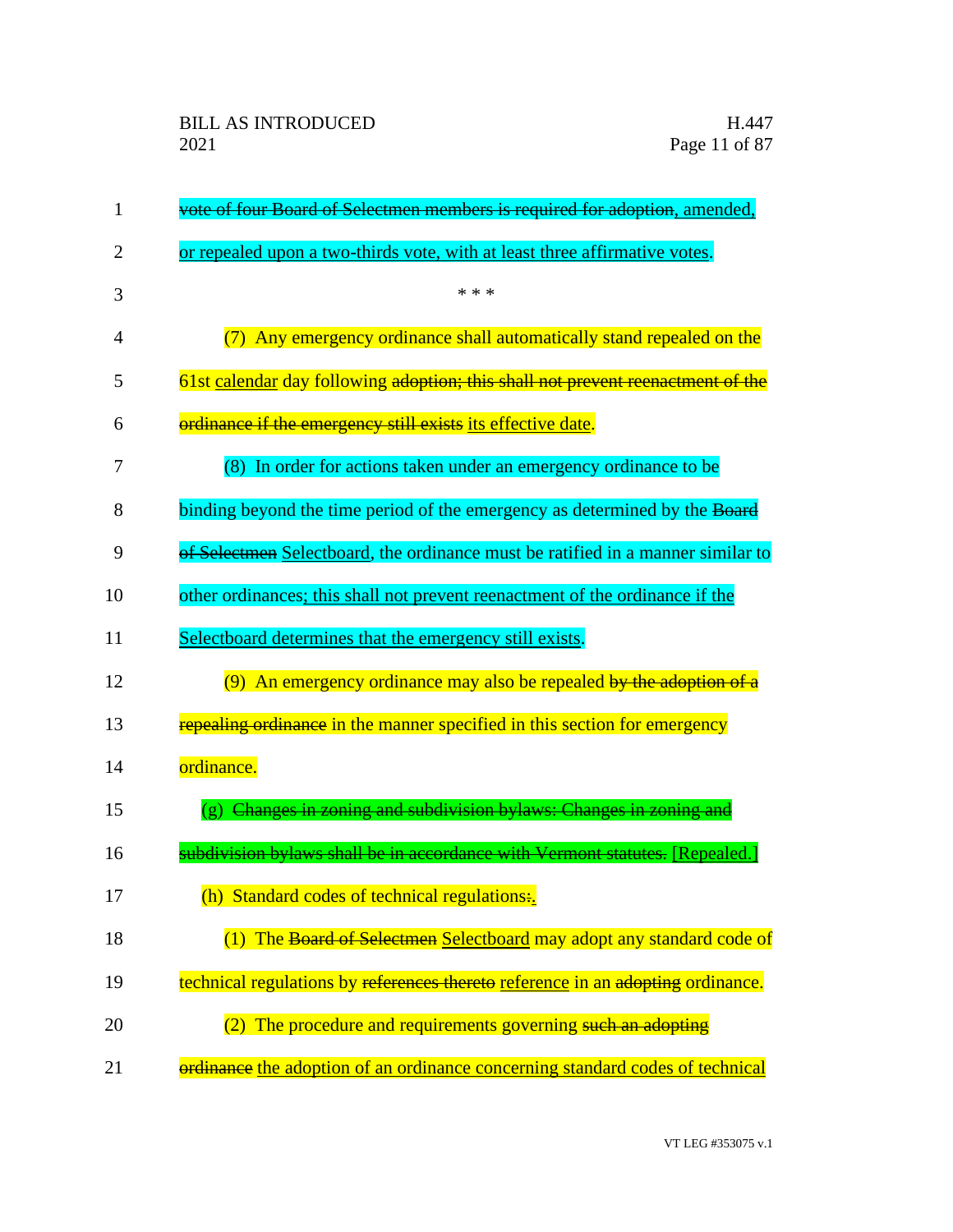| 1              | regulations shall be the same as prescribed for ordinances generally except that  |
|----------------|-----------------------------------------------------------------------------------|
| $\overline{2}$ | the requirements of this charter for distribution and filing of copies of the     |
| 3              | ordinance shall include the adoption ordinance itself, but and shall not only     |
| $\overline{4}$ | include a citation to the entire set of technical regulations, and a copy of each |
| 5              | adopted code of technical regulations shall be authenticated and recorded by      |
| 6              | the Town Clerk for distribution or for purchase at a reasonable price.            |
| 7              | (i) Authentication and recording, codification, printing: and publication.        |
| 8              | (1) Authentication and recording. The Town Clerk shall authenticate,              |
| 9              | by signature, and recording, in full, all ordinances and resolutions adopted by   |
| 10             | the Board of Selectmen Selectboard.                                               |
| 11             | (2) Printing Publication of ordinances and resolutions.                           |
| 12             | (A) The Board of Selectmen Selectboard shall cause each ordinance                 |
| 13             | and resolution having the force and effect of law to be printed published.        |
| 14             | (B) Printed ordinances Ordinances, resolutions, charters, and charter             |
| 15             | amendments shall be distributed or sold published electronically and made         |
| 16             | available in printed form for sale to the public at reasonable prices set by the  |
| 17             | <b>Board of Selectmen Selectboard.</b>                                            |
| 18             | (C) All printed ordinances, codes, resolutions, and charter                       |
| 19             | amendments should follow a uniform format or style established by the initial     |
| 20             | codification following this charter adoption.                                     |
| 21             | (3) Codification:                                                                 |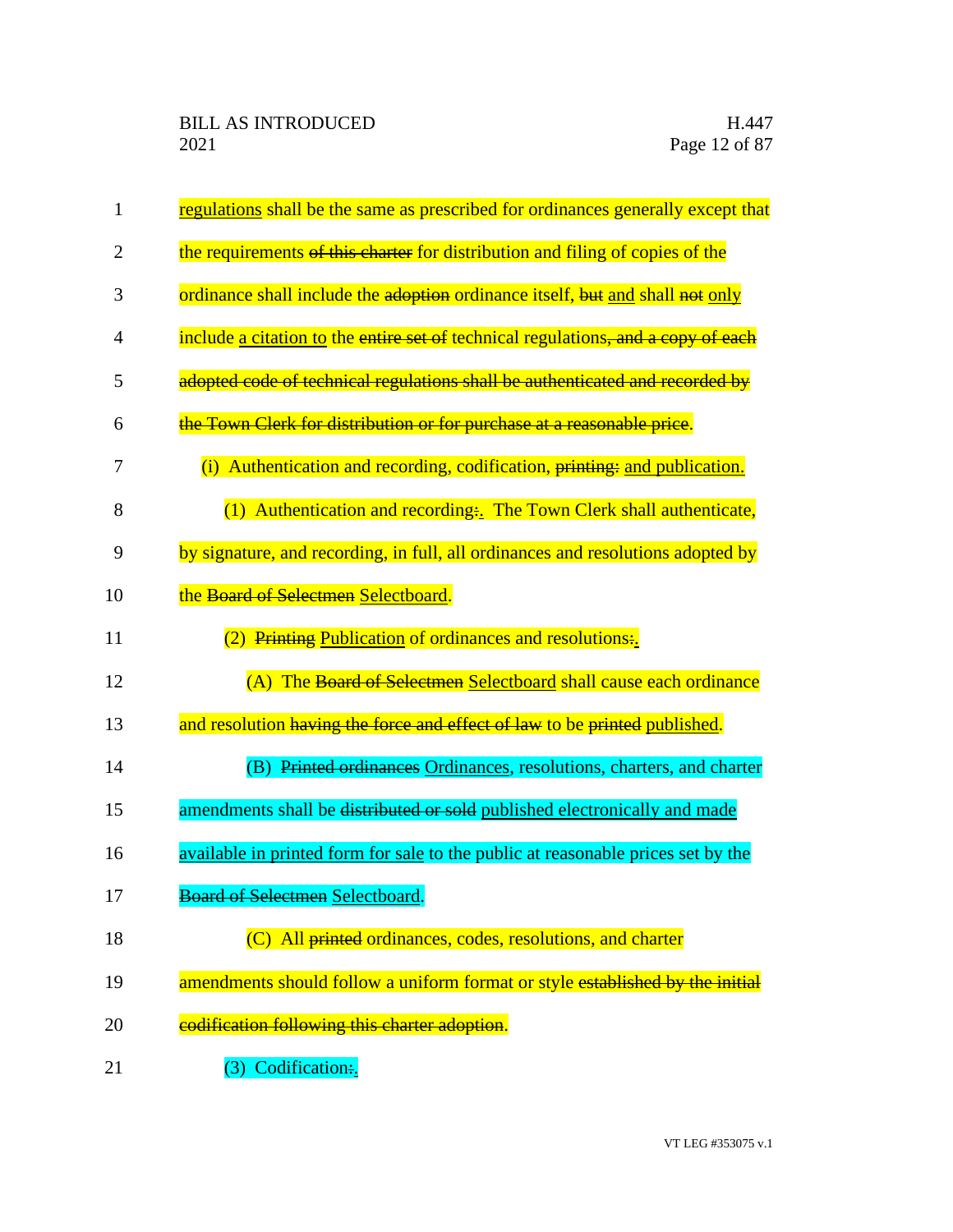| $\mathbf{1}$ | (A) Within one year after the adoption of this charter, and at $\Delta t$ least     |
|--------------|-------------------------------------------------------------------------------------|
| 2            | every five ten years thereafter, the Board of Selectmen Selectboard shall           |
| 3            | provide for the uniform codification of all ordinances, zoning bylaws,              |
| 4            | subdivision bylaws, and resolutions having the force of law.                        |
| 5            | (B) When completed, the updated codification will be adopted by the                 |
| 6            | <b>Board of Selectmen by ordinance, shall be published in a form convenient for</b> |
| 7            | general use and shall be incorporated into the Town code.                           |
| 8            | (i) Penalties:                                                                      |
| 9            | (1) The Selectmen Selectboard may provide for and authorize within an               |
| 10           | ordinance, penalties for the breach of any ordinance which that the general law     |
| 11           | or this charter authorized.                                                         |
| 12           | (2) The Town may take actions necessary to prosecute any person who                 |
| 13           | violates ordinances passed under this charter. Said The prosecution may be          |
| 14           | through the courts or the Town Grand Juror as may be established under this         |
| 15           | charter.                                                                            |
| 16           | The Town may also bring an action for injunctive relief seeking a<br>(3)            |
| 17           | court order to require compliance with any ordinance in addition to the penalty     |
| 18           | set forth in the ordinance.                                                         |
| 19           | § 6. OPEN MEETINGS; FREEDOM OF INFORMATION                                          |
| 20           | (a) Meetings, workshops, minutes, and records:                                      |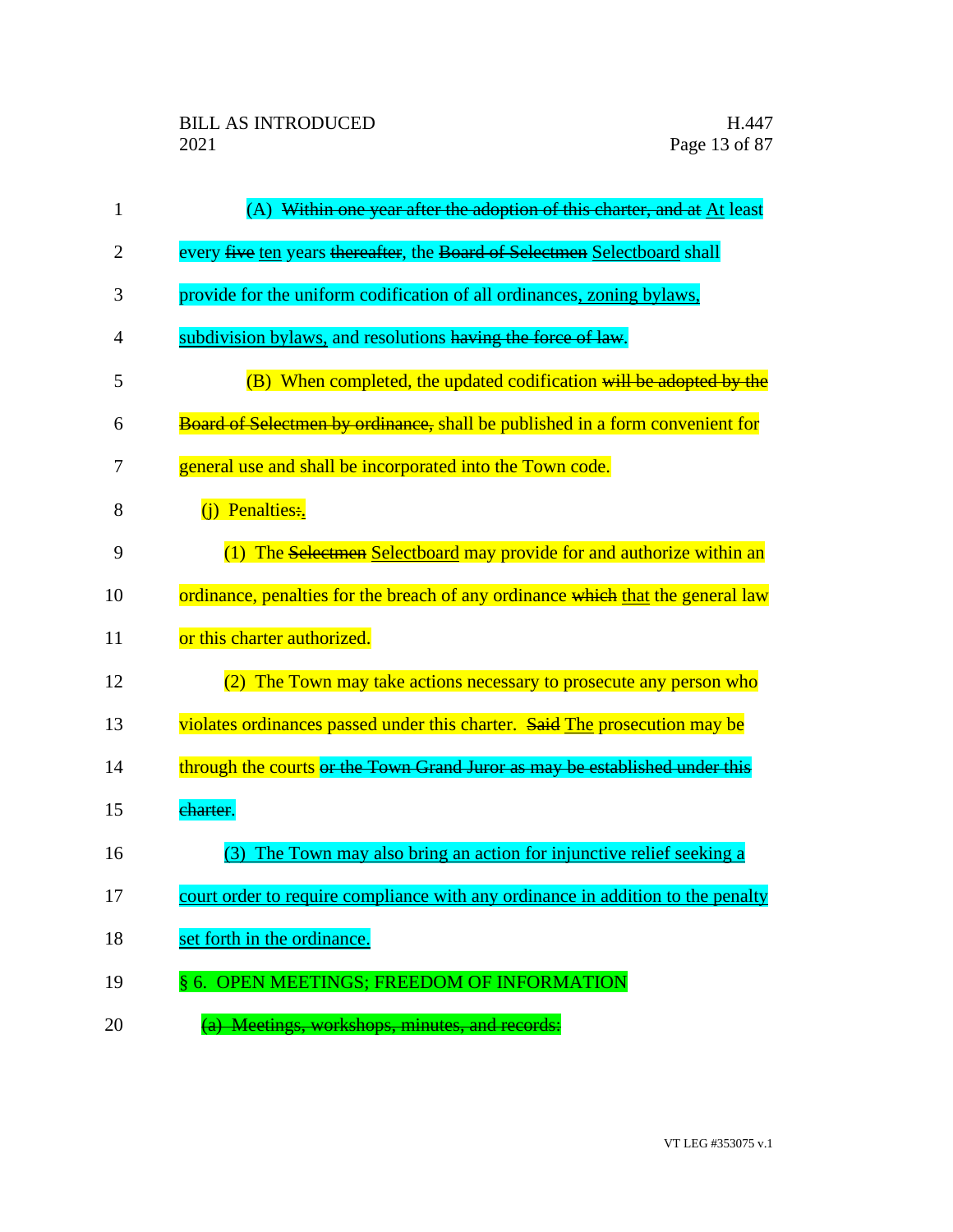| 1              | (1) A meeting as defined by this charter shall mean any occasion when a        |
|----------------|--------------------------------------------------------------------------------|
| 2              | public body, created pursuant to this charter, convenes a quorum for the       |
| 3              | purpose of voting and doing business, either in person or by                   |
| $\overline{4}$ | telecommunication or video communication. If a meeting is by                   |
| 5              | telecommunication or video communication, all provisions of 1 V.S.A. § 12      |
| 6              | shall be met.                                                                  |
| 7              | (2) A workshop shall be defined as the convening of any number of the          |
| 8              | voting members of a public body for free discussion of predetermined subjects, |
| 9              | upon which no action shall be taken, but upon which a nonbinding consensus     |
| 10             | may be reached.                                                                |
| 11             | (3) Only actions taken at meetings shall be official and binding.              |
| 12             | (4) Minutes shall be kept of all meetings, recording results of all votes      |
| 13             | and major subjects discussed, with a special effort to record comments by      |
| 14             | voting members.                                                                |
| 15             | (5) No minutes shall be required at a workshop, but a public record of         |
| 16             | the workshop must be kept for two years.                                       |
| 17             | (b) Executive sessions:                                                        |
| 18             | (1) Any public body, as herein constituted, may only convene an                |
| 19             | executive session at a meeting publicly warned, by a vote of two thirds of the |
| 20             | members.                                                                       |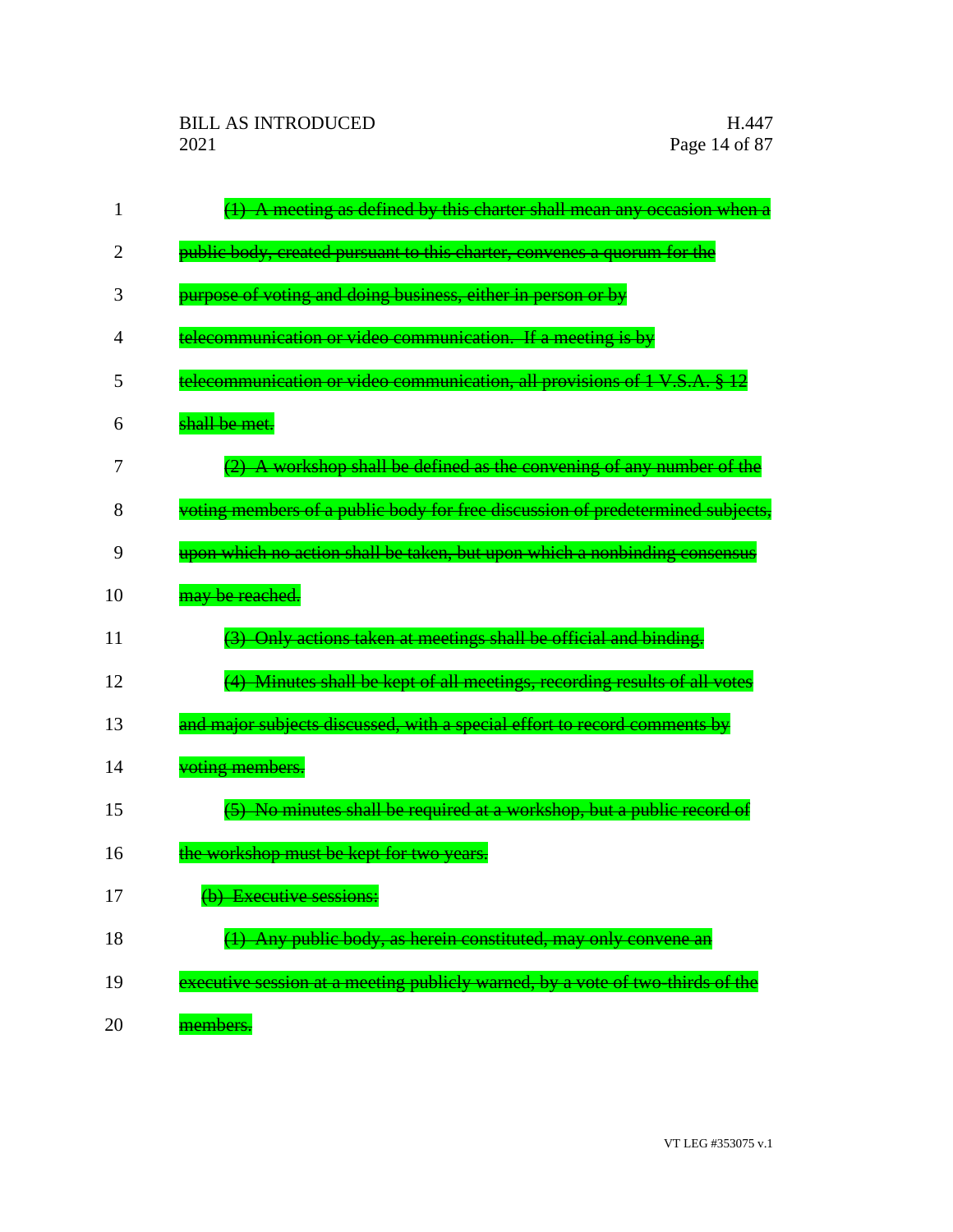| 1  | (2) A motion taken to go into executive session shall state the reason, in        |
|----|-----------------------------------------------------------------------------------|
| 2  | accordance with this section, but need not state the specific subject matter.     |
| 3  | (3) A body constituted under this charter may hold an executive session           |
| 4  | for one of the following reasons:                                                 |
| 5  | (A) For the discussion or consideration of contracts, labor relations             |
| 6  | agreements with employees, arbitration, grievances, civil actions at law, or      |
| 7  | prosecutions by the State, where premature general public knowledge would         |
| 8  | elearly place the State, municipality, other public body, or person involved at a |
| 9  | substantial disadvantage;                                                         |
| 10 | (B) The negotiating or securing of real estate purchase options;                  |
| 11 | The appointment or employment or evaluation of a public officer                   |
| 12 | or employee;                                                                      |
| 13 | (D) A disciplinary or dismissal action against a public officer or                |
| 14 | employee; but nothing in this act shall be construed to impair the right of such  |
| 15 | officer or employee to a public hearing if formal charges are brought;            |
| 16 | (E) A clear and imminent peril to the public safety;                              |
| 17 | (F) Discussion or consideration of records or documents excepted                  |
| 18 | from the access to public records provisions of 1 V.S.A. § 317(b). Discussion     |
| 19 | or consideration of the excepted record or document shall not itself permit an    |
| 20 | extension of the executive session to the general subject to which the record or  |
| 21 | document pertains;                                                                |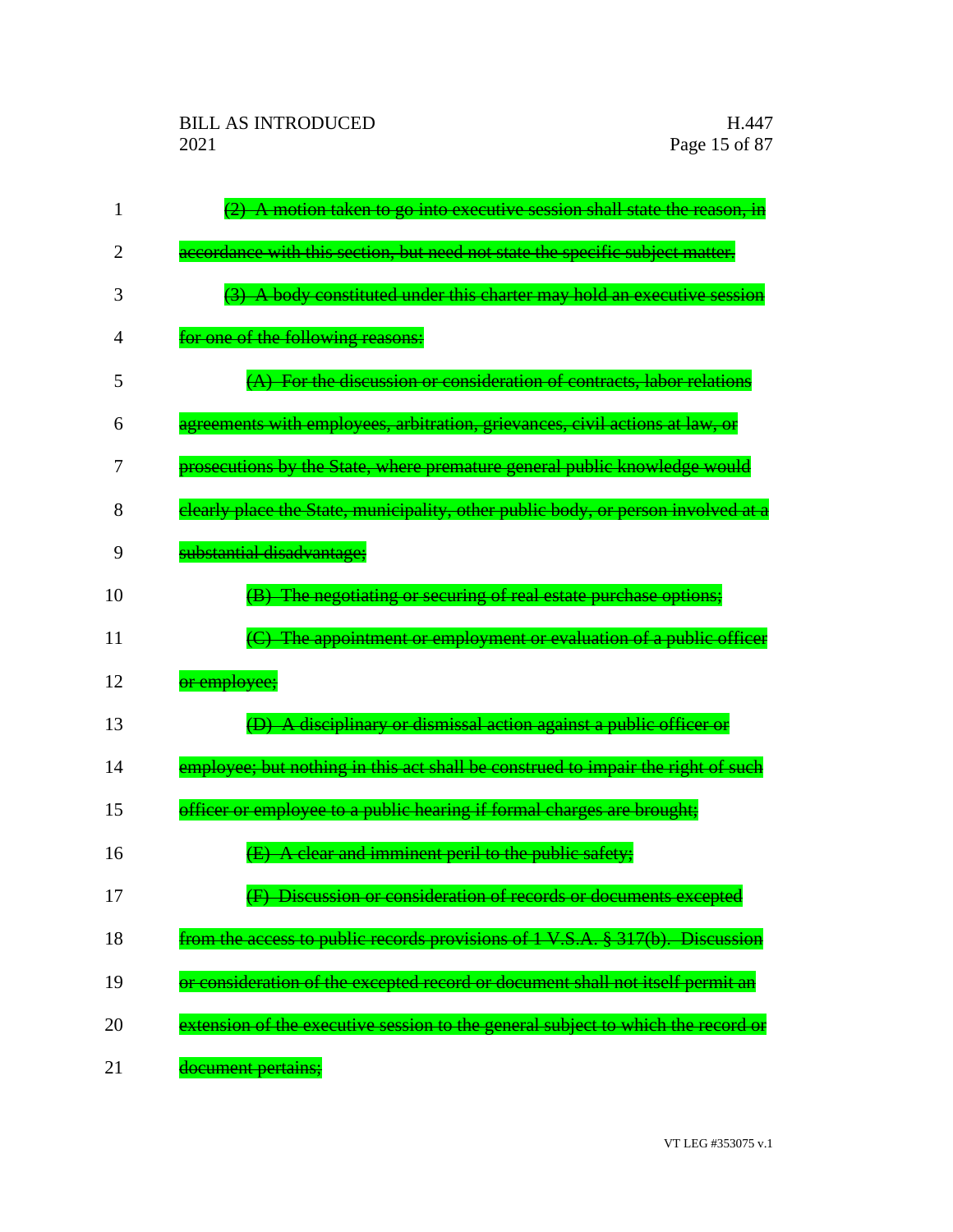| 1  | (G) Deliberations of a public body of the State or of any State agency            |
|----|-----------------------------------------------------------------------------------|
| 2  | or authority, or of political subdivisions thereof when considering a case which  |
| 3  | it is required by law, after hearing and evidence, to decide with finding of fact |
| 4  | and conclusions of law.                                                           |
| 5  | (4) The only binding action which may be taken in executive session               |
| 6  | shall be the securing of real estate or property purchase options.                |
| 7  | (5) The public body may admit persons to executive sessions whose                 |
| 8  | presence it judges to be critical to deliberations.                               |
| 9  | (e) Meetings; warning; agenda:                                                    |
| 10 | (1) The regular meeting schedule of a public body shall be posted in the          |
| 11 | Town Clerk's office.                                                              |
| 12 | (2) Workshops must be publicly announced.                                         |
| 13 | (3) Special meetings may be called upon 24 hour prior notice to the               |
| 14 | media.                                                                            |
| 15 | (4) Emergency meetings may be called without special notice, provided             |
| 16 | efforts to notify the media and all members, verbally or in writing, is           |
| 17 | the control of the control of the<br><del>documented.</del>                       |
| 18 | (5) All regular meetings, special meetings, and workshops shall have a            |
| 19 | printed agenda specifying subjects to be covered, subject to amendment in         |
| 20 | accordance with the bylaws or rules of the body.                                  |
| 21 | Access to public records:                                                         |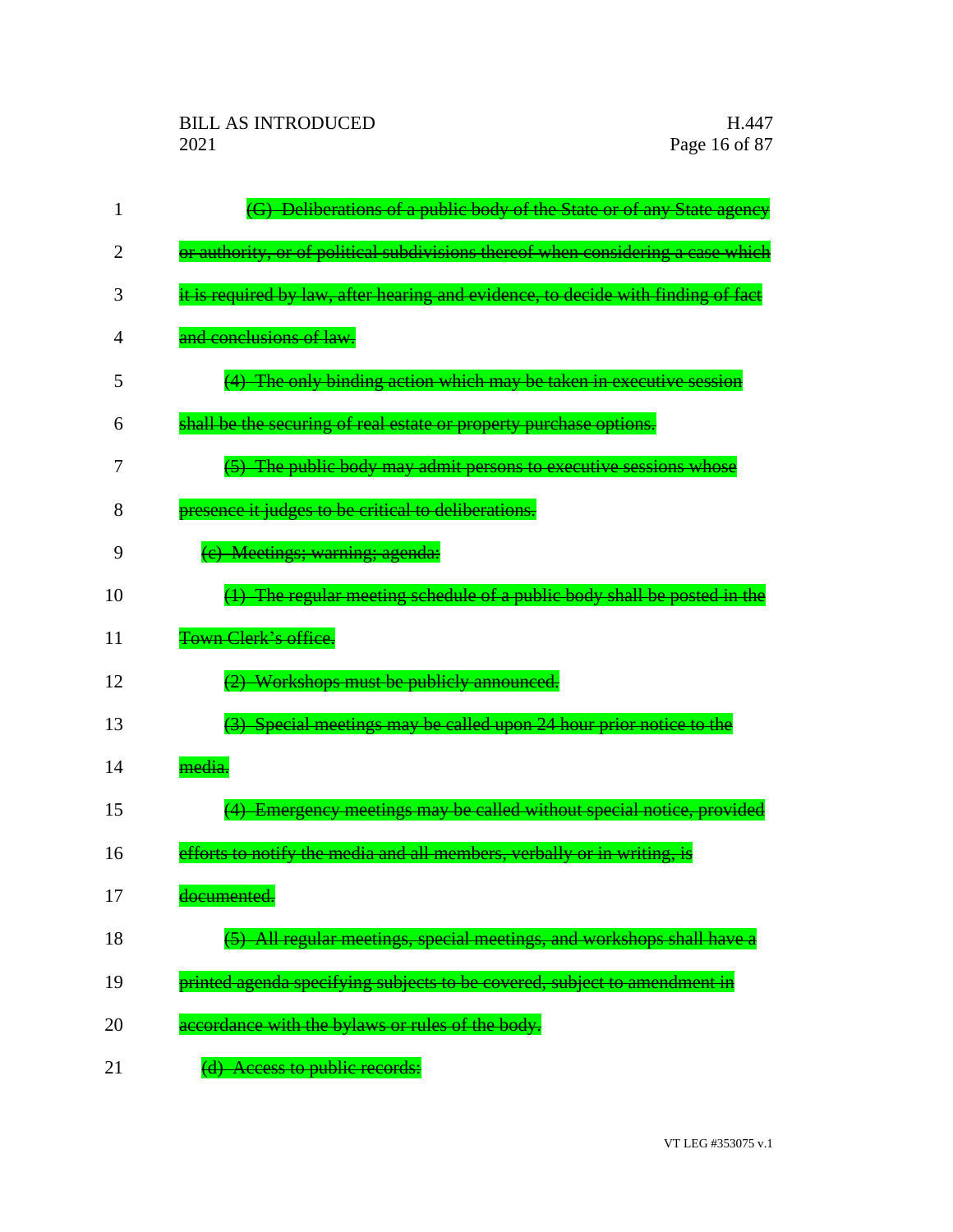| 1  | (1) All public records, as defined by statute, shall be made available for        |
|----|-----------------------------------------------------------------------------------|
| 2  | public inspection during working hours, within a reasonable period. Efforts to    |
| 3  | produce records which require research or special efforts to pull from dead       |
| 4  | files, shall be required on a timetable with due consideration to the work load   |
| 5  | of the department, with the person making the request so notified.                |
| 6  | (2) The Board of Selectmen shall fix a fee for costs of recovering and            |
| 7  | reproduction of public records in consideration of their availability and effort  |
| 8  | involved in production and reproduction.                                          |
| 9  | All public bodies of the Town shall comply with Vermont's Open Meeting            |
| 10 | Law, 1 V.S.A. chapter 5, subchapter 2.                                            |
| 11 | § 7. POTENTIAL OR ACTUAL CONFLICT OF INTEREST; PERSONAL                           |
| 12 | <b>FINANCIAL INTEREST</b>                                                         |
| 13 | (a) At a meeting, no elective or appointive officer, acting in an official        |
| 14 | eapacity, or employee of the Town, while engaged in his or her duties, shall      |
| 15 | raise the issue of, place on the agenda, participate in a discussion of, or take  |
| 16 | part in a discussion concerning any business of the Town relating to his/her      |
| 17 | business or personal financial interests, or those of a spouse, be they direct or |
| 18 | indirect, to the degree that said interests exceed those of taxpayers generally.  |
| 19 | (b) Personal and business interests shall include direct or indirect              |
| 20 | ownership of land, stock, property, materials, supplies or services.              |
| 21 | (c) Discussions of salary and benefits shall be exempt from this prohibition.     |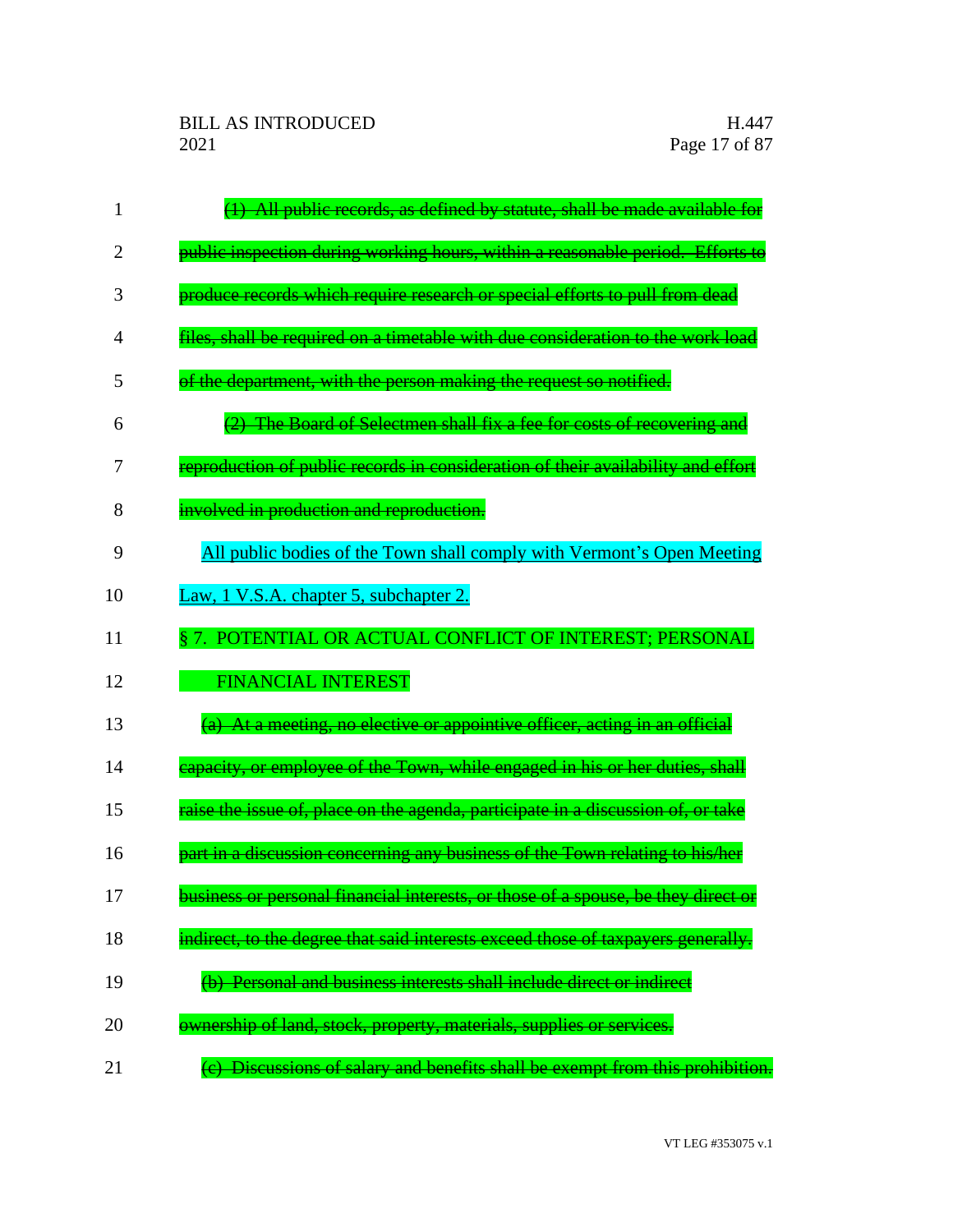| $\mathbf{1}$   | (d) Any officer or employee having such an interest shall immediately                 |
|----------------|---------------------------------------------------------------------------------------|
| $\overline{2}$ | make said interest known publicly.                                                    |
| 3              | (e) Any officer who willfully conceals such an interest, or willfully violates        |
| 4              | any requirement of this section shall forfeit said office or position, as provided    |
| 5              | under subdivision 23(b)(8)(B) of this charter.                                        |
| 6              | (f) Any contract, sale, or action taken in violation of this section shall be         |
| 7              | voidable by the Board of Selectmen.                                                   |
| 8              | (g) Officers of the Town may buy; sell goods and services from; to the                |
| 9              | Town subject to the restrictions above, provided said procurement is done             |
| 10             | competitively in accordance with the procurement ordinance.                           |
| 11             | (h) The Board of Selectmen may require public disclosure of assets or                 |
| 12             | financial interest, in a form they may prescribe, of any elected or appointed         |
| 13             | official as part of an investigation into matters of conflict of interest, or for the |
| 14             | purposes of general investigation. Failure to disclose or incomplete or falsified     |
| 15             | disclosure may be cause for removal as provided under subdivision                     |
| 16             | $23(b)(8)(B)$ of this charter.                                                        |
| 17             | (i) No officer shall devote any Town property or labor to private use,                |
| 18             | except as may be provided by law or ordinance.                                        |
| 19             | The Selectboard shall adopt and maintain a conflict of interest policy.               |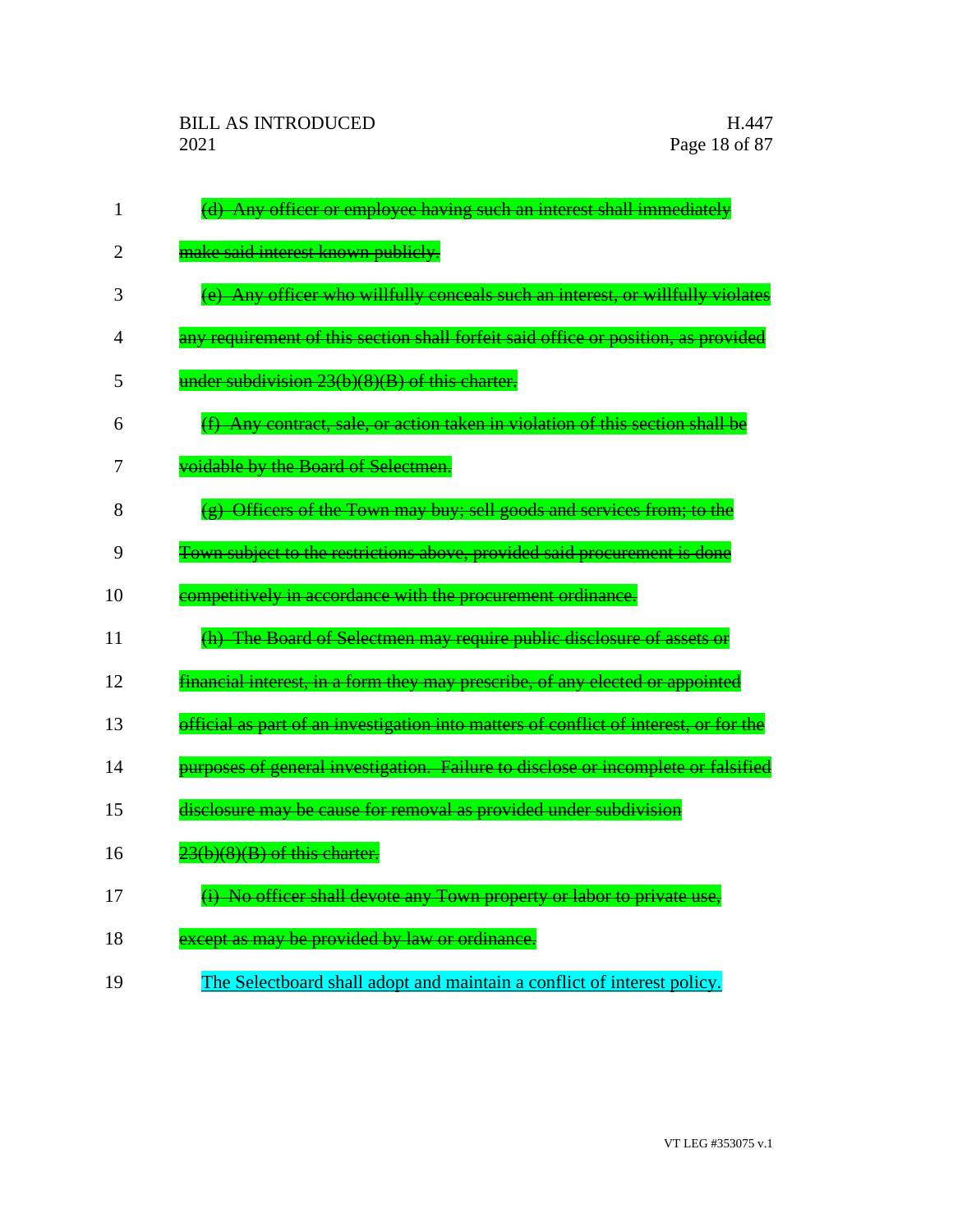| $\mathbf{1}$   | § 8. LICENSES; FEES; CHARGES; USER FEES; FEES FOR SERVICE                          |
|----------------|------------------------------------------------------------------------------------|
| $\overline{2}$ | (a) The Board of Selectmen Selectboard shall have the sole authority for           |
| 3              | the setting of all fees, charges, user fees, or fees for services, related to Town |
| 4              | government, except those prescribed by State statute relating to the Office of     |
| 5              | the Town Clerk or otherwise provided for in this charter. All fees and charges     |
| 6              | set by the Board of Selectmen shall be reasonably related to actual costs.         |
| 7              | (b) The Board of Selectmen shall have the authority to license or issue            |
| 8              | permits for any function or activity taking place or occurring within the          |
| 9              | boundaries of the Town over which jurisdiction is established by statute,          |
| 10             | ordinance or this charter. [Repealed.]                                             |
| 11             | (c) All licenses required by the Town shall be authorized by passage and/r         |
| 12             | amendment of a license ordinance. [Repealed.]                                      |
| 13             | (d) All fees, charges, user fees, or fees for service shall be implemented by      |
| 14             | passage of a comprehensive fee ordinance which shall be placed on the Board        |
| 15             | of Selectmen agenda for review and/or update, every three years from its date      |
| 16             | of passage. [Repealed.]                                                            |
| 17             | (e) No officer of the Town shall collect fees or monetary prerequisites for        |
| 18             | his/her the Town officer's own use, and all fees or charges shall be accrued to    |
| 19             | the General Fund Town funds.                                                       |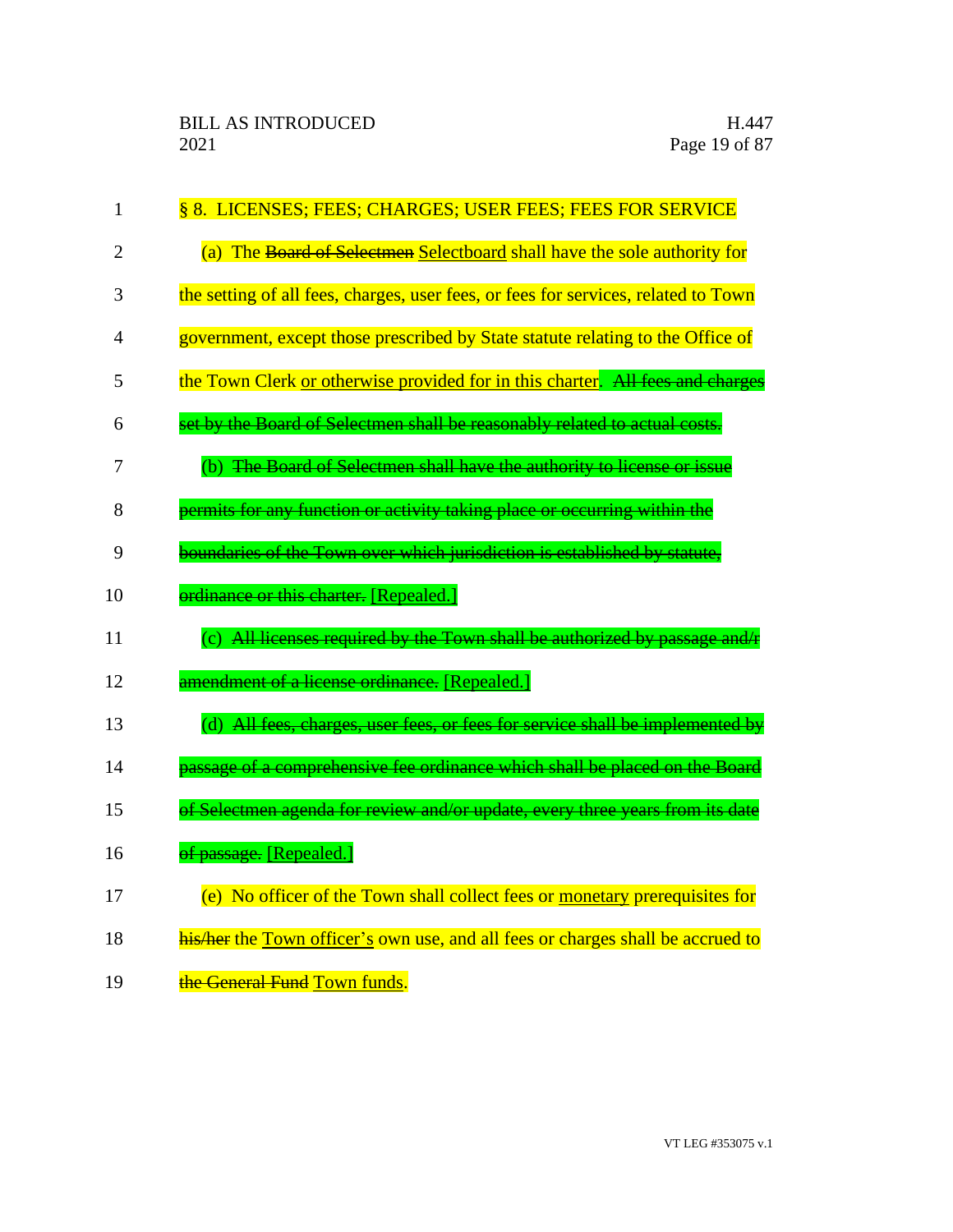| $\mathbf{1}$   | §9. ACQUISITION AND DISPOSITION OF TOWN PROPERTY                                |
|----------------|---------------------------------------------------------------------------------|
| $\overline{2}$ | (a) The Board of Selectmen Selectboard shall pass an ordinance a policy         |
| 3              | governing the acquisition or disposition of Town property, which shall outline  |
| 4              | procedures for the handling of such these matters.                              |
| 5              | (b) The Board of Selectmen Selectboard may acquire or dispose of real           |
| 6              | property in accordance with such ordinance policy.                              |
| 7              | § 10. EMERGENCY POWERS                                                          |
| 8              | (a) Declaration of public emergency. The Board of Selectmen Selectboard         |
| 9              | may, upon majority a two-thirds vote with at least three members present,       |
| 10             | declare a state of public emergency which that threatens life, property, or the |
| 11             | public health or welfare.                                                       |
| 12             | (b) Condemnation, eminent domain: In the event of a declared public             |
| 13             | emergency which that threatens life, property, the public health or welfare,    |
| 14             | duly declared by unanimous Board of Selectmen Selectboard action at a duly      |
| 15             | warned meeting warned in accordance with State statute, the Board of            |
| 16             | Selectmen Selectboard, by a minimum of three affirmative votes and not more     |
| 17             | than one dissenting vote, may exercise powers of eminent domain and             |
| 18             | condemnation and take real property or personal property, after notice to the   |
| 19             | owner and the fixing of fair compensation. An aggrieved party may appeal to     |
| 20             | <b>Superior Court.</b>                                                          |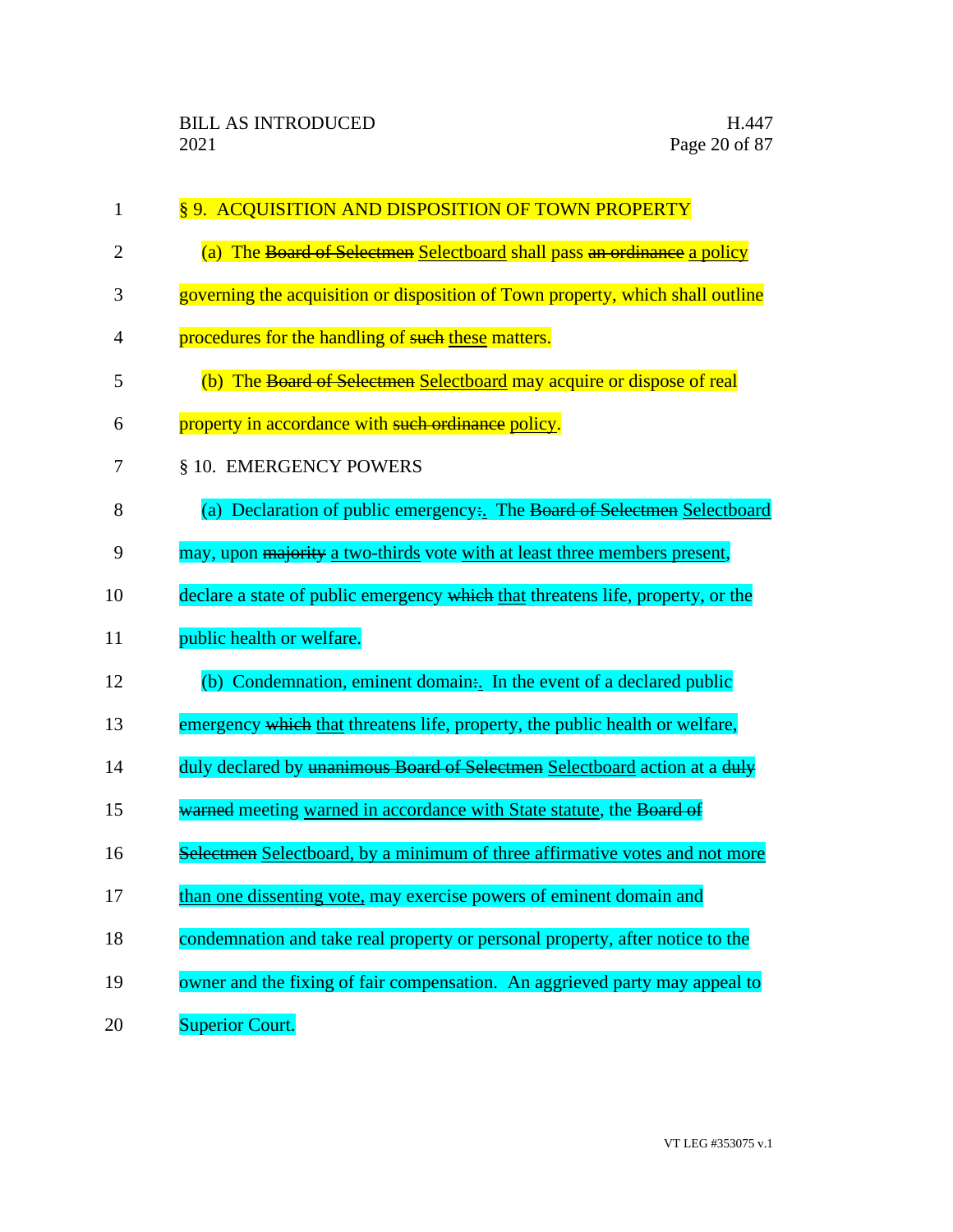| 1  | (c) Civil preparedness: The Town Manager shall be the designated civil            |
|----|-----------------------------------------------------------------------------------|
| 2  | preparedness chairman chair and shall be duty bound to exercise the powers        |
| 3  | afforded by statute, and any powers and functions outlined by the Board of        |
| 4  | Selectmen Selectboard in a declared emergency. On an annual basis, the            |
| 5  | Selectboard shall adopt an emergency preparedness plan that shall go into         |
| 6  | effect upon declaration of a public emergency.                                    |
| 7  | § 11. PROCEDURES FOR CHARTER REVISION AND AMENDMENT                               |
| 8  | (a) The procedures and process for charter amendment herein in subsection         |
| 9  | (b) of this section may be initiated either by a unanimous vote of four members   |
| 10 | of the Board of Selectmen Selectboard, or by a citizen initiative (petition)      |
| 11 | equal to of at least five percent of the voters registered at the time that the   |
| 12 | petition is submitted. On an annual basis, the Selectboard shall adopt an         |
| 13 | emergency preparedness plan that shall go into effect upon declaration of a       |
| 14 | public emergency.                                                                 |
| 15 | (b) The procedure for charter revision amendment shall be as follows:             |
| 16 | (1) The Board of Selectmen Selectboard shall appoint a Charter Review             |
| 17 | Committee of not less than $\frac{\tan(10)}{11}$ members, which shall include two |
| 18 | representatives from the Board of Selectmen, Selectboard and two                  |
| 19 | representatives from the administration, one of which must be the Town Clerk      |
| 20 | and the community at large, with the majority from the community at large.        |
| 21 | * * *                                                                             |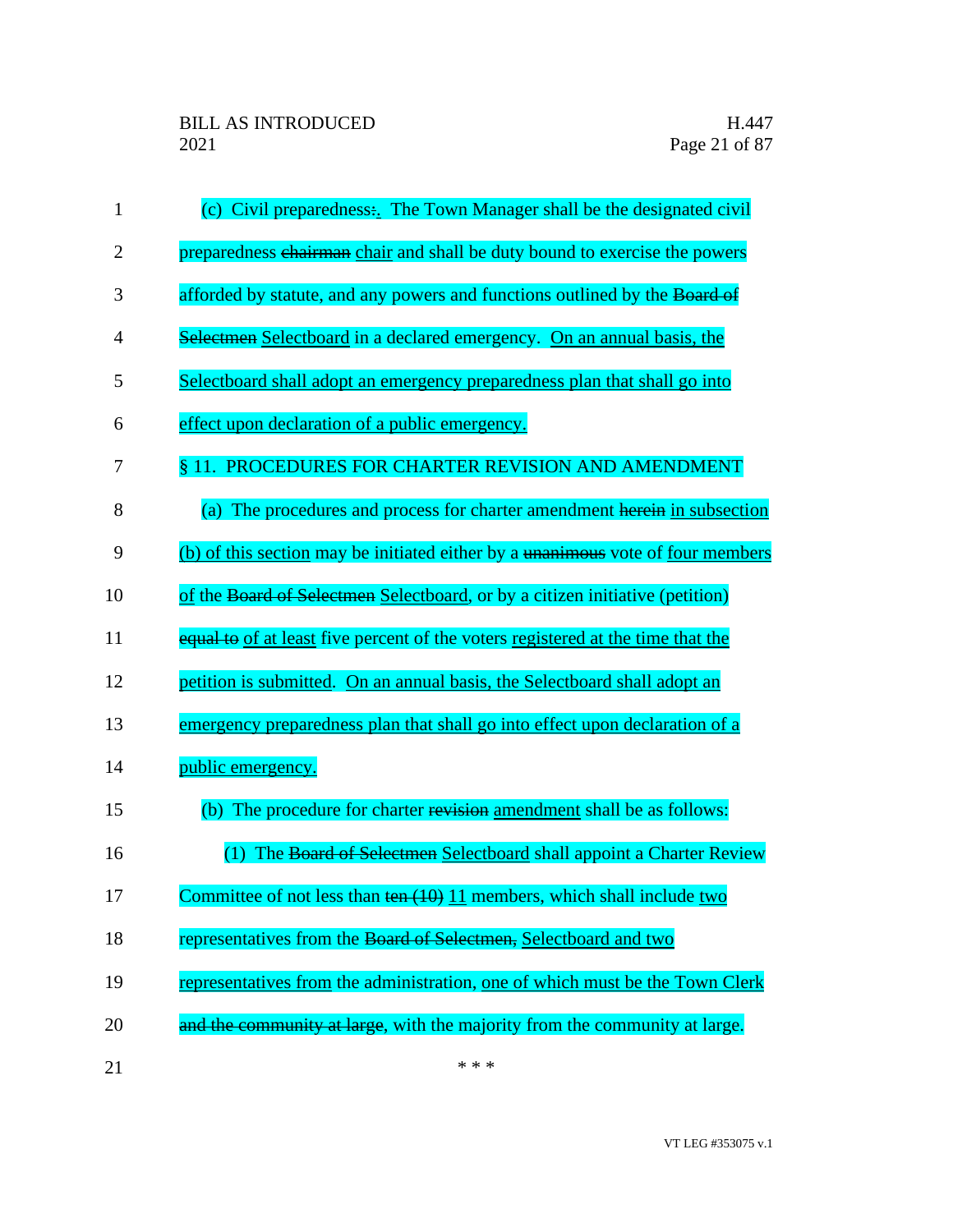| $\mathbf{1}$   | (3) The Board of Selectmen Selectboard shall determine if the proposed             |
|----------------|------------------------------------------------------------------------------------|
| $\overline{2}$ | amendments are a comprehensive revision, and shall determine the format of         |
| 3              | the article. All provisions of 17 V.S.A. § 2645 that are not in conflict with this |
| 4              | charter shall be adhered to.                                                       |
| 5              | (4) Any changes in the charter must be effected by a Town meeting vote             |
| 6              | with at least 25 of voters participating.                                          |
| 7              | (c) In addition to the procedure set forth above in subsections (a) and (b) of     |
| 8              | this section, the charter may be revised or amended by the submission of a         |
| 9              | citizen initiative (petition) specifying the amendments or revisions desired and   |
| 10             | signed by 10 percent of the registered voters. The petition and subsequent         |
| 11             | action shall conform to the requirements of State statutes relating to charter     |
| 12             | amendment procedures, shall be subject to the determination of the Board of        |
| 13             | Selectmen as to whether or not they are comprehensive in nature, and shall be      |
| 14             | approved by a an annual Town meeting vote with at least 25 15 percent of           |
| 15             | voters participating. If a proposed amendment or revision under this               |
| 16             | subsection is voted down at the annual Town meeting, it or a substantially         |
| 17             | similar amendment may not be petitioned again for a period of three years.         |
| 18             | (d) Any changes in the Town charter shall become effective immediately             |
| 19             | upon passage by the registered voters and approval by the Legislature General      |
| 20             | Assembly as prescribed by statute.                                                 |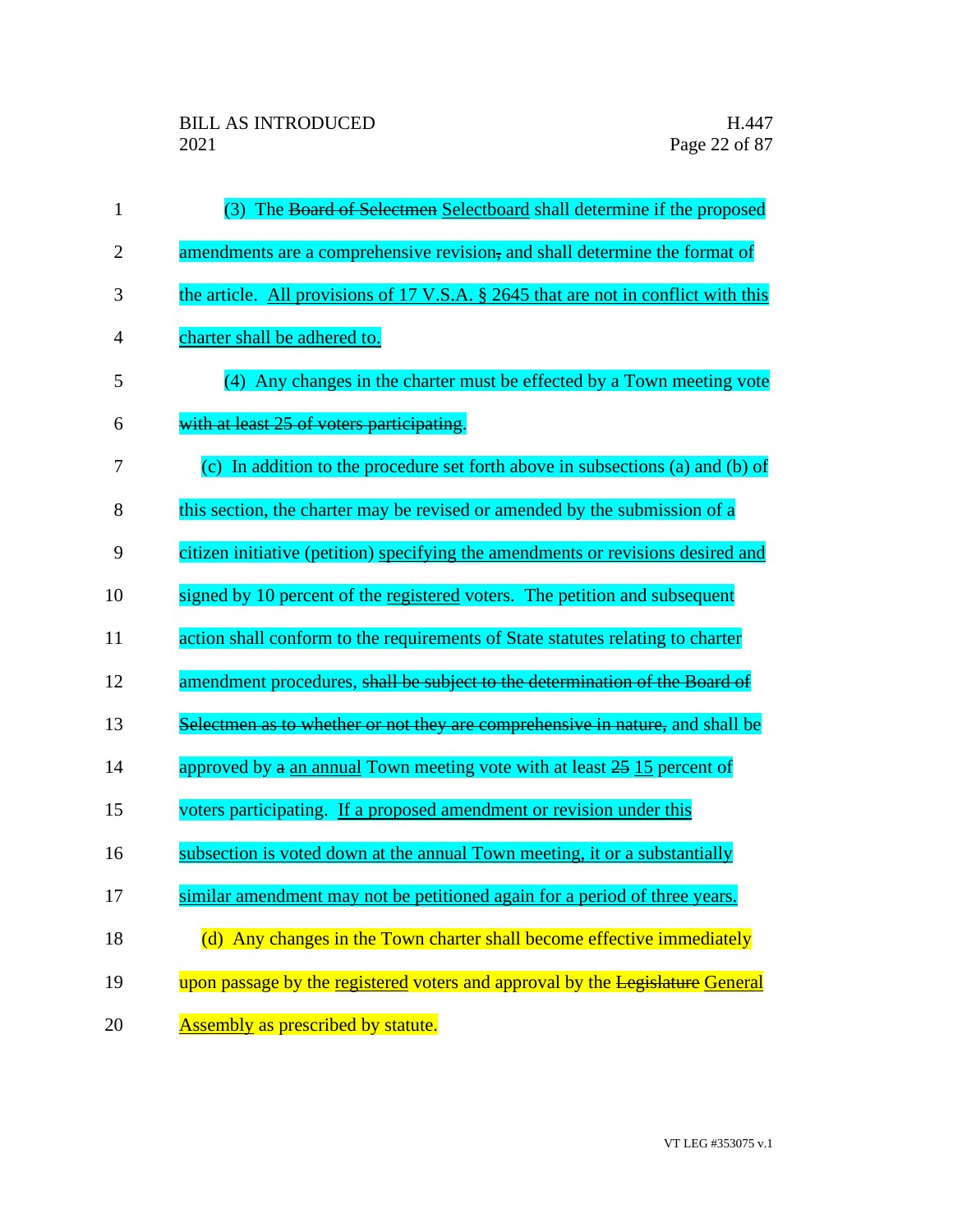| $\mathbf{1}$ | (e) Charter amendment revote shall be subject to the limits prescribed in           |
|--------------|-------------------------------------------------------------------------------------|
| 2            | section $22(b)(7)$ of this charter A comprehensive revision of this charter, as     |
| 3            | determined by the Selectboard, may be voted only once in three years.               |
| 4            | * * *                                                                               |
| 5            | § 13. USE OF STREETS BY PUBLIC UTILITIES AND PRIVATE                                |
| 6            | <b>INTERESTS</b>                                                                    |
| 7            | Every non-Springfield municipal public utility and or private interest that         |
| 8            | desires to dig up excavate in a public street or alley for the purpose of laying    |
| 9            | pipes or wires right-of-way shall first obtain from the selectmen Town              |
| 10           | Manager or designee a written permit stating the place where and the time           |
| 11           | when digging excavation and repair may be done. Upon receipt of a permit,           |
| 12           | the digging up and replacing of the street or alley excavation and repair shall     |
| 13           | be done under the supervision of the selectmen Town Manager or designee,            |
| 14           | they may complete the work at the expense of the utility or private interest and    |
| 15           | recover that expense in an action of tort under 19 V.S.A. § 1525, in the name       |
| 16           | of the Town, with costs.                                                            |
| 17           | §14. SEPARABILITY SEVERABILITY                                                      |
| 18           | The sections of this charter, and the parts thereof of this charter are             |
| 19           | separable severable. If any portion of this charter, or application thereof of this |
| 20           | charter to any person or circumstance, shall be held invalid, the remainder         |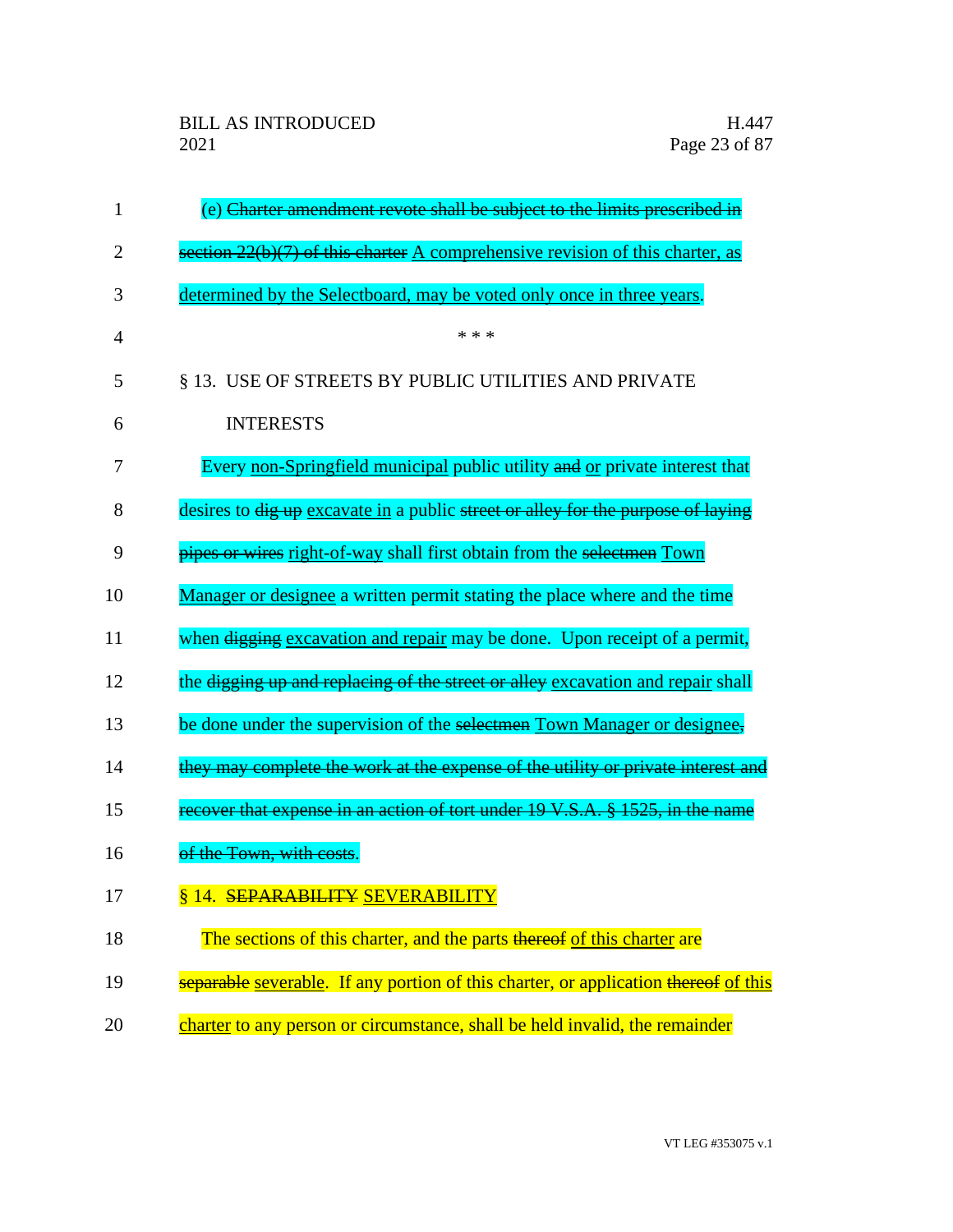| 1  | thereof of this charter or the application of such the invalid portions to other   |
|----|------------------------------------------------------------------------------------|
| 2  | persons or circumstances shall not be affected thereby.                            |
| 3  | § 21. FORM OF GOVERNMENT GOVERNMENTAL AUTHORITY                                    |
| 4  | All governmental authority of the Town of Springfield rests ultimately with        |
| 5  | the citizens and registered voters of the Town who shall exercise their power      |
| 6  | by Australian ballot at the annual Town meeting in determining:                    |
| 7  |                                                                                    |
| 8  | (5) Any articles placed on the warning which that involve the                      |
| 9  | expenditure of tax dollars or in the provision of direction in the exercise of     |
| 10 | directing the power vested in elected or appointed officials;                      |
| 11 | (6) Adoption, amendment, or repeal of ordinances provided by petition              |
| 12 | per section 5 of this charter; and                                                 |
| 13 | charter amendments.                                                                |
| 14 | § 22. TOWN MEETING; ELECTIONS                                                      |
| 15 | (a) Applicability of general laws: Except as otherwise herein limited,             |
| 16 | provisions of the general laws of the State related to voter qualifications,       |
| 17 | warnings, methods of voting, duties of Town officers at Town meeting               |
| 18 | <u>ections, counting of votes, recount of votes, certification of results, and</u> |
| 19 | ominations of candidates, so far as they may be applicable, shall govern all       |
| 20 | municipal elections and all annual and special Town meetings. [Repealed.]          |
| 21 | (b) Meetings and Elections:                                                        |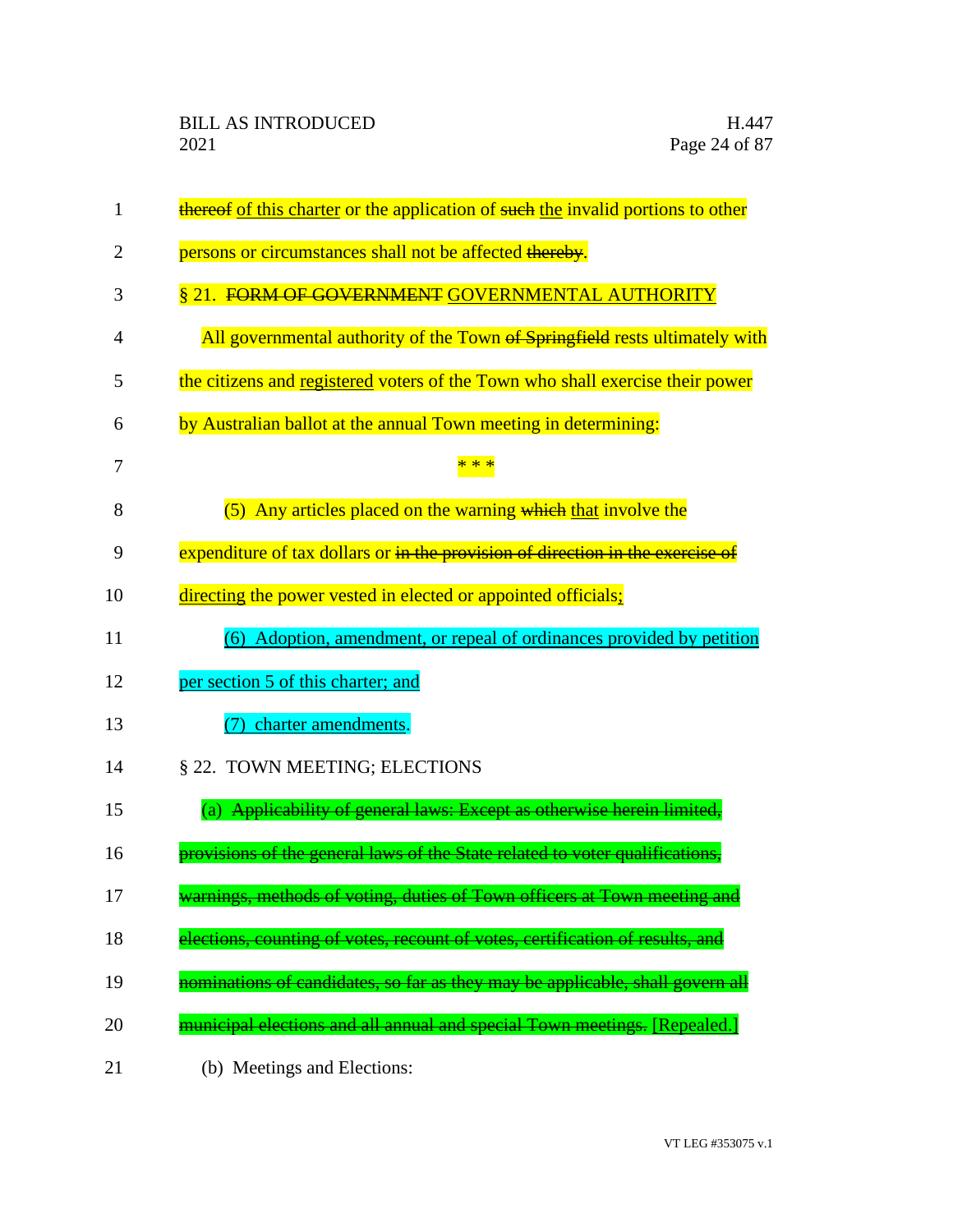| $\mathbf{1}$   | $(1)$ Annual Town meeting:                                                        |
|----------------|-----------------------------------------------------------------------------------|
| $\overline{2}$ | (A) On the Monday preceding the first Tuesday in March, beginning                 |
| 3              | at 7:30 7:00 p.m. at a place designated by the selectmen Selectboard, the Town    |
| 4              | shall start its annual meeting and may transact at that time any business not     |
| 5              | involving Australian ballot. At this meeting, public discussion of ballot issues  |
| 6              | questions and all other issues appearing on the warning, other than the election  |
| 7              | of candidates, shall be permitted.                                                |
| 8              | * * *                                                                             |
| 9              | (C) The date of the annual Town meeting may be changed by a vote                  |
| 10             | of the citizens at a an annual or special Town meeting duly warned for that       |
| 11             | purpose.                                                                          |
| 12             | (2) Special Town meetings:                                                        |
| 13             | (A) Special Town meetings may be called at any time for reasons as                |
| 14             | prescribed by charter, by a majority vote of the Board of Selectmen;              |
| 15             | Selectboard, or by the decree call of the Town Clerk upon receipt of a petition   |
| 16             | signed by not less than five percent of the voters registered at the time the     |
| 17             | petition is submitted.                                                            |
| 18             | (B) A special Town meeting, called in accordance with the above                   |
| 19             | section, shall be held within 60 calendar days from the date of the official call |
| 20             | to meeting.                                                                       |
| 21             | (3) Warnings:                                                                     |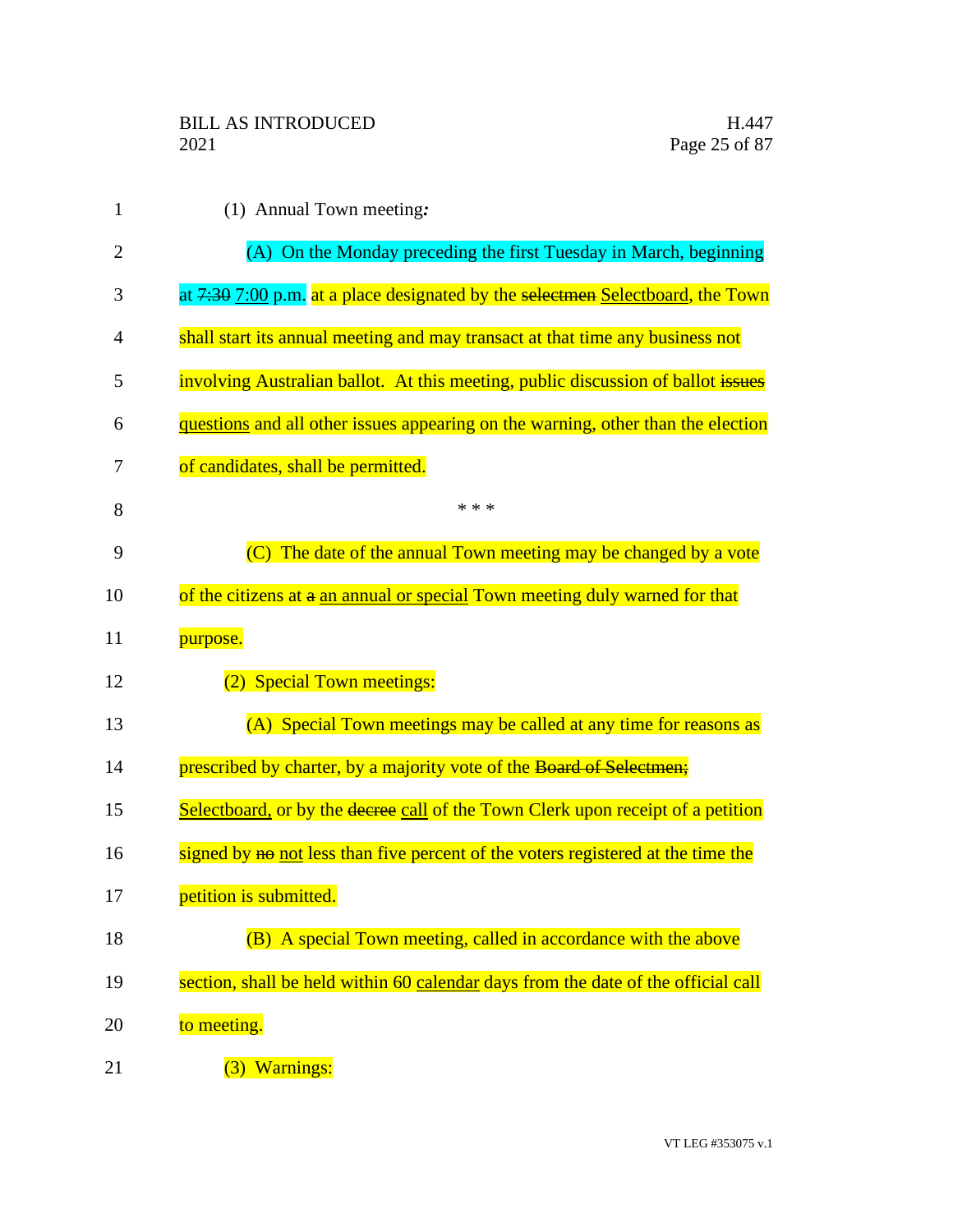| 1              | (A) Timetable and notice: Public notice of every annual or special                 |
|----------------|------------------------------------------------------------------------------------|
| $\overline{2}$ | Town meeting, or Town election, shall be given by a warning posted in at least     |
| 3              | five not less than four public places in the Town and on the Town's website, at    |
| 4              | least not less than 30, but no nor more than 40 calendar days prior to the         |
| 5              | meeting, and published in a newspaper or newspapers of general circulation in      |
| 6              | the municipality as may be directed or designated by the Board of Selectmen        |
| 7              | Selectboard.                                                                       |
| 8              | (B) Contents: The warning shall contain:                                           |
| 9              |                                                                                    |
| 10             | (ii) Specific indications of separate Separate articles which reflect              |
| 11             | specifically indicating the business to be voted transacted, in the language to be |
| 12             | voted upon;                                                                        |
| 13             | (iii) The signatures of a majority of the Board of Selectmen                       |
| 14             | Selectboard.                                                                       |
| 15             | (C) Placing of articles on a warning for the annual Town meeting:                  |
| 16             | (i) Articles may be placed on the warning by:                                      |
| 17             | (I) A majority vote of the Board of Selectmen Selectboard;                         |
| 18             | * * *                                                                              |
| 19             | (ii) Articles submitted by petition must be filed with the Town                    |
| 20             | Clerk not less than 40 days before the date of the meeting pursuant to State       |
| 21             | statute as to form and process.                                                    |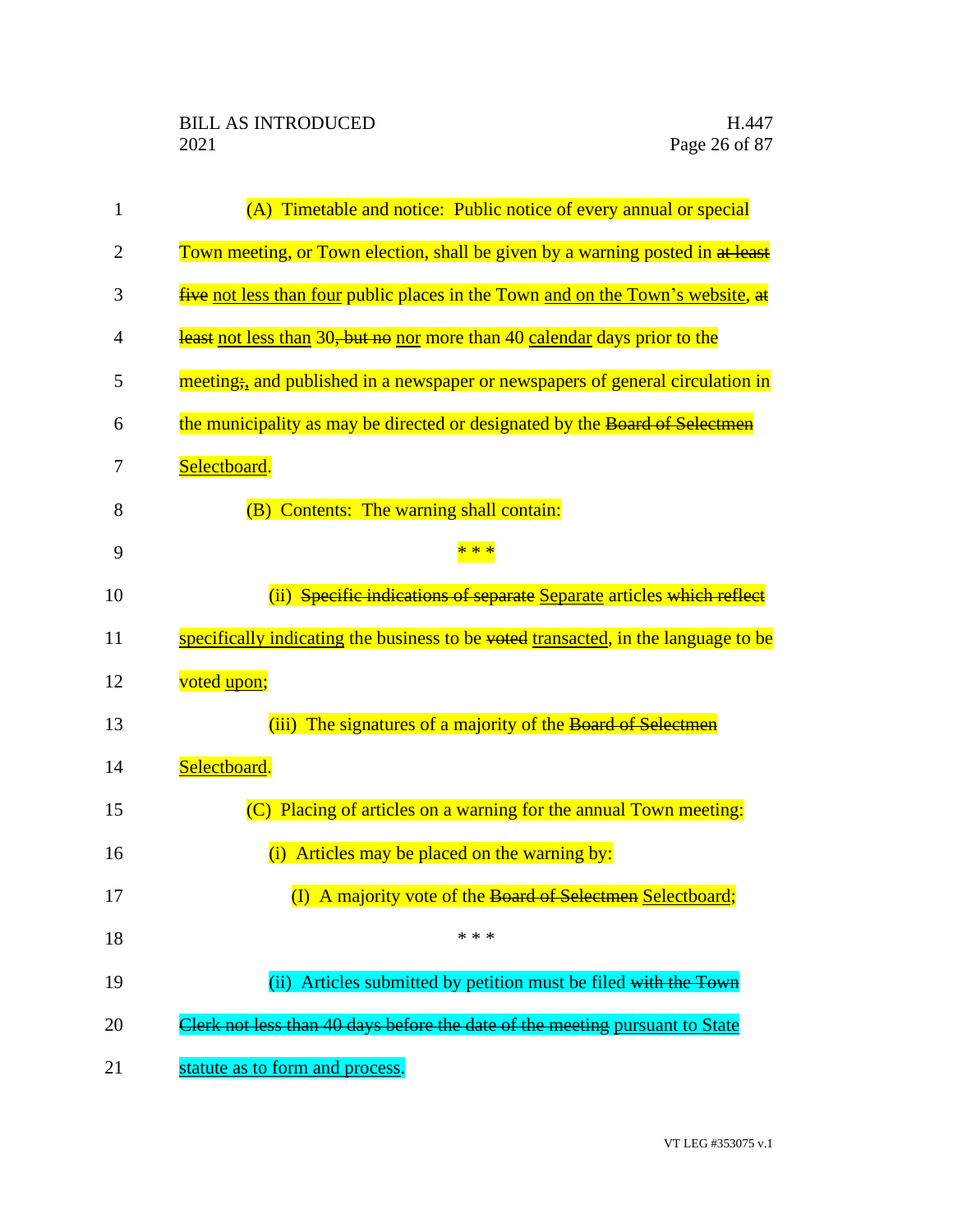| 1              | (4) Power of selectmen Selectboard on Australian ballot decree:                    |
|----------------|------------------------------------------------------------------------------------|
| $\overline{2}$ | (A) The selectmen Selectboard may cause any question not covered                   |
| 3              | in section 21(1) of this charter to be voted by Australian ballot at any annual or |
| 4              | special Town meeting called on their action, or by petition, provided that the     |
| 5              | warning for such meeting specifies the question to be voted.                       |
| 6              | (B) Any article All articles to be voted by Australian ballot shall be             |
| 7              | preceded by a public informational hearing. The warning of the vote shall          |
| 8              | include the notice of the public informational hearing and set forth the time and  |
| 9              | place of said the public informational hearing.                                    |
| 10             | (5) Presiding officials at Town meeting and elections:                             |
| 11             | * * *                                                                              |
| 12             | (E) While the polls are open, the Town Clerk shall rule on all                     |
| 13             | questions covering the conduct of Australian ballot elections, except the          |
| 14             | resolution of questions concerning the checklist which that shall be made by       |
| 15             | the majority of the Board of Civil Authority members present.                      |
| 16             | In the absence or disability of the Town Clerk, should it occur<br>(F)             |
| 17             | before an election, the Board of Civil Authority shall, upon notice,               |
| 18             | immediately meet and designate an Acting Clerk for the duration of the             |
| 19             | election. Should such the absence or disability occur on election day, the         |
| 20             | Board of Civil Authority members present at the election shall designate an on-    |
| 21             | site temporary officer Acting Clerk to preside for the duration of the election.   |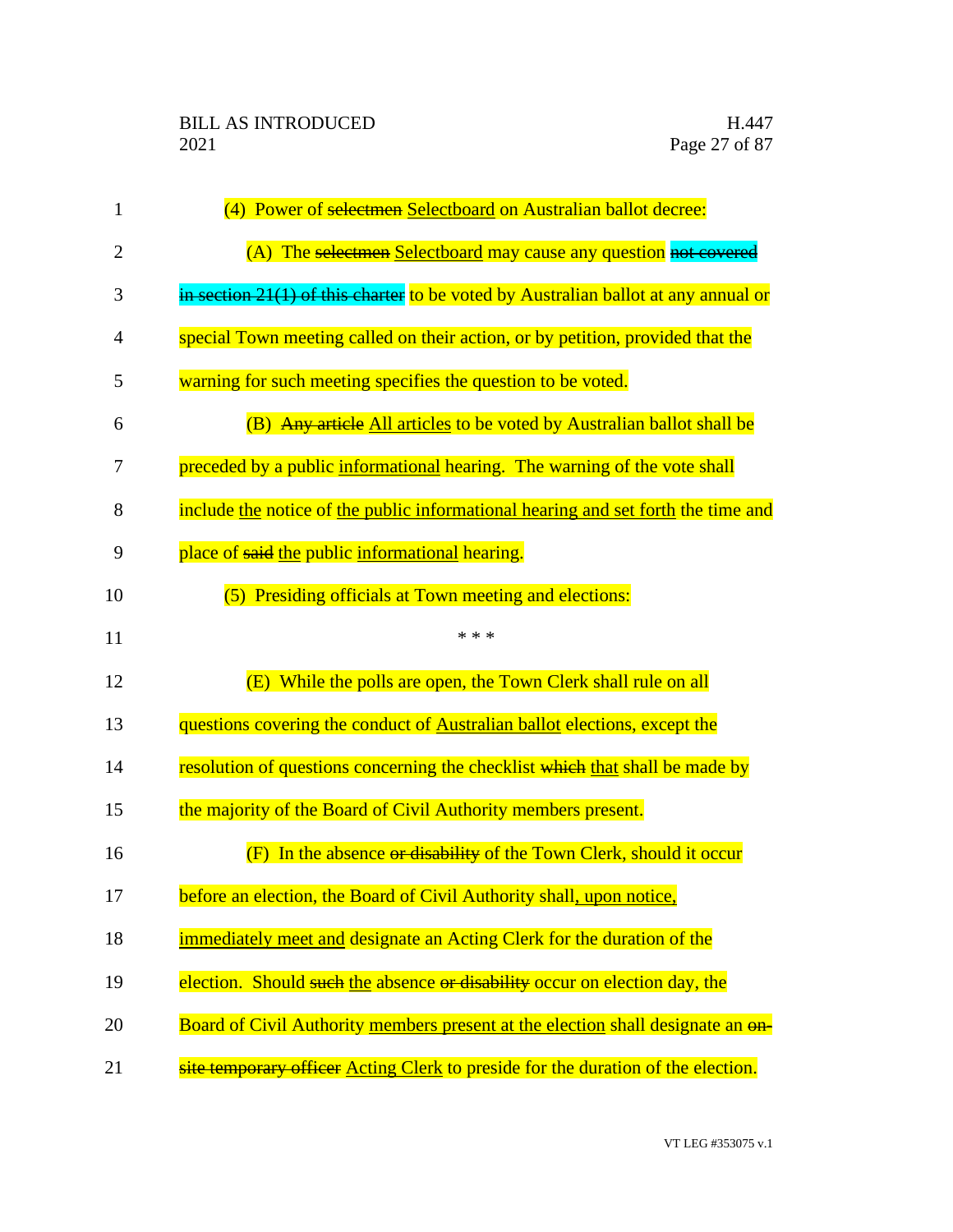| 1              | (6) Postponing or continuing of Town meetings:                                 |
|----------------|--------------------------------------------------------------------------------|
| $\overline{2}$ | (A) The selectmen Selectboard may postpone the a special Town                  |
| 3              | meeting vote on any question to be voted at a special meeting to the later     |
| 4              | annual Town meeting if the date of the special Town meeting would will fall    |
| 5              | within 75 calendar days prior to of the annual Town meeting.                   |
| 6              | (B) If a special Town meeting called by petition falls within                  |
| 7              | 45 calendar days of a later subsequent special or annual Town meeting called   |
| 8              | by petition, the selectmen Selectboard may warn the questions to be voted at   |
| 9              | <b>such the Town meeting for the later Town meeting, and may by resolution</b> |
| 10             | rescind the call of the earlier meeting.                                       |
| 11             | (7) Citizen initiatives; revote; recision rescission of articles other than    |
| 12             | election of officers:                                                          |
| 13             | (A) Any question voted at an annual or special Town meeting, except            |
| 14             | charter revision or amendment the adoption, amendment, or repeal of            |
| 15             | ordinances or of the charter and the recall of elected officials, may be       |
| 16             | submitted for revote or recision rescission at a subsequent annual or special  |
| 17             | Town meeting, subject to the limits contained herein.                          |
| 18             | (B) Requests for revote or recision rescission must be by resolution           |
| 19             | of at least four members of the Board of Selectmen Selectboard, or by a        |
| 20             | petition filed with the Town Clerk and signed by at least five percent of the  |
| 21             | voters registered on the date of the action.                                   |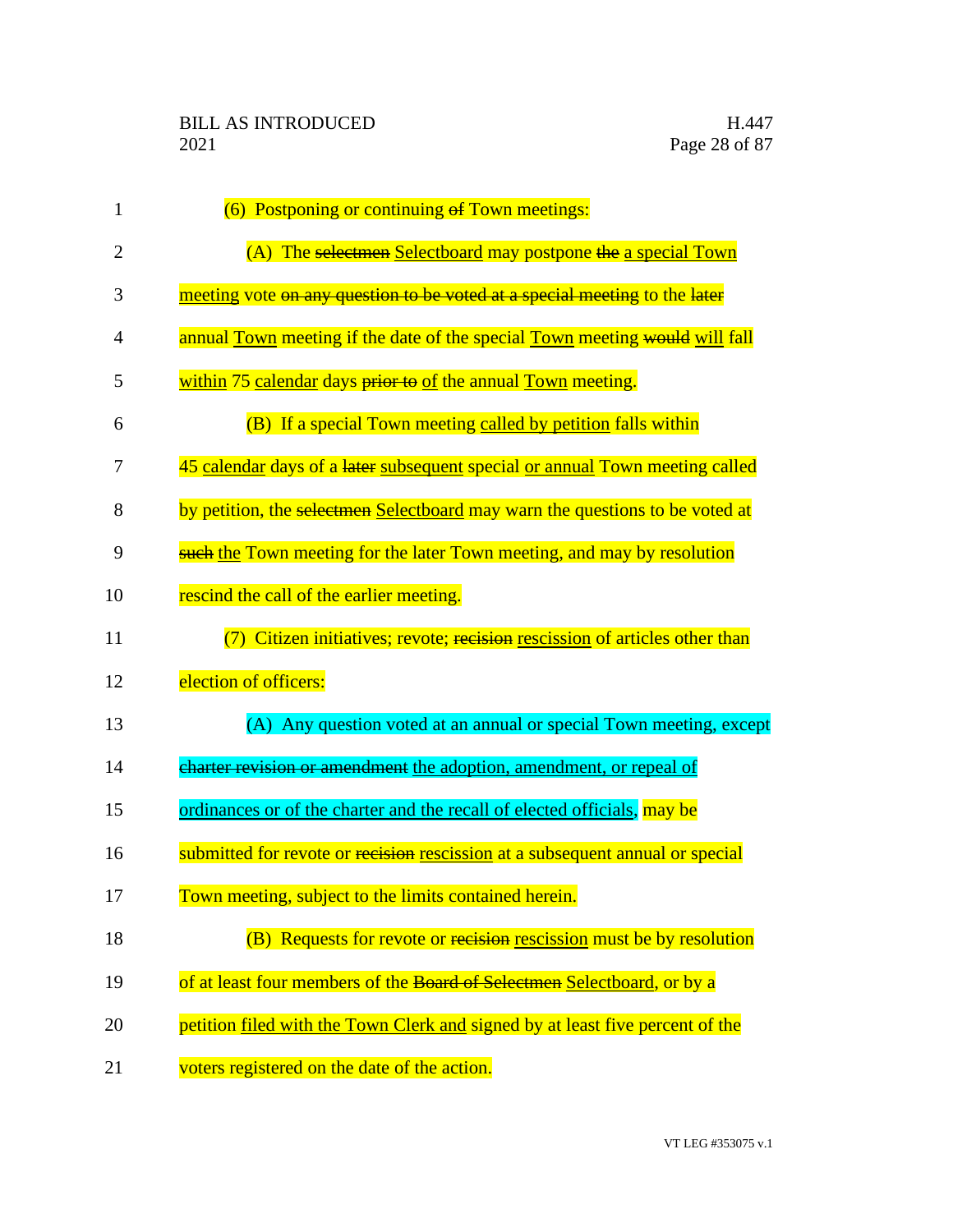| 1              | (C) Any action request for revote or recision rescission must be taken             |
|----------------|------------------------------------------------------------------------------------|
| $\overline{2}$ | or filed within 30 days of the date the action question was first considered.      |
| 3              | (D) The Town Clerk shall warn a special Town meeting to be held                    |
| 4              | within 60 calendar days of the date of the eall request for revote or recision     |
| 5              | rescission.                                                                        |
| 6              | The Town budget shall be subject to a revote only if voted in the<br>(E)           |
| 7              | negative, or if voted in the affirmative at an election having a turnout of less   |
| 8              | than 15 percent of the registered voters at the time of the Town meeting.          |
| 9              | * * *                                                                              |
| 10             | (G) Any question voted on or considered shall be subject to revote or              |
| 11             | recision rescission only once in the 12 months following the initial vote, except  |
| 12             | for the Town budget, which shall be voted until passed, and except for charter     |
| 13             | amendments by citizen initiative that are governed by subsection $11(c)$ of this   |
| 14             | charter.                                                                           |
| 15             | (H) A vote of a proposed amendment or revision of this charter by                  |
| 16             | citizen initiative that is substantially similar in substance to a previous        |
| 17             | proposed amendment by citizen initiative may be voted occur only once in           |
| 18             | three years.                                                                       |
| 19             | (8) Tie votes:                                                                     |
| 20             | (A) A tie vote, other than for an elected office, at any Town meeting              |
| 21             | shall be subject to require an immediate recount. If the tie vote is affirmed, the |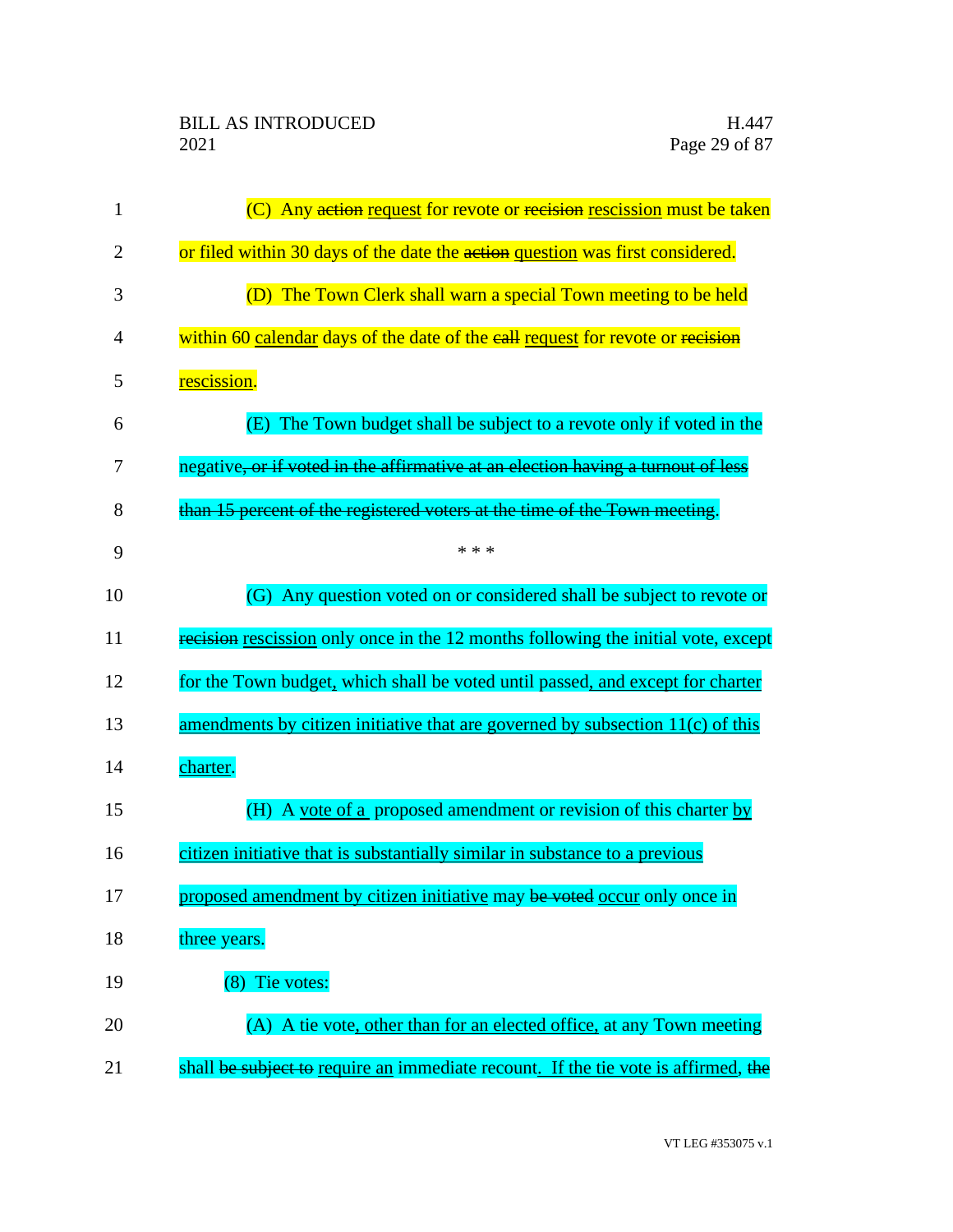| $\mathbf{1}$   | article or election shall be subject to immediate revote then the articles must be |
|----------------|------------------------------------------------------------------------------------|
| $\overline{2}$ | revoted at a special Town meeting within the timetable prescribed by charter       |
| 3              | 60 calendar days.                                                                  |
| 4              | (B) Recount Recounts other than tie votes may be requested in                      |
| 5              | accordance with State statute.                                                     |
| 6              | (9) Nonproductive elections: In the event that a legal election fails to           |
| 7              | produce a person to fill any elected Town office, the Board of Selectmen           |
| 8              | Selectboard shall, within 30 calendar days of the election, appoint a qualified    |
| 9              | individual registered voter to serve in the position until the next annual Town    |
| 10             | meeting at which an election will occur for the term of office or remaining        |
| 11             | balance of the unexpired term, whichever is applicable.                            |
| 12             | (10) Board of Civil Authority:                                                     |
| 13             | (A) The Board of Civil Authority shall consist of the justices of the              |
| 14             | peace residing within the Town who shall be elected in accordance with State       |
| 15             | statute, the Town Clerk, and the Board of Selectmen Selectboard.                   |
| 16             | (B) At the first meeting following the first day of February of odd                |
| 17             | numbered years, the Board of Civil Authority shall elect a Chairman Chair and      |
| 18             | a Vice Chairman Chair from among its members.                                      |
| 19             | * * *                                                                              |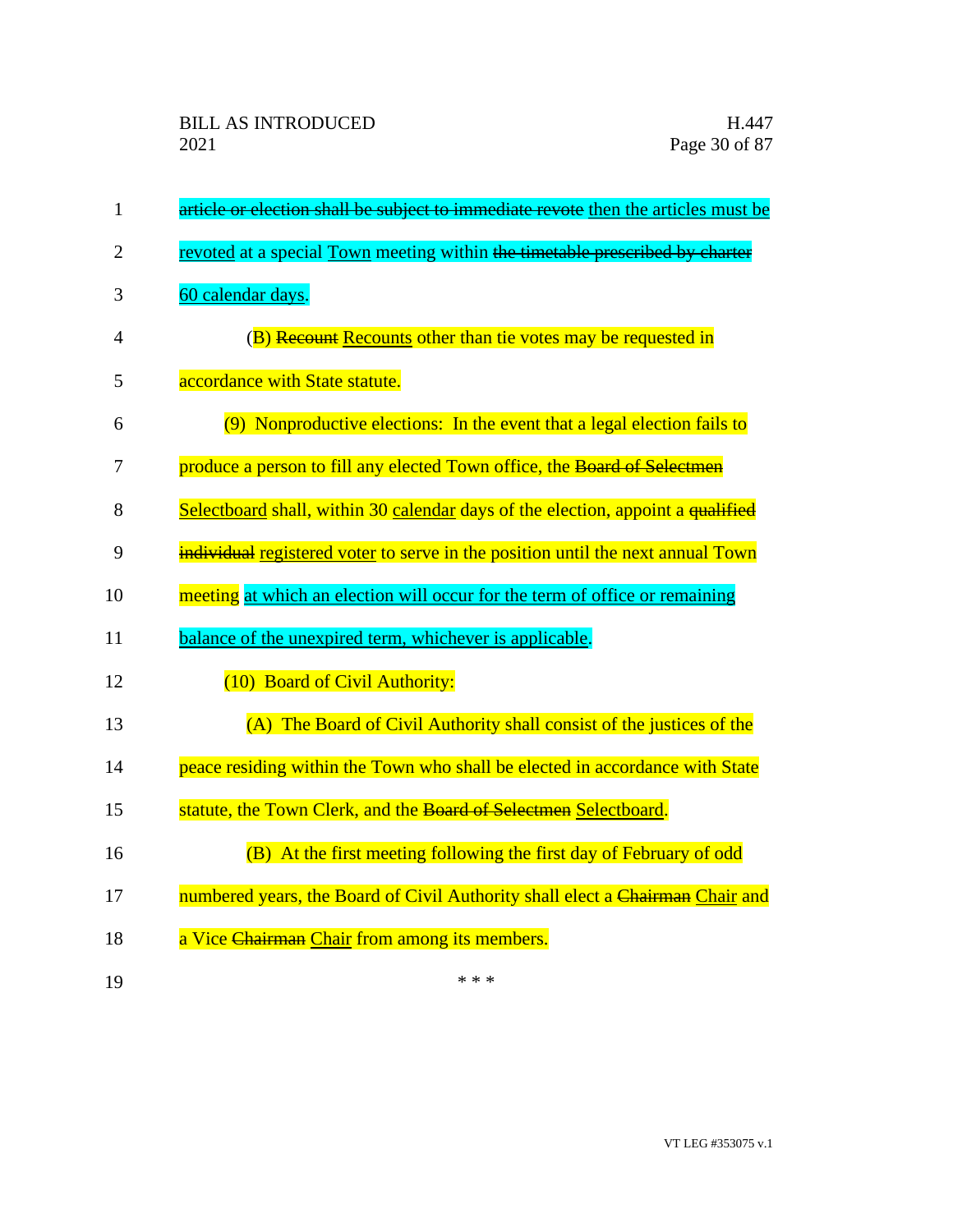| 1  | § 23. LOCAL ELECTED OFFICIALS                                                     |
|----|-----------------------------------------------------------------------------------|
| 2  | (a) Local elective offices to be filled by the registered voters of the Town      |
| 3  | of Springfield shall be only those articulated by this charter and shall include: |
| 4  | (1) Board of Selectmen Selectboard;                                               |
| 5  | Listers; [Repealed.]                                                              |
| 6  | $* *$                                                                             |
| 7  | (4) First Constable Library Trustees;                                             |
| 8  | $* *$                                                                             |
| 9  | (b) Provisions related generally to all elected local offices:                    |
| 10 | $(1)$ Term:                                                                       |
| 11 | (A) Terms for elective offices shall begin officially at the point which          |
| 12 | when the Town Clerk and Board of Civil Authority certify election returns as      |
| 13 | final.                                                                            |
| 14 | (B) In the event of a recount, or unresolved irregularities in election           |
| 15 | returns, should emergency action be required, it shall be taken by the elective   |
| 16 | officials sitting at the time of the election.                                    |
| 17 | (2) Oath of office:                                                               |
| 18 | (A) Before taking any official action, an An elected official shall take          |
| 19 | the oath of office prescribed by statute, if applicable, prior to taking any      |
| 20 | official action.                                                                  |
| 21 | * * *                                                                             |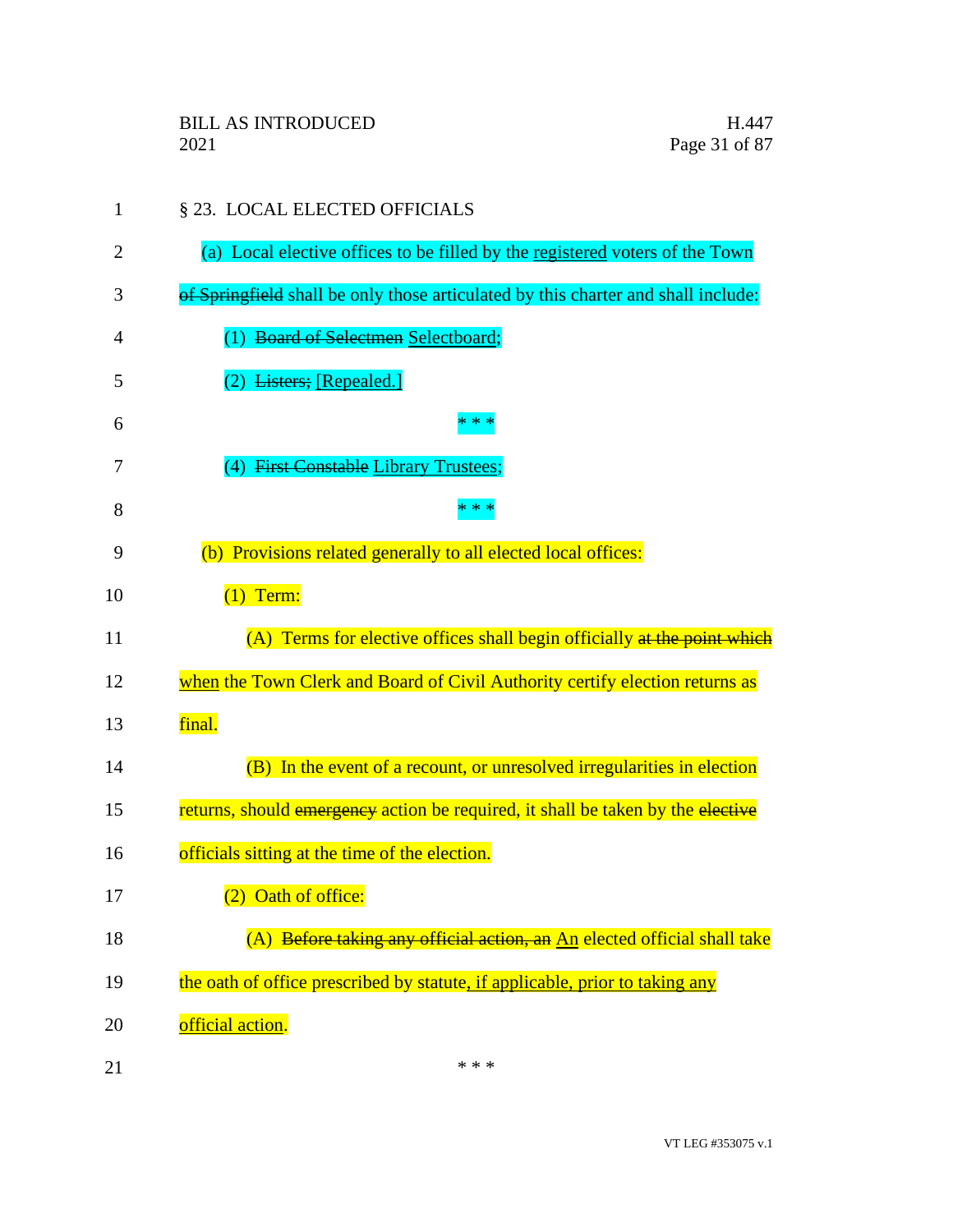| $\mathbf{1}$   | (3) Compensation:                                                                   |
|----------------|-------------------------------------------------------------------------------------|
| $\overline{2}$ | (A) The manner of compensation for the selectmen Selectboard                        |
| 3              | members and the Moderator shall be fixed by the voters, and for all other           |
| 4              | elective offices, by the Board of Selectmen Selectboard.                            |
| 5              |                                                                                     |
| 6              | (4) Recall of elected officials:                                                    |
| 7              | (A) Any elected official may be removed from office as follows: A                   |
| 8              | petition signed by not less than 15 percent of the registered voters shall be filed |
| 9              | with the selectmen Selectboard, requesting a vote on whether the elected            |
| 10             | officer shall be removed from office. The date of signing by each voter shall       |
| 11             | be indicated in the petition and such date shall not be earlier than 30 calendar    |
| 12             | days prior to the filing of the petition. The selectmen Selectboard shall call a    |
| 13             | special Town meeting, to be held within 45 calendar days of receiving the           |
| 14             | petition, to vote on whether the elected officer shall be removed. The official     |
| 15             | shall be removed only if at least as many registered voters of the Town vote as     |
| 16             | voted in the election wherein the officer was elected, or at least one-third of the |
| 17             | registered voters of the Town vote, whichever is greater, and a majority of the     |
| 18             | number of votes is cast for removal.                                                |
| 19             | (B) If the Town votes for removal of an elected officer, the office                 |
| 20             | shall thereupon become vacant, and the selectmen Selectboard shall call a           |
| 21             | special Town meeting, to be held within 45 calendar days of the vote for            |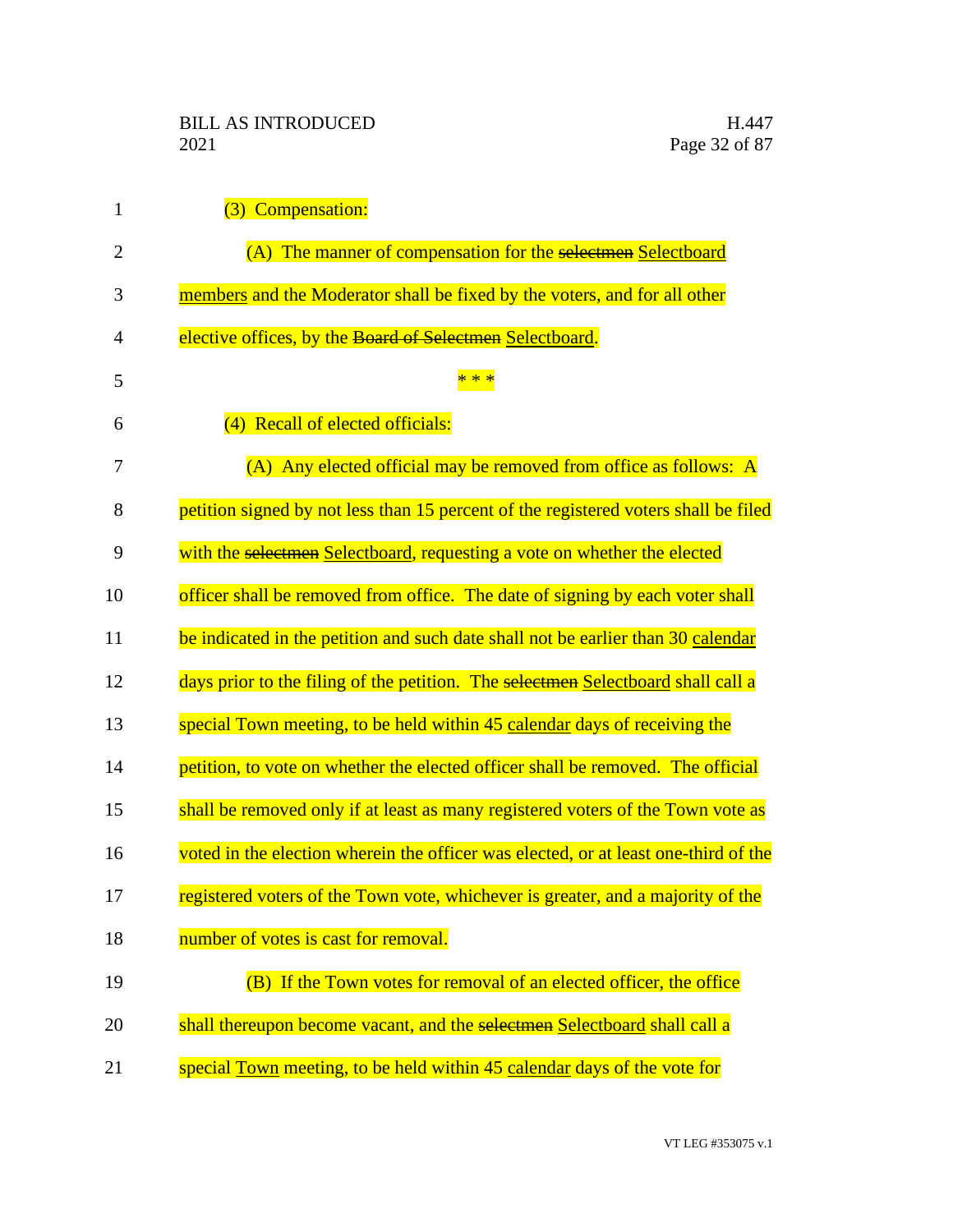| $\mathbf{1}$   | removal, to fill the vacancy until the term of the officer so removed expires for |
|----------------|-----------------------------------------------------------------------------------|
| $\overline{2}$ | the remainder of the unexpired term. The office shall remain vacant until the     |
| 3              | next annual Town meeting if such the special Town meeting would fall within       |
| 4              | 75 calendar days prior to the annual Town meeting.                                |
| 5              | (5) Attendance: Any All elected official shall be required officials are          |
| 6              | expected to regularly attend all meetings of the public bodies of which they are  |
| 7              | members.                                                                          |
| 8              | (6) Holding of more than one office:                                              |
| 9              | (A) Elective offices: Nothing herein in this section shall be                     |
| 10             | interpreted as limiting any person from holding a State or federal elective       |
| 11             | office at the same time he/she that person holds local office, provided such the  |
| 12             | service does not interfere or conflict with the proper attendance at meetings     |
| 13             | and execution of the duties of the office.                                        |
| 14             |                                                                                   |
| 15             | (7) Qualification to run for and or hold local office:                            |
| 16             | (A) No person shall be qualified to run for or be elected to hold an              |
| 17             | elective office unless he/she the person is a duly qualified registered voter in  |
| 18             | the Town of Springfield and a resident.                                           |
| 19             | (B) Should an elected holder of local office establish residence in               |
| 20             | some place other than Springfield the Town, the office shall be declared          |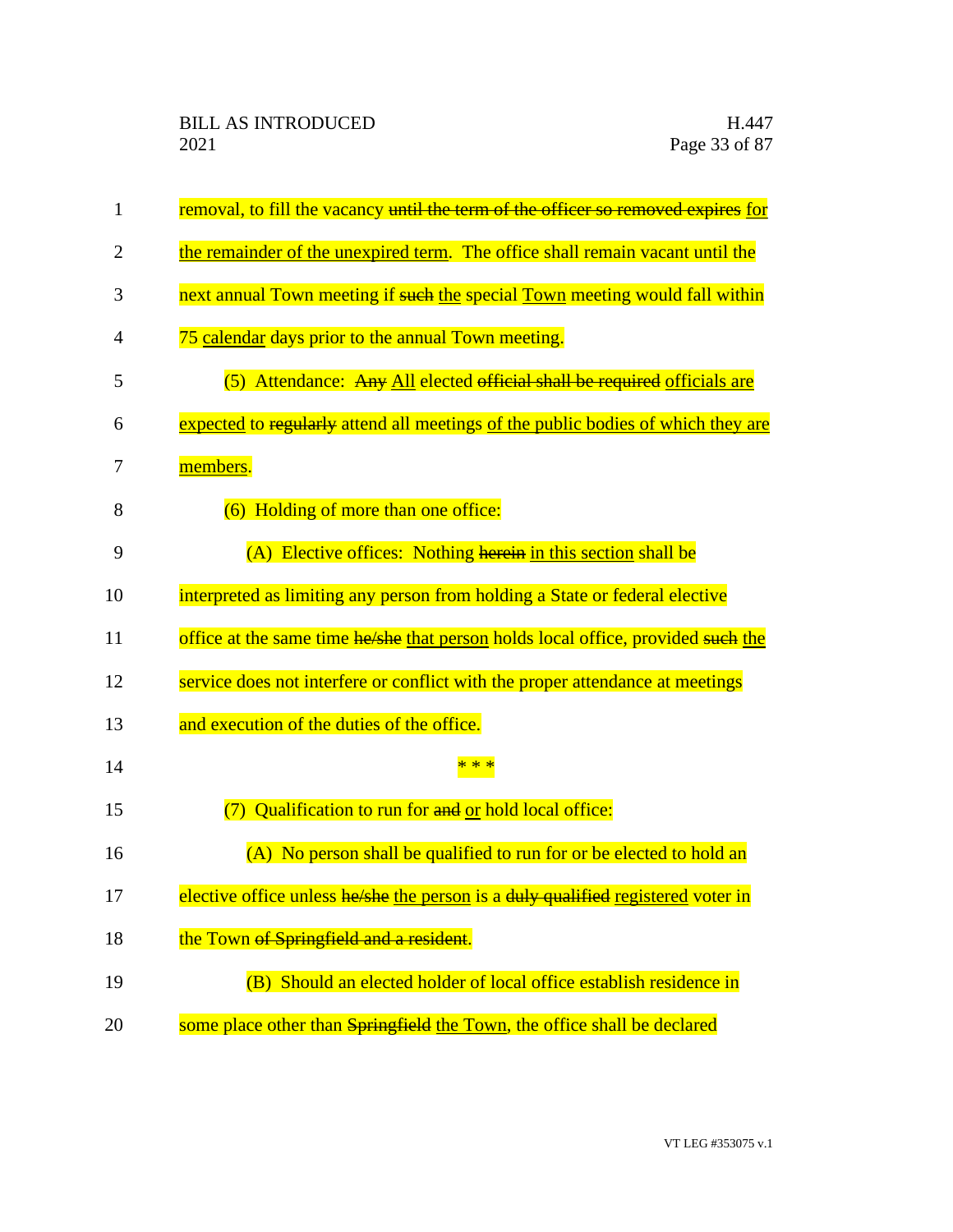| $\mathbf{1}$ | immediately vacant by the Board of the Selectmen Selectboard and said           |
|--------------|---------------------------------------------------------------------------------|
| 2            | vacancy shall be filled in accordance with the provisions of the this charter.  |
| 3            | * * *                                                                           |
| 4            | (8) Vacancy of elected office:                                                  |
| 5            | $(A)$ In addition to the requirement of subdivision $(7)$ of this               |
| 6            | subsection (b), a vacancy shall be deemed to exist in any local office where an |
| 7            | officer dies, resigns, is removed or recalled from office, is convicted of a    |
| 8            | felony, or a misdemeanor involving a breach of public trust, or is judicially   |
| 9            | declared to be mentally incompetent, or is no longer a resident resides in the  |
| 10           | Town.                                                                           |
| 11           | The declaration of a condition for forfeiture of office vacancy<br>(B)          |
| 12           | shall be made by the unanimous a majority vote of the Board of Selectmen        |
| 13           | Selectboard, or in the case of a selectman Selectboard member, by the other     |
| 14           | members of the Board of Selectmen, and shall be according to procedures         |
| 15           | established in 3 V.S.A. chapter 25, as they pertain to contested cases, and may |
| 16           | be appealed to the Superior Court as contested cases are appealed Selectboard.  |
| 17           | (c) Elected officers, duties, responsibilities, and conduct:                    |
| 18           | (1) Board of Selectmen Selectboard:                                             |
| 19           | (A) Number and term: Unless altered by the procedures provided                  |
| 20           | herein in this charter, the policy making body for the Town shall be a five     |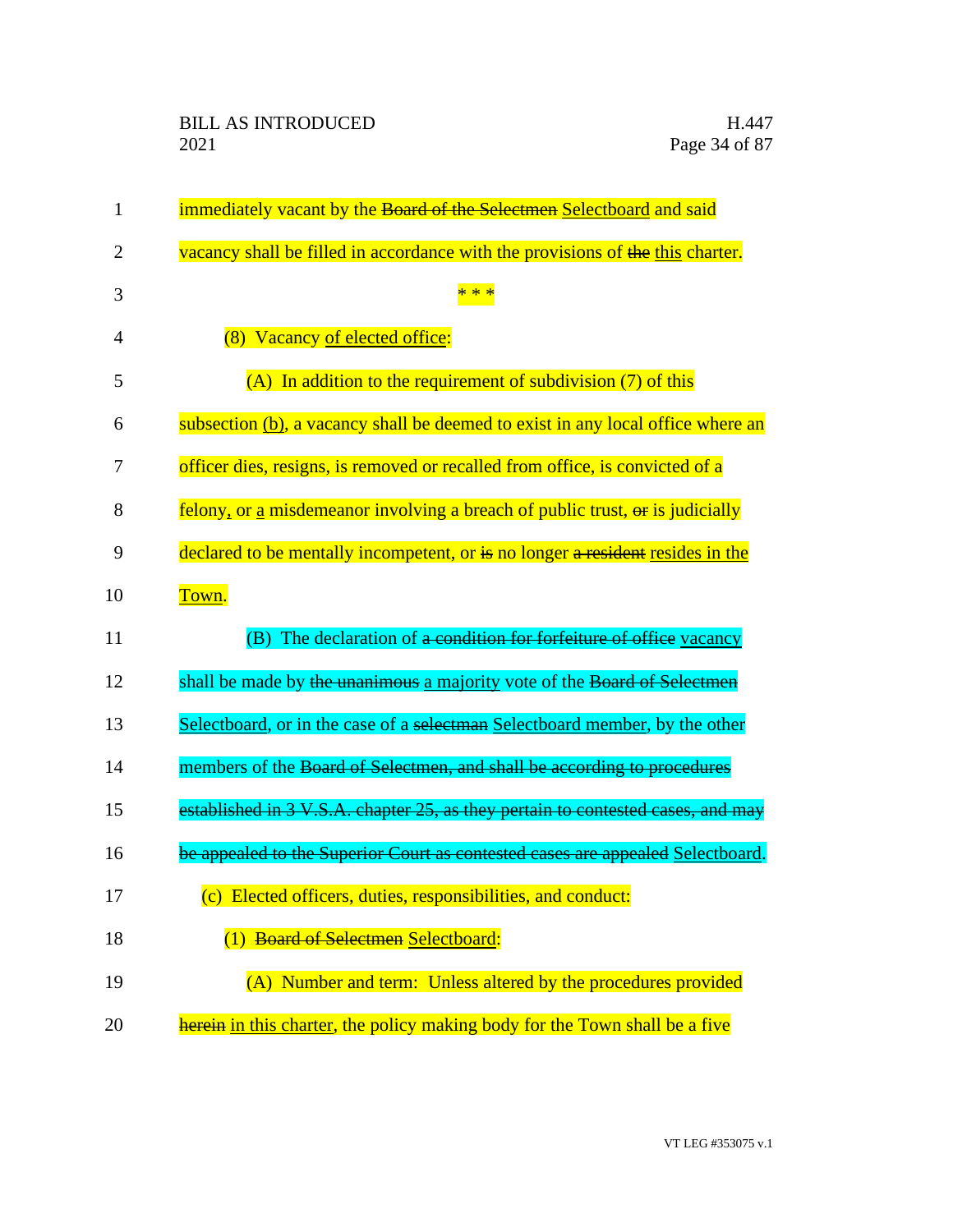| $\mathbf{1}$ | member Board of Selectmen Selectboard, elected at large, on a nonpartisan          |
|--------------|------------------------------------------------------------------------------------|
| 2            | basis, to rotating three year, staggered three-year terms.                         |
| 3            | (B) Powers and duties: The Board of Selectmen Selectboard shall                    |
| 4            | discharge all duties conferred, imposed or implied, by statute or prescribed by    |
| 5            | this charter for boards of selectmen selectboards, except as herein limited by     |
| 6            | this charter, or specifically transferred to the Town Manager. Further, unless     |
| 7            | stated in this charter, the powers and duties of any elected or appointed office   |
| 8            | not created by this charter shall be conferred on the Board of Selectmen           |
| 9            | Selectboard. All committees of the Board Selectboard, and all citizen boards       |
| 10           | and commissions shall be advisory in nature, unless a specific legal or policy     |
| 11           | making function is otherwise provided by State law or ordinance as limited by      |
| 12           | this charter. In this charter, the failure to mention a particular power shall not |
| 13           | serve to exclude it or be restrictive of the scope of powers which that the Board  |
| 14           | of Selectmen Selectboard would otherwise have.                                     |
| 15           | (C) Organization Election of the Board of Selectmen, Chairman,                     |
| 16           | Chair and Vice <del>Chairman</del> Chair:                                          |
| 17           | (i) The Board of Selectmen Selectboard shall have a Chairman                       |
| 18           | Chair who shall be elected annually by a majority vote of the five members.        |
| 19           | (ii) The Board Selectboard shall, in a similar manner, choose a                    |
| 20           | Vice Chairman Chair to serve in the absence or disability of the Chairman          |
| 21           | Chair.                                                                             |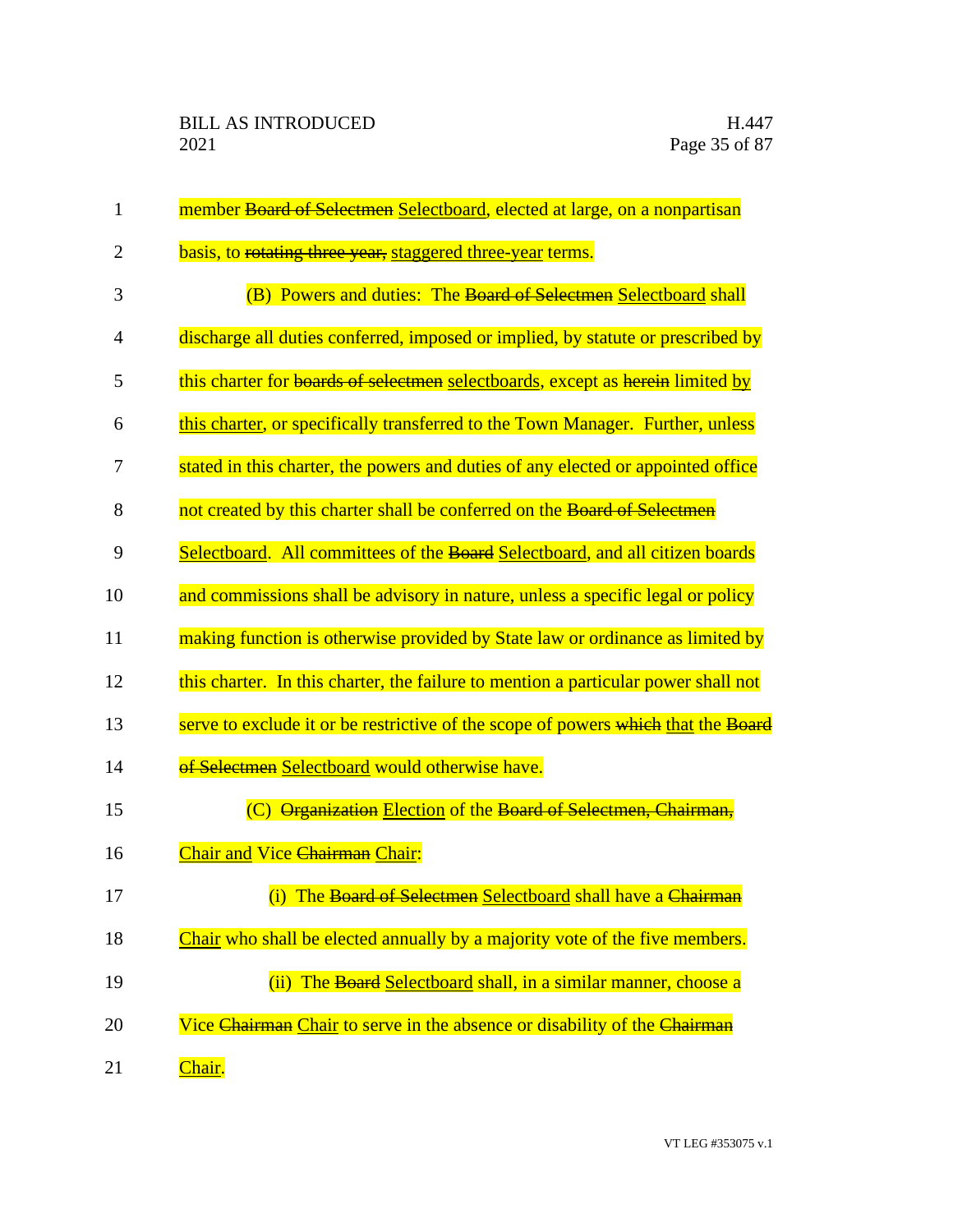| 1  | (D) Duties of the Chairman Chair:                                              |
|----|--------------------------------------------------------------------------------|
| 2  | The Chairman Chair shall be the official head of the Town for<br>(i)           |
| 3  | all ceremonial purposes.                                                       |
| 4  | (ii) The Chairman Chair shall preside at all meetings of the Board             |
| 5  | of Selectmen Selectboard and may participate in all proceedings as a regular   |
| 6  | member.                                                                        |
| 7  | * * *                                                                          |
| 8  | Meetings: All meetings shall be conducted in accordance with<br>(E)            |
| 9  | Vermont's Open Meeting Law, 1 V.S.A. chapter 5, subchapter 2.                  |
| 10 | (i) Organizational meeting:                                                    |
| 11 | (I) Within seven calendar days after the annual Town meeting,                  |
| 12 | the Board of Selectmen, duly certified, Selectboard shall meet for the purpose |
| 13 | of taking the oath of office, organizing, electing a Chairman Chair and Vice   |
| 14 | Chairman Chair, and the adoption of adopting rules for the transaction of      |
| 15 | business.                                                                      |
| 16 | (II) The Town Clerk or designee shall preside at the                           |
| 17 | organizational meeting of the Board of Selectmen Selectboard prior to the      |
| 18 | election of the Board Chairman Selectboard Chair.                              |
| 19 | (III) The Board Selectboard may transact any other business                    |
| 20 | required at that meeting.                                                      |
| 21 | (ii) Regular meetings:                                                         |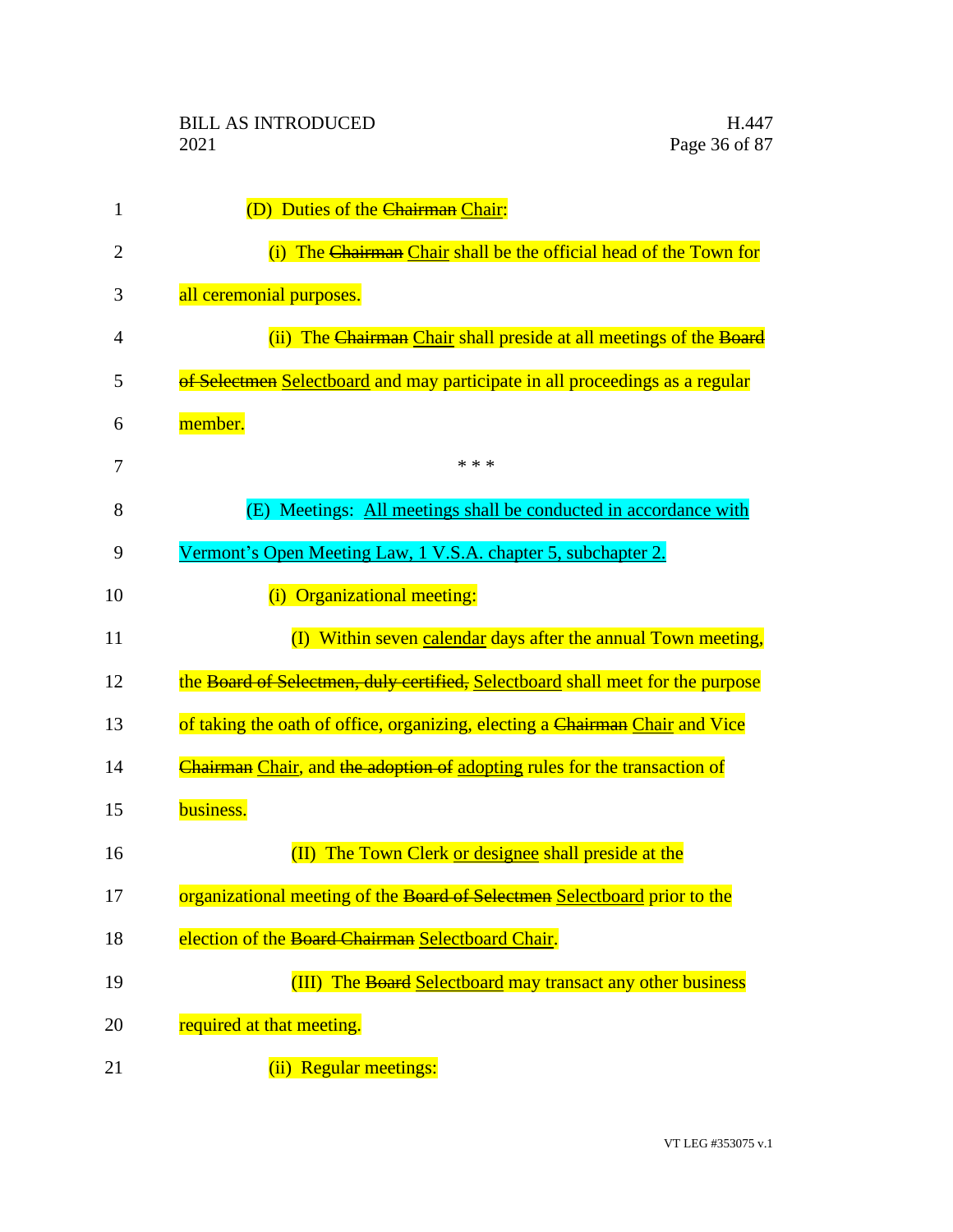| 1              | (I) The Board Selectboard shall hold regular meetings at a                      |
|----------------|---------------------------------------------------------------------------------|
| $\overline{2}$ | regular time, twice a month, with allowances for one monthly meeting during     |
| 3              | the months of June, July, and August.                                           |
| 4              | (II) The time and place of regular Board of Selectmen meetings                  |
| 5              | shall be publicly announced to the media. [Repealed.]                           |
| 6              | (iii) Agenda:                                                                   |
| 7              | (I) The Chairman or Vice Chairman shall, with the Town                          |
| 8              | Manager, prepare a written agenda for each regular meeting of the Board of      |
| 9              | Selectmen. [Repealed.]                                                          |
| 10             | (II) Any Board of Selectmen Selectboard member, citizen in                      |
| 11             | attendance, or the Town Manager, may request at the start of the meeting that   |
| 12             | items be added to the agenda, provided all selectmen present so vote to add the |
| 13             | item. Items may be added to the agenda subject to Selectboard approval.         |
| 14             | (iv) Quorums; votes:                                                            |
| 15             | (I) Three members present shall constitute a quorum for any                     |
| 16             | <b>Board Selectboard meeting except as provided otherwise by this charter.</b>  |
| 17             | (II) All voting shall be by individual roll call vote.                          |
| 18             | (III) No action of the Board Selectboard shall be valid or                      |
| 19             | binding unless acted upon by the affirmative vote of three or more members of   |
| 20             | the board a majority of the members present unless otherwise provided for by    |
| 21             | this charter.                                                                   |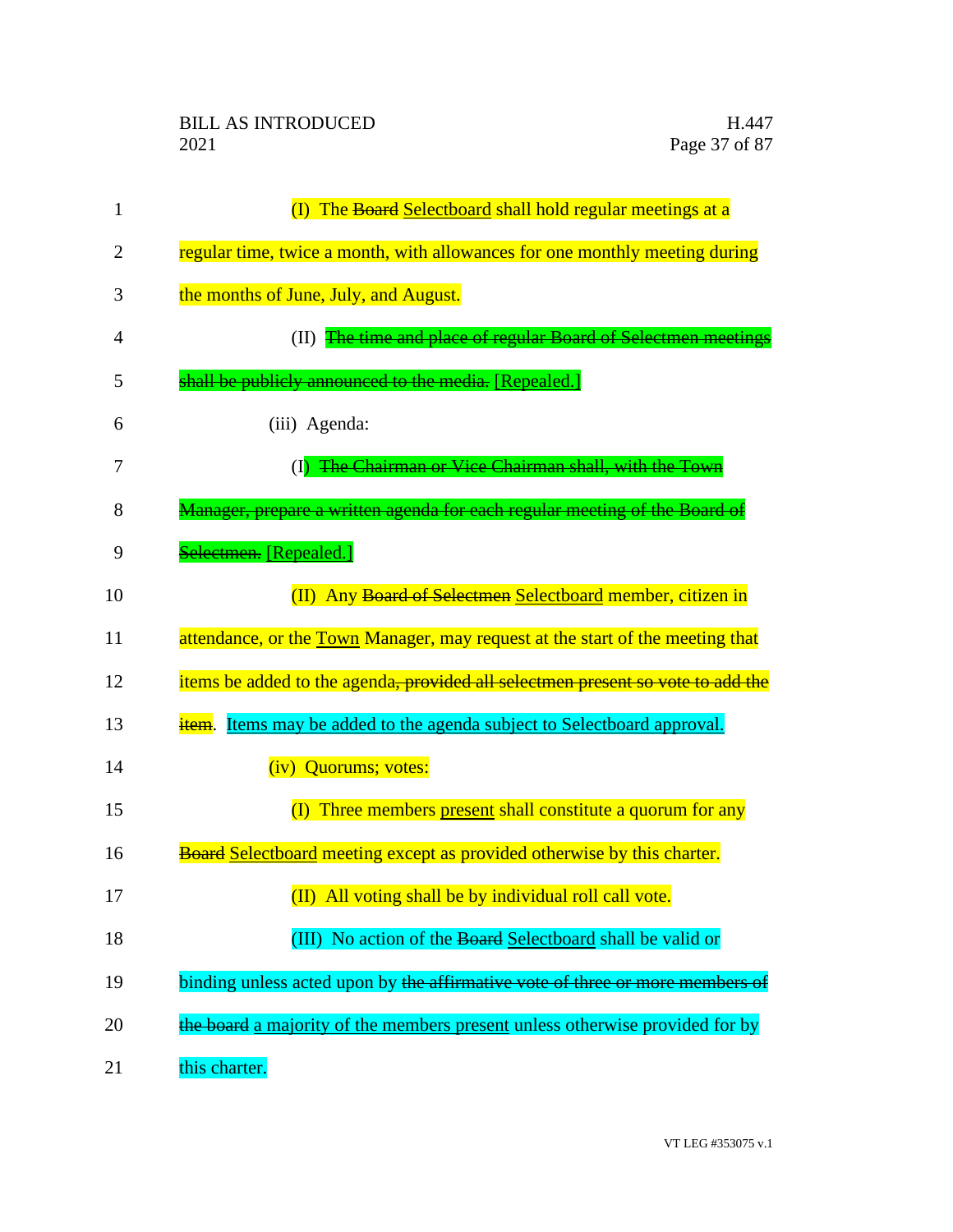| 1  | (v) Clerk; minutes Minutes:                                                       |
|----|-----------------------------------------------------------------------------------|
| 2  | (I) The Town Clerk or the Selectboard's designee shall be the                     |
| 3  | official Clerk of the Board Selectboard and shall be responsible for minutes in   |
| 4  | a form prescribed by the Board Vermont's Open Meeting Law.                        |
| 5  | (II) The Board of Selectmen may employ a stenographer to                          |
| 6  | assist the Town Clerk in the discharge of duties related to minutes. [Repealed.]  |
| 7  | (vi) Special meetings and workshops:                                              |
| 8  | (4) Special meetings may be called at any time by the Chairman                    |
| 9  | Chair, or the Vice Chairman Chair in the absence of the Chairman Chair, or by     |
| 10 | written request, signed by three Board Selectboard members.                       |
| 11 | (II) Notice of a special meeting shall be served, in a reasonable                 |
| 12 | manner, on all members of the Board of Selectmen.                                 |
| 13 | (III) Notice of the special meeting shall be released to the local                |
| 14 | news media.                                                                       |
| 15 | (IV) Whenever practical, an agenda shall be issued at a special                   |
| 16 | meeting, with additions to be handled in the same manner as regular meetings.     |
| 17 | (V) If an emergency meeting of the Board of Selectmen is                          |
| 18 | required, on very short notice, every possible effort shall be made to notify the |
| 19 | media.                                                                            |
| 20 | (vii) Public meetings; citizen input; executive Executive session:                |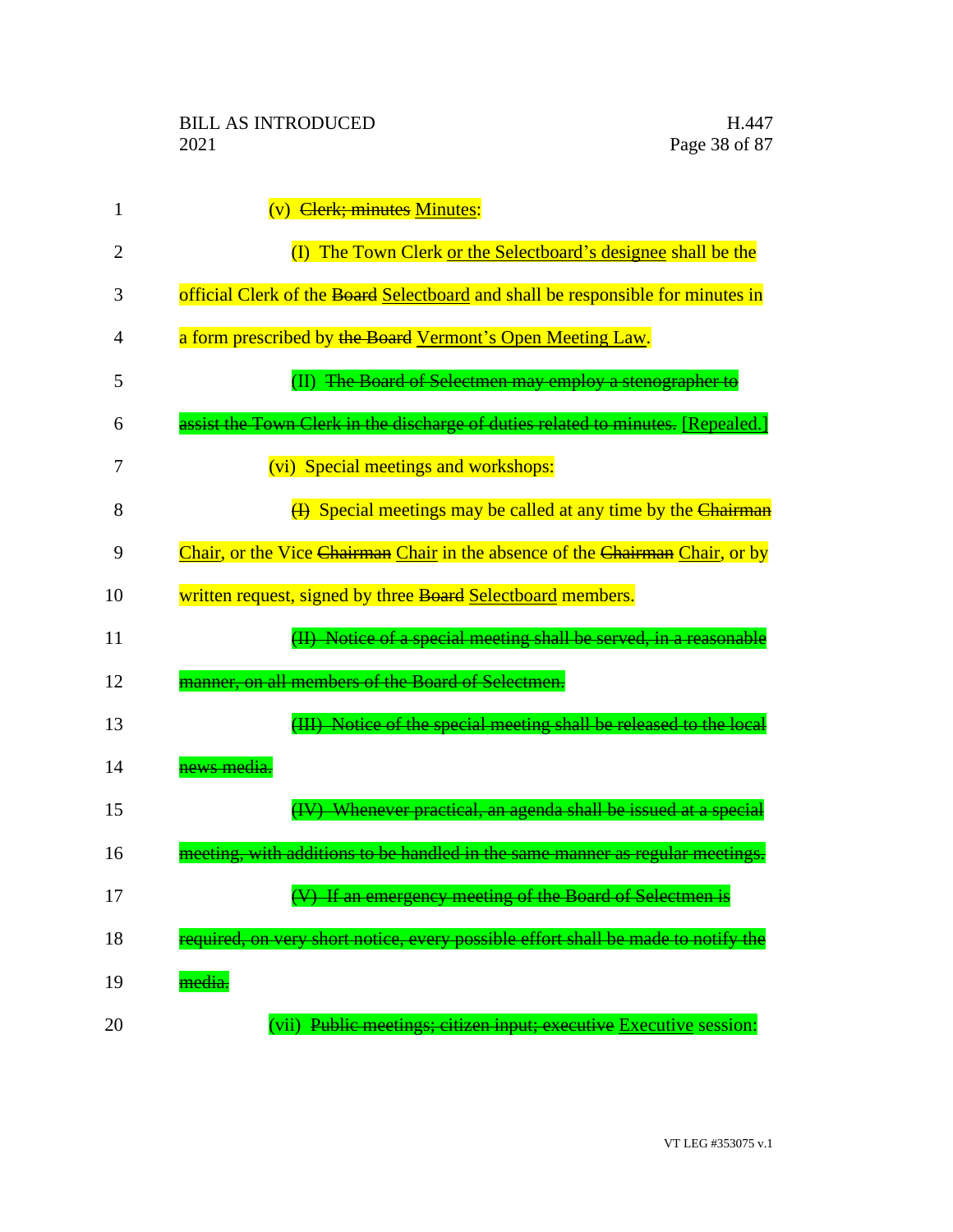| 1  | All meetings of the Board of Selectmen shall be open to the                    |
|----|--------------------------------------------------------------------------------|
| 2  | public, and shall comply with all the pertinent provisions of this charter.    |
| 3  | (II) Allowances should be made informally or on the agenda                     |
| 4  | for citizen comment unless it interferes with regular business.                |
| 5  | (III) The Board Selectboard may, upon a vote of four (4)                       |
| 6  | members hold an executive session to discuss any action in accordance with     |
| 7  | the provisions of section 6 of this charter Vermont's Open Meeting Law.        |
| 8  | (viii) Correction of irregularities: Any irregularities or defects in          |
| 9  | the notice of or conduct of any meeting of the Board of Selectmen may be       |
| 10 | cured at any subsequent regular meeting, provided that such resolution is      |
| 11 | included on the agenda of a regular or special meeting and is adopted by a     |
| 12 | majority of the Board. [Repealed.]                                             |
| 13 | (ix) Vacancies: A vacancy on the Board of Selectmen shall                      |
| 14 | Selectboard may be filled by a majority vote of the remaining Board            |
| 15 | Selectboard, said the appointment to run until the next annual Town meeting at |
| 16 | which an election ean shall be warned to fill the any unexpired term.          |
| 17 | (2) Listers:                                                                   |
| 18 | There shall be two elected listers elected on a nonpartisan basis              |
| 19 | for three year terms which shall not coincide.                                 |
| 20 | (B) The Chief Assessor shall serve as a third lister.                          |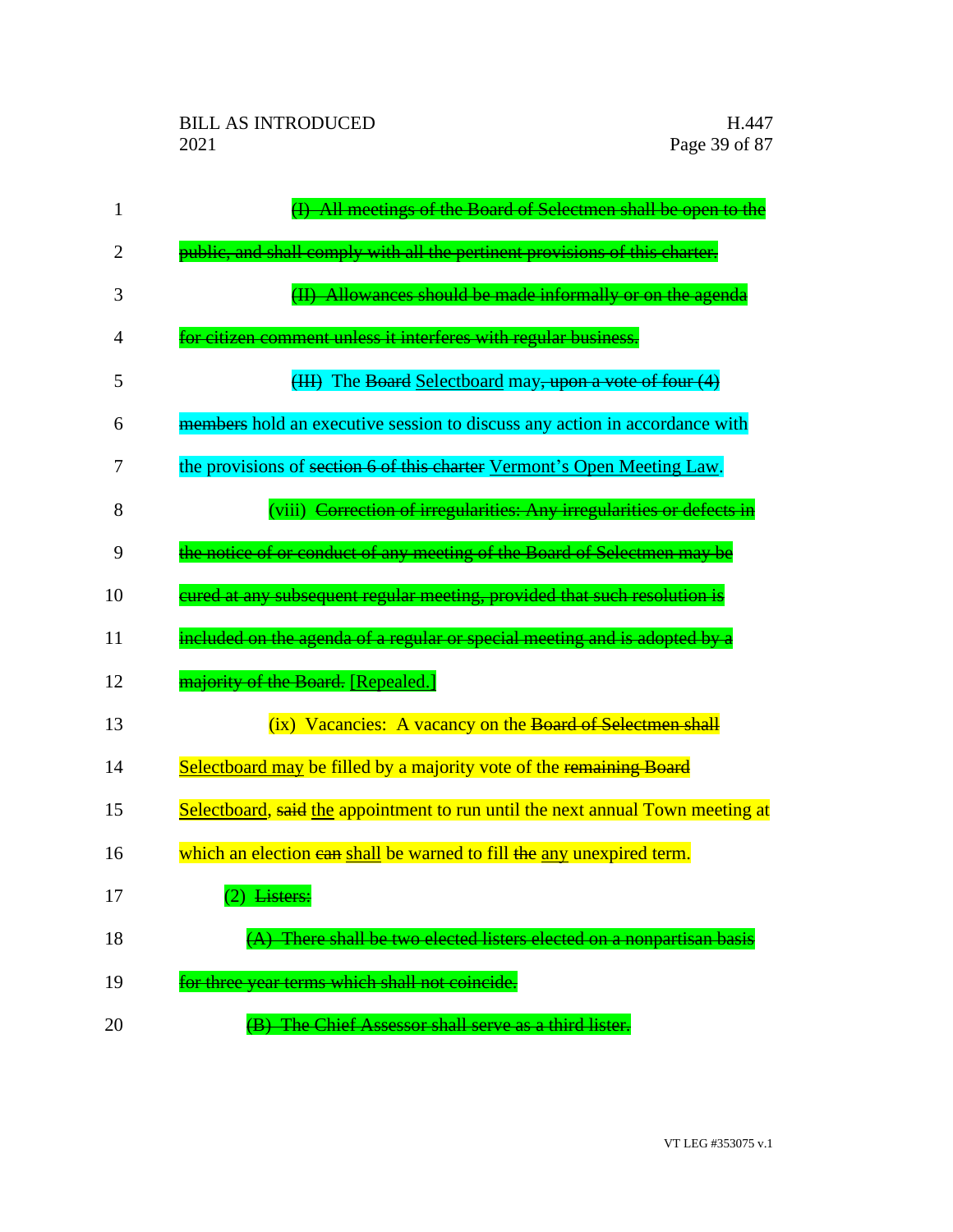| 1  | (C) Duties and responsibilities of the listers shall be in accordance           |
|----|---------------------------------------------------------------------------------|
| 2  | with State statute and herein limited.                                          |
| 3  | (D) Vacancies on the Board of Listers shall be filled by a majority             |
| 4  | vote of the Board of Selectmen, said appointment to run until the next annual   |
| 5  | Town meeting at which an election can be warned to fill the unexpired term.     |
| 6  | [Repealed.]                                                                     |
| 7  | (3) Moderator:                                                                  |
| 8  | * * *                                                                           |
| 9  | (B) Should a vacancy occur in the office of Moderator, it shall may             |
| 10 | be filled by a majority vote of the Board of Selectmen for the Selectboard, the |
| 11 | appointment to run until the next annual Town meeting at which an election      |
| 12 | shall be warned to fill any unexpired term.                                     |
| 13 | (4) Town Constable Library Trustees:                                            |
| 14 | (A) There shall be elected a Town Constable, who shall serve a one-             |
| 15 | vear term.                                                                      |
| 16 | The Constable shall be responsible for assisting the Town Clerk                 |
| 17 | in the regulation and licensing of dogs.                                        |
| 18 | (C) The Constable shall be in attendance at all Town meetings                   |
| 19 | thereby serving as a Sergeant at Arms to assist the Moderator as necessary in   |
| 20 | the maintenance of order.                                                       |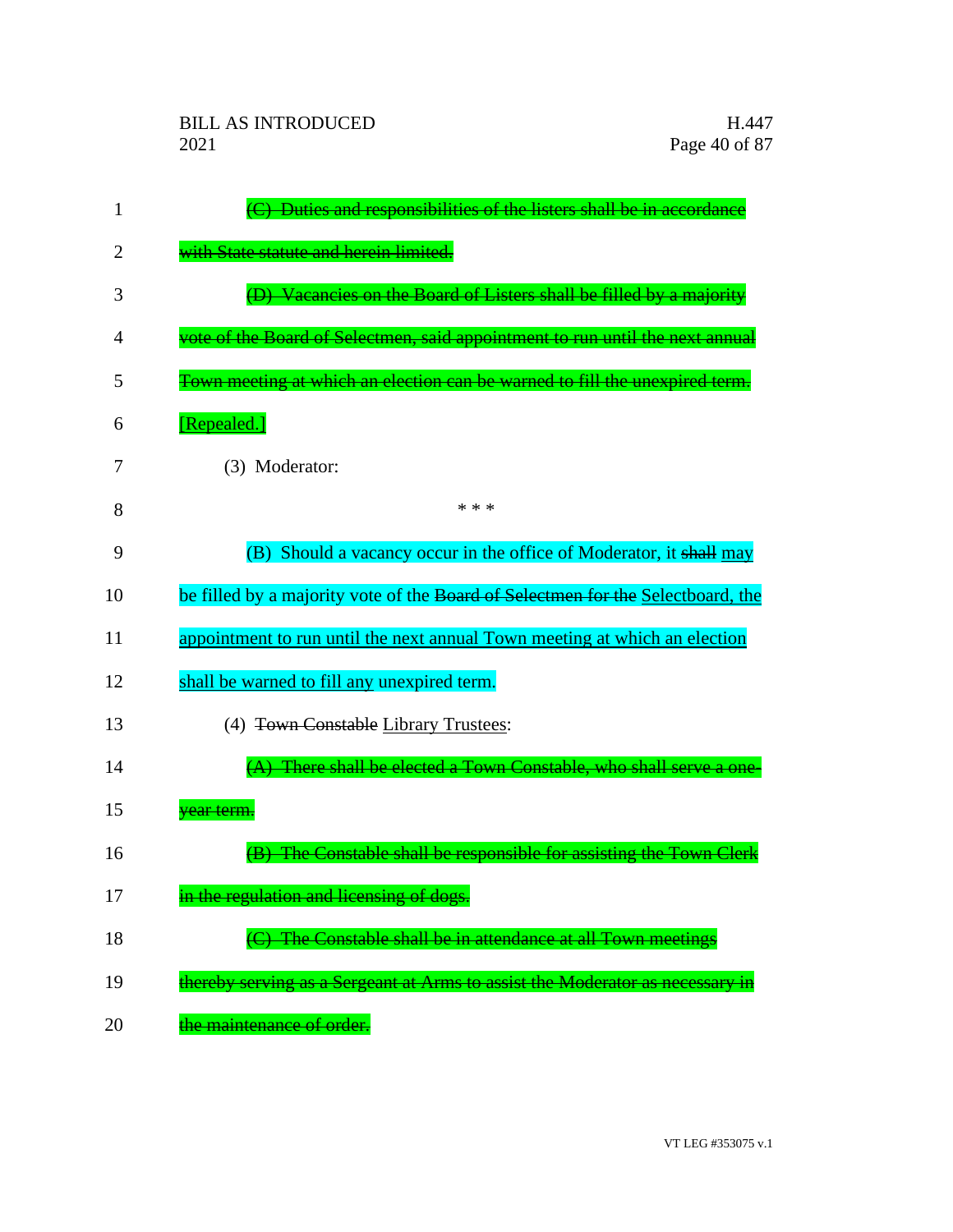| 1              | (D) The constables shall have powers of service equal to a deputy                 |
|----------------|-----------------------------------------------------------------------------------|
| 2              | sheriff under Vermont Statutes.                                                   |
| 3              | (E) The Constable may exercise the law enforcement duties vested in               |
| $\overline{4}$ | the position only upon completion of certifiable training and being subject to    |
| 5              | the supervision of the Chief of Police.                                           |
| 6              | (F) A vacancy in the Office of Constable shall be filled by a majority            |
| 7              | vote of the Board of Selectmen.                                                   |
| 8              | (A) The Library Board of Trustees shall consist of seven members to               |
| 9              | be elected at large.                                                              |
| 10             | (B) Library Trustees shall serve staggered terms of three years.                  |
| 11             | (C) Should a vacancy occur in the Office of Library Trustee, it may               |
| 12             | be filled by a majority vote of the Selectboard, the appointment to run until the |
| 13             | next annual Town meeting at which an election shall be warned to fill any         |
| 14             | unexpired term.                                                                   |
| 15             | (5) Cemetery commissioners Commissioners:                                         |
| 16             | (A) There shall be elected five Cemetery commissioners for a term of              |
| 17             | five years on a rotating basis Commissioners each to serve staggered five-year    |
| 18             | terms.                                                                            |
| 19             | (B) The Town Clerk shall be a sixth cemetery commissioner, but                    |
| 20             | shall not vote non-voting ex-officio member of the Cemetery Commission.           |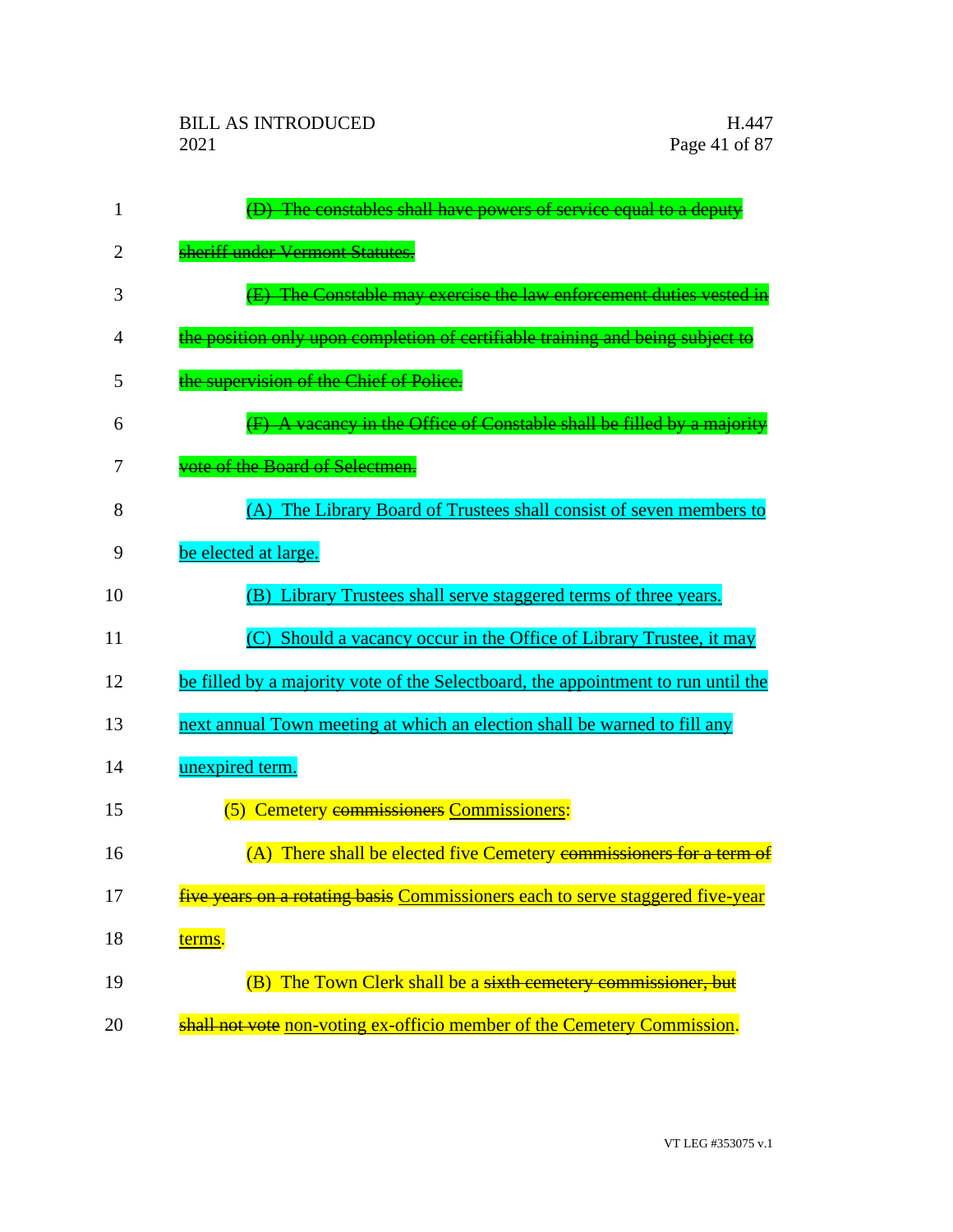| 1              | (C) The Cemetery Commission shall advise the Board of Selectmen                 |
|----------------|---------------------------------------------------------------------------------|
| $\overline{2}$ | Selectboard regarding the condition, operation, and maintenance of cemeteries,  |
| 3              | but shall in no way supervise administration of cemetery personnel.             |
| 4              | (D) The Town Clerk shall, under the direction of the eemetery                   |
| 5              | <b>commissioners Cemetery Commissioners, ensure that cemetery lots are</b>      |
| 6              | properly laid out and that sale of lots is properly conducted.                  |
| 7              | (E) The cemetery commissioners Cemetery Commissioners shall                     |
| 8              | issue and update regulations regarding cemetery use, interment, and burial      |
| 9              | fees.                                                                           |
| 10             | Vacancies Should a vacancy occur in the office of cemetery                      |
| 11             | <b>commissioner shall Cemetery Commissioner, it may be filled by a majority</b> |
| 12             | vote of the selectmen Selectboard, said the appointment to run until the next   |
| 13             | annual Town meeting at which an election ean shall be warned to fill the any    |
| 14             | unexpired term.                                                                 |
| 15             | (6) Trustees of public funds: Public funds are funds received from              |
| 16             | private outside sources for specific long-term purposes and are maintained      |
| 17             | separately from the general operating fund. The Town has a fiduciary            |
| 18             | responsibility to maintain these funds in accordance with any restrictions      |
| 19             | placed on the funds at the time the funds were received.                        |
| 20             | (A) There shall be elected three trustees of public funds, each to              |
| 21             | serve a staggered three-year term terms.                                        |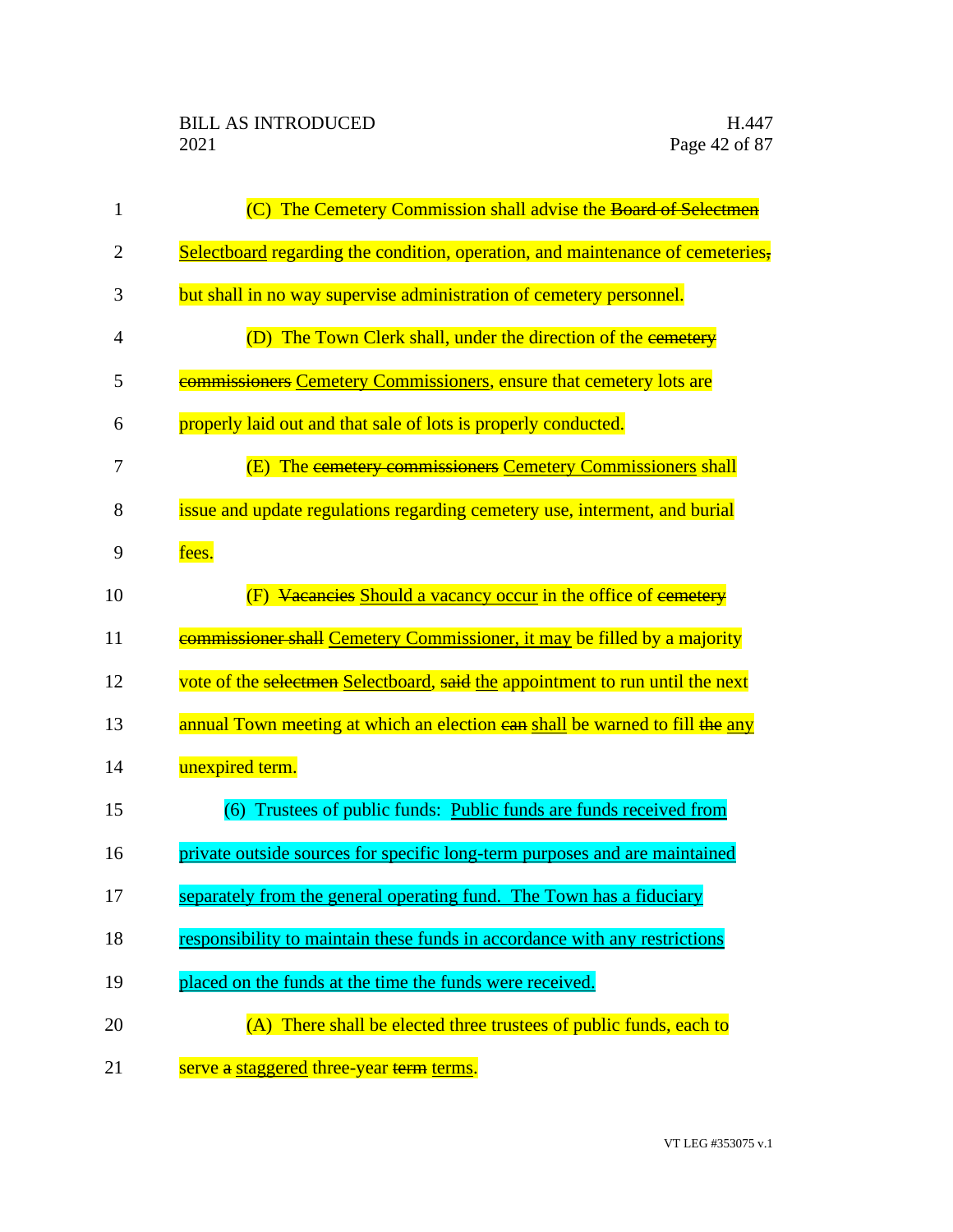| 1              | The Town Treasurer shall serve the trustees of public funds in an                  |
|----------------|------------------------------------------------------------------------------------|
| 2              | advisory capacity in connection with fund management and shall attend all          |
| 3              | meetings. [Repealed.]                                                              |
| $\overline{4}$ | * * *                                                                              |
| 5              | (D) The trustees shall be charged with maximizing the return on all                |
| 6              | invested funds while maintaining their security, which shall include the           |
| 7              | preservation of principal. In service of this goal, they shall file with the Board |
| 8              | of Selectmen Selectboard an annual plan outlining the program of investments       |
| 9              | for the year.                                                                      |
| 10             | * *                                                                                |
| 11             | Vacancies on the trustees Should a vacancy occur in the office of                  |
| 12             | trustee of public funds, shall it may be filled by a majority vote of the Board of |
| 13             | Selectmen Selectboard, said the appointment to run until the next annual Town      |
| 14             | meeting at which an election ean shall be warned to fill the any unexpired         |
| 15             | term.                                                                              |
| 16             | § 24. APPOINTED NONADMINISTRATIVE OFFICIALS                                        |
| 17             | (a) General provisions applying to all appointed positions:                        |
| 18             | (1) The appointed positions herein in this section shall all be appointed          |
| 19             | by a majority vote of the Board of Selectmen Selectboard.                          |
| 20             | Terms of appointment shall begin immediately upon Board of                         |
| 21             | Selectmen action and run for a period as specified herein in this section.         |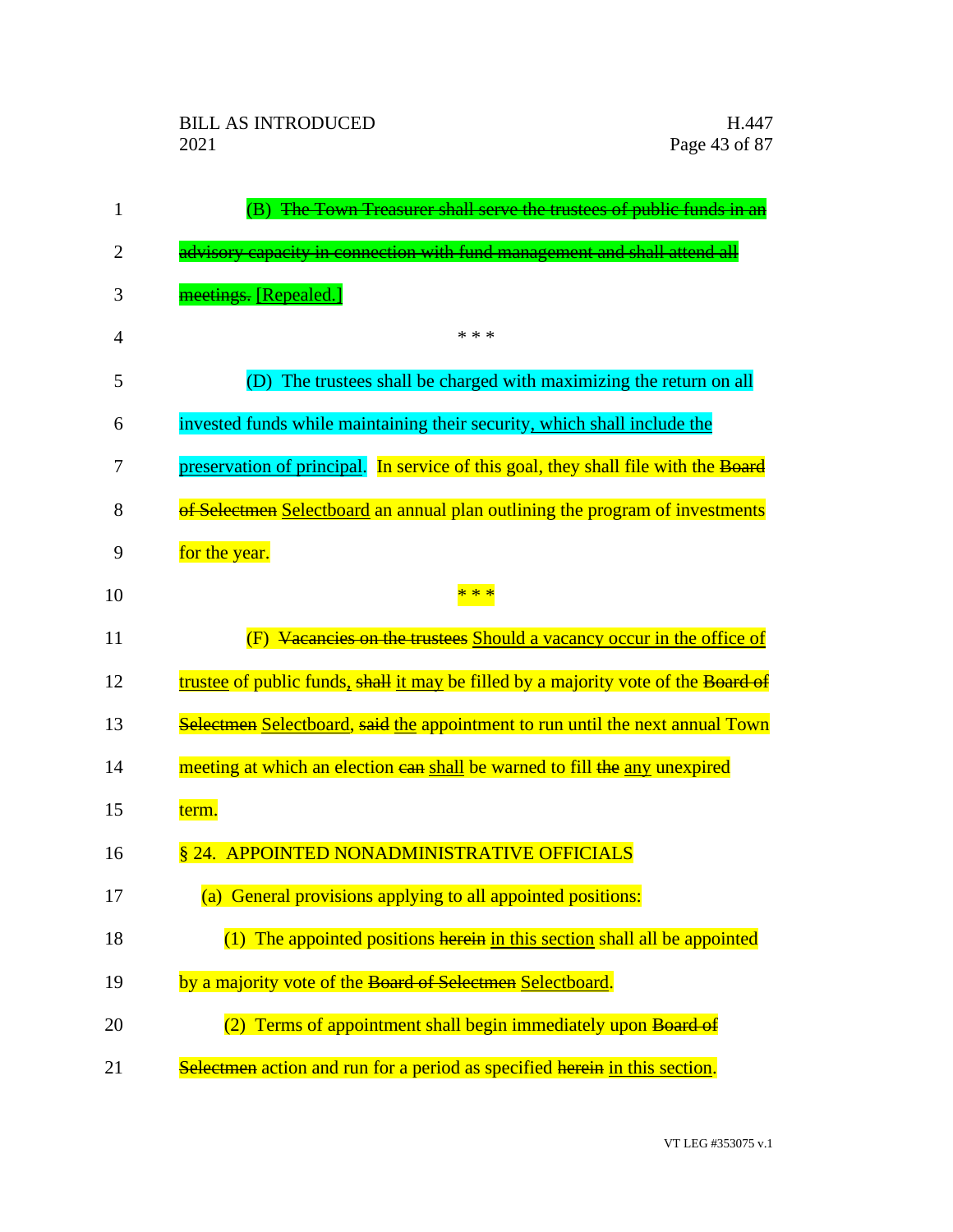| 1              | (3) All appointees shall be administered the oath of office in the form as        |
|----------------|-----------------------------------------------------------------------------------|
| $\overline{2}$ | provided for by statute, if applicable.                                           |
| 3              | (4) Appointees may be afforded compensation or reimbursement for                  |
| $\overline{4}$ | expenses as determined by the Board of Selectmen Selectboard.                     |
| 5              | (5) For the purposes of the administrative code, within one year after the        |
| 6              | adoption of this charter, all appointees, positions, boards, and commissions      |
| 7              | shall be required to submit a proposed ordinance to the Board of Selectmen        |
| 8              | outlining duties and responsibilities, which the Board of Selectmen shall         |
| 9              | amend and adopt. [Repealed.]                                                      |
| 10             | (6) To the highest degree possible, the Board of Selectmen Selectboard            |
| 11             | shall strive for a balance of opinion on all appointive positions, boards, and    |
| 12             | commissions.                                                                      |
| 13             | (7) Although operating independently, all appointive boards and                   |
| 14             | commissions shall be required to cooperate with the Board of Selectmen            |
| 15             | Selectboard in the exercise of their duties in the pursuit of the public good.    |
| 16             | They shall be required to file an annual report for inclusion in the Town report, |
| 17             | and also to file any other reports requested by the Board of Selectmen            |
| 18             | Selectboard, and be in attendance at attend any meeting so requested by the       |
| 19             | <b>Board of Selectmen Selectboard.</b>                                            |
| 20             | (8) If an appointed official misses three consecutive regular regularly           |
| 21             | scheduled meetings of the appointed body for reasons other than health or         |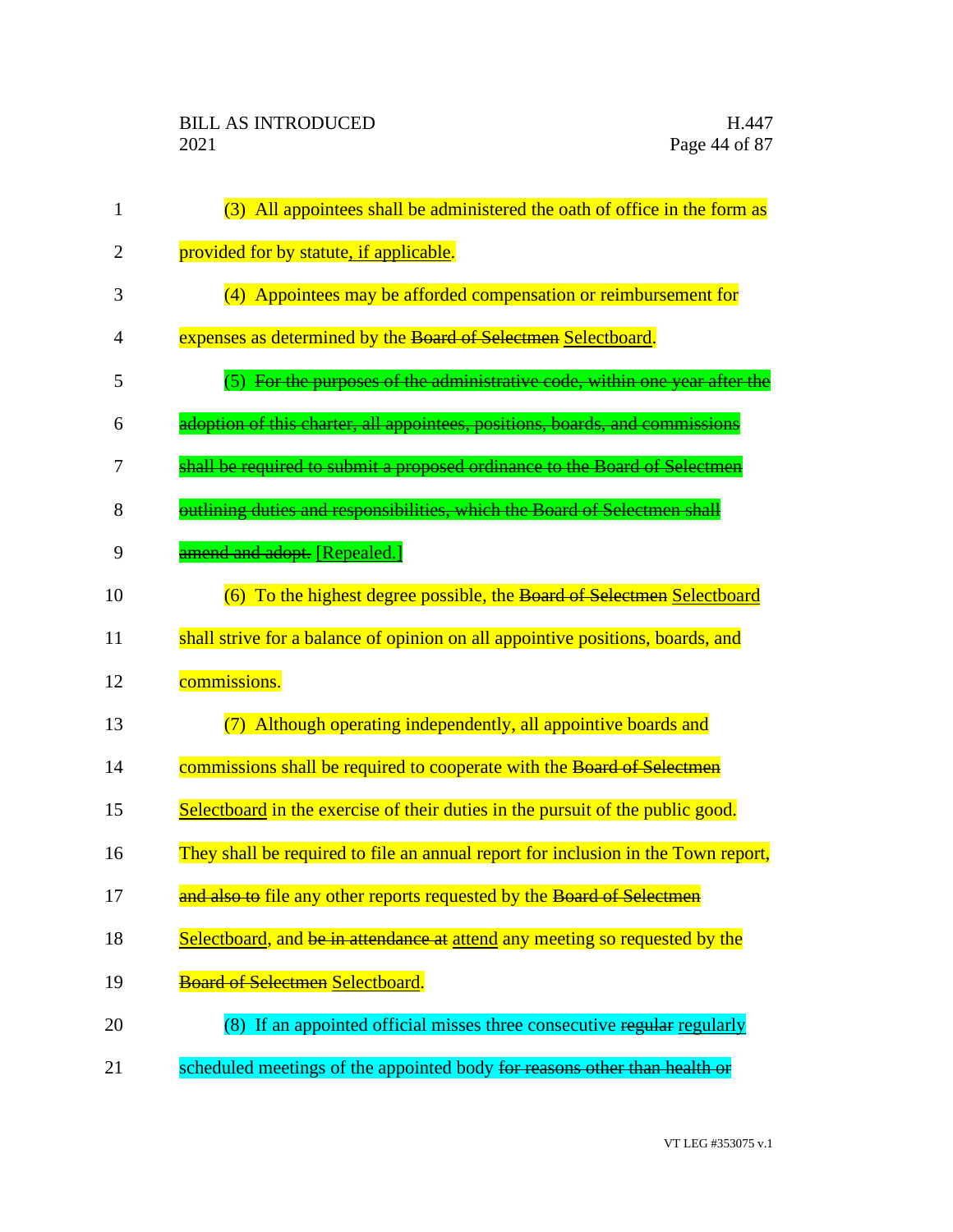| 1  | personal emergency, that office may be declared immediately vacant by the     |
|----|-------------------------------------------------------------------------------|
| 2  | Board of Selectmen, the chair of that board or commission shall report to the |
| 3  | Selectboard, who may then declare that position vacant. The official shall be |
| 4  | entitled to a hearing before the Board prior to a final determination.        |
| 5  | * * *                                                                         |
| 6  | (10) Members of the administrative service Town employees may serve           |
| 7  | in appointive positions as limited by charter, but may not vote on any issue  |
| 8  | directly affecting their position or conditions of employment.                |
| 9  | (b) Appointed positions:                                                      |
| 10 | $(1)$ The functions of the following positions are ereated by this charter,   |
| 11 | their functions to be governed by the applicable State statute, as limited by |
| 12 | charter or ordinance:                                                         |
| 13 | Weigher of Coal [Repealed.]                                                   |
| 14 | Fence viewers [Repealed.]<br>(B)                                              |
| 15 | * * *                                                                         |
| 16 | <b>Surveyor of Wood and Lumber [Repealed.]</b>                                |
| 17 | $* * *$                                                                       |
| 18 | <b>Grand Juror [Repealed.]</b>                                                |
| 19 | * * *                                                                         |
| 20 | (K) Town Constable                                                            |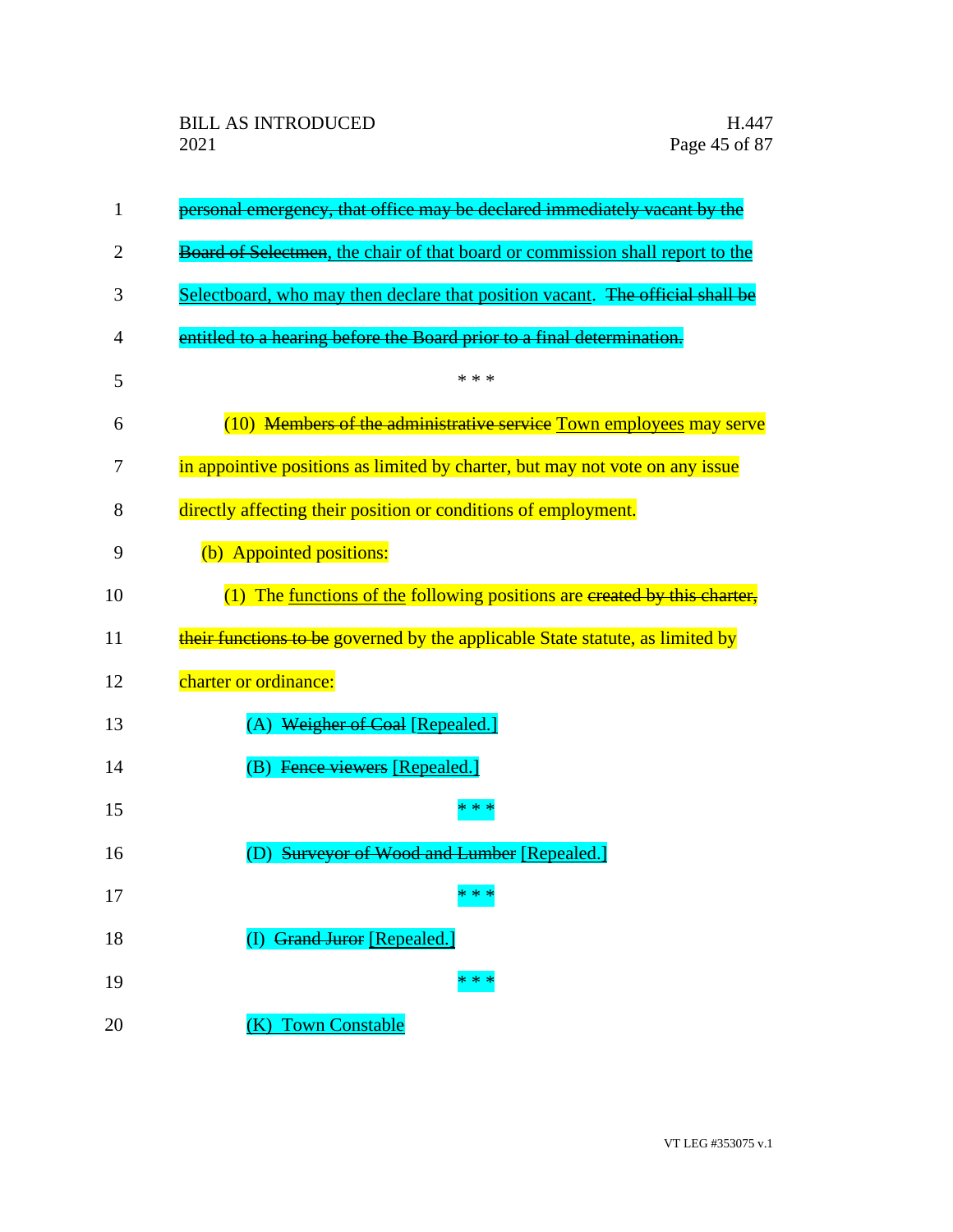| $\mathbf{1}$   | (i) The Selectboard shall appoint the Town Constable, who shall                 |
|----------------|---------------------------------------------------------------------------------|
| $\overline{2}$ | serve a one-year term.                                                          |
| 3              | (ii) The Constable shall be responsible for assisting the Town                  |
| 4              | Clerk in the regulation and licensing of dogs.                                  |
| 5              | (iii) The Constable shall be in attendance at all Town meetings                 |
| 6              | and shall serve as sergeant at arms to assist the moderator as necessary in the |
| 7              | maintenance of order.                                                           |
| 8              | (iv) The Selectboard may assign additional responsibilities to the              |
| 9              | Constable as necessary or convenient.                                           |
| 10             | (v) A vacancy in the Office of the Constable shall be filled by a               |
| 11             | majority vote of the Selectboard.                                               |
| 12             | (c) Appointed boards and commissions established by charter:                    |
| 13             | (1) Planning Commission:                                                        |
| 14             | (A) The Board of Selectmen Selectboard shall appoint the members                |
| 15             | of the Planning Commission in accordance with State statute. All members        |
| 16             | shall be registered voters of the Town.                                         |
| 17             | (B) The duties and responsibilities of the Planning Commission shall            |
| 18             | be in accordance with State statute as limited herein. [Repealed.]              |
| 19             | (2) Zoning Board of Adjustment Development Review Board:                        |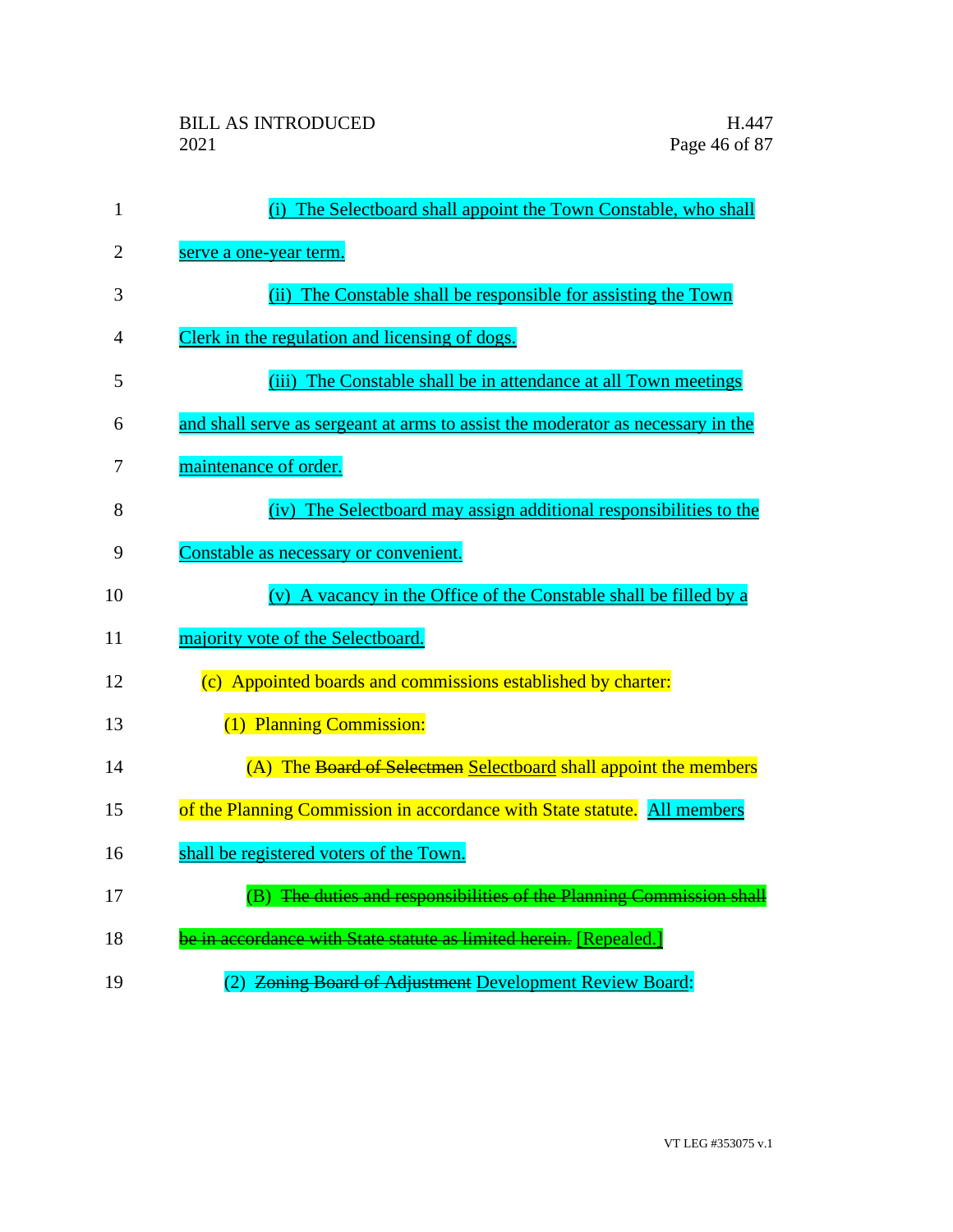| 1  | (A) The Board of Selectmen Selectboard shall appoint the members              |
|----|-------------------------------------------------------------------------------|
| 2  | of the Zoning Board of Adjustment Development Review Board in accordance      |
| 3  | with State statute. All members shall be registered voters of the Town.       |
| 4  | (B) Duties and responsibilities of the Zoning Board of Adjustment             |
| 5  | shall be in accordance with State statute as limited herein. [Repealed.]      |
| 6  | (3) Housing Authority:                                                        |
| 7  | (A) The Board of Selectmen Selectboard shall appoint members of               |
| 8  | the Housing Authority established pursuant to 24 V.S.A. chapter 113.          |
| 9  | (B) The Housing Authority shall be the agency responsible for                 |
| 10 | dealing with all publicly owned housing, and subsidized housing issues in the |
| 11 | Town of Springfield. [Repealed.]                                              |
| 12 | (C) The Housing Authority shall also advise the Board of Selectmen            |
| 13 | Selectboard on housing issues generally when so requested.                    |
| 14 | (4) Airport Commission:                                                       |
| 15 | (A) So long as Provided that there is an a regional, State-owned              |
| 16 | airport in Springfield the Town, the Board of Selectmen Selectboard shall     |
| 17 | appoint an Airport Commission, the number of members to be decided by the     |
| 18 | <b>Board of Selectmen Selectboard.</b>                                        |
| 19 | (B) The purpose of the Airport Commission shall be to advise the              |
| 20 | Board of Selectmen Selectboard on airport-related matters.                    |
| 21 | * * *                                                                         |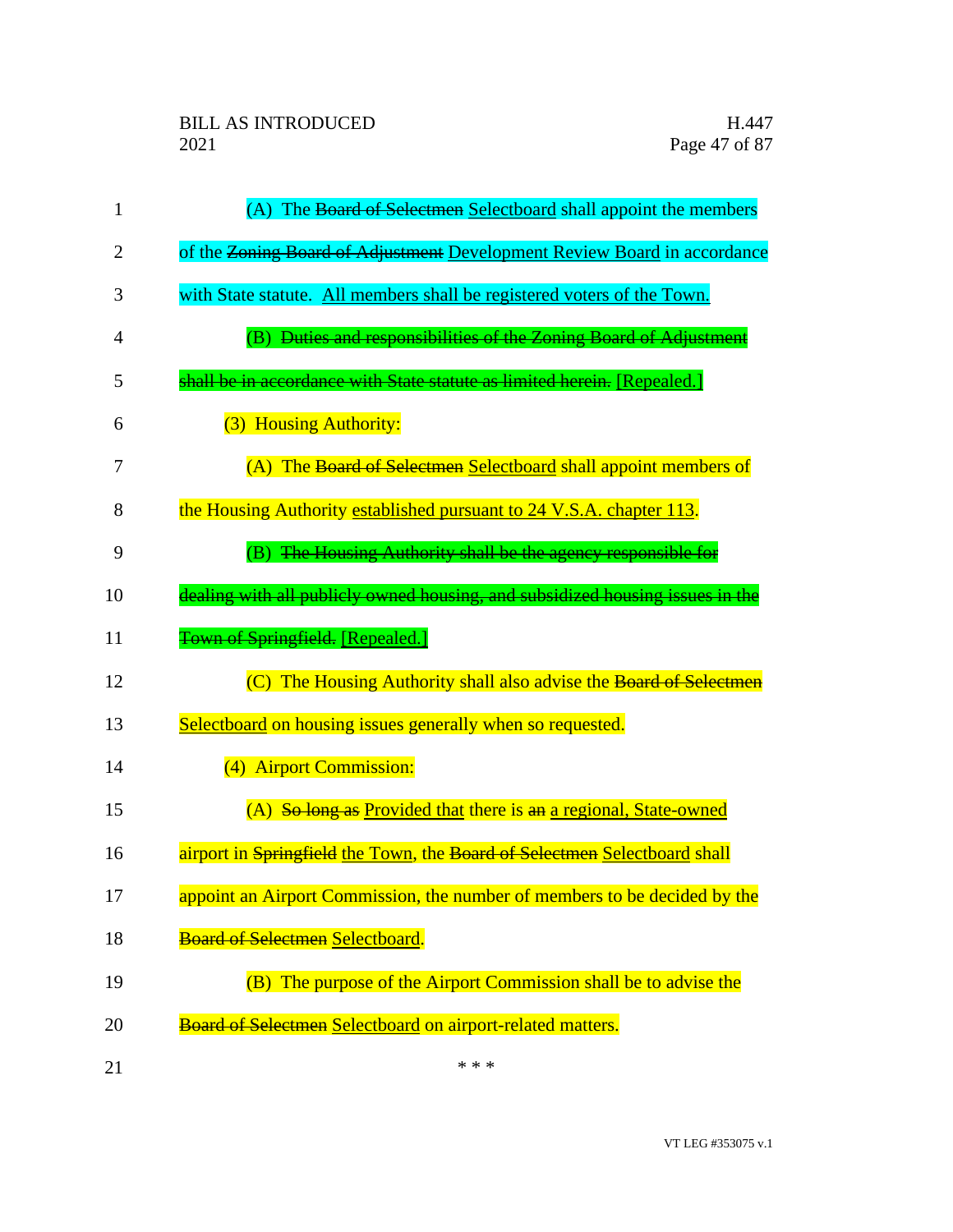| $\mathbf{1}$ | (d) Boards, commissions, and committees created by Board of Selectmen           |
|--------------|---------------------------------------------------------------------------------|
| 2            | Selectboard action:                                                             |
| 3            | (1) The Board of Selectmen Selectboard may, at any time, in response to         |
| 4            | a perceived need, create, by ordinance or resolution, a board, commission, or   |
| 5            | committee.                                                                      |
| 6            | * * *                                                                           |
| 7            | (3) Any body created under this section subsection shall not have an            |
| 8            | effective life of more than three years. At the end of that period the mandate  |
| 9            | creating the committee shall terminate and the Board of Selectmen Selectboard   |
| 10           | shall be required to review the reason for the body's existence and may act to  |
| 11           | reconstitute the body.                                                          |
| 12           | § 31. THE TOWN MANAGER                                                          |
| 13           | (a) Appointment: The Board of Selectmen Selectboard shall appoint, with         |
| 14           | no not fewer than four (4) affirmative votes, a the Town Manager.               |
| 15           | (b) Qualifications: The Town Manager shall be appointed solely on the           |
| 16           | basis of his/her that person's executive and administrative skills, based on    |
| 17           | education, training, and experience relative to the duties of the Town Manager, |
| 18           | and without reference to political belief or personal relationships.            |
| 19           | (c) Term of Appointment: The Manager may be appointed for an indefinite         |
| 20           | a term of not less than two years and not more than five years and may be       |
| 21           | removed at the pleasure of the Selectboard.                                     |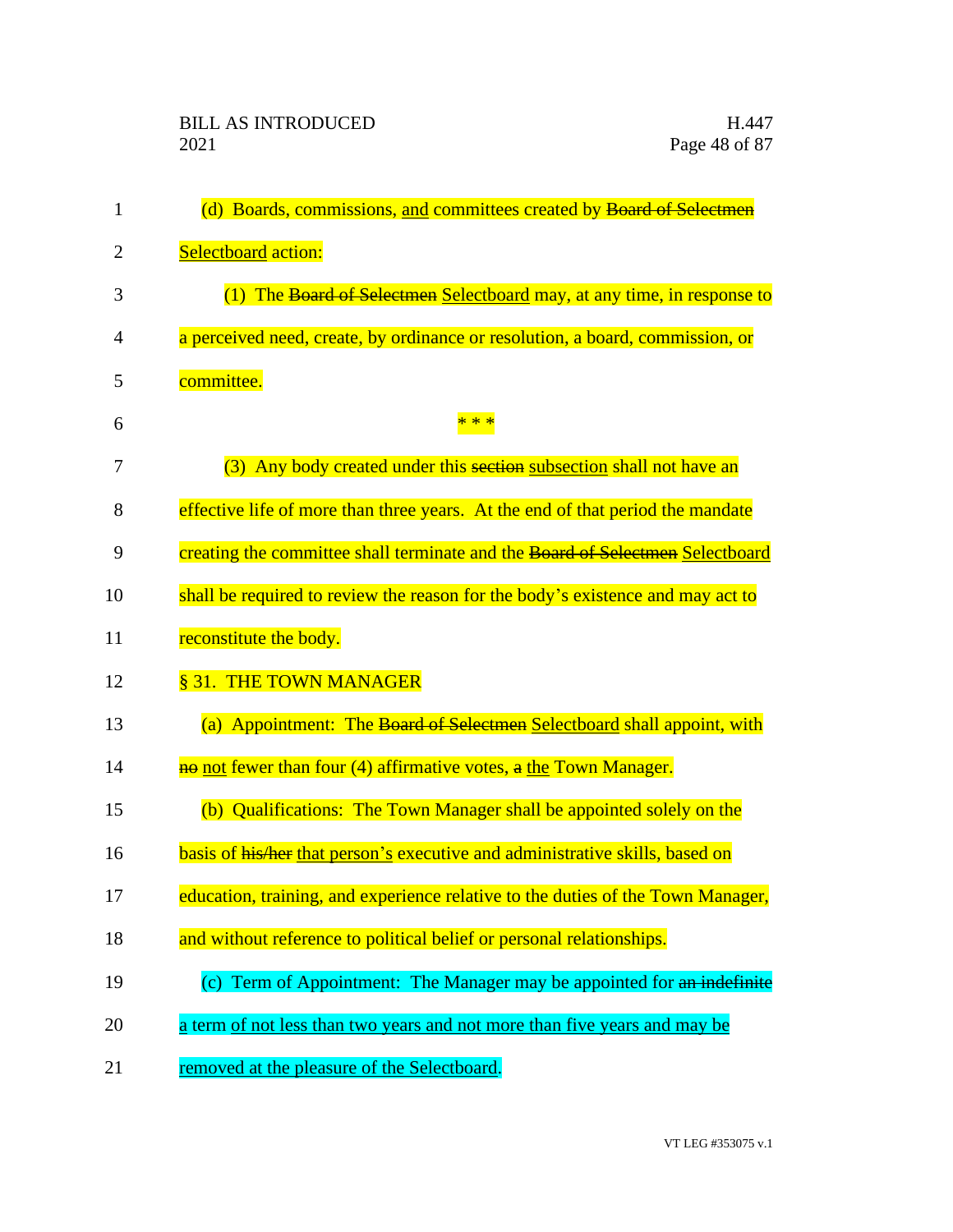| 1              | (d) Residency: The person appointed as Town Manager need not be a                    |
|----------------|--------------------------------------------------------------------------------------|
| $\overline{2}$ | resident of the Town or State at the time of appointment, but must assume            |
| 3              | residence within a period judged reasonable by the Board of Selectmen, but not       |
| 4              | to exceed six months must become a resident of Vermont within six months of          |
| 5              | appointment and may be required to become a resident of the Town within a            |
| 6              | period of time judged reasonable by the Selectboard at the time of                   |
| 7              | appointment.                                                                         |
| 8              | (e) Conditions Terms and conditions of employment; compensation: The                 |
| 9              | conditions of employment and compensation shall be a matter to be determined         |
| 10             | at the time of appointment, and annually thereafter by the Board of Selectmen        |
| 11             | on the Manager's anniversary date Selectboard on a date convenient for the           |
| 12             | annual budgeting process, after negotiations that may be held in executive           |
| 13             | session between the <b>Town Manager</b> (candidate) and the Selectmen                |
| 14             | Selectboard.                                                                         |
| 15             | (f) Town Manager; evaluation: Before the Board of Selectmen Selectboard              |
| 16             | determines the subsequent annual compensation of the Town Manager, the               |
| 17             | <b>Board Selectboard and manager shall be required to hold an evaluation session</b> |
| 18             | in executive session, at which time the manager Town Manager shall present           |
| 19             | management goals for the coming year based on townwide Town-wide goals               |
| 20             | articulated by the Board of Selectmen, Selectboard and shall be evaluated by         |
| 21             | the Board of Selectmen Selectboard regarding performance in relation to such         |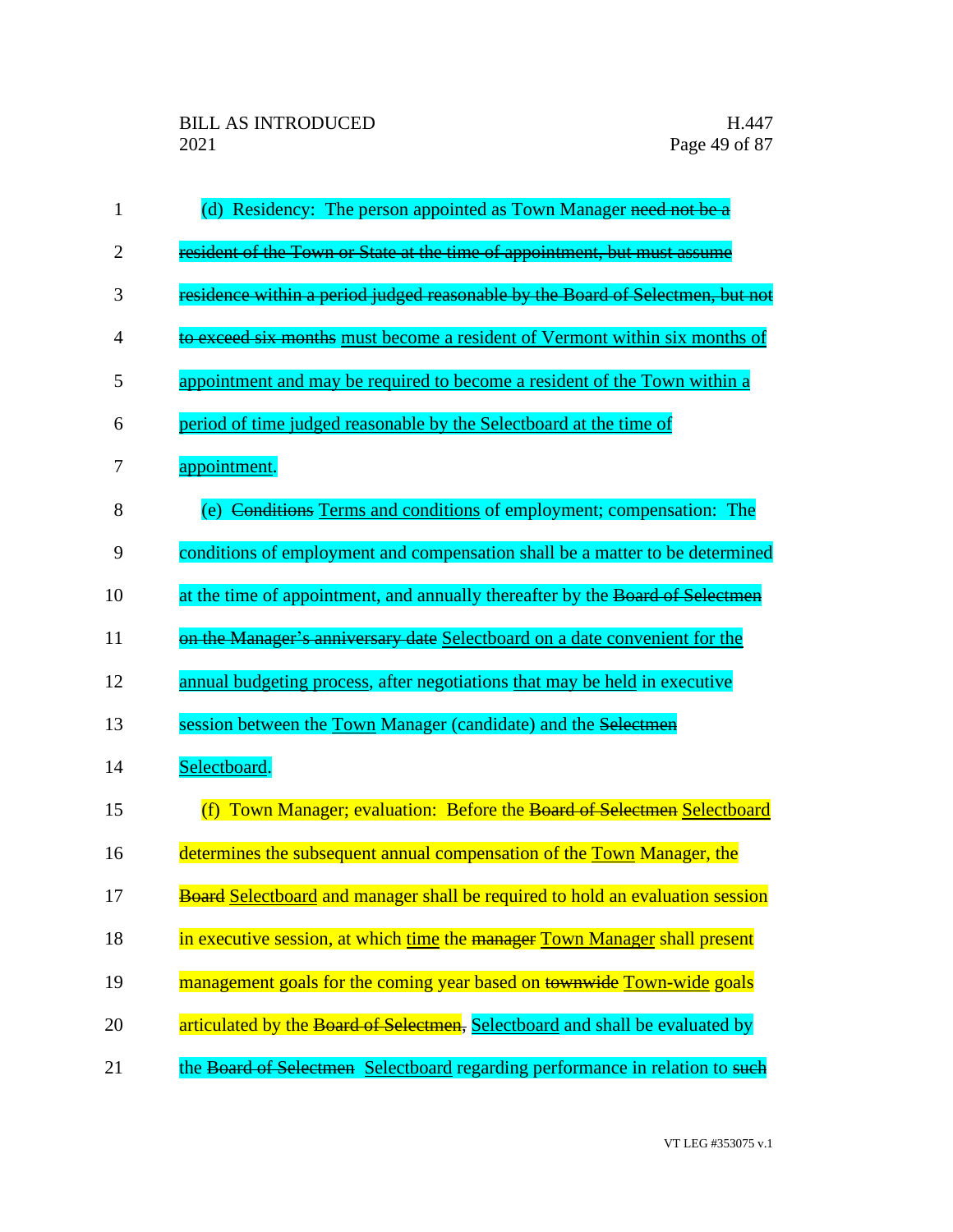| $\mathbf{1}$   | the goals set out for the previous year, and the Selectboard may also employ   |
|----------------|--------------------------------------------------------------------------------|
| $\overline{2}$ | commonly used evaluation practices in the town management profession.          |
| 3              | (g) Oath and bond: Before entering into the duties of office, the Town         |
| 4              | Manager shall be sworn to the impartial and faithful performance thereof, with |
| 5              | a certificate to that effect to be filed with the Town Clerk. The Town Manager |
| 6              | shall execute a bond in favor of the Town for the faithful performance of      |
| 7              | his/her the Town Manager's duties in a sum determined by the Board of          |
| 8              | Selectmen Selectboard, or shall purchase comparable insurance coverage. The    |
| 9              | premium for said surety shall be paid by the Town.                             |
| 10             | (h) Town Manager non-renewal or removal: The Town Manager                      |
| 11             | Manager's term of employment may be not renewed without explanation or         |
| 12             | reason. The Town Manager may be removed at the discretion of for cause by      |
| 13             | the Board of Selectmen Selectboard, with no written reasons presented to the   |
| 14             | Town Manager and an opportunity for a public hearing before the Selectboard    |
| 15             | with not less than four affirmative votes, after the following procedure is    |
| 16             | followed:                                                                      |
| 17             | (1) The Board Selectboard shall draft, in executive session, a resolution      |
| 18             | stating its intent to remove the Town Manager. Said The resolution must state  |
| 19             | the reasons for removal and must be served upon the Town Manager               |
| 20             | personally, not more than five calendar days from the date of drafting.        |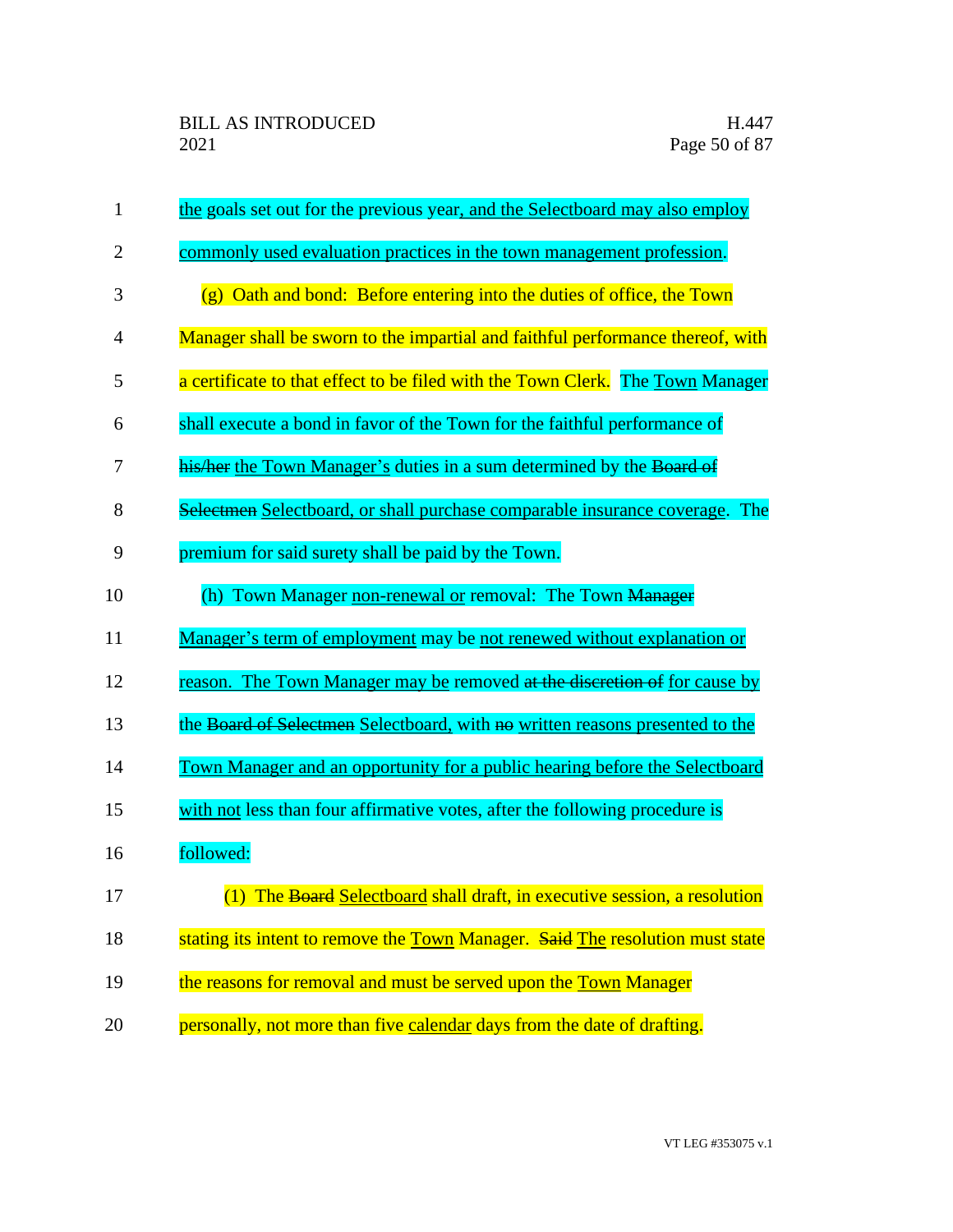| 1  | Within five working days from the date of service of the resolution,                |
|----|-------------------------------------------------------------------------------------|
| 2  | the Manager must file with the Board of Selectmen a written request for a           |
| 3  | public hearing. Failure to file said notice shall constitute waiver of the right to |
| 4  | a hearing.                                                                          |
| 5  | (3) No less than 15 days but no more than 45 days from the deadline                 |
| 6  | prescribed in subdivision (2) of this subsection, the Board of Selectmen shall      |
| 7  | schedule a meeting or public hearing for the purpose of considering the             |
| 8  | resolution.                                                                         |
| 9  | (4) Final action on the resolution shall be taken within five days of the           |
| 10 | hearing in subdivision (3) of this subsection.                                      |
| 11 | (5) During the period in which the above proceedings transpire, the                 |
| 12 | Manager shall be on administrative leave and accrue full salary until official      |
| 13 | date of action on the resolution.                                                   |
| 14 | (6) Action by the Board of Selectmen Selectboard in the removal of a                |
| 15 | Town Manager shall be final.                                                        |
| 16 | In the event of the removal of a Manager for reasons other than poor                |
| 17 | performance or wrongful conduct, the Board of Selectmen may negotiate               |
| 18 | everance pay to the maximum of six months.                                          |
| 19 | (i) Acting Town Manager; vacancy in the office:                                     |
| 20 | In the event that the Town Manager shall be absent from the Town                    |
| 21 | for a period exceeding two consecutive weeks, he/she the Town Manager shall         |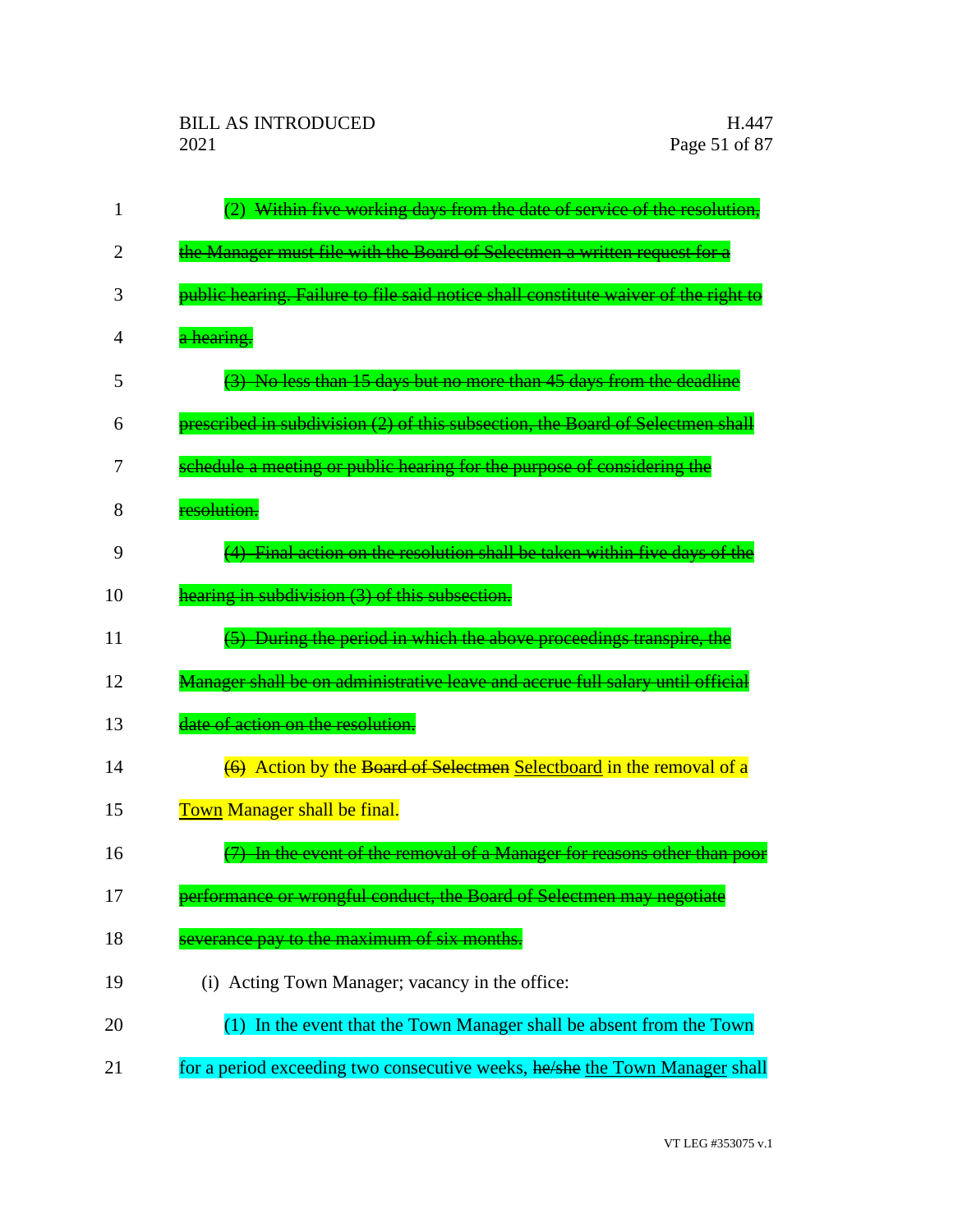| 1              | designate an Acting Town Manager, subject to the advice and consent of the           |
|----------------|--------------------------------------------------------------------------------------|
| $\overline{2}$ | Selectboard, who shall exercise the duties of Town Manager. The Manager              |
| 3              | may overrule the actions of the Acting Manager.                                      |
| 4              | In the event that illness or injury renders a Town Manager unable to<br>(2)          |
| 5              | discharge his/her the Town Manager's duties for a period exceeding two               |
| 6              | consecutive weeks, or in the event that the Town Manager is suspended or             |
| 7              | placed on administrative leave, the Board of Selectmen Selectboard shall             |
| 8              | declare a vacancy in the office and appoint an Acting Town Manager to serve          |
| 9              | until such time as the <b>Town</b> Manager is able to assume regular duties or a new |
| 10             | Town Manager is selected appointed.                                                  |
| 11             | (3) An Acting Town Manager appointed to fill a declared vacancy in the               |
| 12             | office shall have all the powers and perform all the duties of the Town              |
| 13             | Manager and shall be compensated at a rate of pay not inconsistent with the          |
| 14             | responsibilities of the position as determined by the Selectboard. An Acting         |
| 15             | manager Town Manager shall not serve for more than 180 calendar days unless          |
| 16             | the Selectboard determines there are extenuating circumstances that warrant an       |
| 17             | extension of that time period.                                                       |
| 18             | (4) In no case, shall a Selectman Selectboard member act as Town                     |
| 19             | Manager.                                                                             |
| 20             | (j) Responsibilities and authority of the Town Manager and authority:                |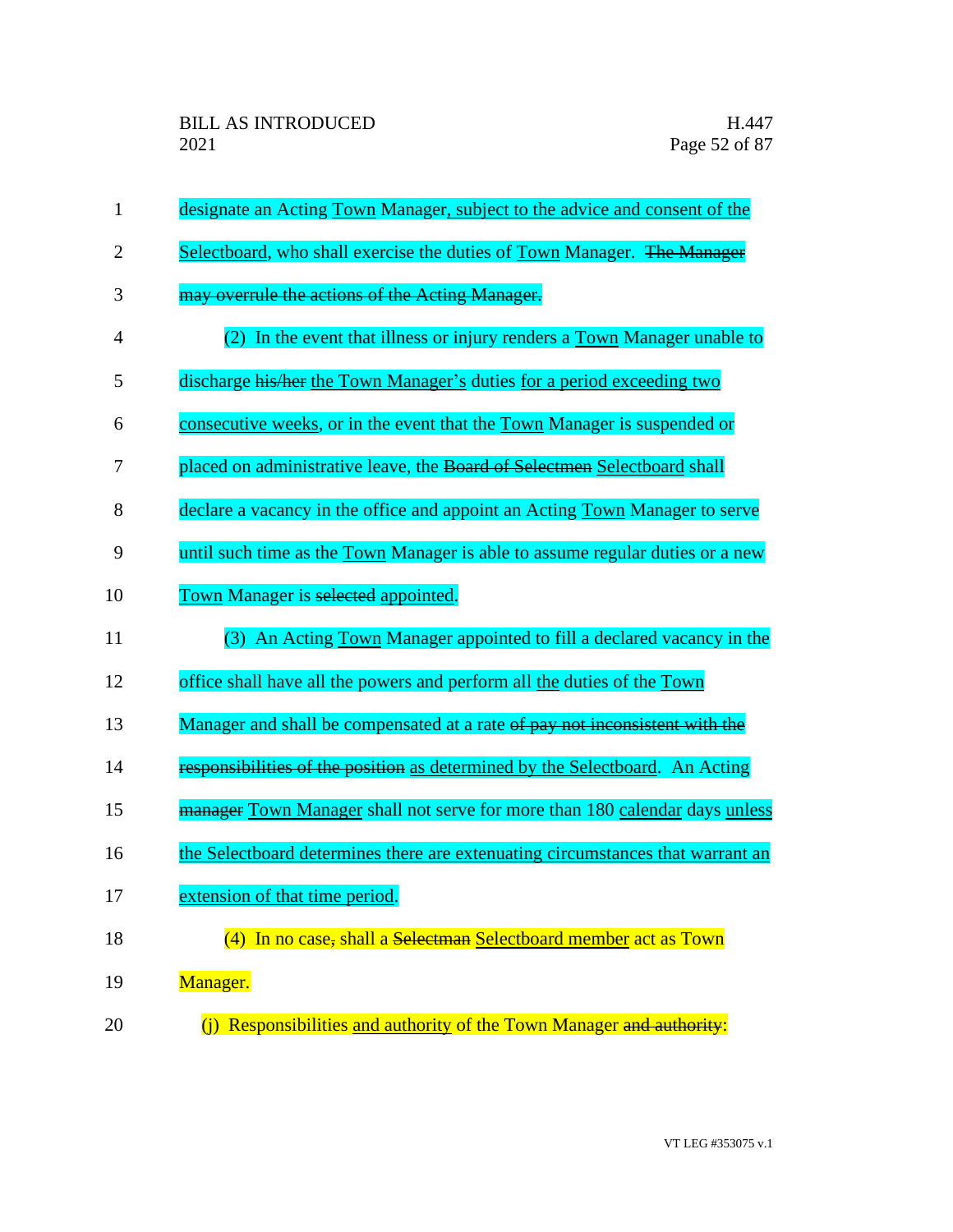| $\mathbf{1}$   | (1) In general. The Town Manager shall be the chief administrative             |
|----------------|--------------------------------------------------------------------------------|
| $\overline{2}$ | officer of the Town. He/she The Town Manager shall be responsible              |
| 3              | accountable to the Board of Selectmen Selectboard for the administration and   |
| 4              | general supervision of all business affairs and property placed in his/her the |
| 5              | Town Manager's charge pursuant to this charter, State statute, or otherwise.   |
| 6              | (2) Limits to authority in general:                                            |
| 7              | (A) The In addition to the limits on authority enumerated in State             |
| 8              | statutes, authority of the Town Manager shall in no way extend to:             |
| 9              |                                                                                |
| 10             | (iii) Judicial or legislative functions of the Board of Selectmen              |
| 11             | Selectboard or other legal bodies, boards, and commissions Town public         |
| 12             | bodies;                                                                        |
| 13             | * * *                                                                          |
| 14             | (B) The Town Manager may, upon request, advise or counsel                      |
| 15             | officials in the performance of the above duties in subdivision (A) of this    |
| 16             | subdivision (2).                                                               |
| 17             | (C) The Town Manager may not serve in any elective position in the             |
| 18             | Town of Springfield. He/she The Town Manager may, however, serve on            |
| 19             | appointed boards and commissions public bodies relevant to Town functions in   |
| 20             | an ex officio status, as may be determined by the Board of Selectmen           |
| 21             | Selectboard.                                                                   |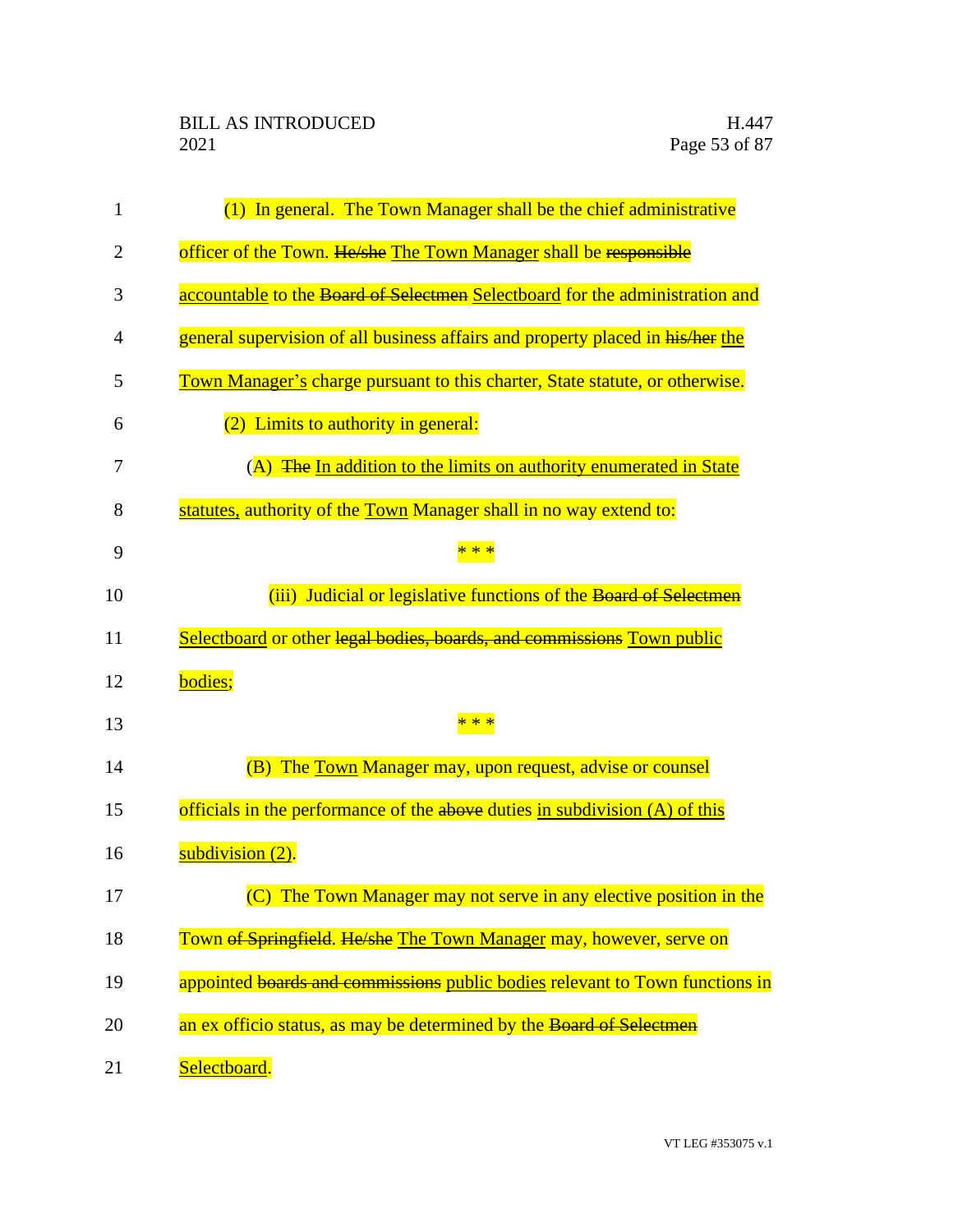| $\mathbf{1}$   | (3) Authority and duties in particular: The In addition to the authority        |
|----------------|---------------------------------------------------------------------------------|
| $\overline{2}$ | conferred by State statute, the Town Manager shall be charged with full         |
| 3              | authority to, and be responsible for the following:                             |
| 4              | (A) To organize, reorganize, continue, or discontinue such Town                 |
| 5              | <b>Departments as the Board may determine;</b> [Repealed.]                      |
| 6              | * * *                                                                           |
| 7              | (C) To carry out the policies determined by the Board of Selectmen              |
| 8              | Selectboard and report to the Board Selectboard on their disposition;           |
| 9              | (D) To institute and maintain an appropriate budget and financial               |
| 10             | internal control system; systems.                                               |
| 11             | (E) To keep the Board of Selectmen Selectboard informed on the                  |
| 12             | financial condition of the Town, including monthly and year end reports         |
| 13             | showing in detail all receipts revenues and expenditures for Town functions.    |
| 14             | (F) To keep the Board of Selectmen Selectboard informed as to the               |
| 15             | future needs of the Town and make proper administrative provisions for long-    |
| 16             | term planning, in all areas within the scope of the duties of the Town Manager. |
| 17             | (G) To make such reports as the Board of Selectmen Selectboard                  |
| 18             | may require, or the Manager deems appropriate, or may be required by law or     |
| 19             | ordinance regarding any and all functions under his/her the Town Manager's      |
| 20             | supervision.                                                                    |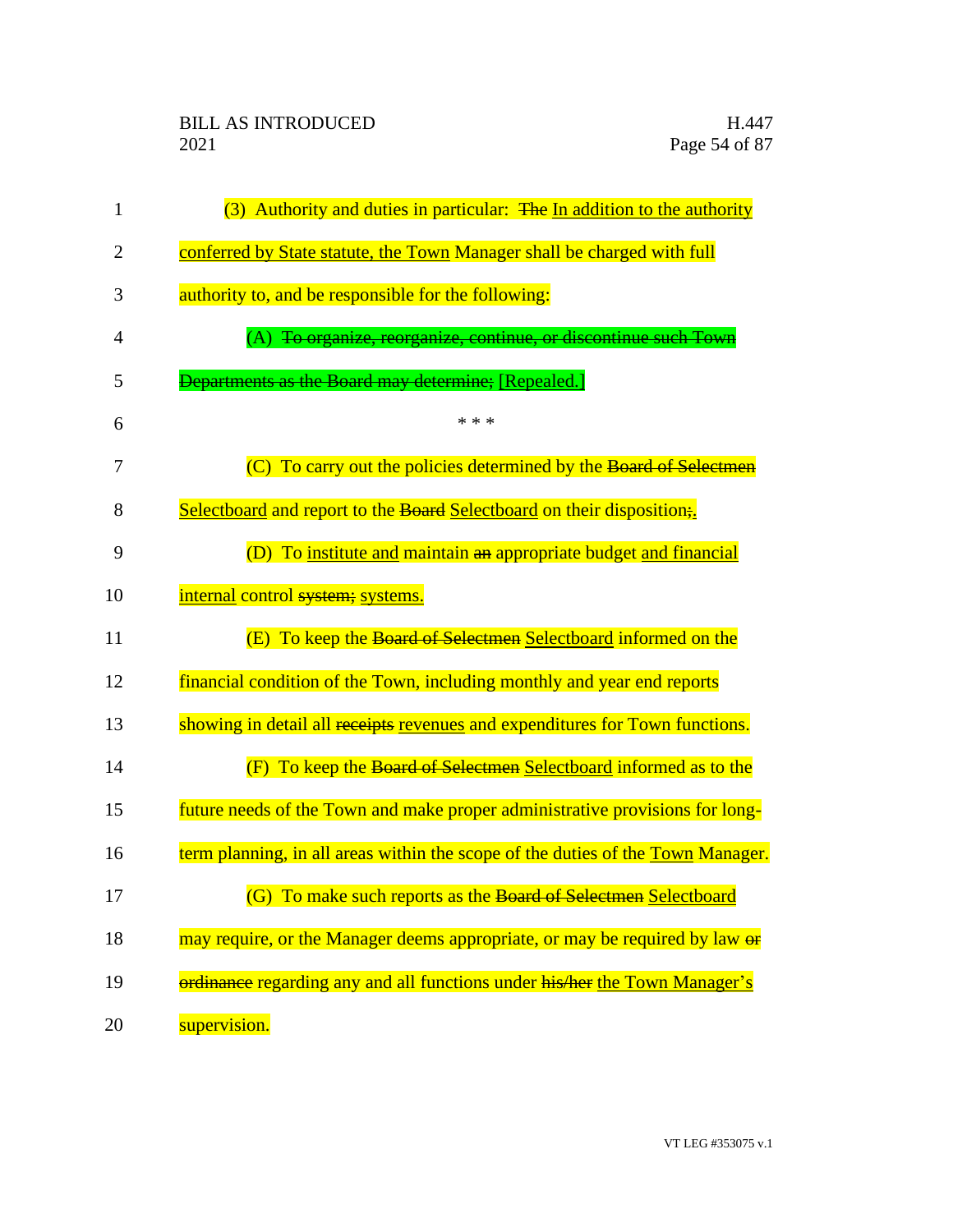| $\mathbf{1}$   | (H) To keep full and complete records of the actions of the Town               |
|----------------|--------------------------------------------------------------------------------|
| $\overline{2}$ | Manager's office.                                                              |
| 3              | (I) To be present at all regular Board of Selectmen Selectboard                |
| 4              | meetings unless excused by the Board Selectboard, and to have the right to     |
| 5              | attend and take part participate in all special meetings of the Board of       |
| 6              | Selectmen Selectboard and subcommittees thereof, except when the removal of    |
| 7              | the Town Manager is being discussed. Nothing herein shall deny the Manager     |
| 8              | any rights outlined in subsection (h) of this section, Town Manager removal.   |
| 9              | (J) To appoint, upon merit and fitness alone, and, when the $Town$             |
| 10             | Manager deems necessary for the good of the service Town, suspend or           |
| 11             | remove any subordinate official, employee, or agent under the Town             |
| 12             | Manager's supervision as provided for in this charter. Notwithstanding         |
| 13             | appeals of Town Manager decisions to the Selectboard, the Town Manager         |
| 14             | shall have the exclusive authority to hold subordinate employees, officers, or |
| 15             | agents responsible for the faithful discharge of their duties. All such        |
| 16             | appointments may be without definite terms unless for provisional, temporary,  |
| 17             | or emergency service, in which case, terms shall not exceed the maximum        |
| 18             | periods prescribed by the personnel rules and regulations employee handbook.   |
| 19             | The Town Manager may authorize the head of a department, or of an office       |
| 20             | responsible to the Town Manager, to appoint and remove subordinates in such    |
| 21             | the office or department.                                                      |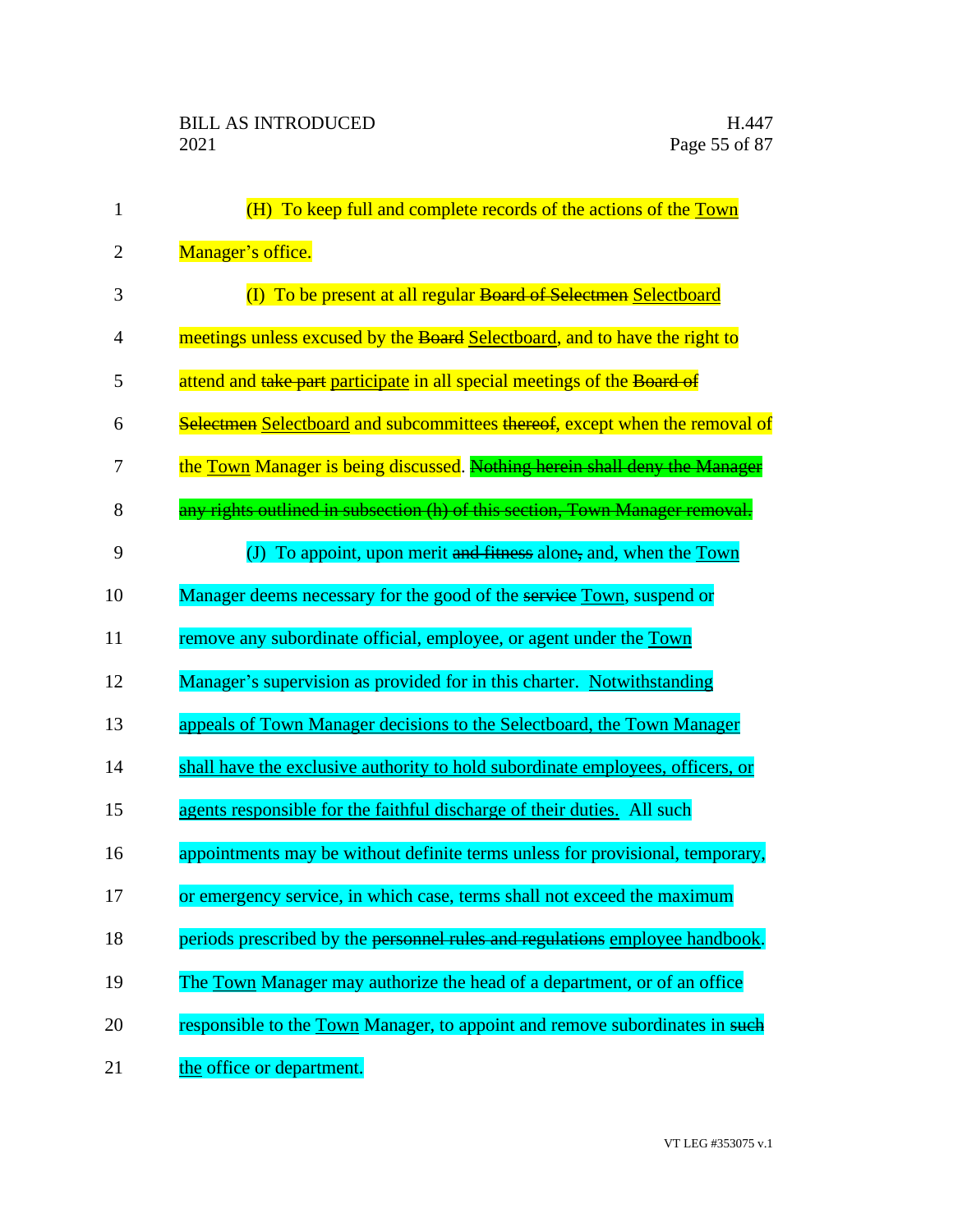| 1              | (K) To ensure the proper and equitable administration of the Town's                     |
|----------------|-----------------------------------------------------------------------------------------|
| $\overline{2}$ | personnel system human resources function.                                              |
| 3              | (L) To fix the compensation of make recommendations to the                              |
| 4              | Selectboard as to the compensation for Town employees as provided in this               |
| 5              | charter.                                                                                |
| 6              | To remain ultimately responsible to the Board of Selectmen<br>(M)                       |
| 7              | Selectboard for all administrative actions under his/her the Town Manager's             |
| 8              | jurisdiction although he/she may hold subordinate employees offices or agents           |
| 9              | responsible for the faithful discharge of their duties.                                 |
| 10             | * * *                                                                                   |
| 11             | (O) To examine, or cause to be examined, with or without notice, the                    |
| 12             | affairs of any department under his/her the Town Manager's control, or the              |
| 13             | conduct of any officer or employee thereof of a department under the Town               |
| 14             | Manager's control. For this purpose, the Town Manager shall have access to              |
| 15             | all books, papers, files, reports, or records of all departments that may be            |
| 16             | necessary for the proper performance of his/her the Town Manager's duties.              |
| 17             | (P) To ensure the preservation of the public peace, health, and safety                  |
| 18             | of persons and property, and see to the enforcement of this charter, and                |
| 19             | ordinances <sub>;</sub> and to ensure the Town's compliance with State and federal laws |
| 20             | as applicable.                                                                          |
| 21             | * * *                                                                                   |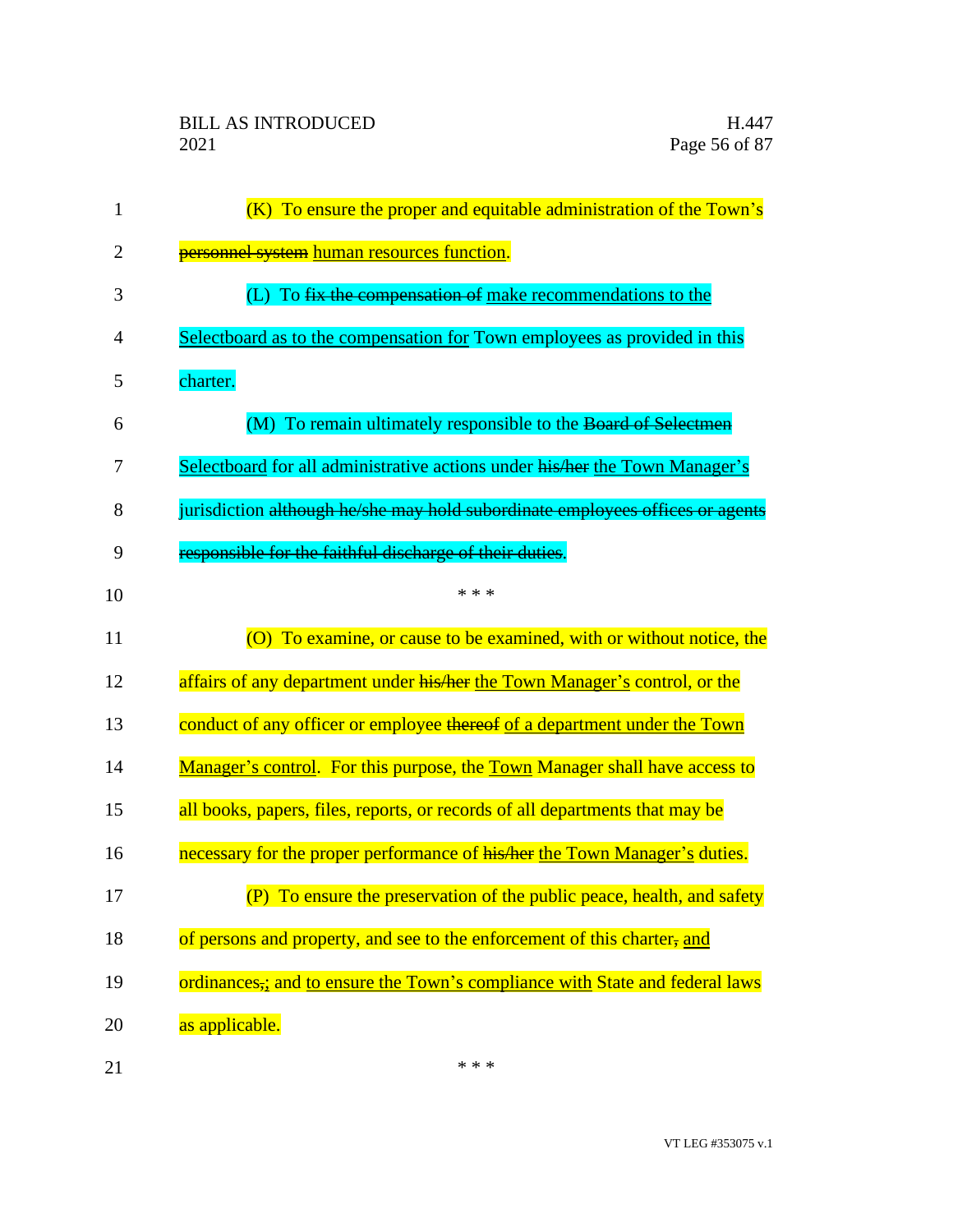| 1              | (R) To have charge and supervision of all Town buildings, properties,          |
|----------------|--------------------------------------------------------------------------------|
| $\overline{2}$ | and facilities, all repairs thereon, and all construction by the Town unless   |
| 3              | otherwise voted.                                                               |
| 4              | (S) To supervise and expend all special appropriations of the Town             |
| 5              | as if they were a separate Town department, unless otherwise voted by the      |
| 6              | town or provided in this charter.                                              |
| 7              | (T) To cause to be collected by the Town Treasurer, or to collect, all         |
| 8              | taxes due the Town, except as otherwise provided by statute.                   |
| 9              |                                                                                |
| 10             | (V) To perform such other duties consistent with his/her the Town              |
| 11             | Manager's office as may be required by a vote of the Board of Selectmen        |
| 12             | Selectboard, by law, ordinance, or mandate not inconsistent with this charter. |
| 13             | (4) Accountability, noninterference, and appointive power: The Town            |
| 14             | Manager shall be responsible to the Board of Selectmen Selectboard for the     |
| 15             | proper and efficient administration of the departments under his/her the Town  |
| 16             | Manager's charge as outlined above in this charter. Neither the Board of       |
| 17             | Selectmen Selectboard, any individual member of the Board Selectboard, nor     |
| 18             | any of its committees or committee members shall dictate the appointment or    |
| 19             | discharge of any Town employee by the Town Manager, or in any manner           |
| 20             | interfere with his/her the Town Manager's exercising of judgment in the        |
| 21             | appointment and discharge of employees in the administration.                  |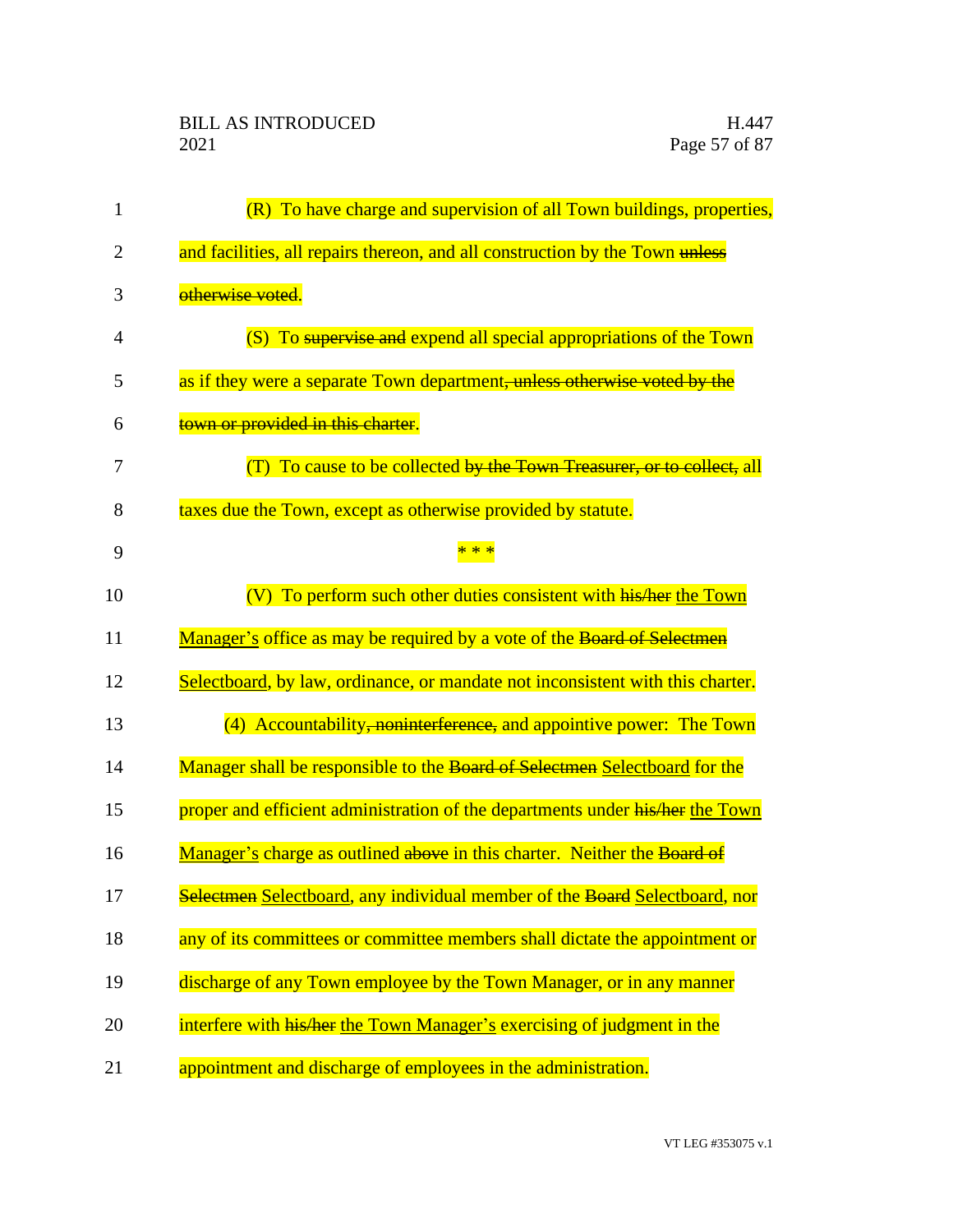| 1  | (5) Noninterference with administrative discretion and supervision:              |
|----|----------------------------------------------------------------------------------|
| 2  | Except for the purposes of formal inquiries, or investigations, suspensions, and |
| 3  | terminations made under this charter, the Board of Selectmen Selectboard and     |
| 4  | its members shall deal with the administration, Town officers, and employees,    |
| 5  | who are subject to the Town Manager's direction and supervision, solely          |
| 6  | through the Town Manager. Neither the Board of Selectmen or Selectboard          |
| 7  | nor any of its members shall give orders to, or request any action publicly or   |
| 8  | privately of any Town employee. Communications for the purposes of               |
| 9  | information and background shall be considered proper when approved by the       |
| 10 | <b>Town Manager.</b>                                                             |
| 11 | § 32. ADMINISTRATIVE DEPARTMENTS                                                 |
| 12 | (a) Plan of administrative organization: Within one year after the adoption      |
| 13 | of this charter, the Town Manager shall submit to the Board of Selectmen a       |
| 14 | plan of organization for the administration, dividing the administrative service |
| 15 | into departments and divisions and defining the functions of each. Said plan     |
| 16 | shall be reviewed and acted on within 30 days from submission. [Repealed.]       |
| 17 | (b) Department heads: Each Town department shall have a designated               |
| 18 | department head appointed by the Town Manager who shall supervise and            |
| 19 | control the department and employees therein of the department. The Town         |
| 20 | Manager may, at any time, assume the duties of a department head.                |
| 21 | * * *                                                                            |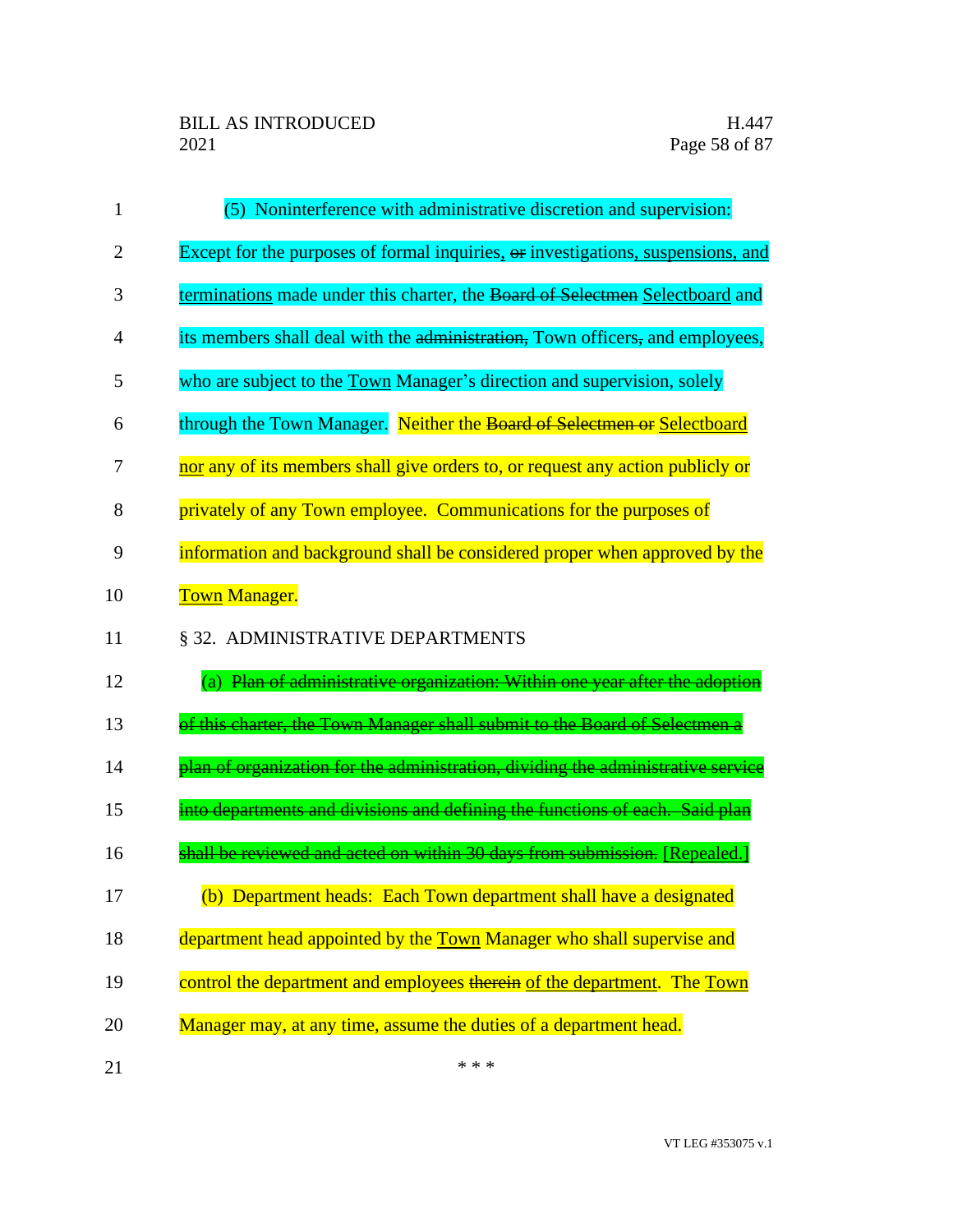| 1  | (d) Creation, reorganization, consolidation, or abolition of administrative    |
|----|--------------------------------------------------------------------------------|
| 2  | departments: Departments within the administrative service Town                |
| 3  | administration can only be created, reorganized, consolidated, or abolished by |
| 4  | formal action of the Board of Selectmen Selectboard.                           |
| 5  | § 33. ADMINISTRATIVE CODE                                                      |
| 6  | (a) Submission and adoption: On a timetable prescribed by the Board of         |
| 7  | Selectmen, but not to exceed two years in length, the Town Manager shall       |
| 8  | assemble an administrative code for review and approval by the Board of        |
| 9  | Selectmen, which shall consist of The administrative code shall include the    |
| 10 | following:                                                                     |
| 11 | * * *                                                                          |
| 12 | (3) A copy of the Town's personnel rules and regulations employee              |
| 13 | handbook, classification, and pay plan;                                        |
| 14 | (4) A copy of the Town's financial and purchasing and procurement              |
| 15 | <b>regulations policies;</b>                                                   |
| 16 | $**$                                                                           |
| 17 | (6) Enabling Town legislation, ordinances, and resolutions for all Town        |
| 18 | boards, commissions, and committees public bodies, accompanying an updated     |
| 19 | list of all elected and appointed officers;                                    |
| 20 | (7) A copy of the plan of administrative organization.                         |
| 21 | (b) Distribution and availability:                                             |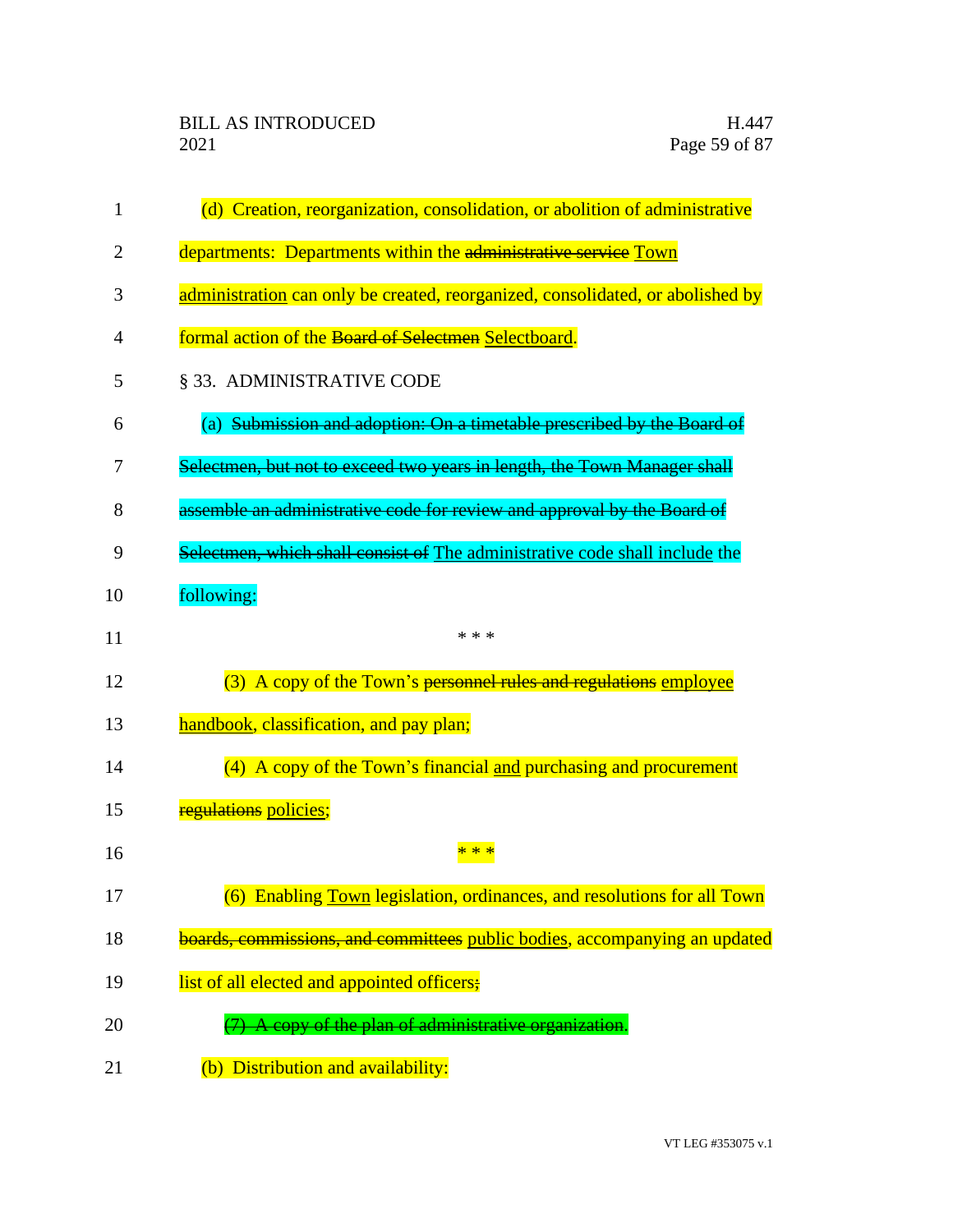| 1              | (1) Copies of the The administrative code and its components shall be          |
|----------------|--------------------------------------------------------------------------------|
| $\overline{2}$ | considered an official document documents to which a person may refer for      |
| 3              | up-to-date information on the Town.                                            |
| 4              | (2) The document shall be placed in the Town Hall and Library for free         |
| 5              | public access and sufficient copies made for sale to citizens at a cost of     |
| 6              | production fixed by the Board of Selectmen. A current administrative code      |
| 7              | shall be made available in the Town Clerk's office for public access at no     |
| 8              | charge.                                                                        |
| 9              | (c) Administrative Code update: The Town Clerk shall be responsible for        |
| 10             | the accurate maintenance and update of the administrative code.                |
| 11             | § 34. ADMINISTRATIVE AND POLICY FUNCTIONS PRESCRIBED BY                        |
| 12             | <b>CHARTER</b>                                                                 |
| 13             | (a) Department of Assessment:                                                  |
| 14             | (1) There shall be a the Department of Assessment to consist of a Chief        |
| 15             | Assessor, the elected listers, as prescribed by charter and State statute, and |
| 16             | such assistants and support with any staff as may be recommended by the        |
| 17             | Town Manager and approved by the Board of Selectmen Selectboard.               |
| 18             | The Chief Assessor head of the Department of Assessment shall be               |
| 19             | appointed or removed by the Town Manager with the advice and consent of the    |
| 20             | Board of Selectmen Selectboard.                                                |
| 21             | * * *                                                                          |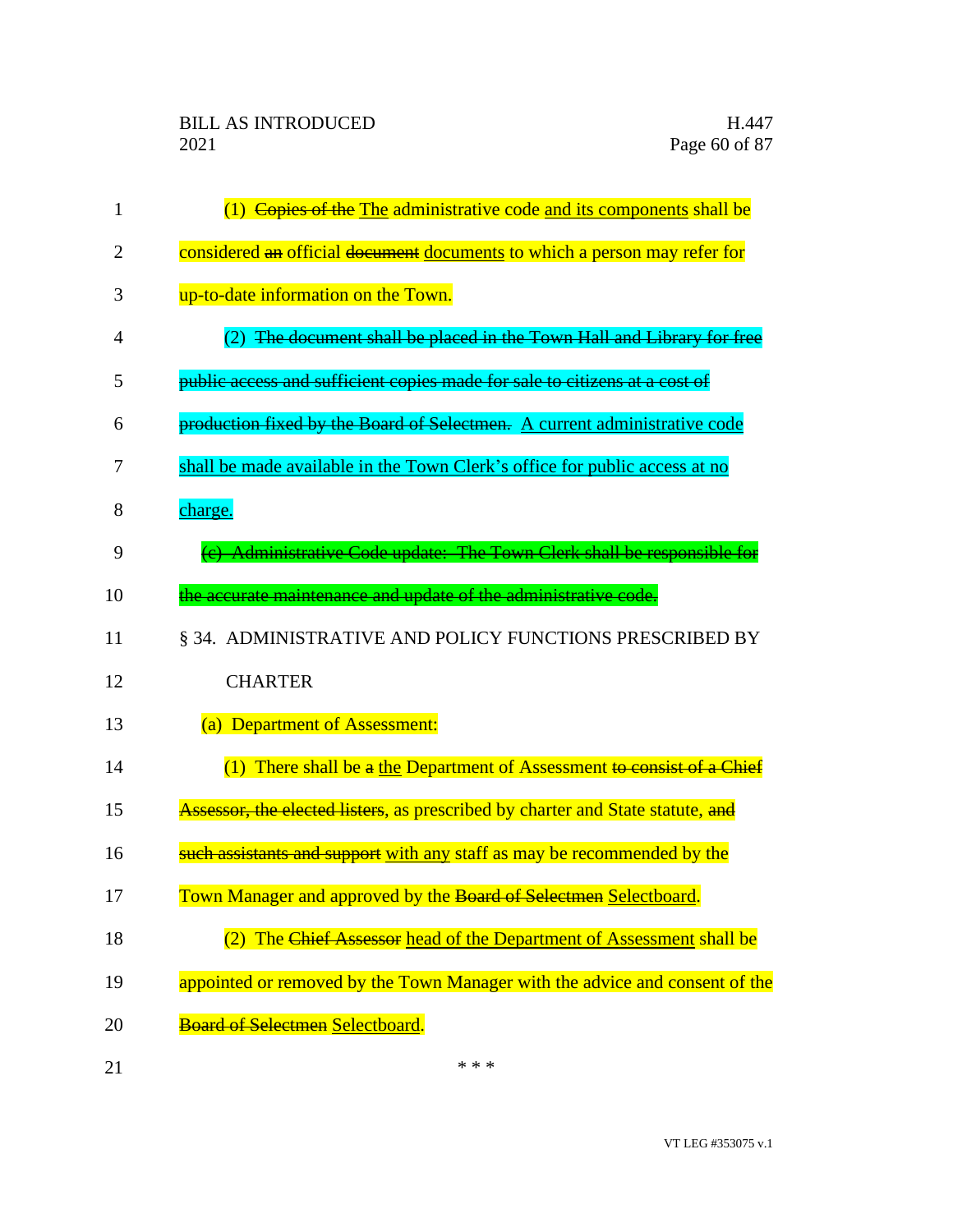| 1  | (4) The Department of Assessment shall have the same powers,                     |
|----|----------------------------------------------------------------------------------|
| 2  | discharge the same duties, proceed in the discharge thereof of those duties, and |
| 3  | in the same manner be subject to the same liabilities as are prescribed for      |
| 4  | assessors, listers, or boards of listers under the laws of the State of Vermont, |
| 5  | except as herein provided in this section. Tax grievances shall be appealed to   |
| 6  | the Department of Assessment. Appeals from the Department of Assessment          |
| 7  | will be to the Board of Civil Authority.                                         |
| 8  | (5) The Department of Assessment on January 1 of each year shall                 |
| 9  | proceed to take up such inventories and make such personal examination of the    |
| 10 | property, both real and personal, which they are required to appraise as will    |
| 11 | enable them to appraise it at its fair market value.                             |
| 12 | (6) The Department shall review, or cause to be reviewed, their                  |
| 13 | appraisals of all real property in the Town which is subject to taxation in      |
| 14 | accordance with the standards of appraising established by the laws of the       |
| 15 | State of Vermont, except as herein provided.                                     |
| 16 | $\overline{(7)}$ All employees in the Department of Assessment shall be governed |
| 17 | by applicable rules and regulations promulgated under this charter.              |
| 18 | (b) Town Clerk, Grand Juror, Town Treasurer, Town Attorney:                      |
| 19 | (1) The Board of Selectmen Selectboard shall appoint and remove, on              |
| 20 | the basis of qualifications and performance alone, a Town Clerk, Grand Juror,    |
| 21 | Town Treasurer, and Town Attorney.                                               |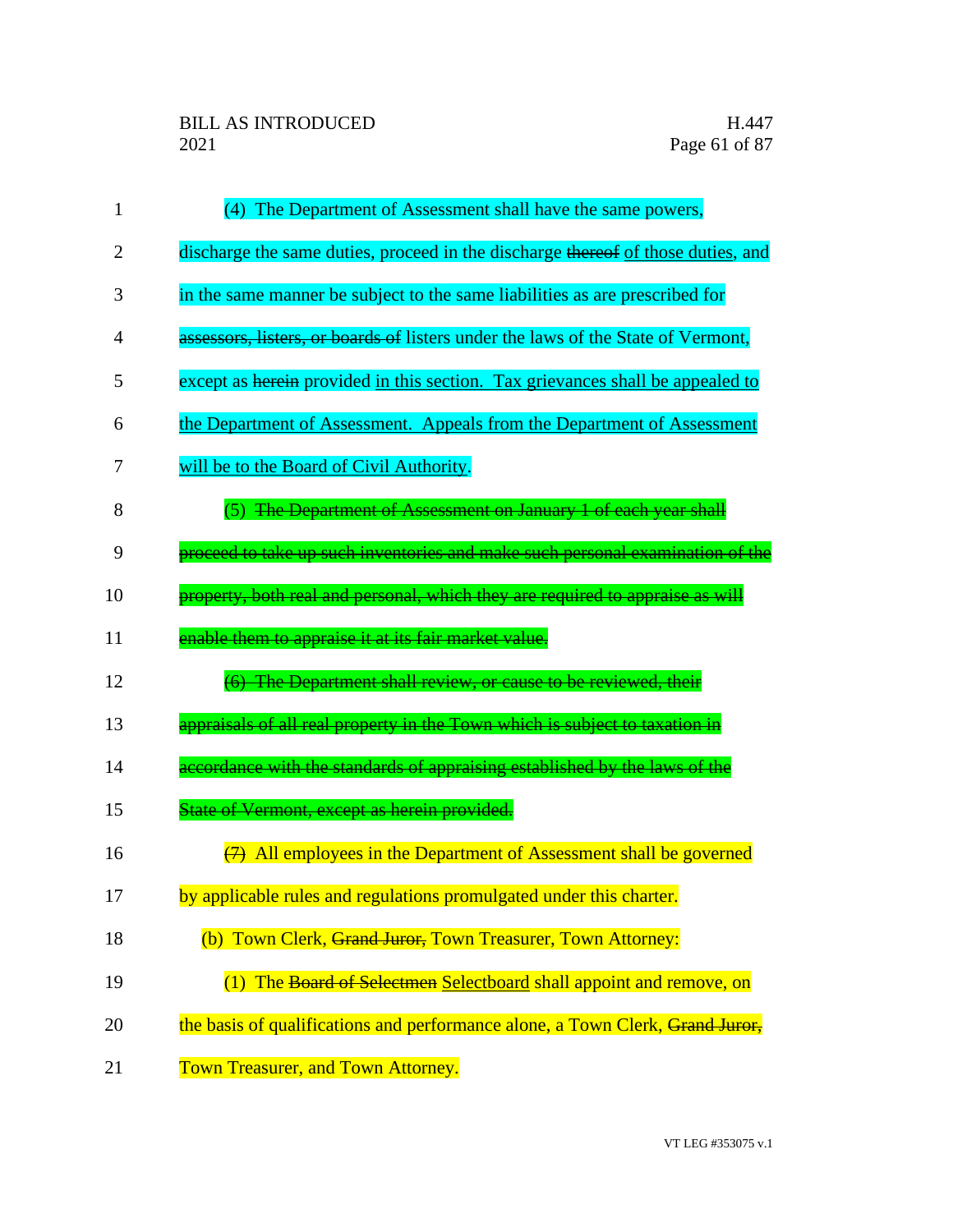| 1              | * * *                                                                           |
|----------------|---------------------------------------------------------------------------------|
| $\overline{2}$ | (4) The term of the Grand Juror shall not exceed three years. He/she            |
| 3              | shall be responsible for the prosecution of violations of local ordinances. The |
| 4              | salary of the Grand Juror shall be fixed by the Board of Selectmen and he/she   |
| 5              | shall be responsible to the Board in the performance of his/her duties. The     |
| 6              | Grand Juror shall be duty bound to work in cooperation with the Town            |
| 7              | Manager and administrative service. The Grand Juror may recommend to the        |
| 8              | Board of Selectmen the appointment of staff who shall be part of the            |
| 9              | administrative service. [Repealed.]                                             |
| 10             | (5) Appointments of the Town Clerk, Grand Juror, Treasurer, and Town            |
| 11             | Attorney shall be validated by the voters at the next annual town meeting       |
| 12             | following the appointment. Until validation, all appointments shall be          |
| 13             | temporary. [Repealed.]                                                          |
| 14             | (6) Removal of a the Town Clerk, Grand Juror, Town Treasurer, and               |
| 15             | Town Attorney shall be by a process identical to removal of the Town            |
| 16             | Manager as outlined in section subsection 31(h) of this charter.                |
| 17             | (7) Compensation for the Town Clerk, Town Treasurer, and Town                   |
| 18             | Attorney shall be recommended by the Town Manager and approved by the           |
| 19             | Board of Selectmen Selectboard. Any and all fees collected by the Town          |
| 20             | Treasurer and Town Clerk, pursuant to statutory duties, shall accrue as General |
| 21             | Fund revenues to the Town.                                                      |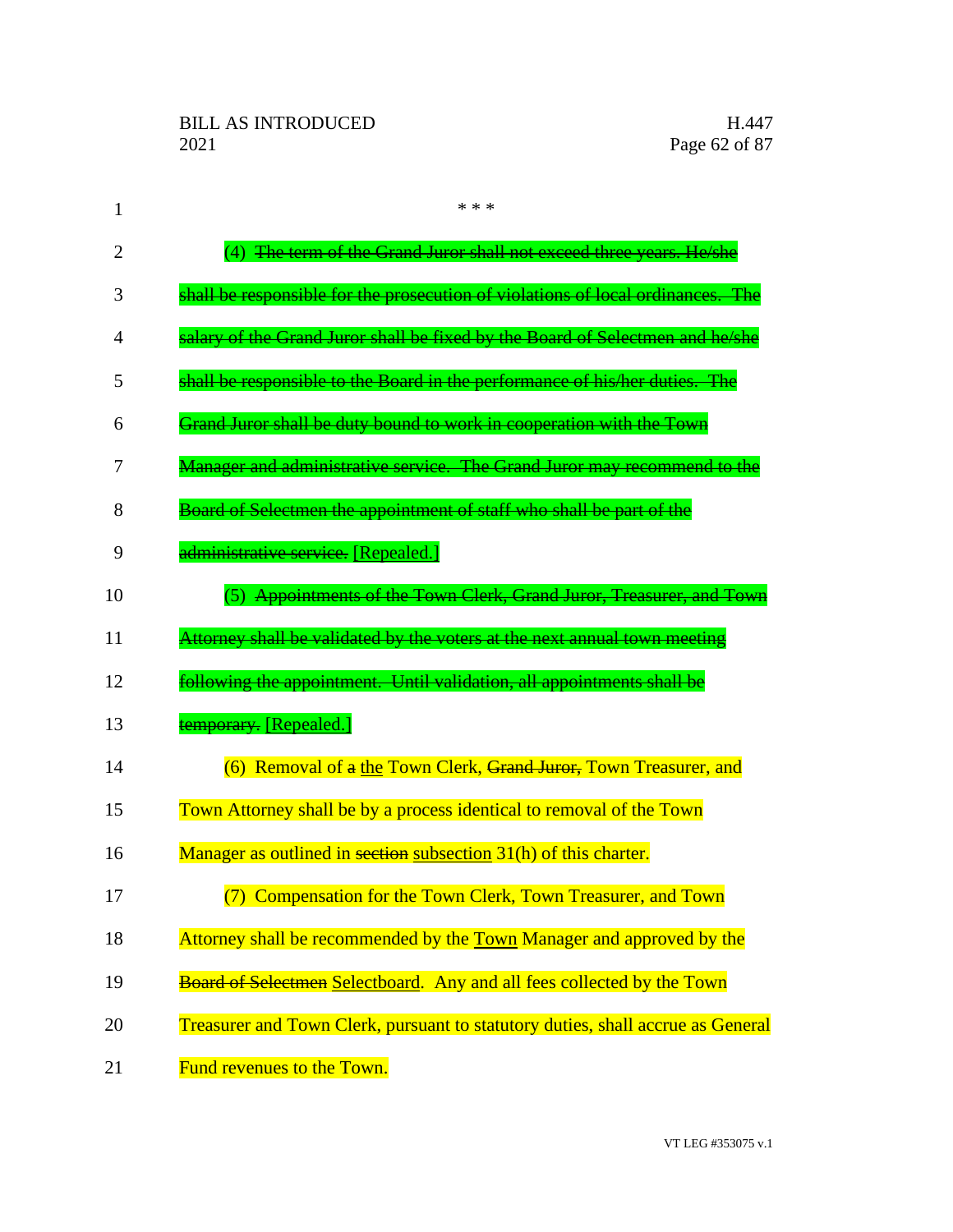| $\mathbf{1}$ | (8) Support personnel, supplies, material, and equipment for the Town           |
|--------------|---------------------------------------------------------------------------------|
| 2            | Clerk and Town Treasurer shall may be provided by the Board of Selectmen        |
| 3            | Selectboard upon recommendation by the Town Manager.                            |
| 4            | (9) The Board of Selectmen Selectboard or the Town Manager may seek             |
| 5            | legal services outside the offices of the Town Attorney whenever judged in the  |
| 6            | best interests of the Town.                                                     |
| 7            | (10) All staff provided to the Town Clerk, Grand Juror, and Town                |
| 8            | Treasurer shall be part of the administrative service Town administration and   |
| 9            | be subject to all rules and regulations promulgated adopted under this charter. |
| 10           | * * *                                                                           |
| 11           | (12) In the absence or disability of the Town Clerk, Town Treasurer, or         |
| 12           | Town Attorney, the Board of Selectmen Selectboard shall ensure that the         |
| 13           | functions are continued and shall have the power to appoint temporary           |
| 14           | substitutes.                                                                    |
| 15           | (c) Personnel system Human Resources Department:                                |
| 16           | (1) Merit principle outlined: All employment actions relating to Town           |
| 17           | officers and employees shall be made solely on the basis of merit, and fitness  |
| 18           | except for employees subject to collective bargaining agreements.               |
| 19           | (2) Personnel Director Human Resources Manager:                                 |
| 20           | (A) There shall be a Personnel Director Human Resources Manager                 |
| 21           | who shall be responsible for the ongoing administration of the Town's           |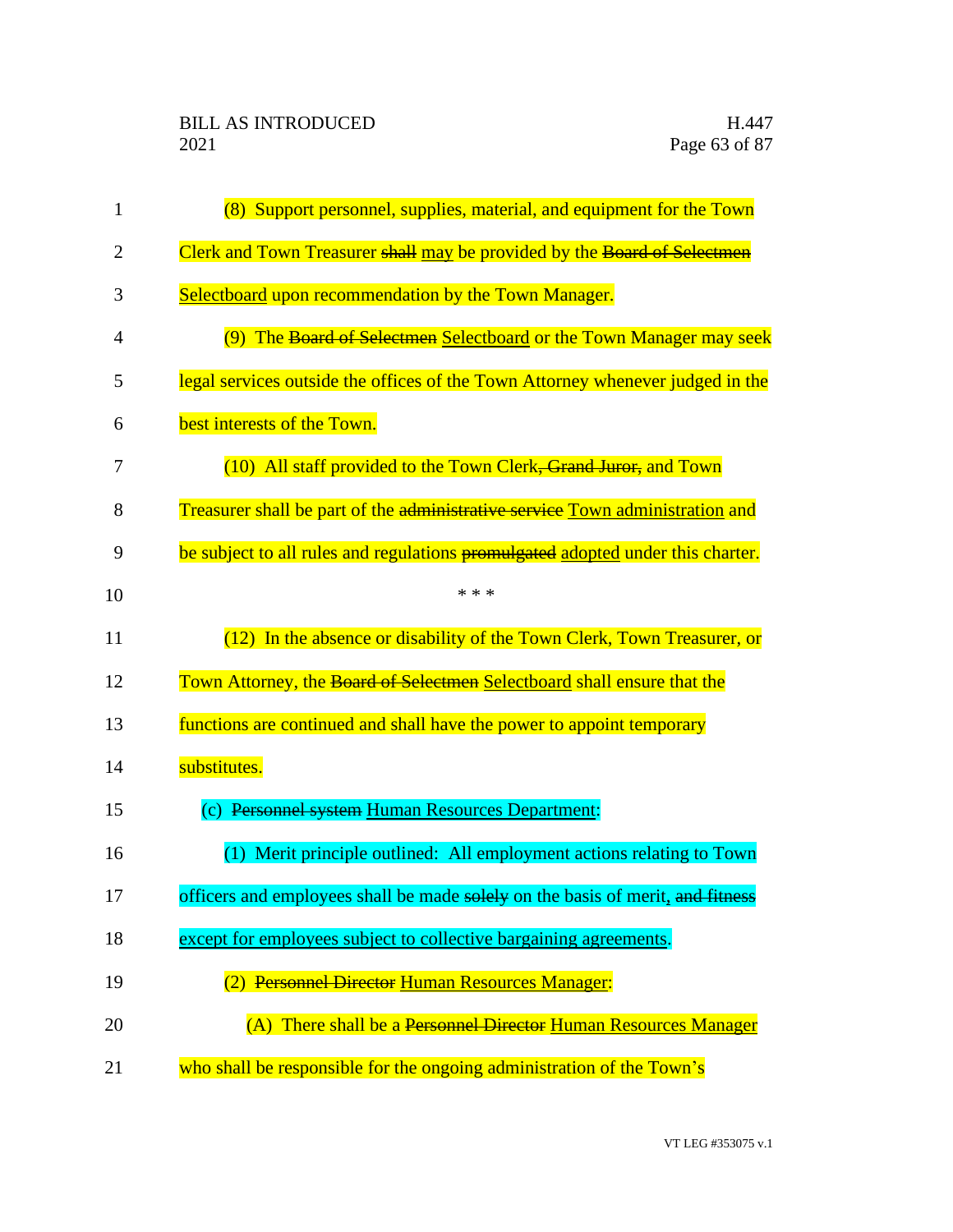| 1  | personnel system human resources system. The Personnel Director Human            |
|----|----------------------------------------------------------------------------------|
| 2  | Resources Manager shall be the <del>Town Manager or his/her</del> Town Manager's |
| 3  | designated agent, but must be a member of the administrative service Town        |
| 4  | administration.                                                                  |
| 5  | (B) The authority of the Personnel Director Human Resources                      |
| 6  | Manager in relation to all Town department heads shall be prescribed by the      |
| 7  | <b>Town Manager.</b>                                                             |
| 8  | (3) Personnel merit system ordinance:                                            |
| 9  | (A) There shall be adopted, within six months of the passage of this             |
| 10 | charter, a new personnel and merit system ordinance which shall carry the full   |
| 11 | force of law embodied in this charter.                                           |
| 12 | (B) The personnel ordinance shall enable the enactment of rules and              |
| 13 | regulations which shall include the following provisions:                        |
| 14 | A classification and pay plan for all Town employees with                        |
| 15 | uniform procedures for reclassification;                                         |
| 16 | A system of evaluation for fitness or merit for appointment                      |
| 17 | <del>und promotion;</del>                                                        |
| 18 | system of discipline and removal for cause or unfitness                          |
| 19 | duty;                                                                            |
| 20 | (iv) A system for the reduction in the work force, layoff, and                   |
| 21 | recall;                                                                          |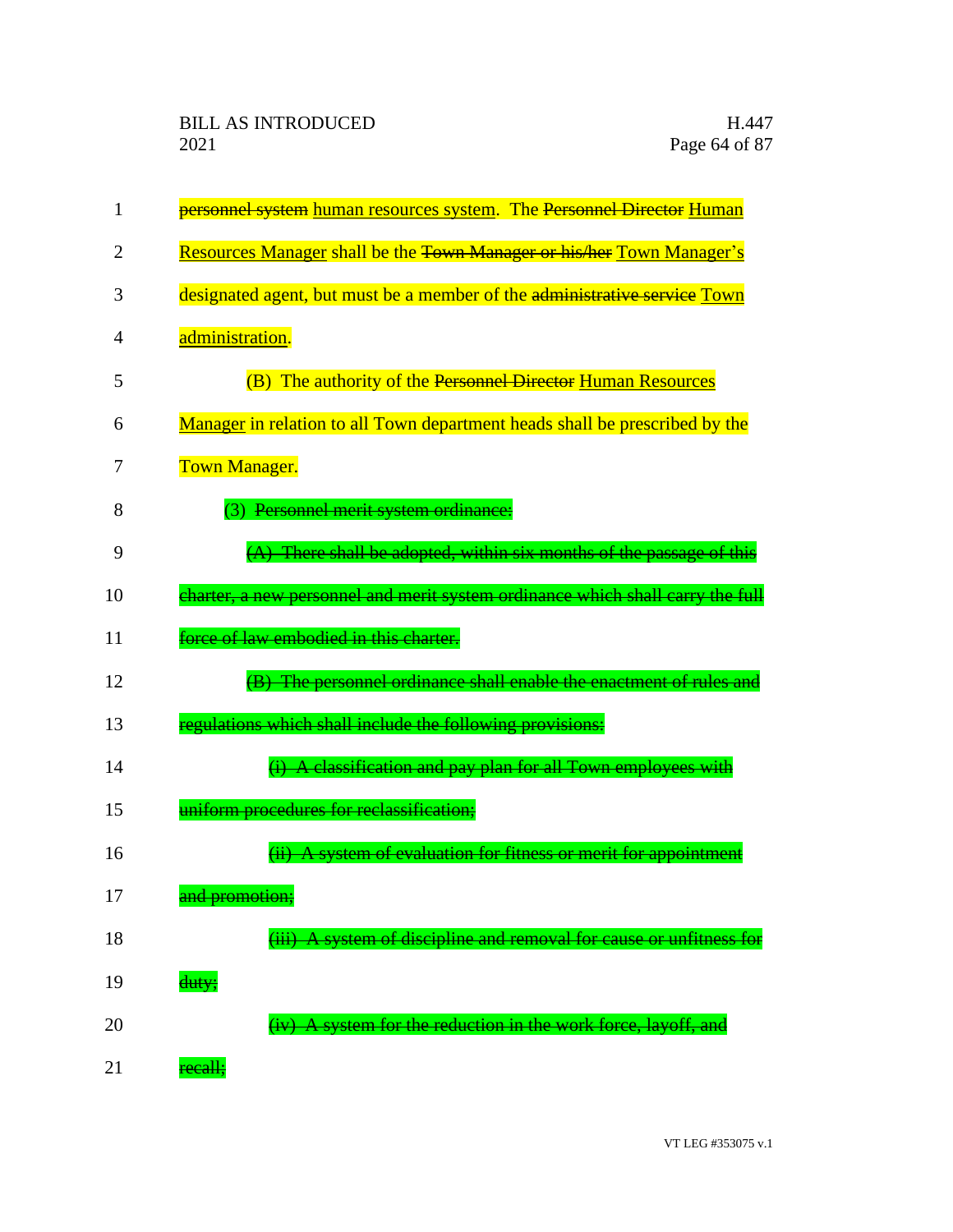| 1  | A system dictating hours of work and attendance policies;                      |
|----|--------------------------------------------------------------------------------|
| 2  | (vi) Allowances for provisional and part time appointments;                    |
| 3  | (vii) A program for in-service training and employee                           |
| 4  | development;                                                                   |
| 5  | (viii) A system for the hearing, processing, and resolution of                 |
| 6  | employee grievances;                                                           |
| 7  | (ix) Provisions for relations with employee organizations and/or               |
| 8  | unions;                                                                        |
| 9  | $(x)$ A uniform system regulating benefits, sick time, and vacations;          |
| 10 | (xi) Opportunities for employee input related to safety, the quality           |
| 11 | of the work environment, and increased productivity;                           |
| 12 | (xii) Other practices, procedures, and issues as may be necessary              |
| 13 | to the ongoing administration of the personnel system. [Repealed.]             |
| 14 | (4) Personnel rules and regulations employee Employee handbook:                |
| 15 | (A) The Personnel Director Human Resources Manager shall issue                 |
| 16 | and maintain in updated status a set of comprehensive rules and regulations an |
| 17 | employee handbook governing the ongoing administration of the Town             |
| 18 | personnel human resources system.                                              |
| 19 | (B) The personnel rules shall be adopted and amended by a                      |
| 20 | procedure established by the Board of Selectmen and shall carry the full force |
| 21 | of law of this charter.                                                        |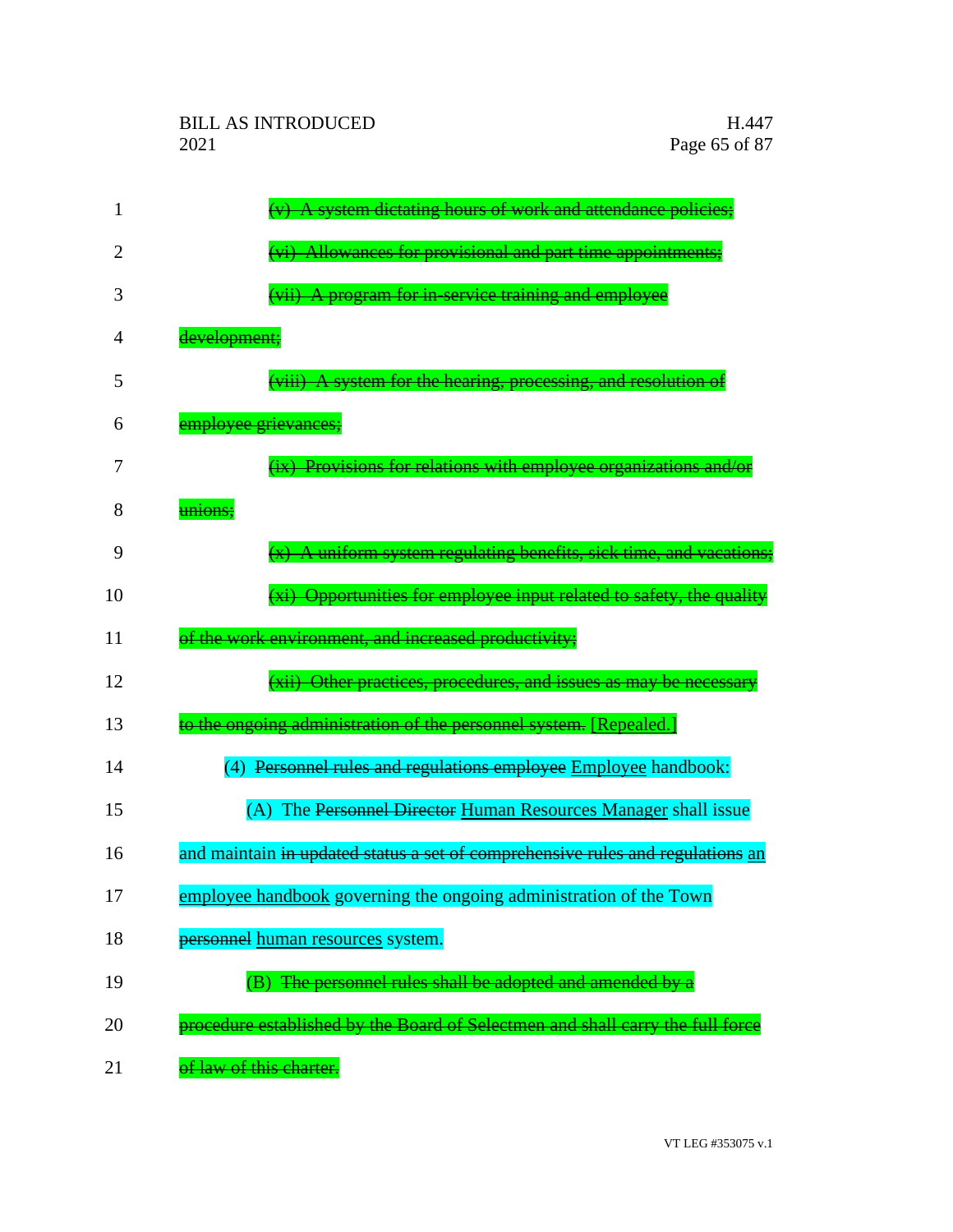| 1  | (C) Copies A copy of the personnel rules employee handbook shall                   |
|----|------------------------------------------------------------------------------------|
| 2  | be provided to each Town employee.                                                 |
| 3  | (5) Town charter and collective bargaining agreements:                             |
| 4  | (A) The Board of Selectmen may not commit the Town to any                          |
| 5  | collective bargaining agreement which shall contradict, violate, or circumvent     |
| 6  | any provision of this charter or ordinances passed pursuant to this charter. The   |
| 7  | Selectboard shall have the sole authority to enter into collective bargaining      |
| 8  | agreements and may commit the Town to collective bargaining agreements             |
| 9  | that shall control over conflicting rules and regulations adopted pursuant to this |
| 10 | charter.                                                                           |
| 11 | (B) Board of Selectmen may commit the Town to bargaining                           |
| 12 | agreements which shall act as a substitute for rules and regulations               |
| 13 | promulgated pursuant to this charter. [Repealed.]                                  |
| 14 | (6) Service of Town employees in elective or appointive office:                    |
| 15 | (A) A Town employee may not, other than membership in the                          |
| 16 |                                                                                    |
|    | General Assembly, hold a local, State, or federal elective office, other than      |
| 17 | membership in the General Assembly, which makes policy that shall directly         |
| 18 | or indirectly affect his/her the employee's department or any Town functions       |
| 19 | while employed by the Town of Springfield.                                         |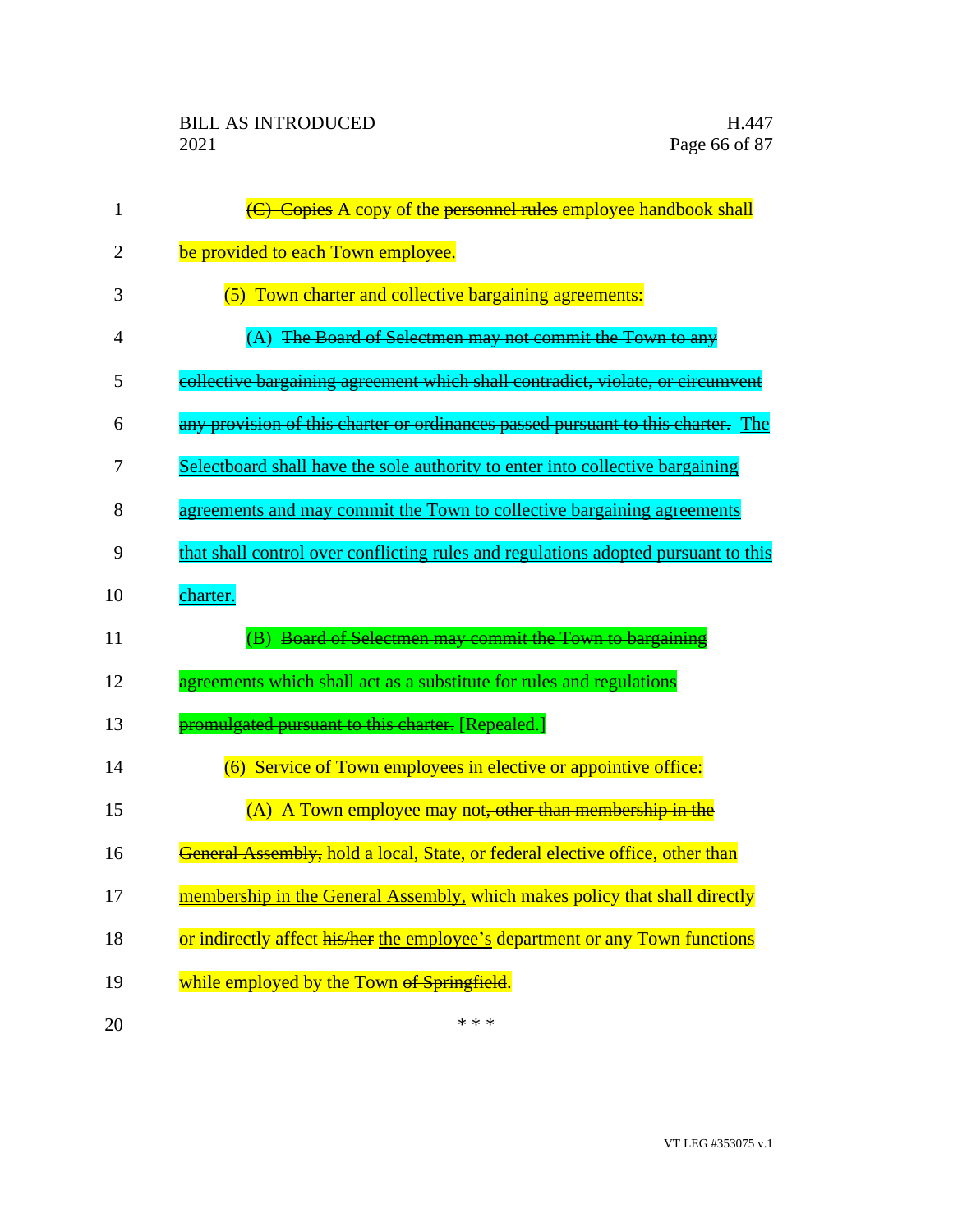| $\mathbf{1}$   | $(C)$ A Town employee may not be disciplined in any way for failing               |
|----------------|-----------------------------------------------------------------------------------|
| $\overline{2}$ | refusing to electioneer on behalf of campaign for or against any candidate for    |
| 3              | any local Town elective office, contribute financially to a local candidate's     |
| $\overline{4}$ | campaign, or take or advocate a position on referendum questions.                 |
| 5              | (D) Nothing herein shall limit the right of an employee to express                |
| 6              | his/her the employee's opinion on a matter of public concern, belong to a         |
| 7              | political party, or exercise his/her the employee's right to vote, except as      |
| 8              | limited in subsection (c) above.                                                  |
| 9              | (E) Nothing herein shall limit the right of employees to participate in           |
| 10             | the elective process for State and federal offices, except as otherwise stated in |
| 11             | this section.                                                                     |
| 12             | Surety bonds: Any Town officer and employee, as required by the                   |
| 13             | Board of Selectmen Selectboard, shall annually give surety bonds or shall         |
| 14             | purchase comparable coverage to the satisfaction of the Board of Selectmen        |
| 15             | Selectboard for the faithful discharge of his/her the officer or employee's       |
| 16             | duties. In the event any officer or employee neglects to give a bond, is unable   |
| 17             | to obtain a bond, or obtain comparable coverage as herein specified in this       |
| 18             | section, after 10 calendar days' notice from the Board Selectboard that he/she    |
| 19             | the officer or employee is required to do so, his/her the officer or employee's   |
| 20             | office or position shall thereupon become vacant and the vacancy shall be         |
| 21             | filled as provided in this charter. Each bond must be approved by the Town        |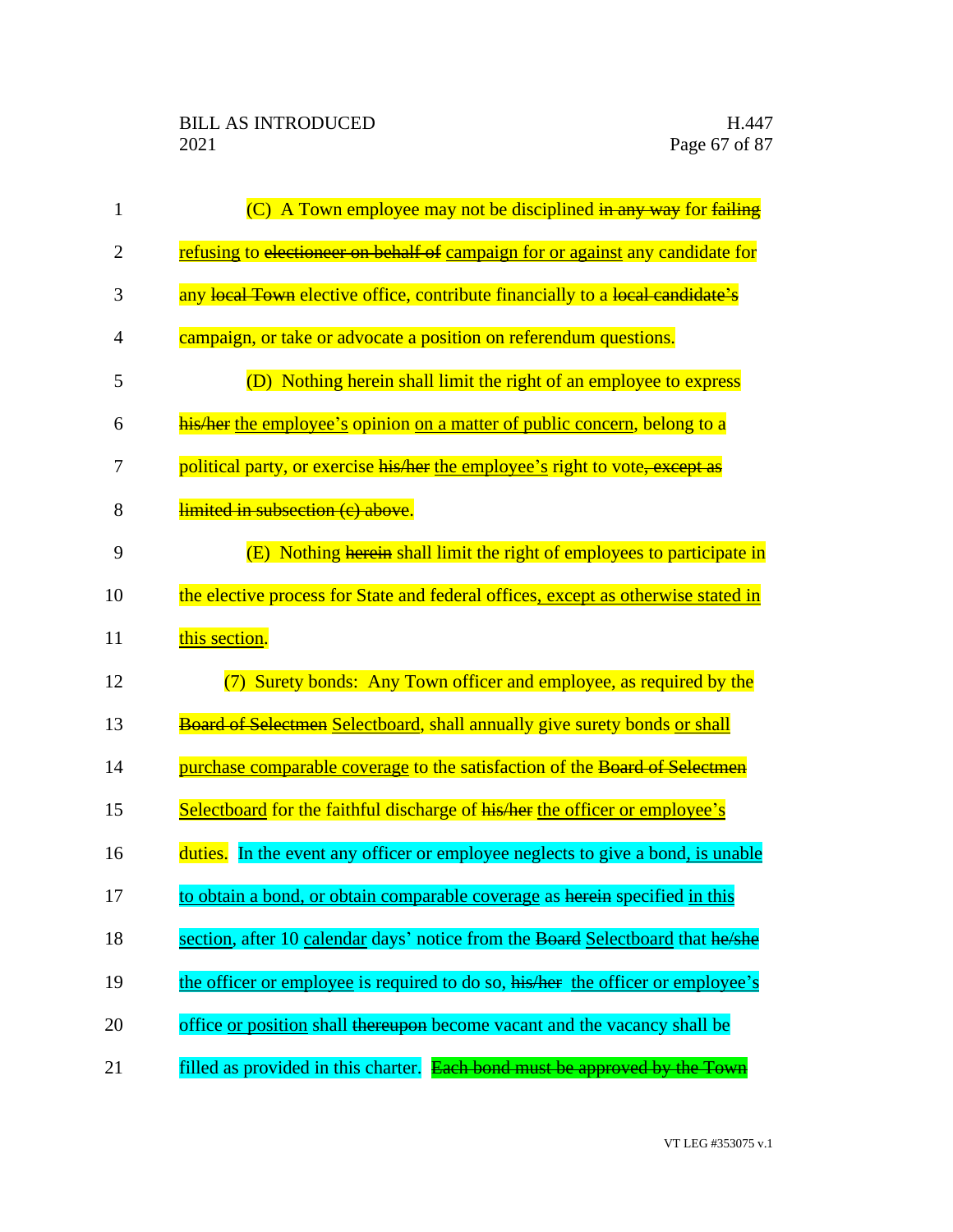| 1              | <b>Attorney.</b> All official bonds shall be corporate surety bonds, and the premiums |
|----------------|---------------------------------------------------------------------------------------|
| $\overline{2}$ | thereon shall be paid by the Town. Such bonds shall be filed with the Town            |
| 3              | Clerk.                                                                                |
| 4              | §41. FISCAL YEAR OF THE TOWN GOVERNMENT                                               |
| 5              | The fiscal year for of the Town government shall be fixed by the Board of             |
| 6              | Selectmen, in a manner to maximize efficiency in Town financial matters               |
| 7              | Selectboard.                                                                          |
| 8              | §42. OPERATING TOWN MANAGER'S PROPOSED BUDGET                                         |
| 9              | <b>TIMETABLE AND PREPARATION</b>                                                      |
| 10             | (a) Submission of timetable: At least five months before the scheduled                |
| 11             | date of Town meeting, the Town Manager shall prepare and present to the               |
| 12             | <b>Board of Selectmen Selectboard and Budget Advisory Committee a proposed</b>        |
| 13             | timetable which that shall project the progress of events leading to the adoption     |
| 14             | of the Town budget.                                                                   |
| 15             | (b) Statement by the Board of Selectmen Selectboard regarding budget                  |
| 16             | policy: Upon receipt of the Town Manager's timetable, the Board of                    |
| 17             | Selectmen Selectboard shall issue an annual budget policy statement, outlining        |
| 18             | the direction the Town Manager shall take in the drafting or assembly of the          |
| 19             | budget document.                                                                      |
| 20             | (c) Departmental submissions: In following the timetable submitted to the             |
| 21             | Board of Selectmen Selectboard, all department heads, and elected or                  |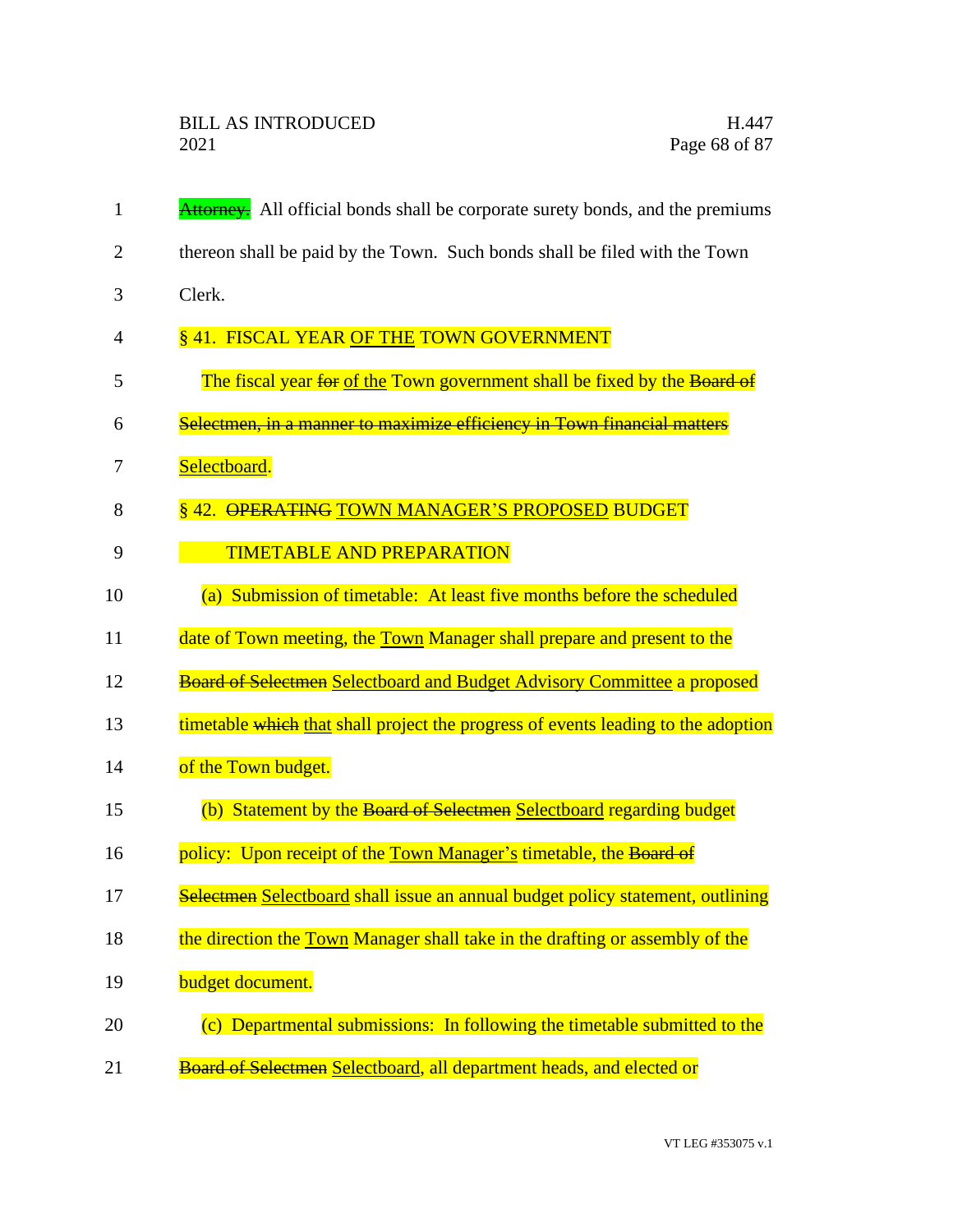| $\mathbf 1$    | appointed officials with budget responsibility shall submit operating budget     |
|----------------|----------------------------------------------------------------------------------|
| $\overline{2}$ | requests to the Town Manager in a uniform the format to be established by the    |
| 3              | <b>Town Manager.</b>                                                             |
| 4              | (d) Drafting of administration's proposed annual budget:                         |
| 5              | (1) Unified administrative request: The Town Manager shall, upon after           |
| 6              | consultation with department heads, draft a unified, proposed operating budget   |
| 7              | for submission submit to the Board of Selectmen, reflecting Selectboard a        |
| 8              | single budget request from the administration for each department all            |
| 9              | departments.                                                                     |
| 10             | <b>Manager's budget Budget message: The Town Manager's</b>                       |
| 11             | administration's proposed budget shall be preceded introduced by a budget        |
| 12             | message which that shall explain the budget in both fiscal terms and in terms    |
| 13             | of work programs. It shall outline the proposed financial policies budget of the |
| 14             | Town for the coming year, describe important features of the budget, indicate    |
| 15             | any major changes from the current year in terms of financial policies,          |
| 16             | revenues, and expenditures, indicating the reasons for the change any changes.   |
| 17             | The message shall summarize the Town's debt position, include a profile of the   |
| 18             | capital expenditure program for the year, and also include any other material    |
| 19             | which that the Town Manager deems appropriate.                                   |
| 20             | (3) Budget-contents, and format:                                                 |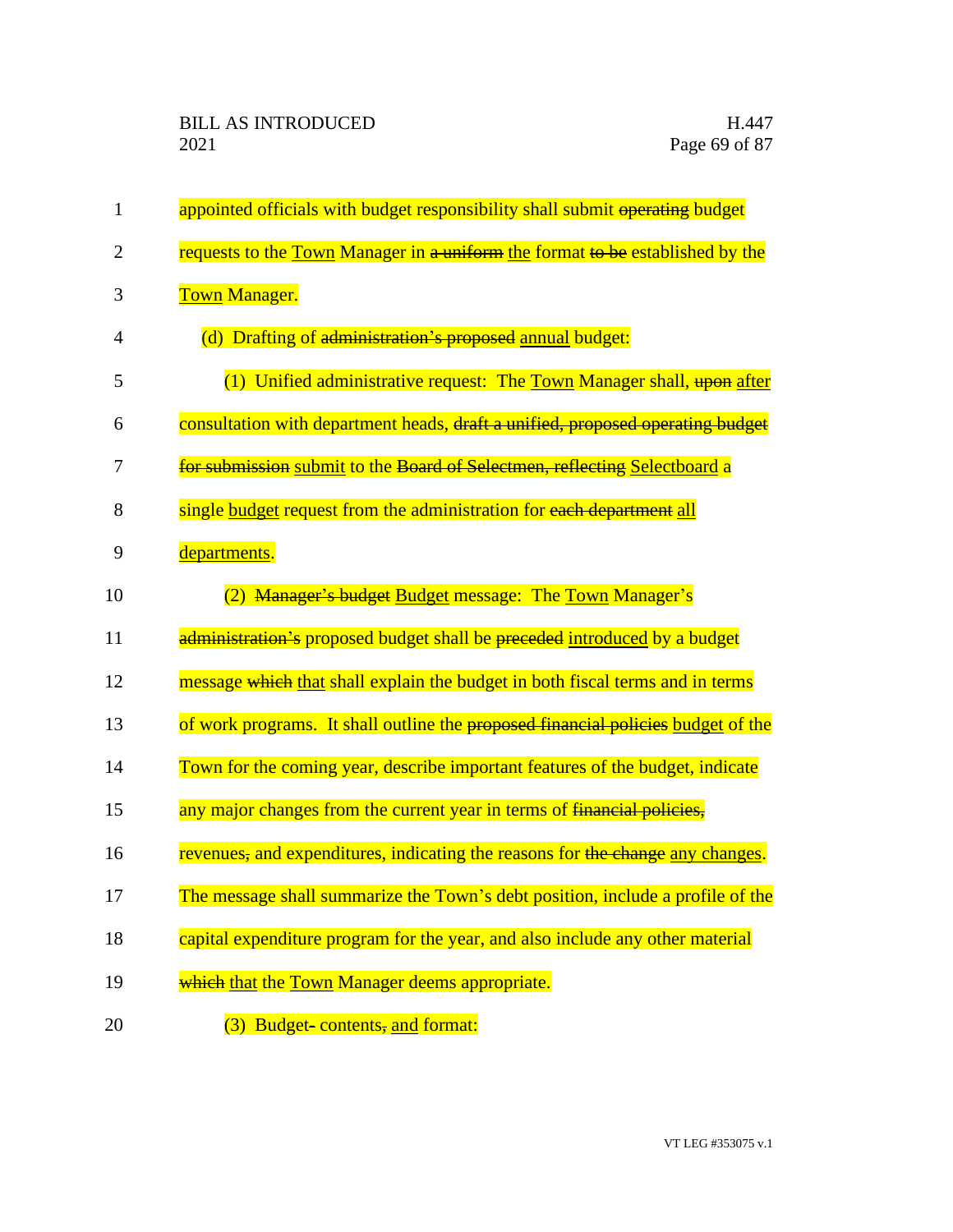| 1              | (A) The proposed budget shall provide a complete financial plan for              |
|----------------|----------------------------------------------------------------------------------|
| $\overline{2}$ | all Town funded activities for the ensuing fiscal year, and except as required   |
| 3              | by law, or charter, shall be in a form the Town Manager deems appropriate or     |
| 4              | the Board of Selectmen Selectboard may require prescribe.                        |
| 5              | (B) In organizing the budget, the The Town Manager shall utilize                 |
| 6              | organize the budget by utilizing the most feasible combination of expenditure    |
| 7              | classifications by fund, organizational units, work program programs,            |
| 8              | purposes, action actions, and objects.                                           |
| 9              | (C) The budget shall begin with a clear, general summary of its                  |
| 10             | contents and shall show, in detail, all proposed revenues, income, expected      |
| 11             | revenue and all proposed expenditures.                                           |
| 12             | (D) The budget should be arranged so as to show comparative figures              |
| 13             | for actual and estimated budgeted revenues, income, and expenditures for the     |
| 14             | preceding year, and for the year covered by the proposed budget.                 |
| 15             | (E) The budget shall include in separate sections:                               |
| 16             | (i) Proposed expenditures for eurrent operations during the                      |
| 17             | ensuing fiscal year, detailed by offices, departments, and agencies, detailed in |
| 18             | terms of respective work programs, and the method of financing such              |
| 19             | expenditures;                                                                    |
| 20             | * * *                                                                            |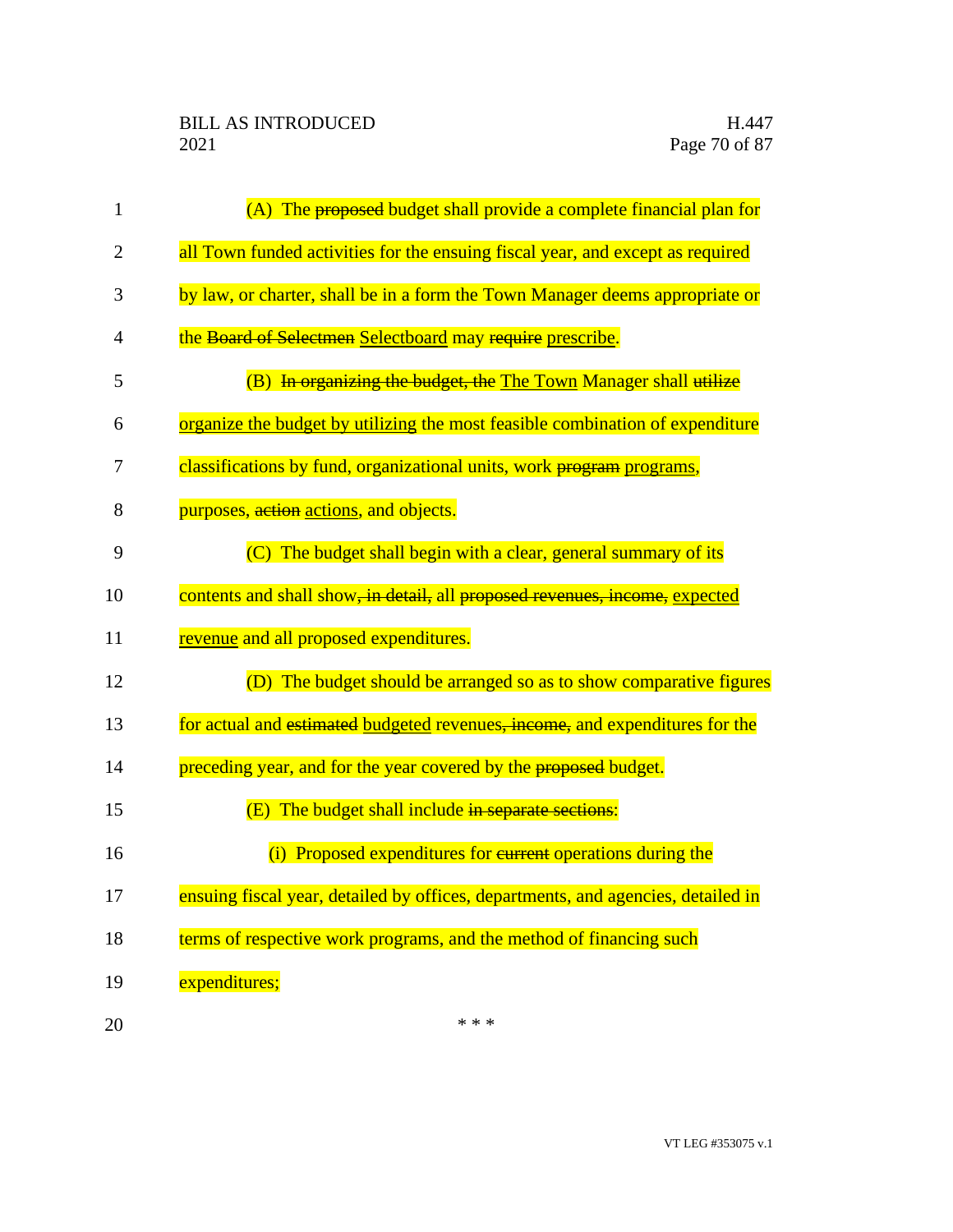| $\mathbf{1}$   | (iv) Proposed estimated monies revenues to be raised from all                    |
|----------------|----------------------------------------------------------------------------------|
| $\overline{2}$ | sources each source to be collected, levied, or raised by taxation to defray the |
| 3              | expenses of the Town.                                                            |
| 4              | (e) Subsidiary budgets for utilities:                                            |
| 5              | (1) For each utility or enterprise owned and operated by the Town, a             |
| 6              | subsidiary budget shall be drafted in accordance with these guidelines, with the |
| 7              | process of review and approval to be dictated by the Board of Selectmen          |
| 8              | Selectboard.                                                                     |
| 9              | Cross subsidy in areas other than fund management between Town                   |
| 10             | government operations and utility operations shall be limited to legitimate      |
| 11             | services and support provided as approved by the Board of Selectmen              |
| 12             | Selectboard.                                                                     |
| 13             | § 43. CAPITAL EXPENDITURE PROGRAM                                                |
| 14             | (a) Preparation and submission: The Town Manager, after consultation             |
| 15             | with department heads, shall submit a proposed five-year capital expenditure     |
| 16             | program to the Board of Selectmen Selectboard, with a copy provided to the       |
| 17             | Budget Advisory Committee, at least three months prior to Town meeting.          |
| 18             | (b) Contents:                                                                    |
| 19             | $(1)$ The capital expenditure program shall include:                             |
| 20             | (A) A elear narrative summary of needs requests;                                 |
| 21             | * * *                                                                            |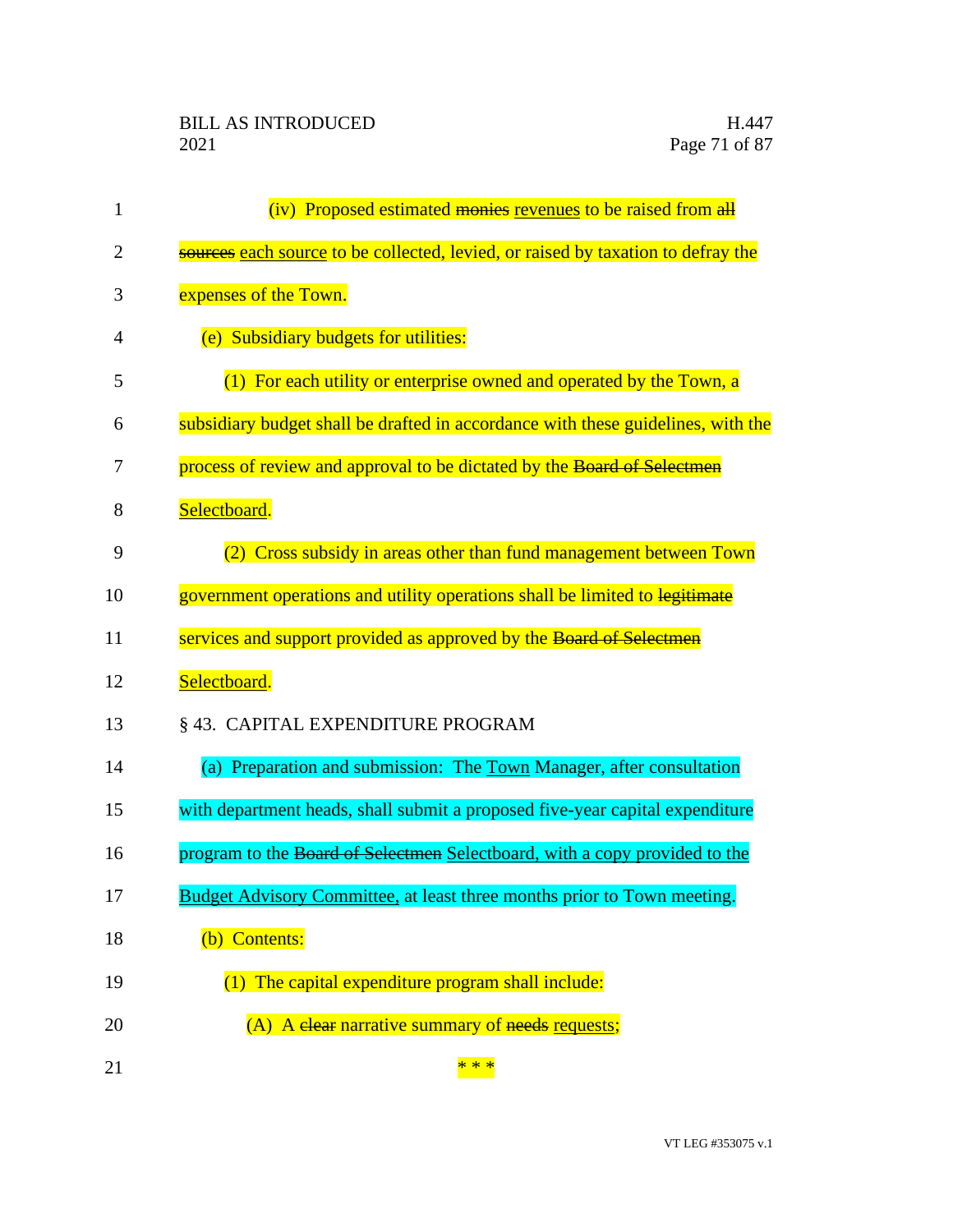| 1              | (C) Actual cost Cost estimates, proposed methods of financing, and                |
|----------------|-----------------------------------------------------------------------------------|
| $\overline{2}$ | necessary time schedules for each improvement or asset;                           |
| 3              | (D) Estimated annual cost of operating and maintaining the facilities             |
| 4              | to be constructed or acquired.                                                    |
| 5              | (c) Revision and update: The above program shall be revised and extended          |
| 6              | each year to reflect progress or projects still pending or assets to be acquired. |
| 7              | (d) Inclusion in annual budget: A summary of the capital expenditure              |
| 8              | program shall be included in the annual budget with special emphasis on the       |
| 9              | expenditures for the particular year.                                             |
| 10             | § 44. CAPITAL RESERVE FUNDS AND EQUIPMENT FUNDS                                   |
| 11             | (a) The Board of Selectmen Selectboard may raise and appropriate money            |
| 12             | for the establishment of capital reserve or equipment reserve funds for the       |
| 13             | financing of all or part of:                                                      |
| 14             | * * *                                                                             |
| 15             | The size and regulation of capital reserve funds shall be determined<br>(3)       |
| 16             | by Board of Selectmen action Other purposes to meet specific obligations and      |
| 17             | needs of the Town so as to ensure efficient operations.                           |
| 18             | (b) The size and regulation of reserve funds shall be determined by the           |
| 19             | Selectboard.                                                                      |
| 20             | §45. SELECTMEN SELECTBOARD ACTION ON THE BUDGET                                   |
| 21             | <b>Board Selectboard review and final action:</b>                                 |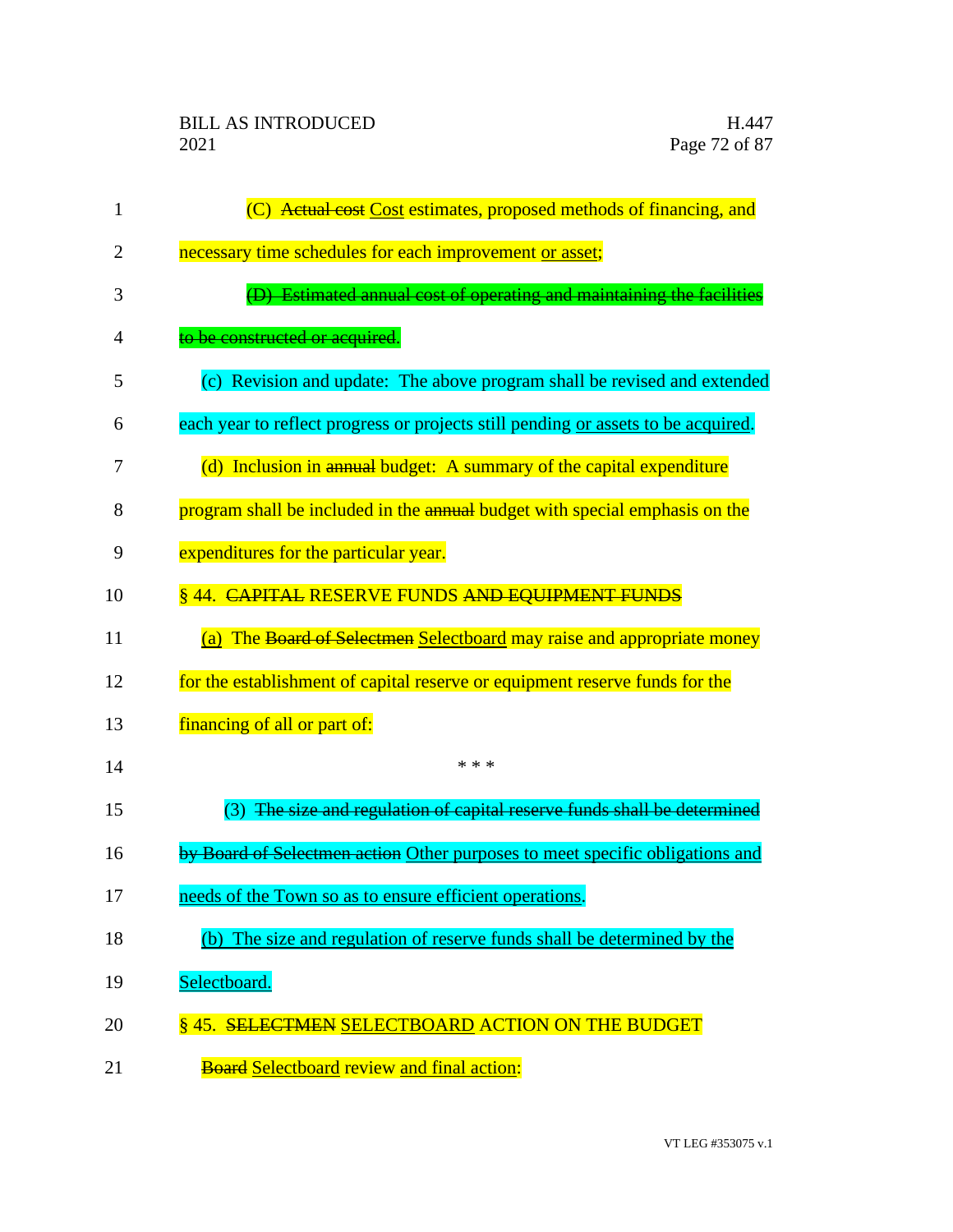| 1              | (1) The Board of Selectmen Selectboard shall schedule public one or             |
|----------------|---------------------------------------------------------------------------------|
| $\overline{2}$ | more meetings, as it deems appropriate, for the review and discussion of the    |
| 3              | administration's proposed budget proposal and comments from the Budget          |
| 4              | <b>Advisory Committee.</b>                                                      |
| 5              | (2) Upon completion of its review, the Board of Selectmen Selectboard           |
| 6              | shall act to finalize its budget proposal.                                      |
| 7              | (3) The Board Selectboard shall then schedule a public hearing prior to         |
| 8              | Town meeting, warned as such.                                                   |
| 9              | (4) Following the public hearing, the Board of Selectmen Selectboard            |
| 10             | shall act to officially fix finalize the budget to be finalized or proposed at  |
| 11             | Town meeting.                                                                   |
| 12             | (5) The Selectmen Selectboard, in fixing finalizing the budget, shall           |
| 13             | place it on the warning as a gross appropriation.                               |
| 14             | §46. SPECIAL APPROPRIATIONS                                                     |
| 15             | In response to a request, or upon its own initiative, should the Board of       |
| 16             | Selectmen Selectboard so judge, the appropriation relative to a special element |
| 17             | of Town business may be placed on the warning as a special appropriation by a   |
| 18             | majority vote of the Board Selectboard. In taking action, the Board of          |
| 19             | Selectmen Selectboard shall maintain the right to reject, alter, or reduce a    |
| 20             | This section does not apply to articles placed on the warning by<br>request.    |
| 21             | petition, as described in subdivision $22(b)(3)(C)(i)(II)$ of this charter.     |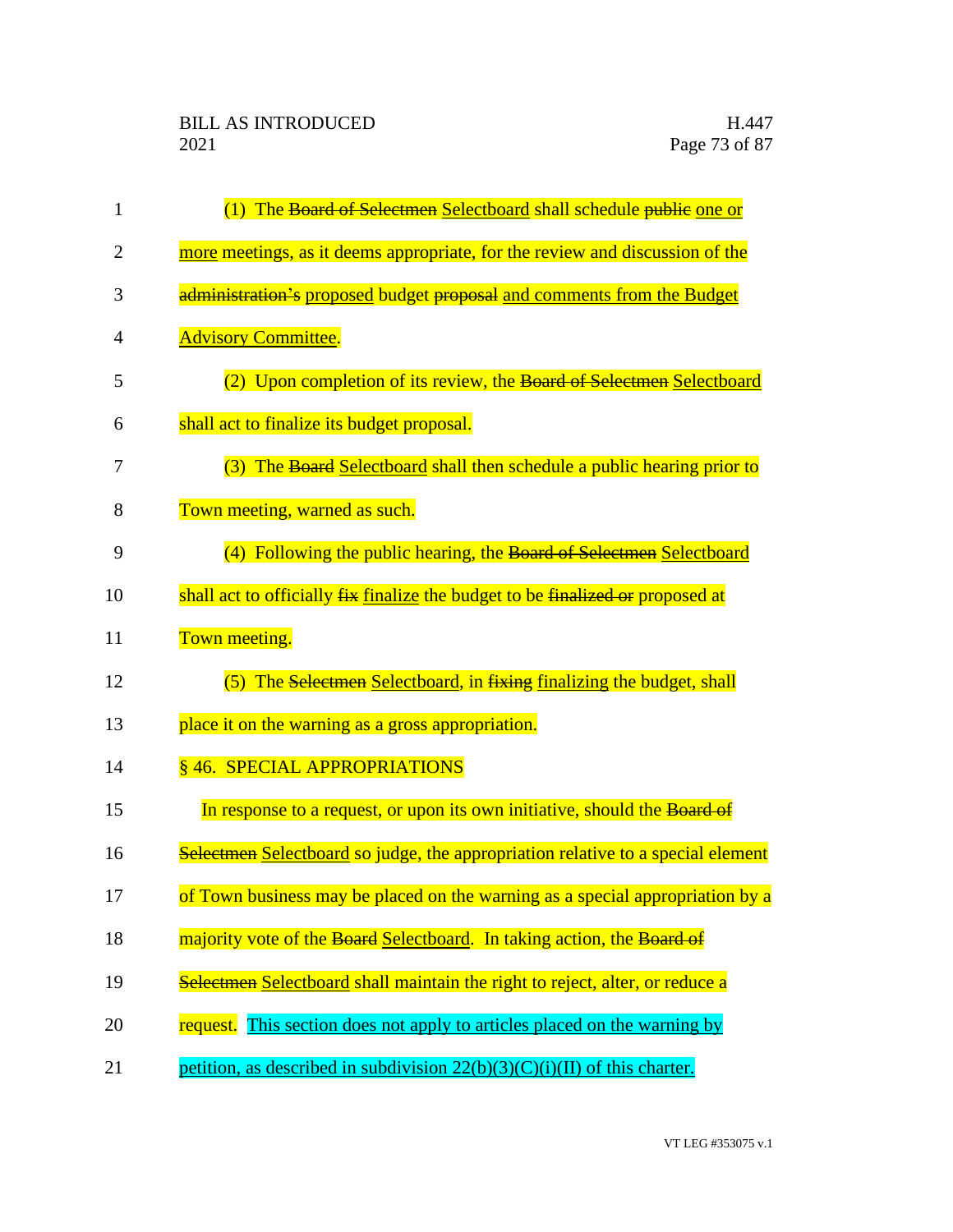| $\mathbf{1}$ | §47. CITIZEN INPUT; CITIZEN PARTICIPATION IN THE BUDGET                       |
|--------------|-------------------------------------------------------------------------------|
| 2            | ADVISORY COMMITTEE; BUDGET PROCESS                                            |
| 3            | Citizen participation plan; public notice:                                    |
| 4            | Timetable: Before the sixth month of a fiscal year, the Board of              |
| 5            | Selectmen shall draft and adopt a citizen participation plan, which shall     |
| 6            | provide for a committee of not more than 18 citizens, for the upcoming budget |
| 7            | eyele.                                                                        |
| 8            | $(2)$ Contents:                                                               |
| 9            | $(A)$ The citizen participation plan shall outline, in specific terms, the    |
| 10           | manner by which the Board of Selectmen intends to provide for citizen input   |
| 11           | and public notice of the budget and its contents.                             |
| 12           | (B) The citizen participation plan must provide for, but shall not be         |
| 13           | limited to formal budget workshops before Town meeting; along with the        |
| 14           | publication of a budget summary in the Town report indicating budgeted and    |
| 15           | actual expenditures for the current year and proposed expenditures for the    |
| 16           | coming year.                                                                  |
| 17           | C) The citizen participation plan shall make proper allowances for            |
| 18           | eview of all special appropriations The Selectboard shall appoint a Budget    |
| 19           | Advisory Committee that shall be composed of not less than five and not more  |
| 20           | than nine registered voters of the Town at least six months before the        |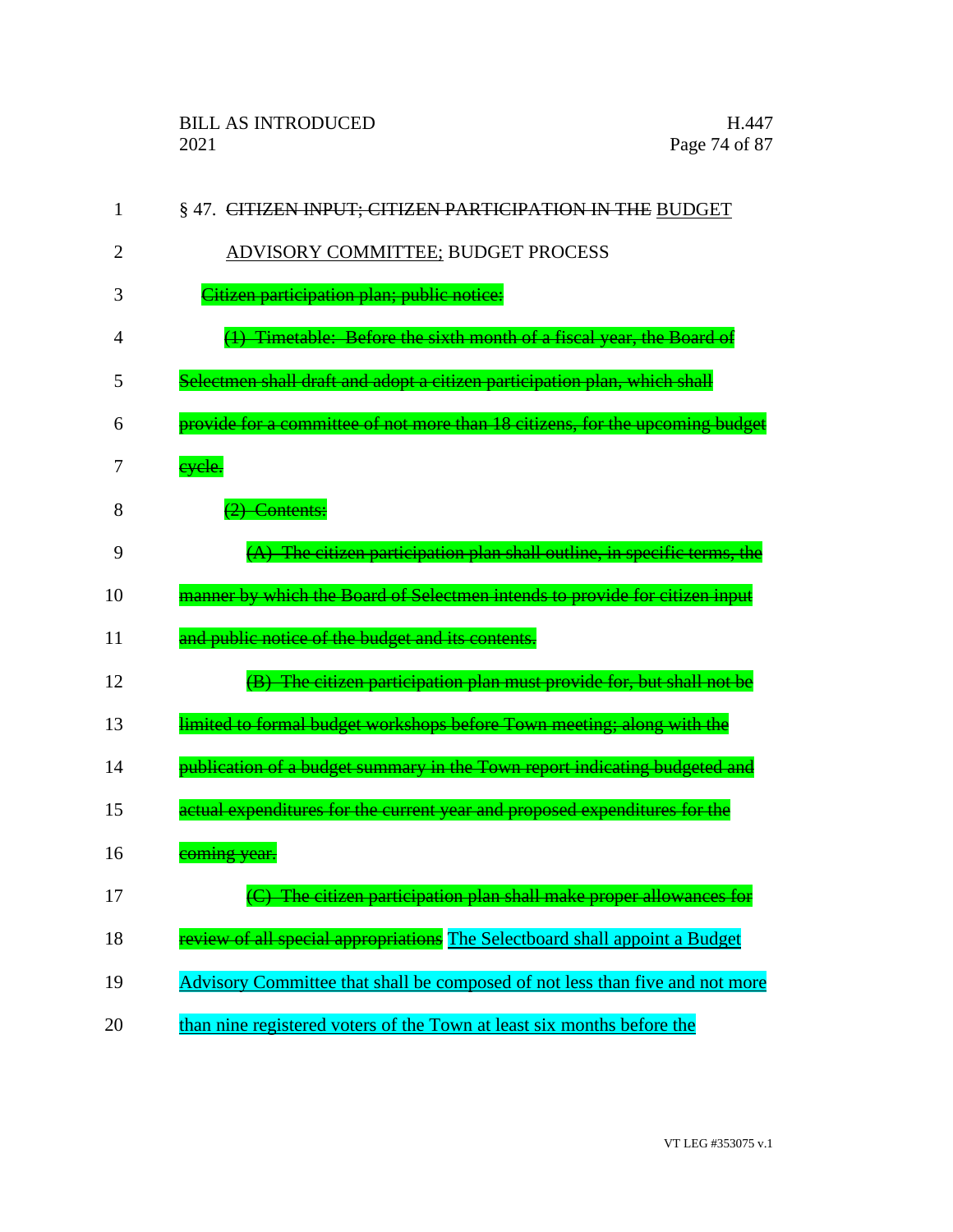| $\mathbf{1}$   | scheduled date of the annual Town meeting. The Budget Advisory Committee         |
|----------------|----------------------------------------------------------------------------------|
| $\overline{2}$ | shall be governed by operating procedures established by the Selectboard.        |
| 3              | § 48. APPROPRIATION-TOWN-BUDGET                                                  |
| 4              | (a) Gross appropriation fixed and levy:                                          |
| 5              | (1) The vote of Town meeting or other action finalizing the Town                 |
| 6              | budget shall make a gross appropriation for the coming fiscal year. The Town     |
| 7              | meeting may not make any budget No appropriation not recommended by the          |
| 8              | selectmen, may be voted unless such action was duly warned.                      |
| 9              | (2) As of the effective date of the budget, all amounts stated therein are       |
| 10             | appropriated (for the specified agency's or department's purpose). Adoption      |
| 11             | of the budget shall constitute appropriations of the amounts specified therein   |
| 12             | from the funds indicated. This shall constitute an authorization to raise all    |
| 13             | monies required.                                                                 |
| 14             | (3) Nothing herein shall limit the authorizing of payments or making of          |
| 15             | capital expenditures to be financed, wholly or partly whether in whole or in     |
| 16             | part, by the issuance of bonds except as provided in section 52 of this charter. |
| 17             | (4) Any officer The Town Manager or the Town Manager's designee                  |
| 18             | may, upon approval of the Board of Selectmen Selectboard, make a contract or     |
| 19             | lease for payments beyond the end of the fiscal year.                            |
| 20             | (5) Every appropriation, except an appropriation for a capital                   |
| 21             | expenditure and multiyear contracts for which Town monies have been              |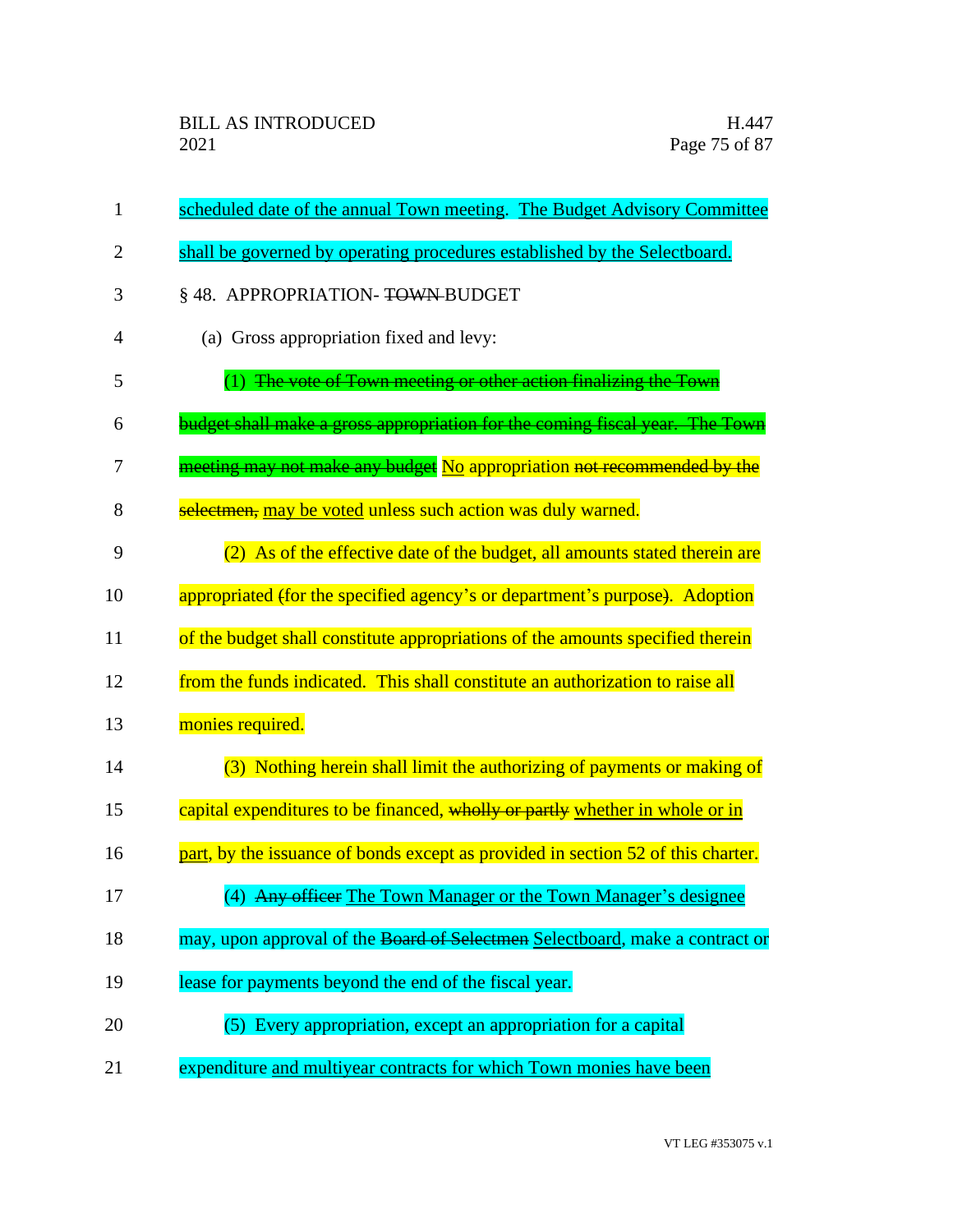| 1              | obligated, shall lapse at the close of the fiscal year to the extent that it has not |
|----------------|--------------------------------------------------------------------------------------|
| $\overline{2}$ | been expended or encumbered. An appropriation for a capital expenditure              |
| 3              | shall continue in force until the purpose for which it has been made has been        |
| 4              | accomplished or abandoned.                                                           |
| 5              | (6) The money raised by taxation, and other lawful sources, shall                    |
| 6              | constitute the entire sum from which appropriations and payments are to be           |
| 7              | made by or under the authority of the Board of Selectmen.                            |
| 8              | (b) Overruns on gross appropriations, emergency appropriations:                      |
| 9              | (1) The gross appropriation may not be exceeded, except by consent of                |
| 10             | the Board of Selectmen Selectboard, as herein limited by this subsection.            |
| 11             | (2) In the event of an emergency situation officially declared by the                |
| 12             | <b>Board of Selectmen Selectboard, an amount not exceeding five percent of the</b>   |
| 13             | gross appropriation may be expended.                                                 |
| 14             | (3) Any amount in excess of five percent of the gross appropriation shall            |
| 15             | be warned and voted by special or regular Town meeting.                              |
| 16             | (c) Under expenditures, excess revenues:                                             |
| 17             | (1) Under expenditures: If during the fiscal year, the Board Selectboard,            |
| 18             | upon recommendation and certification of the Town Manager, determines that           |
| 19             | there are funds available due to under expenditure of the funds or revenue           |
| 20             | returns exceeding projections proposed in the budget, the Board Selectboard          |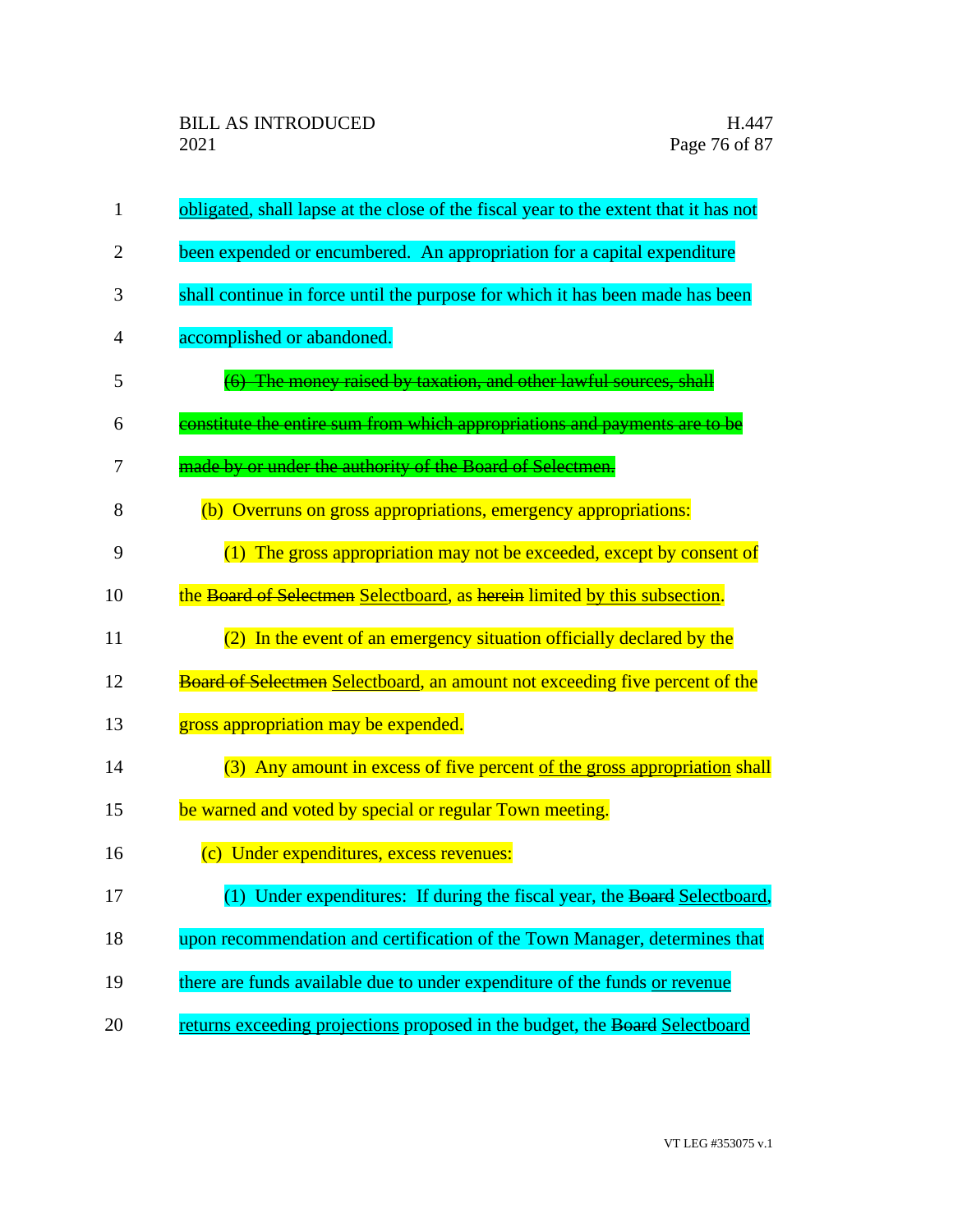| $\mathbf{1}$   | may make supplemental appropriations for the fiscal year up to the amount of      |
|----------------|-----------------------------------------------------------------------------------|
| $\overline{2}$ | such the excess, not to exceed five percent of the gross appropriation.           |
| 3              | * * *                                                                             |
| $\overline{4}$ | (d) Surplus: Any surplus created, subject to the provisions of subsection         |
| 5              | (d) of this section, shall may be carried over to the next fiscal year's budget   |
| 6              | and counted as a fixed receipt on the calculation of the ensuing tax rate, or, by |
| 7              | action of the Board of Selectmen Selectboard, may be placed in a capital          |
| 8              | reserve fund as provided for in this charter.                                     |
| 9              | (e) Transfers-alterations in the work program:                                    |
| 10             | (1) The Town Manager may transfer, at any time, with a public report to           |
| 11             | the selectmen Selectboard, an unencumbered appropriation balance, or portion,     |
| 12             | between general classifications of expenditures within an office, department, or  |
| 13             | agency.                                                                           |
| 14             | The Board of Selectmen Selectboard may transfer, by formal vote,                  |
| 15             | any unencumbered portion or balance of an appropriation from one department       |
| 16             | or agency to another.                                                             |
| 17             | * * *                                                                             |
| 18             | Ongoing appropriation; in the event of a budget revote:<br>(f)                    |
| 19             | * * *                                                                             |
| 20             | (2) Expenditures In the event that the budget is not adopted before the           |
| 21             | beginning of the fiscal year, expenditures during the budget revote shall be      |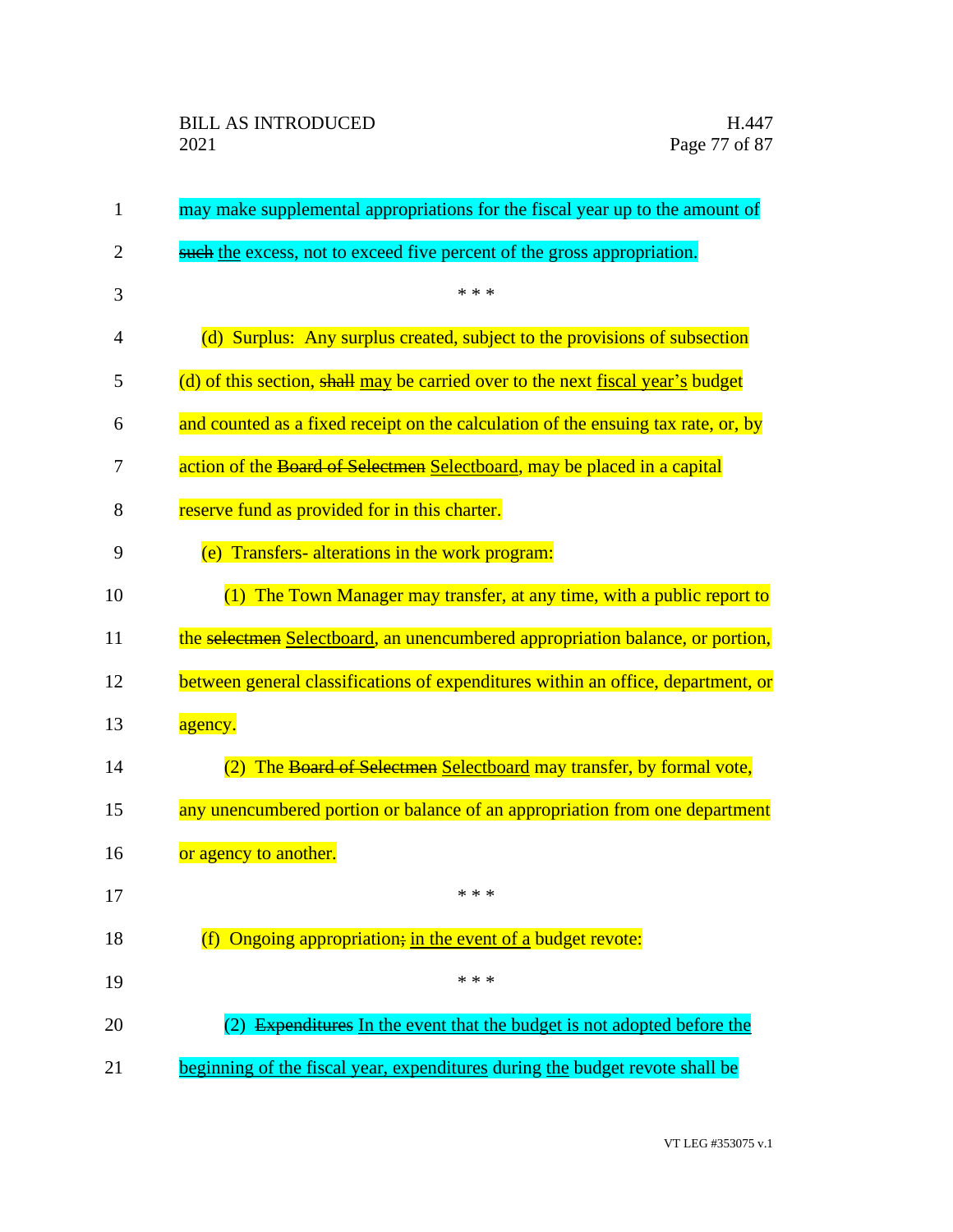| $\mathbf{1}$   | limited on a monthly basis to an allotment based on the prior year's         |
|----------------|------------------------------------------------------------------------------|
| $\overline{2}$ | appropriation until such time as the budget is adopted.                      |
| 3              | § 49. FINANCIAL ADMINISTRATION AND TOWN BUDGET                               |
| 4              | (a) Financial officer Finance Director:                                      |
| 5              | (1) The Town Manager may appoint, on the basis of education, training        |
| 6              | experience, and performance, an officer upon merit alone, a person who shall |
| 7              | serve as financial officer the Finance Director.                             |
| 8              | The financial officer Finance Director shall be a member of the              |
| 9              | administrative service Town administration and be subject to all rules and   |
| 10             | regulations therein of the Town administration, and may be the Town          |
| 11             | Treasurer or <del>other administrative officer</del> a Selectboard member.   |
| 12             | (3) The financial officer Finance Director shall perform such duties as      |
| 13             | the job description submitted by the Town Manager and approved by the        |
| 14             | <b>Board of Selectmen Selectboard shall indicate.</b>                        |
| 15             | (b) Depository of Town funds; cash and fund management:                      |
| 16             | (1) The Board of Selectmen Selectboard shall designate the depository        |
| 17             | of Town funds, and shall ensure the appropriate cash management by the Town  |
| 18             | Treasurer and administration.                                                |
| 19             | (2) The Board of Selectmen Selectboard may provide for such security         |
| 20             | to Town deposits as it may deem necessary except that personal surety bonds  |
| 21             | shall not be deemed proper security.                                         |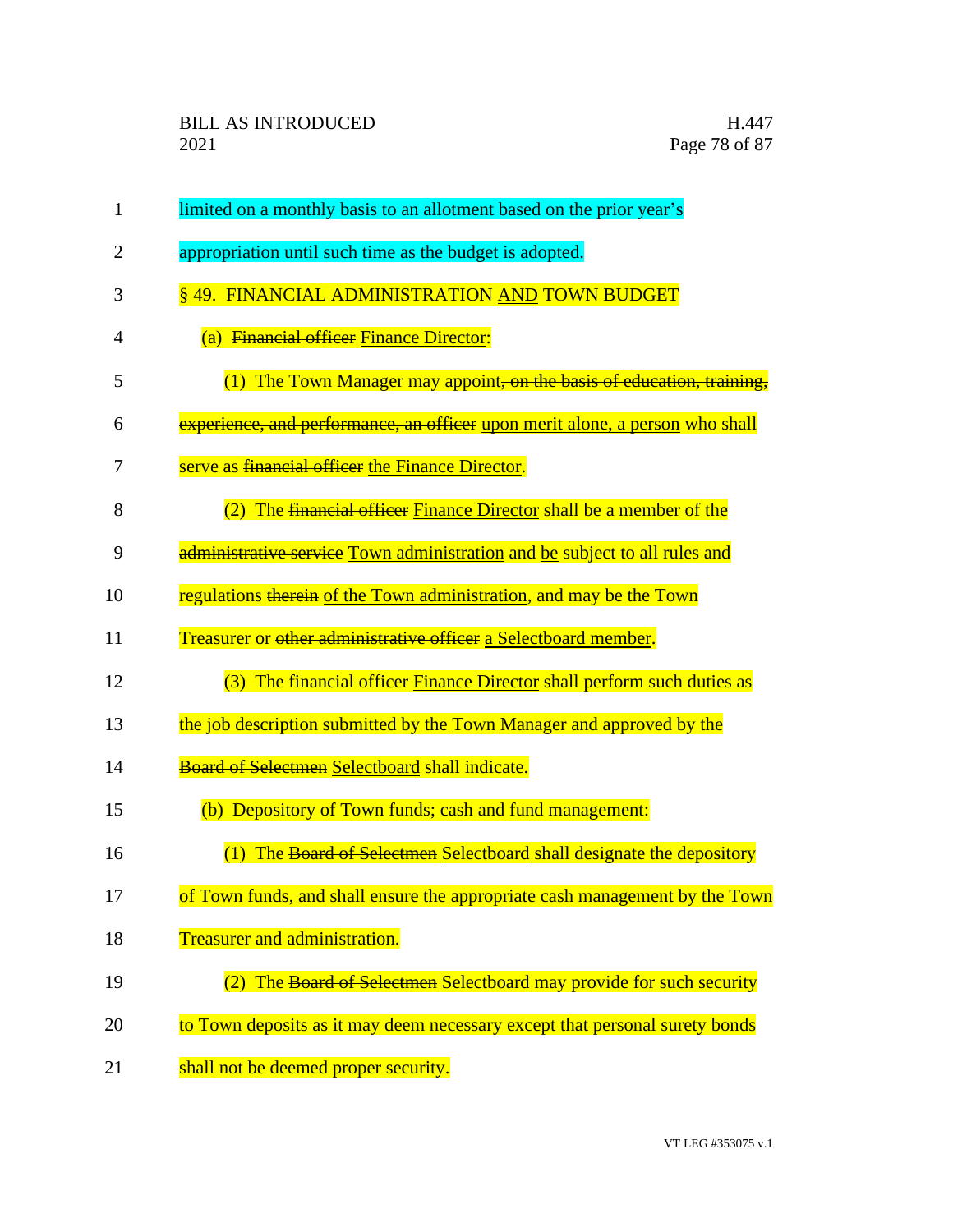| $\mathbf{1}$ | (3) The officer responsible for each fund management shall issue a                  |
|--------------|-------------------------------------------------------------------------------------|
| 2            | regular report of investments and yields to the manager Town Manager and the        |
| 3            | Board of Selectmen Selectboard at least annually and when requested by either       |
| 4            | the Town Manager or the Selectboard.                                                |
| 5            | (c) Independent audit; Town Auditor:                                                |
| 6            | (1) The Board of Selectmen Selectboard shall provide for an annual                  |
| 7            | independent audit of all Town accounts and may require for any special audit it     |
| 8            | deems necessary.                                                                    |
| 9            | Such The audits shall be made by the Town Auditor who shall be a                    |
| 10           | <b>CPA</b> certified public accountant or firm of such accountants who have no      |
| 11           | personal interest, direct or indirect, with Town government, its fiscal affairs, or |
| 12           | its officers.                                                                       |
| 13           | (3) The Board Town Manager shall appoint such accountant or firm                    |
| 14           | annually at a time proper to the scheduling of the audit itself.                    |
| 15           | (4) Should the State of Vermont make such an audit at the request of the            |
| 16           | Board Selectboard, it shall meet the requirements of this section.                  |
| 17           | (5) At the conclusion of the audit, the auditors shall present their report         |
| 18           | and findings to the Selectboard in open session.                                    |
| 19           | (d) Authorization for expenditure of Town funds:                                    |
| 20           | (1) Money shall not be paid out of the Town Treasury unless it is                   |
| 21           | authorized by a payroll or payment authorization signed by at least three           |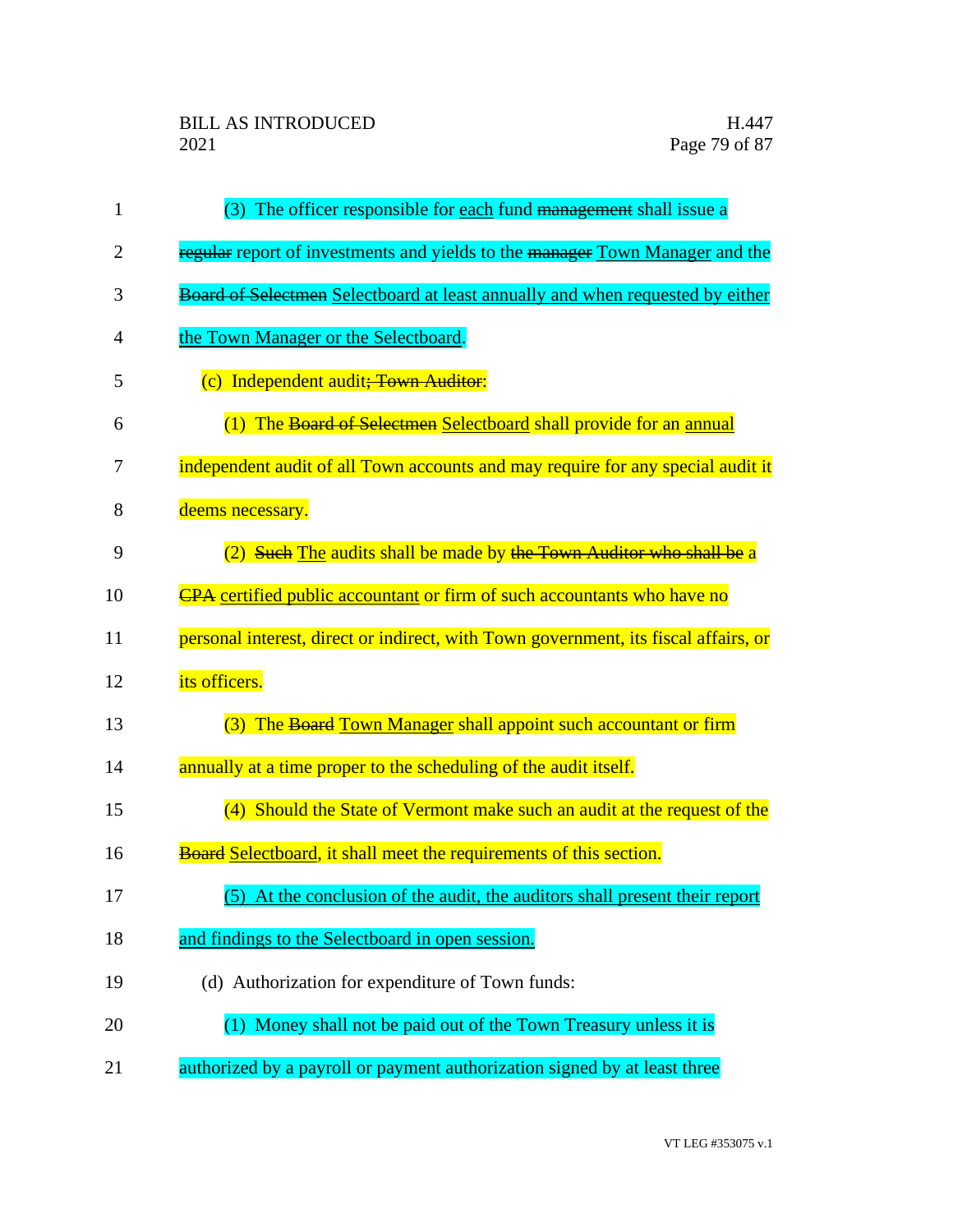| $\mathbf{1}$   | members of the Board of Selectmen Selectboard, or in accordance with the     |
|----------------|------------------------------------------------------------------------------|
| $\overline{2}$ | provisions of $24$ V.S.A. § 1623.                                            |
| 3              | (2) No payment of money on account of any department of which the            |
| 4              | Town Manager has supervision shall be made except upon vouchers approved     |
| 5              | by the Town Manager or his/her the Town Manager's designated agent.          |
| 6              | (3) In the event of the absence, disability termination, or suspension of    |
| 7              | the Town Manager, the Board of Selectmen Selectboard may approve such the    |
| 8              | vouchers or authorize their approval by some other person a Town employee    |
| 9              | or other Town officer.                                                       |
| 10             | The Town Manager may provide for periodic or quarterly allotments<br>(4)     |
| 11             | of the appropriations to departments, funds, or agencies under such rules as |
| 12             | he/she the Town Manager may prescribe and as may be agreeable to the         |
| 13             | Selectboard.                                                                 |
| 14             | (e) Budget Financial reports, books, and records:                            |
| 15             | (1) Regular reporting- The Town Manager shall submit, on a schedule          |
| 16             | prescribed by the Board of Selectmen Selectboard, but no not less often than |
| 17             | quarterly, a budget report indicating the relationship between actual and    |
| 18             | estimated receipts revenues and expenditures to date.                        |
| 19             | All books of account accounting records, in relation to the receipt,         |
| 20             | holding, or disbursement of money of the Town kept by any official of the    |
| 21             | Town, shall be paid for by the Town, shall remain the property of the Town,  |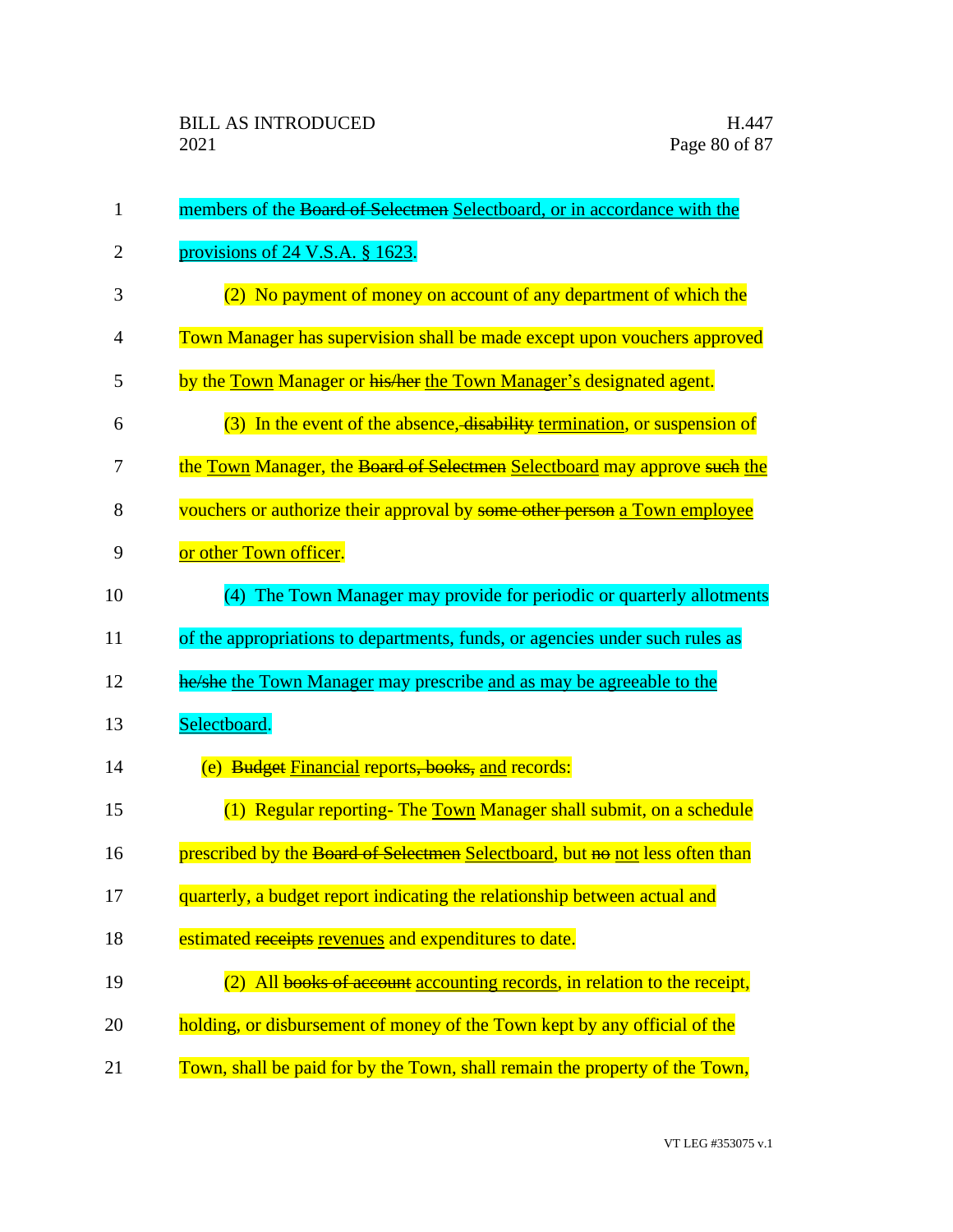| $\mathbf{1}$   | and shall be turned over to the Town Clerk whenever the keeper of the books     |
|----------------|---------------------------------------------------------------------------------|
| $\overline{2}$ | of account accounting records retires from office. All books records pertaining |
| 3              | to Town affairs kept by the Town Manager, Town Clerk, or other elective or      |
| 4              | appointive officer of the Town shall be kept in the Town buildings in their     |
| 5              | proper places and shall not be removed therefrom without an order of a court    |
| 6              | or a vote of the Board of Selectmen Selectboard.                                |
| 7              | (f) Purchasing and procurement:                                                 |
| 8              | (1) All purchasing and procurement for the Town shall be the                    |
| 9              | responsibility of the Town Manager, who may delegate purchasing authority to    |
| 10             | within the limits allowed by charter.                                           |
| 11             | (2) All purchasing and procurement shall be by competitive bid or quote         |
| 12             | wherever practical or as required.                                              |
| 13             | (3) The Town Manager shall establish maintain purchasing and                    |
| 14             | procurement guidelines policies approved by the Selectboard as part of the      |
| 15             | Town code.                                                                      |
| 16             | § 50. TRUST FUNDS                                                               |
| 17             | (a) Trust funds of the Town of Springfield shall continue to be accounted       |
| 18             | for separately and kept separate and apart from other Town funds.               |
| 19             | (b) Trust funds shall be in the hands the responsibility of the trustees of     |
| 20             | public funds in accordance with this charter and State law, unless the trust    |
| 21             | document specifies otherwise.                                                   |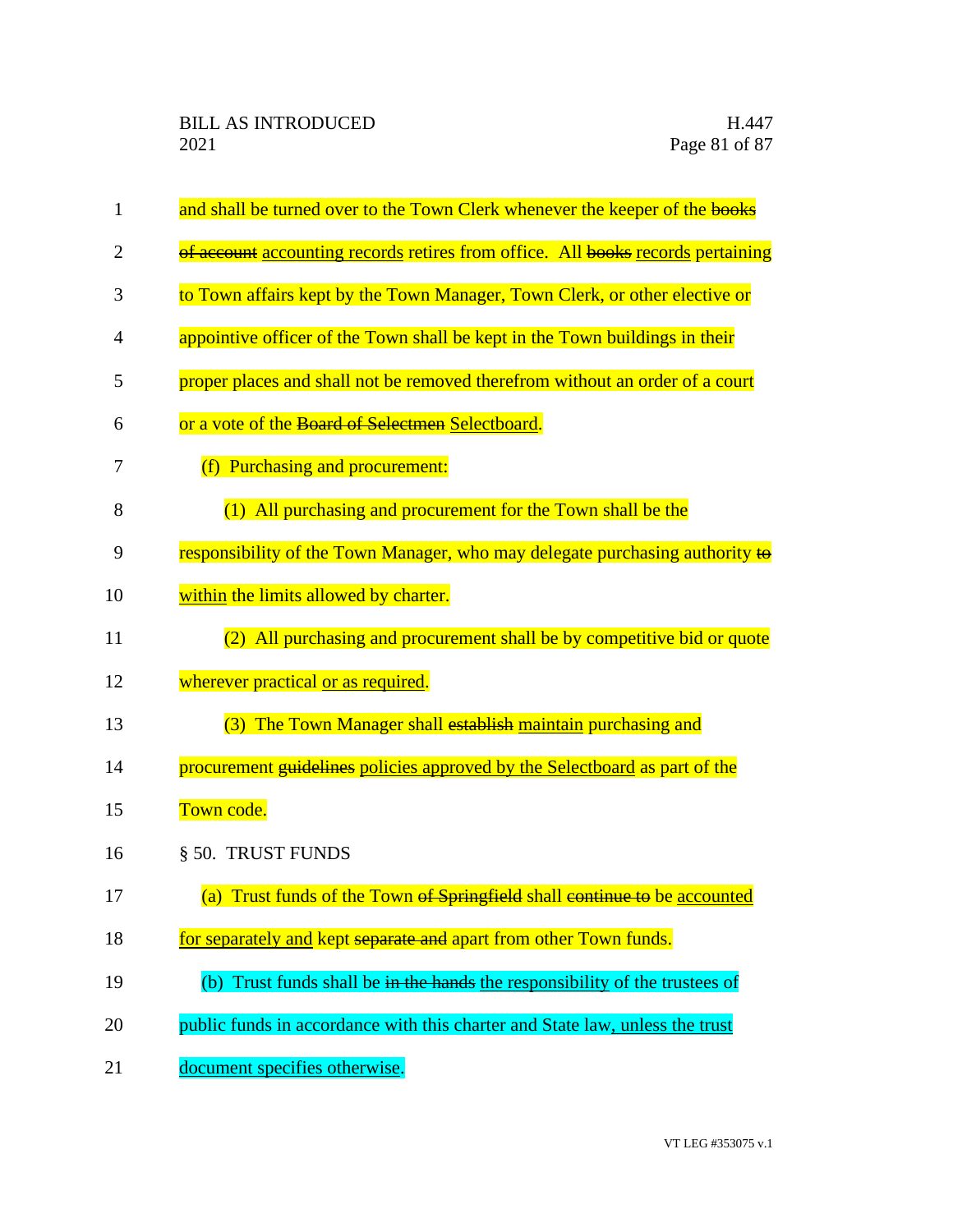- 1 § 51. TAXATION AND COLLECTION 2 (a) Authority for taxation: 3 (1) The Town shall retain rights of taxation as afforded by State statute 4 related to real estate and personal property. 5 (2) The Board of Selectman shall be the tax authority for all Town and 6 school functions and shall fix all rates of taxation as limited by charter and 7 statute. [Repealed.] 8 (b) Responsibility for taxation and collection: 9 (1) The Town Treasurer shall be responsible for tax collection. 10 (2) The Board of Selectmen shall designate the Collector of Delinquent 11 **Taxes.** [Repealed.] 12 (3) The Collector of Taxes or Delinquent Taxes may charge and collect 13 such fees and interest as may be fixed by the Board of Selectmen Selectboard 14 and shall deposit them in into the General Fund. Fees and interest established 15 shall not exceed those provided by statute. 16 (c) Manner of collection: 17 (1) The timetable of tax collection in terms of due dates and installments 18 shall be fixed by the Town Treasurer, subject to the approval of the 19 Selectboard. 20 (2) Delinquent taxes shall be administered in accordance with State
- 21 **statute.** [Repealed.]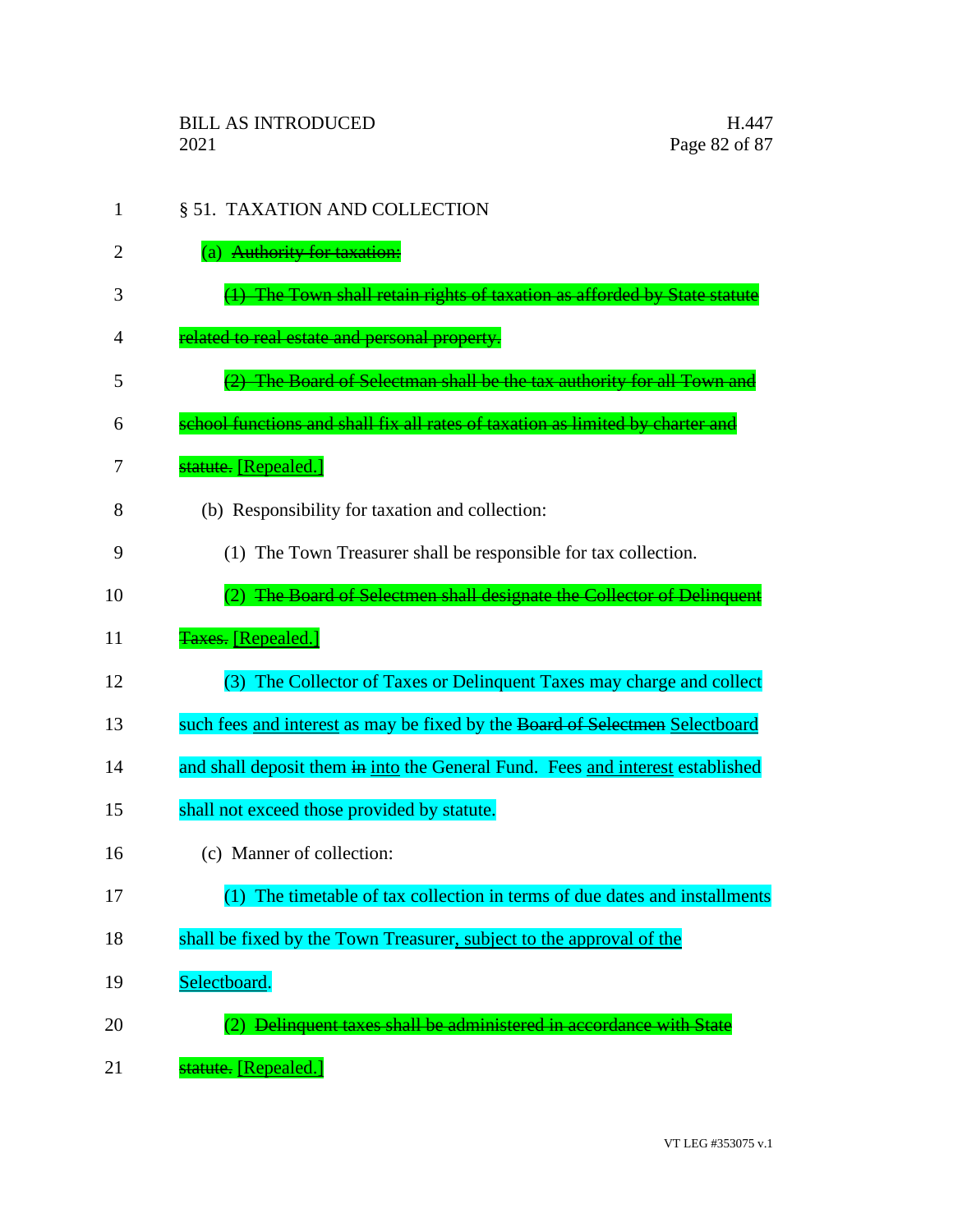| 1  | (d) Tax abatement: Tax abatement shall be administered in accordance            |
|----|---------------------------------------------------------------------------------|
| 2  | <b>with State statute.</b> [Repealed.]                                          |
| 3  | (e) Tax stabilization:                                                          |
| 4  | (1) Authority The authority to negotiate and grant tax stabilization            |
| 5  | agreements shall be granted and revoked by the voters.                          |
| 6  | (2) The Board of Selectmen Selectboard shall negotiate all stabilization        |
| 7  | agreements when so authorized by the voters.                                    |
| 8  | (3) Under this section, the Board of Selectmen Selectboard shall draft          |
| 9  | maintain uniform guidelines outlining the scope and nature of tax stabilization |
| 10 | agreements.                                                                     |
| 11 | (4) The Board of Selectmen shall confer with the School Board on                |
| 12 | stabilization related matters, but Selectboard shall retain final authority on  |
| 13 | stabilization agreements.                                                       |
| 14 | (f) Special assessments:                                                        |
| 15 | (1) The Board of Selectmen Selectboard shall have the authority to              |
| 16 | negotiate, or to impose by ordinance, reasonable special assessments or special |
| 17 | use charges.                                                                    |
| 18 | * * *                                                                           |
| 19 | Tax classification; special nonresidential property tax; repeal                 |
| 20 | inventory tax:                                                                  |
| 21 | <del>For purposes of this section:</del>                                        |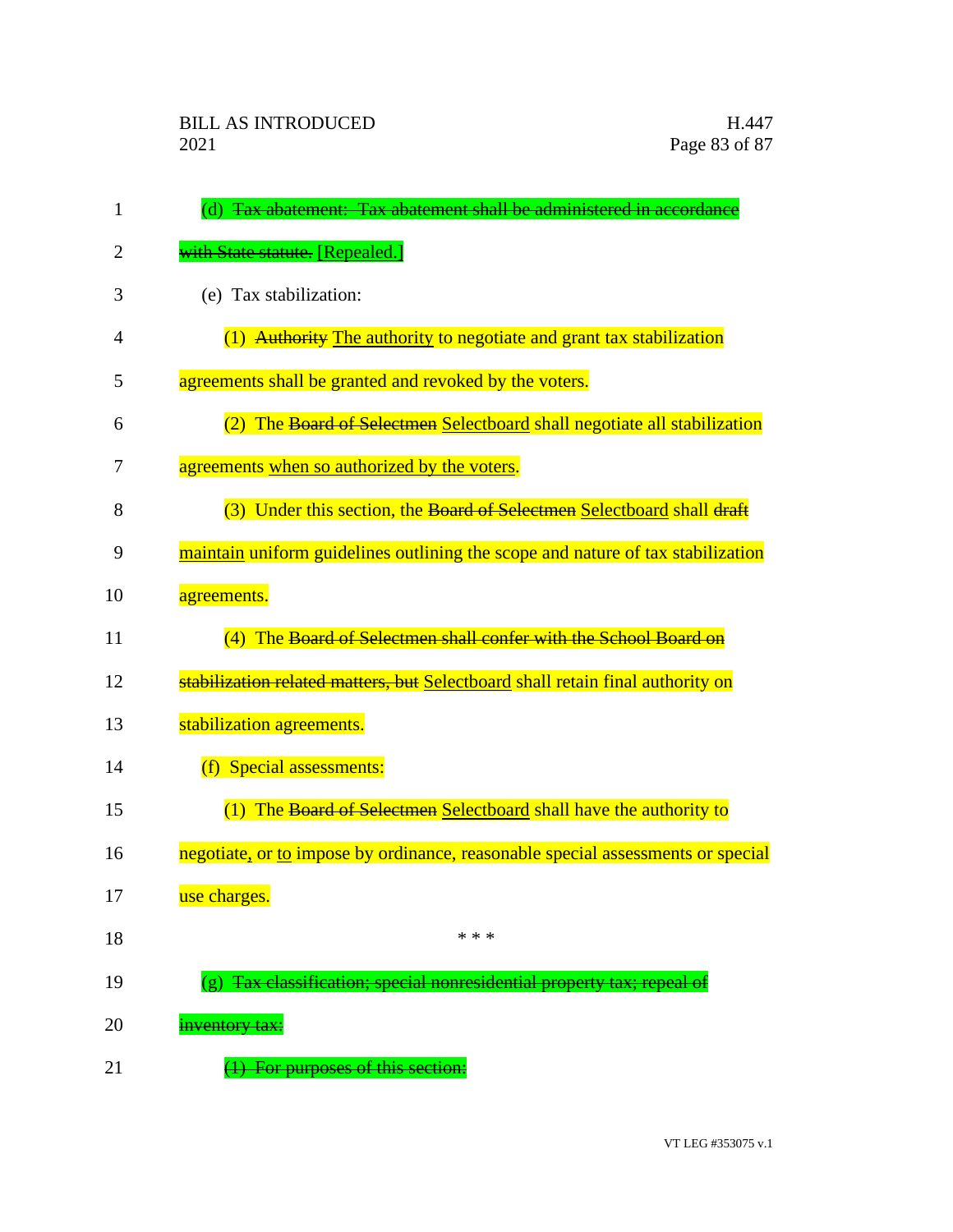| 1              | (A) All real and personal property, other than inventory, that is not                |
|----------------|--------------------------------------------------------------------------------------|
| $\overline{2}$ | elassified in the grand list as residential property, a farm, or vacant land shall   |
| 3              | be classified as commercial, industrial, utilities (electric), utilities (other), or |
| 4              | equipment, and shall be collectively classified as "special nonresidential           |
| 5              | property." Special nonresidential property does not include property used for        |
| 6              | dwelling or farm purposes or accessory property which is subordinate to or           |
| 7              | eustomarily incidental to the main residential or farm use, such as garages and      |
| 8              | out buildings.                                                                       |
| 9              | (B) "1996 minimum grand list value" means the aggregate grand list                   |
| 10             | value of special nonresidential property and inventory on January 1, 1996.           |
| 11             | (C) "Special tax" means the additional tax on special nonresidential                 |
| 12             | property and inventory authorized by this section.                                   |
| 13             | (2) Beginning with the January 1, 1997 grand list, the inventory tax shall           |
| 14             | be phased-out over a period of five years and real and personal property shall       |
| 15             | be taxed as provided in this section.                                                |
| 16             | (3) For purposes of calculating the property tax rate, the aggregate grand           |
| 17             | list value of special nonresidential property and inventory shall be the             |
| 18             | aggregate grand list value of such property and inventory as calculated below        |
| 19             | or the 1996 minimum grand list value, whichever is greater.                          |
| 20             | (4) Beginning with the January 1, 1997 grand list, special nonresidential            |
| 21             | property and inventory shall be subject to a special tax. The special tax shall      |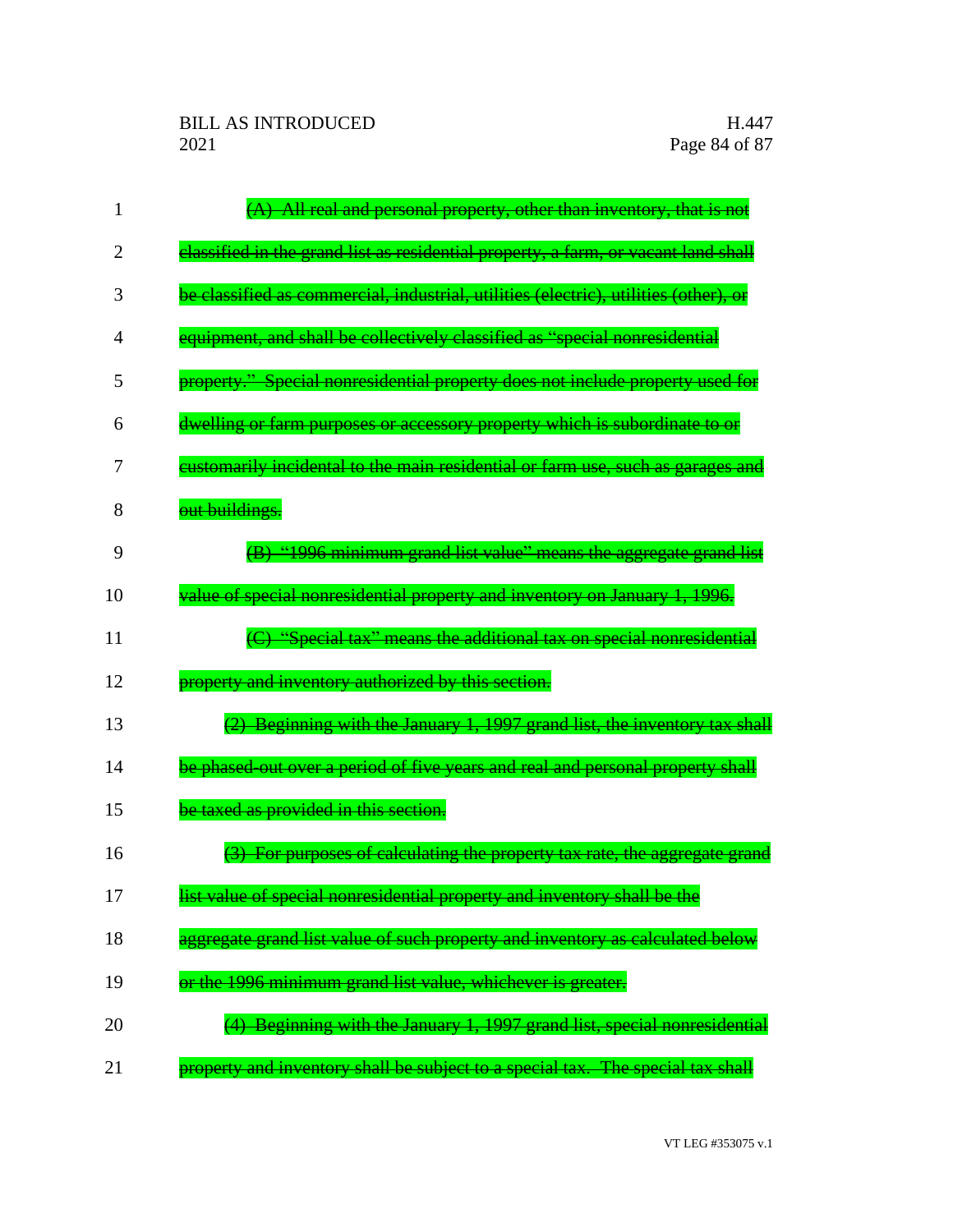| $\mathbf{1}$ | be imposed in any tax year in which the aggregate grand list value of special     |
|--------------|-----------------------------------------------------------------------------------|
| 2            | nonresidential property and inventory is less than the 1996 minimum grand list    |
| 3            | value. The special tax shall be in addition to taxes imposed on real and          |
| 4            | personal property generally. The special tax rate shall be sufficient to generate |
| 5            | the tax revenues necessary to fully offset the decrease in tax revenues that      |
| 6            | would result from basing the property tax rate on the 1996 minimum grand list     |
| 7            | value rather than the actual aggregate grand list value of special nonresidential |
| 8            | property and inventory.                                                           |
| 9            | (5) Inventory shall be valued on the grand list as follows:                       |
| 10           | (A) 80% percent of fair market value as of January 1, 1997.                       |
| 11           | (B) 60% percent of fair market value as of January 1, 1998.                       |
| 12           | (C) 40% percent of the fair market value as of January 1, 1999.                   |
| 13           | 20% percent of the fair market value as of January 1, 2000.                       |
| 14           | (E) Zero percent of the fair market value for the year 2001 and                   |
| 15           | thereafter.                                                                       |
| 16           | (6) Properties upon which payments are made in lieu of taxes pursuant             |
| 17           | to a contractual agreement with the Town shall be classified according to their   |
| 18           | grand list classification and assessed for the purposes of such payments.         |
| 19           | (7) If a property is used for both residential and nonresidential purposes        |
| 20           | for both farm and nonfarm purposes, the value of the property shall be            |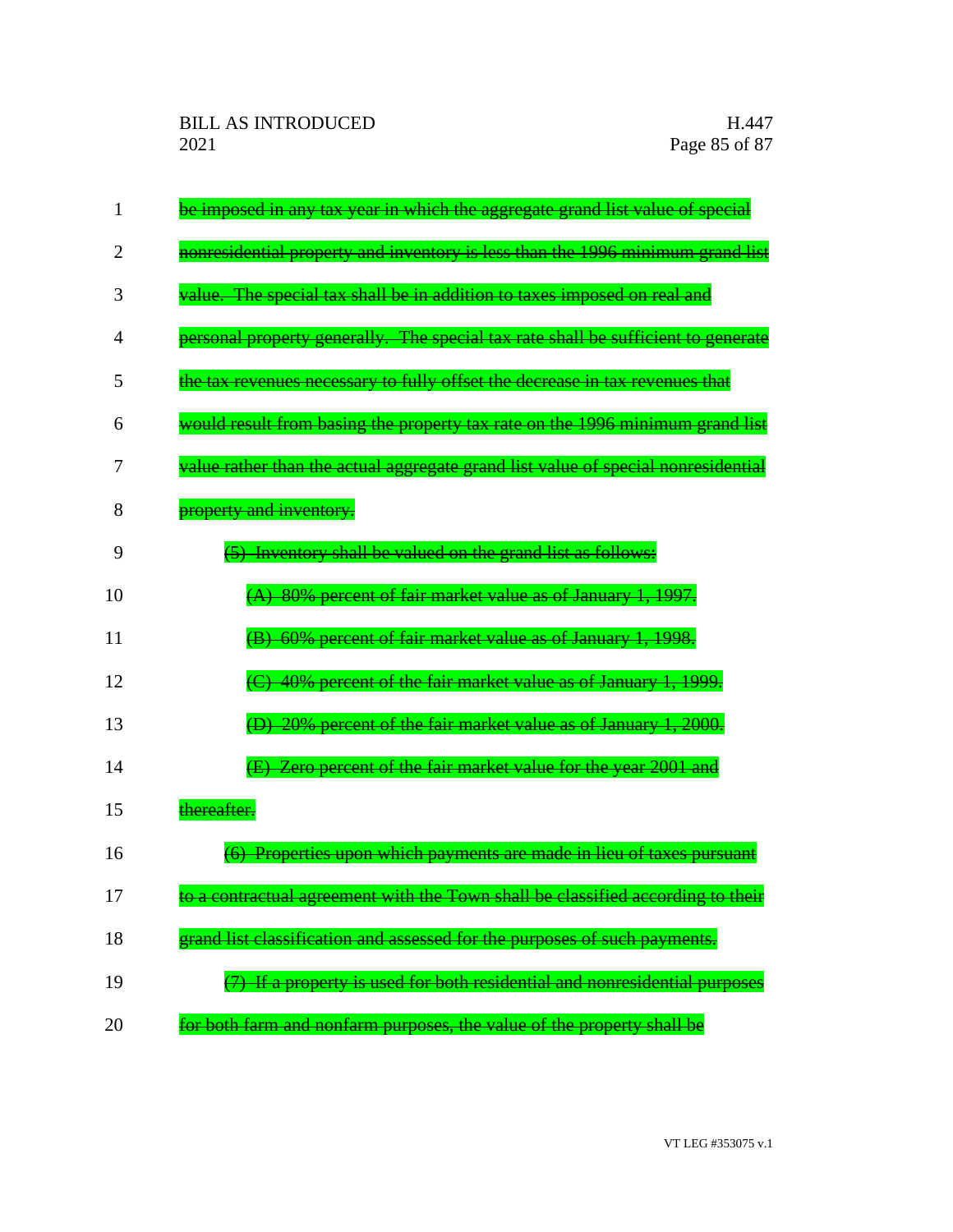| $\mathbf{1}$ | apportioned according to such uses and classified and assessed as in this     |
|--------------|-------------------------------------------------------------------------------|
| 2            | section. [Repealed.]                                                          |
| 3            | § 52. DEBT; AND BONDED DEBT FOR TOWN AND SCHOOL                               |
| 4            | <b>IMPROVEMENTS</b>                                                           |
| 5            | (a) Authorization for any long-term bonded debt shall be granted by the       |
| 6            | voters at an annual or special Town meeting duly authorized for that purpose. |
| 7            | As used in this section, "long-term" means a period of indebtedness greater   |
| 8            | than five years.                                                              |
| 9            | (b) An article requesting authorization to incur long-term debt can only be   |
| 10           | placed on the warning by a vote of four selectmen Selectboard members,        |
| 11           | which indicates that the cost of the improvement will be too great to be paid |
| 12           | out of the annual income or revenues of the Town.                             |
| 13           | (c) Any vote authorizing long-term debt shall only be valid if voted at a     |
| 14           | Town meeting at which the total number of votes casting ballots exceeds 10    |
| 15           | percent of the total number of names on the checklist on the date of the last |
| 16           | annual Town meeting. [Repealed.]                                              |
| 17           | (d) Articles requesting authorization for long-term debt shall be warned in   |
| 18           | accordance with section 22(b)(3) of this charter related to Town warnings     |
| 19           | generally State statute.                                                      |